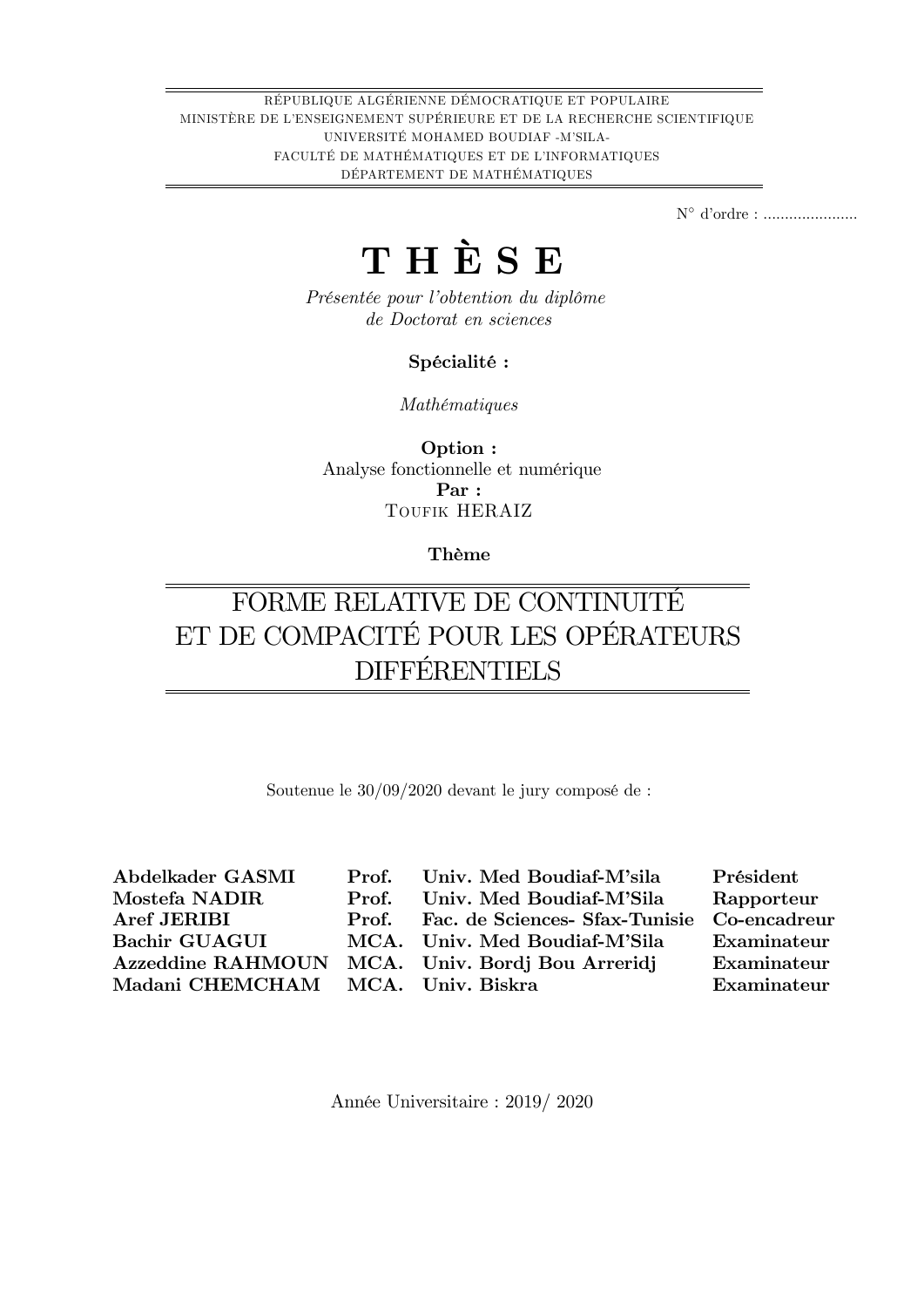PEOPLE'S DEMOCRATIC REPUBLIC OF ALGERIA MINISTRY OF HIGHER EDUCATION AND SCIENTIFIC RESEARCH UNIVERSITY MOHAMED BOUDIAF -MíSILA-FACULTY OF MATHEMATICS AND INFORMATICS DEPARTEMENT OF MATHEMATICS

Order N° : ......................

## T H E S I S

Submitted for the degree of DOCTORATE IN SCIENCES

Specialty :

Mathematics

Option : Functional and Numerical Analysis

> Presented by : TOUFIK HERAIZ

> > Entitled :

## RELATIVE FORM BOUNDEDNESS AND COMPACTNESS FOR A DIFFERENTIAL OPERATOR

Defended publicly on Septmber 30th, 2020 before the jury composed of :

| Abdelkader GASMI                  | Prof. Univ. Med Boudiaf-M'sila                     | President  |
|-----------------------------------|----------------------------------------------------|------------|
| Mostefa NADIR                     | Prof. Univ. Med Boudiaf-M'Sila                     | Supervisor |
| Aref JERIBI                       | Prof. Fac. of Sciences- Sfax-Tunisie Co-Supervisor |            |
| <b>Bachir GUAGUI</b>              | MCA. Univ. Med Boudiaf-M'Sila                      | Examiner   |
| <b>Azedine RAHMOUN</b>            | MCA. Univ. Bordj Bou Arreridj                      | Examiner   |
| Madani CHEMCHAM MCA. Univ. Biskra |                                                    | Examiner   |
|                                   |                                                    |            |

Academic Year : 2019/ 2020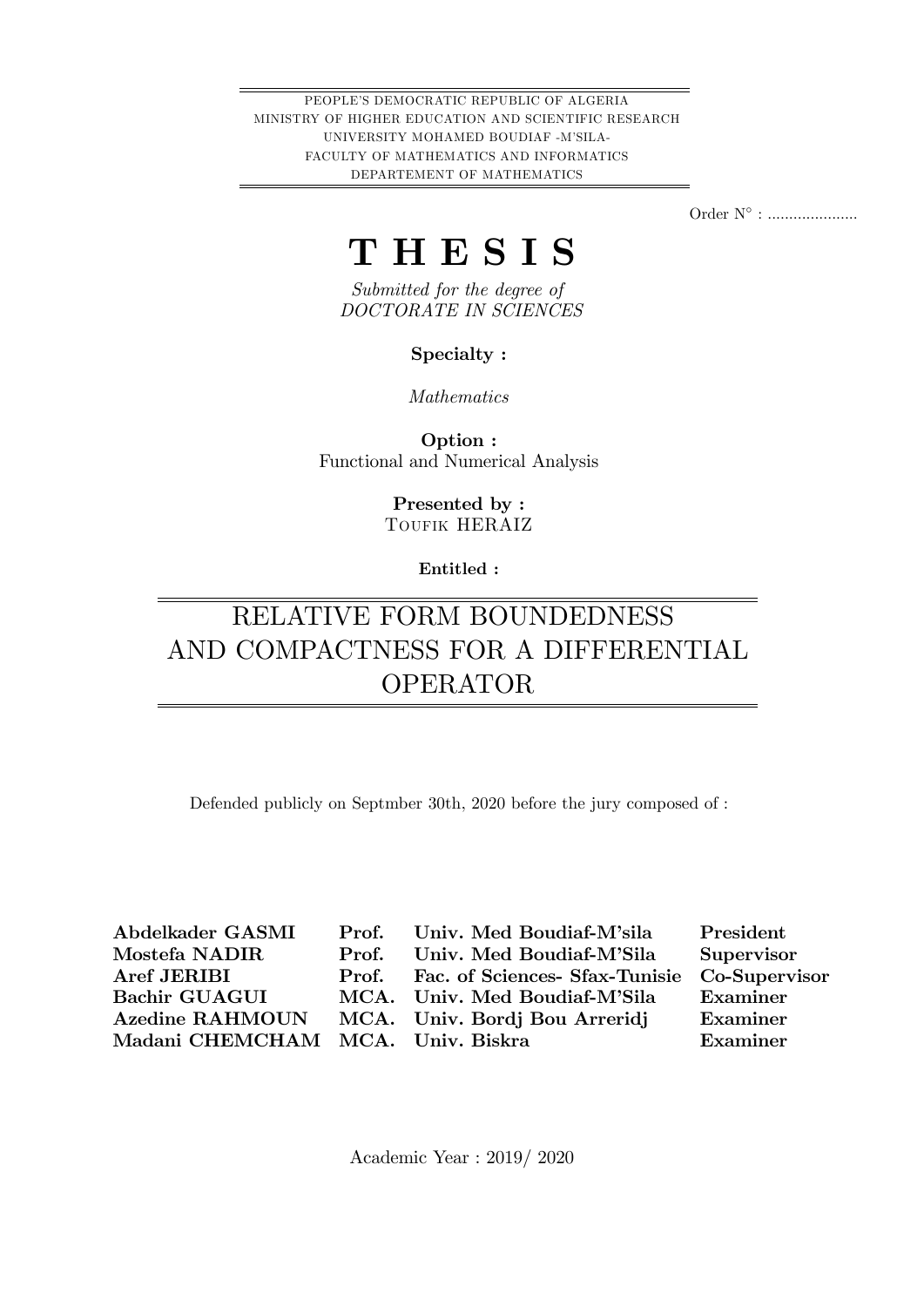### Acknowledgements

I would like to thank first and foremost my supervisor, Professor Mostefa NADIR, who has invested considerable time and energy into guiding me through my thesis, for his many suggestions and constant support during this research.

I would like to express my sincere gratitude to Professor Aref JERIBI who has supported me throughout this research. I would also like to say a special thank you to Mr. Aymen AMMAR. Her support, guidance and overall insights in this field have made this an inspiring experience for me.

I am very sensitive to the honor which makes me the Professor Abdelkader GASMI by agreeing to chair this jury, and i am deeply grateful for this.

I thank Professors Azedine RAHMOUN, Mr. Medani CHEMCHAM, and Mr. **Bachir GUAGUI** for their time and effort partcipating in my thesis commitee. They are generously given their expertise to improve my work.

Of course, i am very grateful to my family for their patience and love. Without them this work would never have come into existence.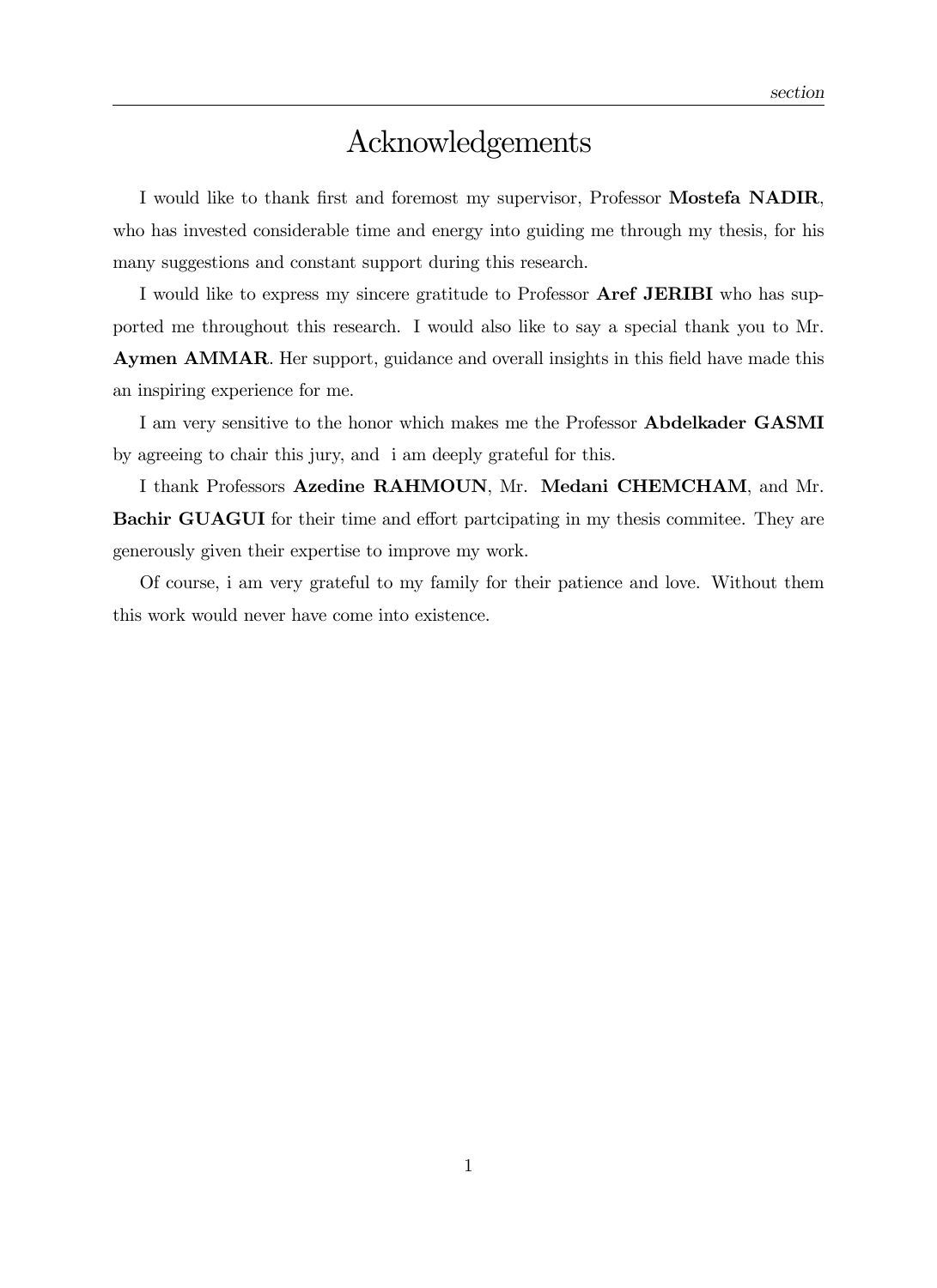### Dedication

- \* They could neither read nor write, their love allowed me to write my doctoral thesis in mathematics... to my parents
- \* To my wife and my son
- $^\ast\,$  To all my brothers and sisters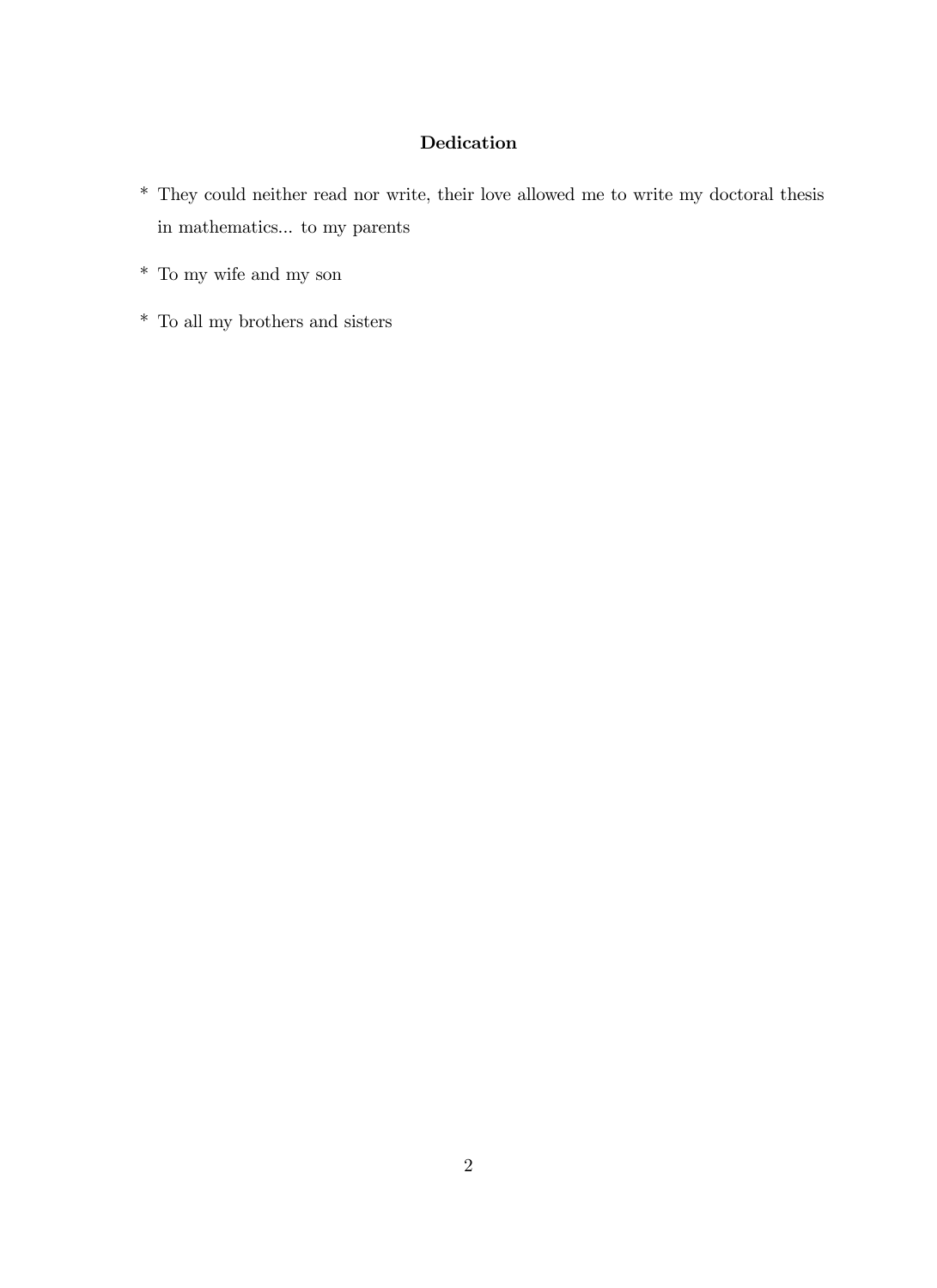## Notations

| $\mathcal{L}(X)$    | The algebra of all bounded linear operators from $X$ into itself |
|---------------------|------------------------------------------------------------------|
| $\mathcal{N}(A)$    | The null space of $A$                                            |
| R(A)                | The range space of A                                             |
| G(A)                | The graph of A                                                   |
| $\mathcal{K}(X)$    | The ideal of all compact operators on $X$                        |
| $\mathcal{C}(X)$    | The set of all closed densly defined                             |
| W(X,Y)              | The family of weakly compact from $X$ to $Y$                     |
| $\mathcal{S}(X,Y)$  | The set of strictly singular operators from $X$ to $Y$           |
| $C\mathcal{S}(X,Y)$ | The set of strictly cosingular operators from $X$ to $Y$         |
| $\mathcal{I}(X)$    | An arbitrary non zero two sided ideal of $\mathcal{L}(X)$        |
| $\sigma(A)$         | The spectrum of $A$ ,                                            |
| $\rho(A)$           | The resolvent set of A                                           |
| F(X)                | The set of Fredholm operators                                    |
| $\alpha(A)$         | The nullity of $A$ is defined as the dimension of $N(A)$         |
| $\beta(A)$          | The deficiency of A is defined as the codimension of $R(A)$      |
| $\boldsymbol{I}$    | Operator of identity                                             |
| $\mathcal{F}(X,Y)$  | The set of fredholm perturbation                                 |
| $\Phi_{+}(X,Y)$     | The set of upper semi-Fredholm operators                         |
| $\Phi_{-}(X,Y)$     | The set of lower semi-Fredholm operators                         |
|                     |                                                                  |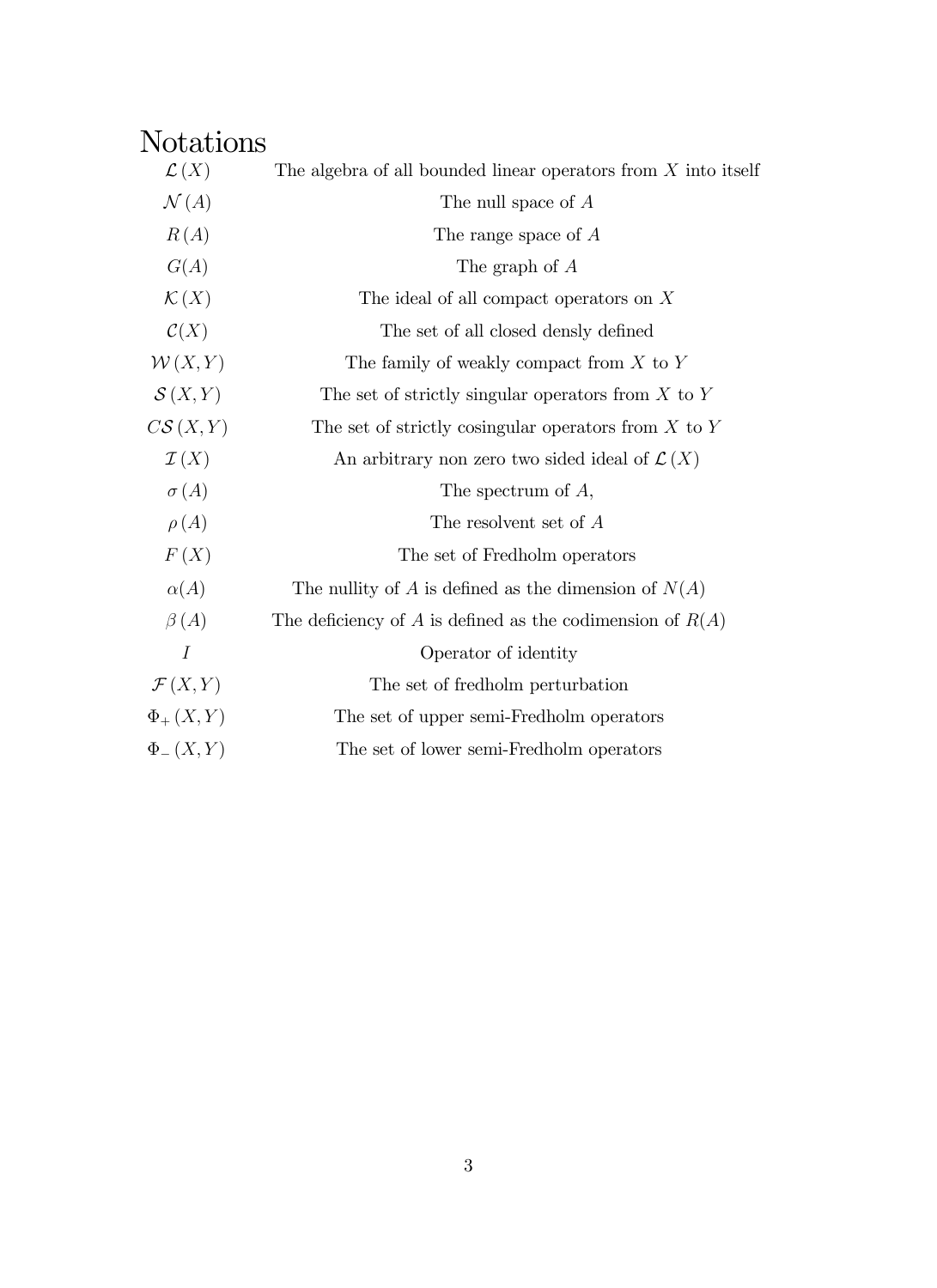## Table of contents

| $\mathbf{1}$ |                                                                  | <b>Basic Properties</b>                                 |                                                                                               |                |  |  |  |
|--------------|------------------------------------------------------------------|---------------------------------------------------------|-----------------------------------------------------------------------------------------------|----------------|--|--|--|
|              | 1.1                                                              |                                                         |                                                                                               | $\overline{4}$ |  |  |  |
|              |                                                                  | 1.1.1                                                   |                                                                                               | $\overline{5}$ |  |  |  |
|              |                                                                  | 1.1.2                                                   |                                                                                               | $\overline{5}$ |  |  |  |
|              |                                                                  | 1.1.3                                                   |                                                                                               | $\overline{7}$ |  |  |  |
|              | 1.2                                                              |                                                         |                                                                                               |                |  |  |  |
|              | 1.3                                                              | 11                                                      |                                                                                               |                |  |  |  |
|              | 1.4                                                              |                                                         |                                                                                               | 12             |  |  |  |
|              |                                                                  | 1.4.1                                                   |                                                                                               | 12             |  |  |  |
|              |                                                                  | 1.4.2                                                   |                                                                                               | 14             |  |  |  |
|              | 1.5                                                              |                                                         | 15                                                                                            |                |  |  |  |
|              |                                                                  | 1.5.1                                                   |                                                                                               | 16             |  |  |  |
|              |                                                                  | 1.5.2                                                   | Strictly singular and strictly cosingular operator $\ldots \ldots \ldots \ldots$              | 16             |  |  |  |
|              |                                                                  | 1.5.3                                                   | Fredholm perturbations $\ldots \ldots \ldots \ldots \ldots \ldots \ldots \ldots$              | 17             |  |  |  |
| $\bf{2}$     | On Semi Regular Operator                                         |                                                         |                                                                                               | 19             |  |  |  |
|              | 2.1                                                              |                                                         | The closed range operator $\dots \dots \dots \dots \dots \dots \dots \dots \dots \dots \dots$ | 20             |  |  |  |
|              | 2.2                                                              | 23                                                      |                                                                                               |                |  |  |  |
|              | 2.3                                                              |                                                         | On composition of two semi-regular operators $\dots \dots \dots \dots \dots \dots$            | 25             |  |  |  |
| $\bf{3}$     | Relatively Boundedness and compactness for differential operator |                                                         |                                                                                               | 29             |  |  |  |
|              | 3.1                                                              | Relatively Boundedness and Relatively Compactness<br>29 |                                                                                               |                |  |  |  |
|              | 3.2                                                              |                                                         |                                                                                               | 31             |  |  |  |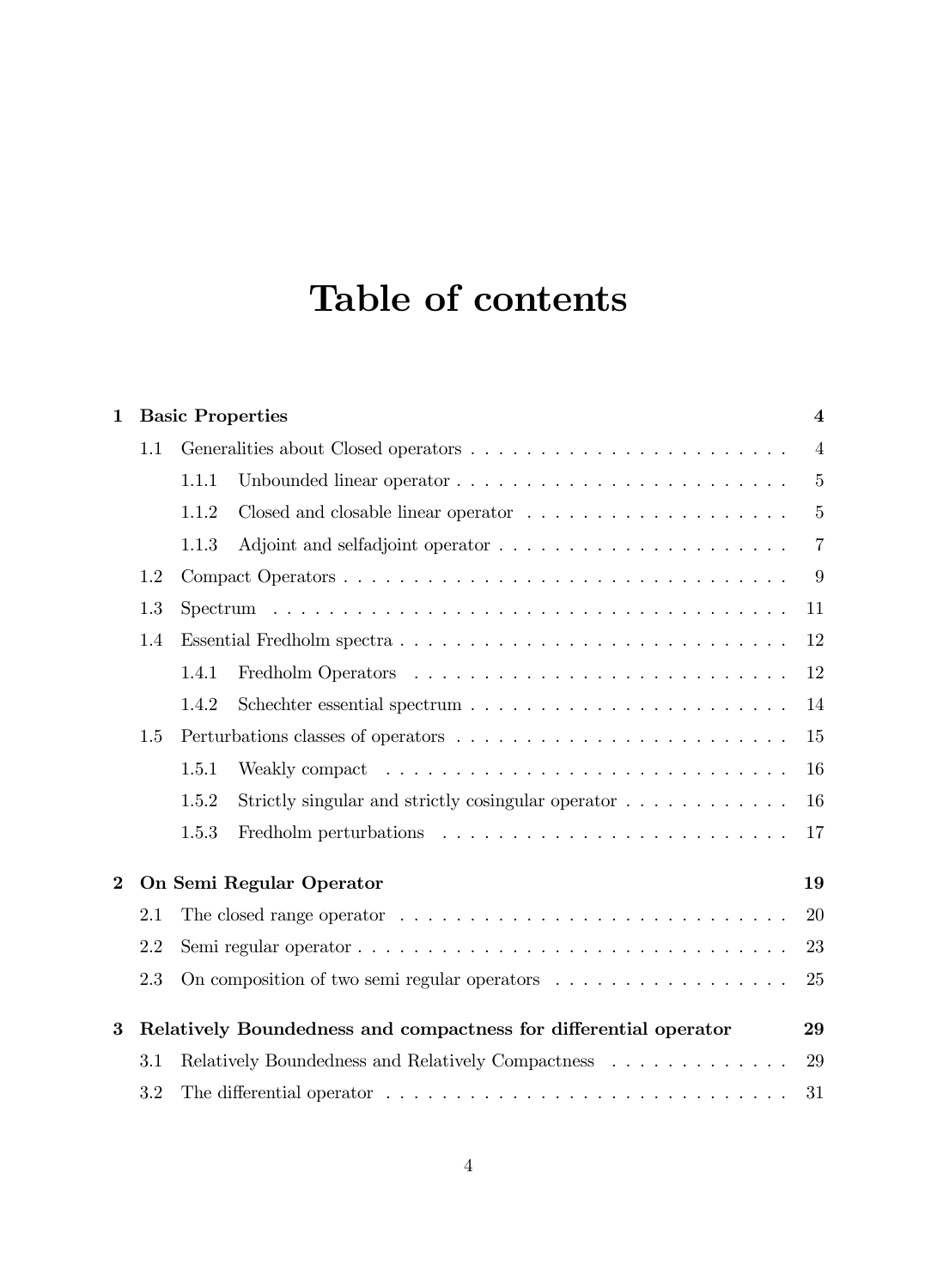|                         |                                                                      | 3.2.1                                                                                       | The adjoint of a differential operator $\dots \dots \dots \dots \dots \dots$                            | 31     |  |
|-------------------------|----------------------------------------------------------------------|---------------------------------------------------------------------------------------------|---------------------------------------------------------------------------------------------------------|--------|--|
|                         |                                                                      | 3.2.2                                                                                       |                                                                                                         | 32     |  |
|                         |                                                                      | 3.2.3                                                                                       |                                                                                                         | 34     |  |
|                         | 3.3                                                                  |                                                                                             | Relatively form boundeness and compactness of Sturm-Liouville operator                                  | 35     |  |
|                         |                                                                      | 3.3.1                                                                                       |                                                                                                         | 36     |  |
|                         | 3.4                                                                  |                                                                                             |                                                                                                         | 38     |  |
| $\overline{\mathbf{4}}$ | On Convergence of Essential Approximate Point Spectrum And Essential |                                                                                             |                                                                                                         |        |  |
|                         | Defect Spectrum                                                      |                                                                                             |                                                                                                         | 40     |  |
|                         | 4.1                                                                  |                                                                                             |                                                                                                         | 40     |  |
|                         | 4.2                                                                  | 42                                                                                          |                                                                                                         |        |  |
|                         | 4.3                                                                  | The convergence in the generalized sense $\ldots \ldots \ldots \ldots \ldots \ldots \ldots$ |                                                                                                         | 44     |  |
|                         |                                                                      | 4.3.1                                                                                       | The gap topology $\dots \dots \dots \dots \dots \dots \dots \dots \dots \dots \dots$                    | 44     |  |
|                         |                                                                      | 4.3.2                                                                                       | The convergence in the generalized sense $\ldots \ldots \ldots \ldots \ldots$                           | 46     |  |
|                         |                                                                      | 4.3.3                                                                                       | Convergence of Essential Approximate Point Spectrum And Essential                                       |        |  |
|                         |                                                                      |                                                                                             | Defect Spectrum via the generalized convergence $\ldots \ldots \ldots \ldots$                           | 49     |  |
|                         | 4.4                                                                  |                                                                                             |                                                                                                         | 52     |  |
|                         |                                                                      | 4.4.1                                                                                       |                                                                                                         | $52\,$ |  |
|                         |                                                                      | 4.4.2                                                                                       |                                                                                                         | 53     |  |
|                         |                                                                      | 4.4.3                                                                                       | Convergence of Essential Approximate Point Spectrum And Essential                                       |        |  |
|                         |                                                                      |                                                                                             | Defect Spectrum via the convergence compactly $\dots \dots \dots \dots$                                 | 53     |  |
| 5                       | The spectrum continuity using the $v$ -convergence<br>56             |                                                                                             |                                                                                                         |        |  |
|                         | 5.1                                                                  | 56                                                                                          |                                                                                                         |        |  |
|                         | $5.2\,$                                                              |                                                                                             | The v-convergence $\dots \dots \dots \dots \dots \dots \dots \dots \dots \dots \dots \dots \dots \dots$ | 58     |  |
|                         | 5.3                                                                  |                                                                                             | The spectrum continuity $\dots \dots \dots \dots \dots \dots \dots \dots \dots \dots \dots \dots$       | 61     |  |
|                         |                                                                      | 5.3.1                                                                                       | Limit inferior and limit superior $\ldots \ldots \ldots \ldots \ldots \ldots \ldots$                    | 61     |  |
|                         | 5.4                                                                  |                                                                                             |                                                                                                         | 62     |  |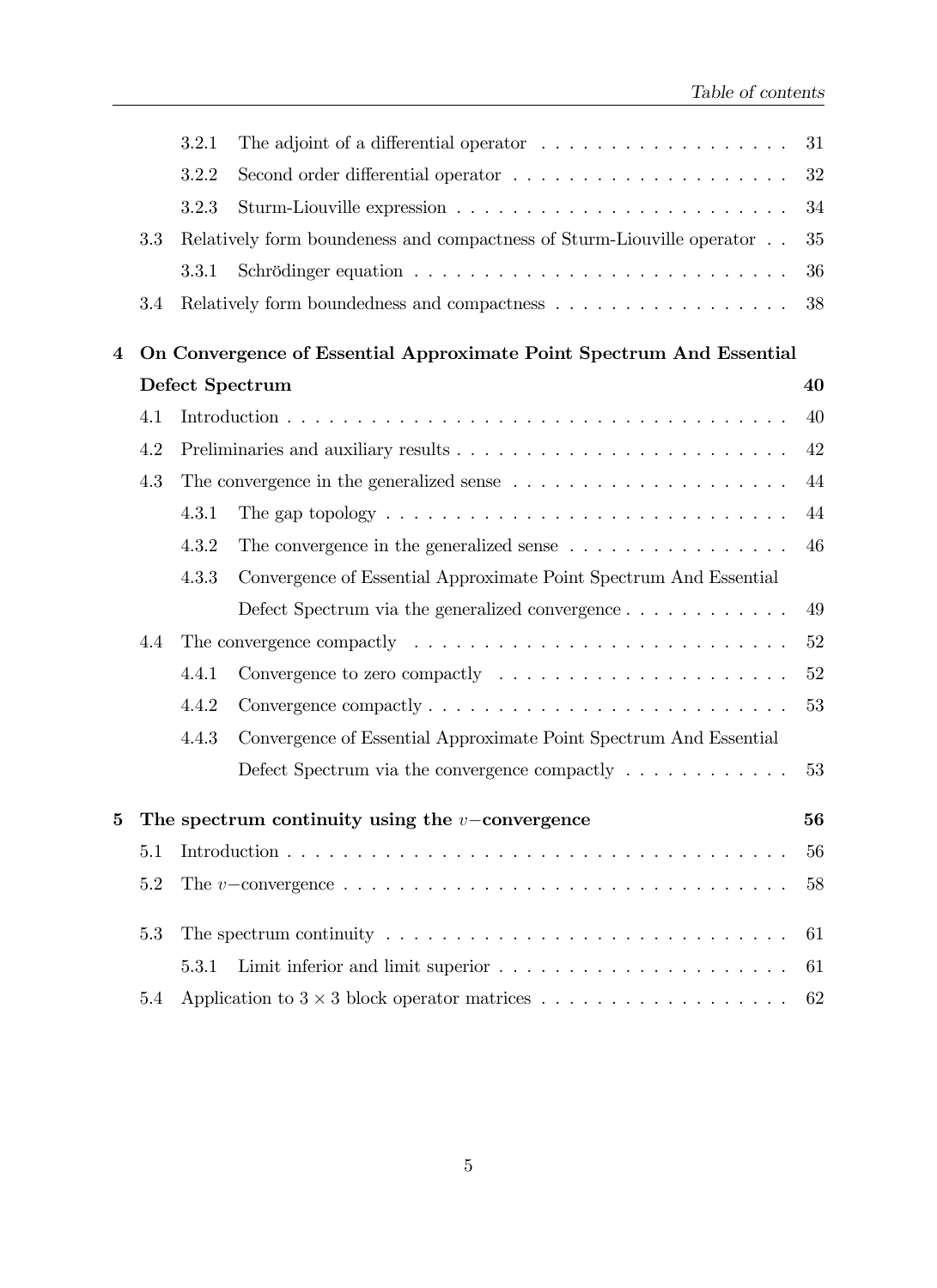## Introduction

The theory of the essential spectra of linear operators in Banach space is a section of the spectral analysis widely used in the mathematical and physical sense when resolving a number of applications that can be formulated in terms of linear operators. Since exact computations of the spectrum are almost always impossible, it is relevant to know the spectrum or any of its parts in approximate way. Several authors have studied this problem and other related topics using various types of convergence in  $\mathcal{L}(X)$ . There are several notions of convergence of a sequence of operators which yield spectral results: the norm convergence ([21], [26], [27], [31], [29], [30], [32], [67], [76], [77], [79]), collectively compact convergence ([12]), compact convergence and regular convergence ([10]), stable and strongly stable convergence ([25]), resolvent operator convergence ([59]), spectral convergence ([5]), convergence of  $(T_n)_n$  to T in the sense that the spectral radius  $r(T_n - T)$  of  $T_n - T$  tends to zero and  $\|(T_n - T)T_n\|$  tends to zero ([7]), asymptotically compact convergence ([11]) and also discrete versions of some of these  $([84], [40], [85])$ , to name a few. The principle aim of this thesis is to study the convergence of some classes of the essential spectrum of a sequence of linear operators which converges in some sense. We used the convergence in the generalized sense (see Definition 4.3.4), the convergence compactly (see Definition 4.4.2), and the  $v$ -convergence. The concept of generalized convergence was introduced automatically from the notion of the "aperture" or "gap" between two closed linear manifolds. The gap between two closed subspaces was introduced in Hilbert space by M.G. Krein and M. A. Krasnoselski in [55]. This notion was later extended to arbitrary Banach spaces in a paper by M. G. Krein, M. A. Krasnoselski, and D. P. Milman in [56]. In recent years, several authors have investigated the notions of generalized convergence of a sequence of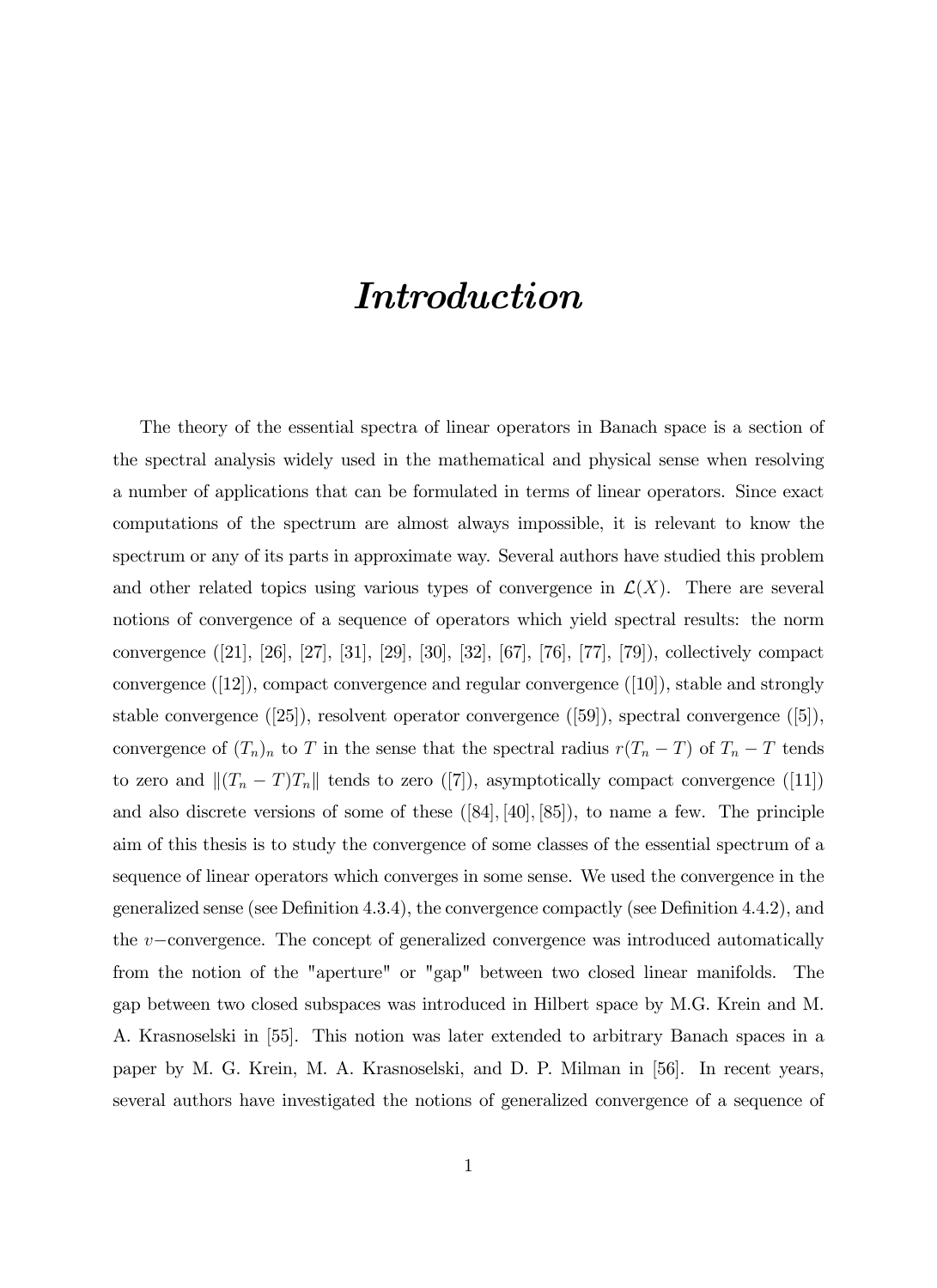closed linear operators in Banach spaces. We can cite as example [54, 68]. In [68], M. Pellicer stated that the notion of generalized convergence can be viewed as the convergence between the graphs of operators and hence it is useful in comparing the corresponding resolvent operators. Essentially, in [68] M. Pellicer used this notion between closed linear operators both to introduce the notion of a gap between linear operators and to study the nonlinear strongly damped wave equation with a dynamic boundary condition. The concept of convergence to zero compactly is appearance dates back to Goldbergís work [38] in 1974, when he studied properties of the nullity, deficiency and index of operators of the form  $T + K_n$ , where T is semi-Fredholm operator and  $K_n$  converges to zero compactly, where he obtained theorems analogous to those given in [39] and [54], where the requirement was that  $K_n$  be "small enough" in norm, inspired by the concept of convergence to zero compatly we introduce the notion of convergence compactly and study the essential approximate point spectrum and the essential defect spectrum of a sequence of linear operators convergence in this sens. As for the concept of  $v$ -Convergence is introduced in 1994 by M. Ahues, A. Largillier and B. V. Limaye in [6]. In order to study spectral continuity properties, this type of convergence is useful ([32], [26], [78], [8]).

In ordre to present our results we organise this thesis in the following way: In first chapter we recal the basic properities of the spectrun of bounded and unbounded linear operator in a Banach space, introducing the basic notaions necessary to study linear adjoint operators and we present some classical quantities associated with an operators, this quantities such as the closed and closable of an operators are defined in the first section and are the basic bricks in the construction of one of the most important branches of spectral theory, the theory of Fredholm operators and essential spectrum

The second chapter is devoted to study the semi-regular operator, more precisely, we gives a survey of results concerning the composition of two semi-regular operators. The concept of semi-regular, and essentialy semi regular among the various concepts of regularity, originated from the classical treatment of perturbation theory of Frdholm operators owing to T. kato in (1958), and its development has greatly benefited from the work of many authors in the last years, such as M. Mbekhta and A. Ouahab  $[62]$ , V. Muller  $[65]$ , V. Rakocevic [71], M. berkani, and A. Quahab [18]. An operator T is said to be semi-regular if  $R(A)$  is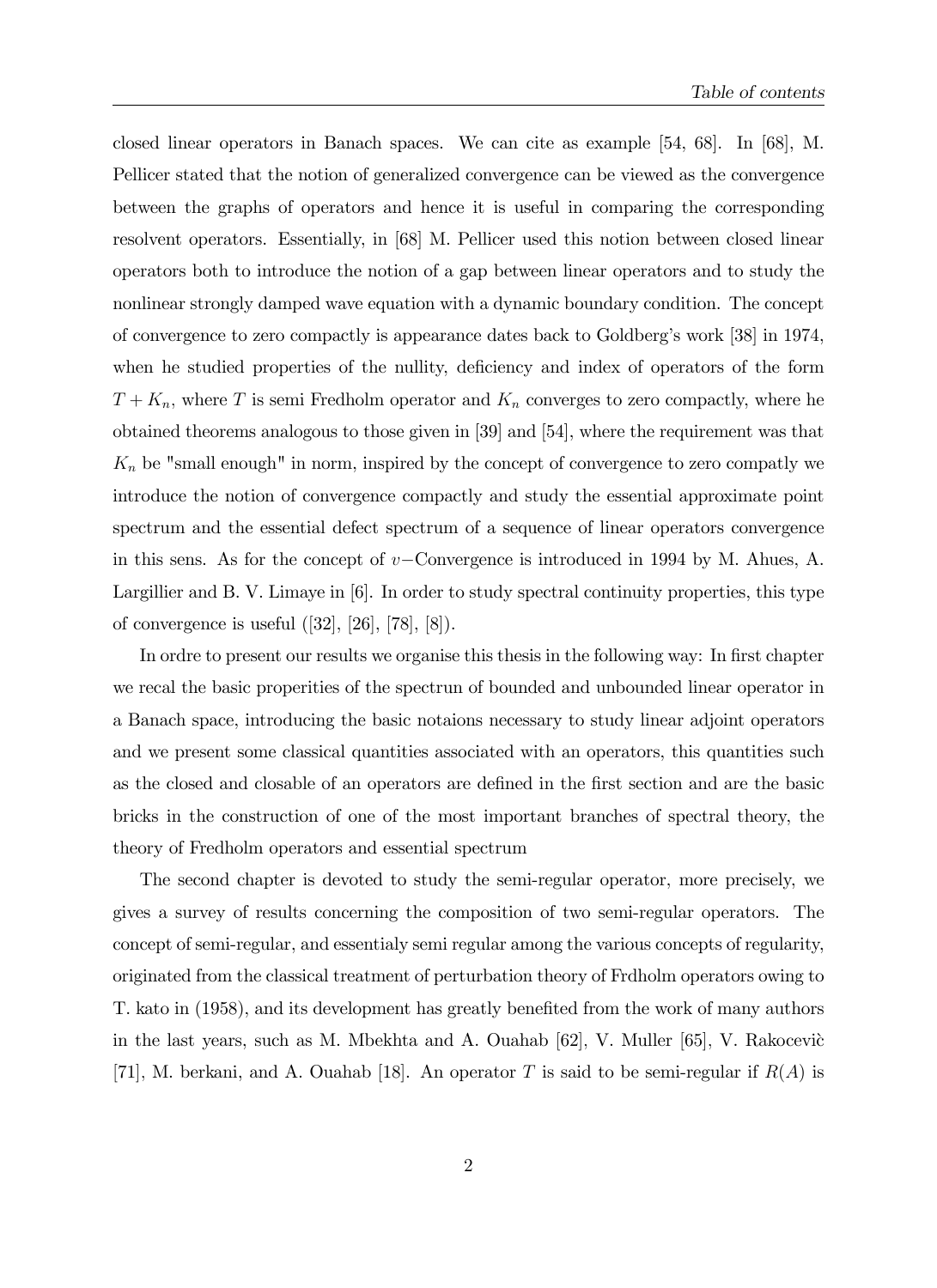closed and  $\mathcal{N}(A^n) \subseteq R(A)$ , for all  $n \geq 0$ , where  $R(A)$  and  $N(A)$  denote, respectively, the range and the nul space of A: This concept of classe of operator leads naturally to the semi regular spectrum  $\sigma_{es}(A)$ , defined as the set of all  $\lambda \in \mathbb{C}$  for which  $\lambda - A$  is not semi-regular and its essential version is the set of all  $\lambda \in \mathbb{C}$  for which  $\lambda - A$  is not essentially semi-regular. The semi regular spectrum was first introduced by C. Apostol [13] for operators on Hilbert spaces and successively studied by several authors mentionned above in the mor general context of operators acting on Banach spaces.

In the third chapter, for the study of perturbation theory, two useful concepts which have extensive applications are those of relative boundedness and relative compactness. These can be defined both with respect to norms and to quadratic forms. The principle application is to selfadjoint second ordre differential operator, for this reason we consider the Sturm-Liouville expression.

The forth chapter provides the investigation of the relationship between the essential approximate point spectrum, noted  $\sigma_{\text{eap}}$ , (respectively, the essential defect spectrum, noted  $\sigma_{e\delta}$  of a sequence of closed linear operators  $(T_n)_{n\in\mathbb{N}}$  on Banach space X, and the essential approximate point spectrum (respectively, the essential defect spectrum) of a linear operator T on X, where  $(T_n)_{n\in\mathbb{N}}$  converges to T, in the case of convergence in generalized sense as well as in the case of the convergence compactly.

The last chaptre is devoted to the study of spectral continuity of the essential spectrum using the  $v$ -Convergence and application on block operator matrix, more precisley we generalise the results of A. Ammar in [9] on  $2 \times 2$  block operator matrix to the case of  $3 \times 3$ block operator matrix.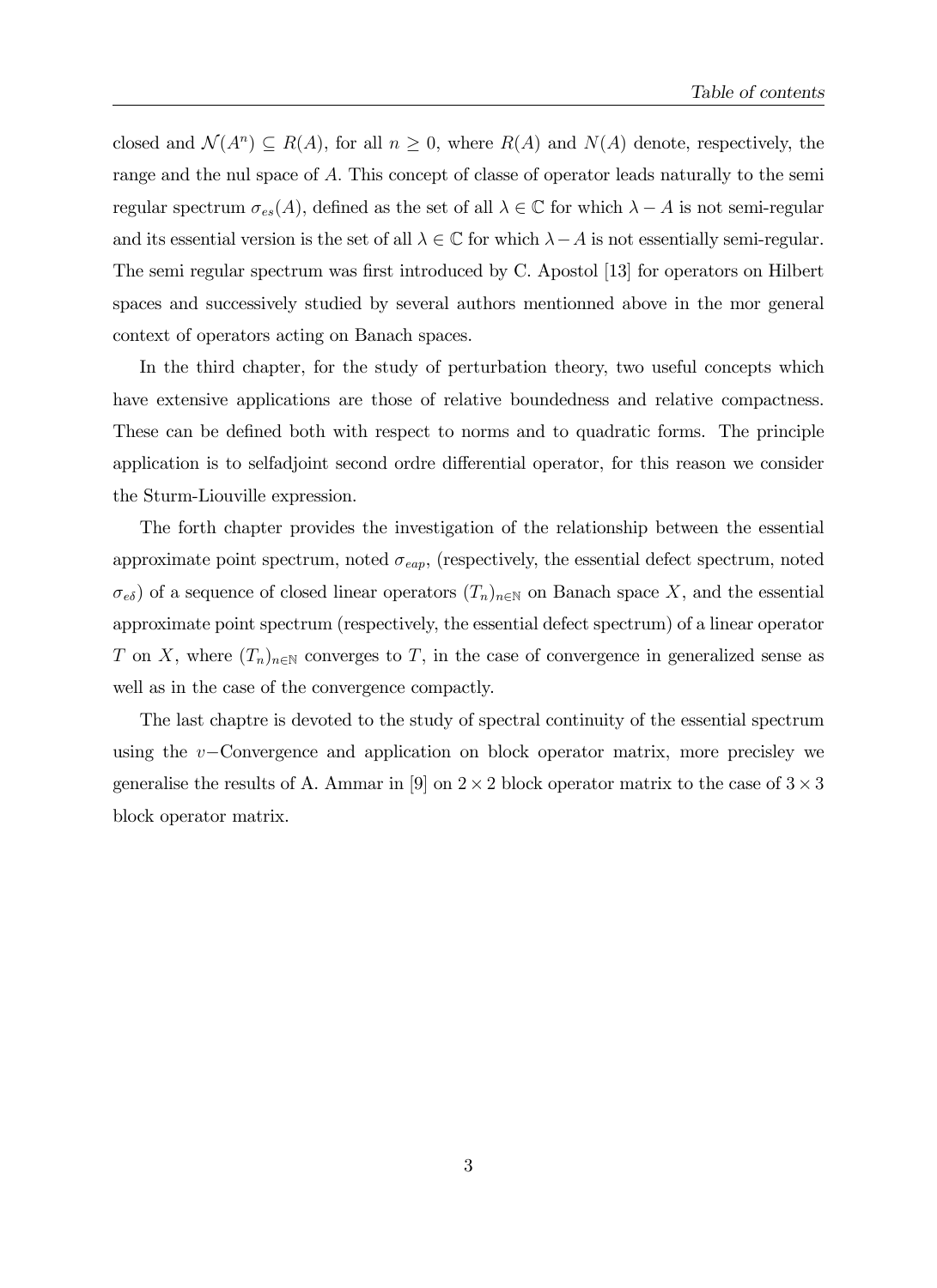## Chaptre 1

## Basic Properties

### 1.1 Generalities about Closed operators

Let X and Y be two Banach spaces. A mapping A which assigns to each element  $x$  of a set  $D(A) \subset X$  a unique element  $y \subset Y$  is called an operator (or transformation), the set  $D(A)$  on which A acts is called the domain of A.

**Definition 1.1.1** The operator A is called linear, if  $D(A)$  is a subspace of X and if  $A(\alpha x + \beta y) = \alpha Ax + \beta Ay$  for all scalars  $\alpha, \beta$  and all elements x, y in  $D(A)$ .

We note by a pair  $(A, D(A))$  the operator A with domain  $D(A)$ 

**Definition 1.1.2** The operator A is called bounded on a Banach space  $X$ , if there is a constant M such that  $||Ax|| \le M ||x||$ , for all  $x \in X$ . The norm of such an operator is dfined by

$$
\parallel A \parallel = \sup_{x \neq 0} \frac{\parallel Ax \parallel}{\parallel x \parallel}
$$

**Example 1.1.1** The identity operator  $I : X \to X$  defined by  $Ix = x$  is obviously a bounded linear operator of norm 1. The diferential operator of first order  $A = i\partial_x$  on  $\mathcal{L}^2([0;1])$ , it readily seen to be unbounded since one can find a sequence of functions  $\varphi_n \in \mathcal{L}^2([0;1])$ , given by  $\varphi_n = e^{inx}$  for  $n \in \mathbb{N}$ , satisfying  $|| \varphi_n ||_{\mathcal{L}^2([0,1])} = 1$  and  $|| A \varphi_n ||_{\mathcal{L}^2([0,1])} = n \to \infty$  as  $n \to \infty$ .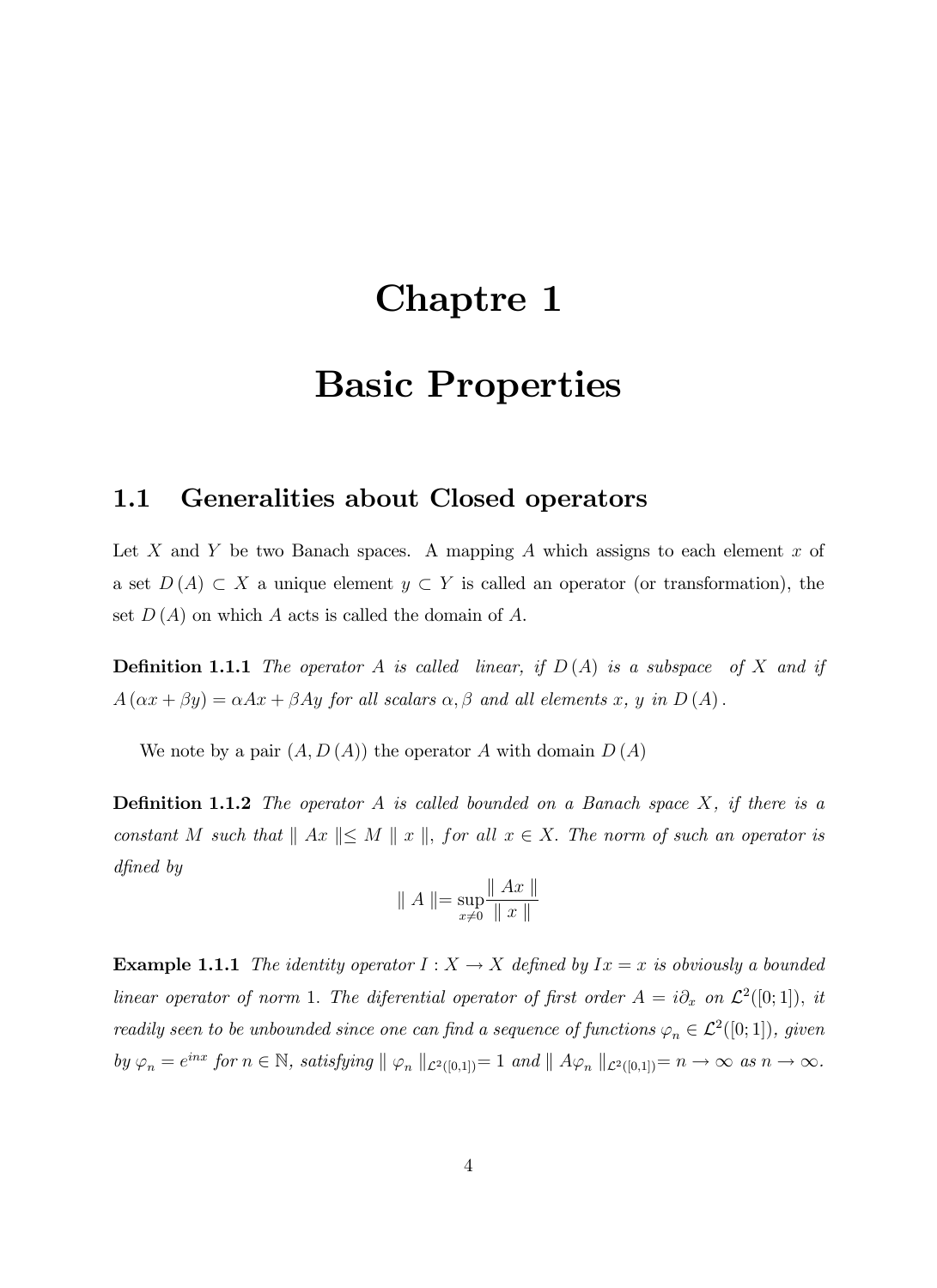#### 1.1.1 Unbounded linear operator

**Definition 1.1.3** We define an unbounded linear operator on a Banach space  $X$  to be pair consisting of dense linear subspace D of X together with a linear map  $A: D \subset X \longrightarrow X$ .

For example, a general continuous functions does not have a continuous derivative, so differential operators are defined on subspace of continuous functions space.

**Remark 1.1.1** If the domain of A is not dense, then we may obtain a densely defined operator by setting  $A$  equal to zero on the orthogonal complement of it's domain

**Definition 1.1.4** We call the graph of A the subspace of  $X \times X$ , noted  $G(A)$ , and defined by

$$
G(A) = \{(x, Ax) \in X \times X, \text{ for all } x \in D(A)\}
$$

**Definition 1.1.5** An operator  $\tilde{A}$  is an extension of A, or A is a restriction of  $\tilde{A}$ , if

$$
D(A) \subset D(\tilde{A}),
$$
 and  $\tilde{A}x = Ax$  for all  $x \in D(A)$ .

We note this relationship by  $A \subset \tilde{A}$ 

**Example 1.1.2** Let  $A_k u = u''$ ,  $k = 1, 2, 3, 4$  be diferential operators in  $L^2([0,1])$  with domains

 $D(A_1) = \{u \in C^2([0,1]), u(0) = u(1) = 0\}$  $D(A_2) = C^2([0, 1])$  $D(A_3) = \{u \in H^2([0,1]), u(0) = u(1) = 0\}$  $D(A_4) = L^2([0,1])$ .

We have  $D(A_k) \subset L^2([0,1])$ ,  $k = 1, 2, 3, 4$  then  $A_k$ ,  $k = 1, 2, 3, 4$  is an unbounded operator on  $L^2([0,1])$ , and we have  $D(A_1) \subset D(A_2) \subset D(A_4)$ , then we note  $A_1 \subset A_2 \subset A_4$ (on sense of extension), and also  $A_3 \subset A_4$ 

### 1.1.2 Closed and closable linear operator

**Definition 1.1.6** An unbounded linear operator A on Banach space X is said to be closed in X if and only if it's graph  $G(A)$  is closed in  $X^2$ , whose topology is determined by the norm  $||(x, y)|| = (||x||_X^2 + ||y||_X^2)$  $\binom{2}{X}^{\frac{1}{2}}$ .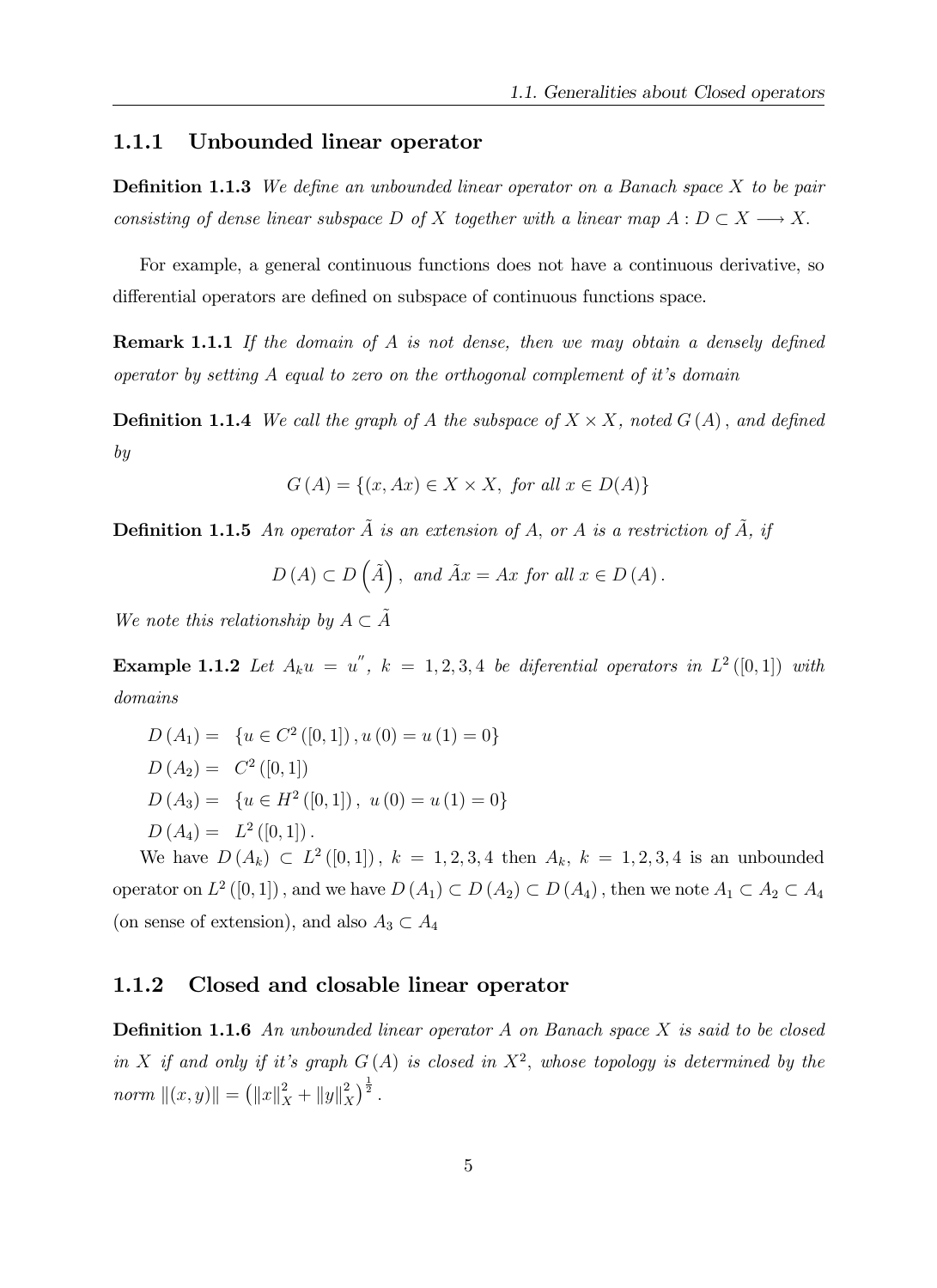The closedness of an operator may be caracterized by this property

**Proposition 1.1.1** An unbounded linear operator A on Banach space  $X$  is closed if for every sequence  $(x_n)$  in  $D(A)$  such that  $x_n \to x$  and  $Ax_n \to y$ , we have

$$
x \in D(A) \text{ and } Ax = y.
$$

**Proposition 1.1.2** Clearly an operator A is closed if, and only if,  $D(A)$  is complete with respect to the norm  $||x||_A = (||x||_X^2 + ||Ax||_X^2)$  $\left(\frac{2}{X}\right)^{\frac{1}{2}}$ ,  $x \in D(A)$ , If we shall denote  $D(A)$  equipped with  $\|.\|_A$  by  $X(A)$ . Thus A is closed if, and only if  $X(A)$  is a Banach space.

We must be make a difference between continuous operator and closed operator, where in continuous operator case the convergence of the sequence  $(x_n)$  implies that  $(Ax_n)$  converges and we have

$$
\lim_{n} (Ax_{n}) = A \left( \lim_{n} x_{n} \right)
$$
\n(1.1.1)

For a closed operator A, the convergence of  $x_n$  does not imply the convergence of  $(Ax_n)$ , but if both  $(x_n)$  and  $(Ax_n)$  converge, then the equality  $(1.1.1)$  holds.

Note that the continuity of  $A$  does not, necessarily, imply that  $A$  is closed. Conversly, A is closed does not necessarily imply that A is continuous (for example see [39])

As a particular case we have the remark

**Remark 1.1.2** Let A be an unbounded linear operator in Banach space X with domain  $D(A)$ , if A is closed, it's bounded on  $D(A)$  if and only if  $D(A)$  is a closed subspace of X.

**Example 1.1.3** Let the defferential operator  $Af = f''$  when  $X = L^2([0,1])$ ,

We choose  $D(A) = AC([0,1])$  the set of functions which are absolutely continuous on [0, 1], and with this as domain, A is in fact a closed operator, however  $AC([0,1])$  is not a closed subspace of  $L^2([0,1])$ , and A is not bounded (take the sequence  $f_n(t) = t^n$ ,  $n = 1, 2, ...,$  then  $\frac{\|T f_n\|}{\|F\|}$  $\frac{f(x) - f(x)}{\|f_n\|} \to \infty$ 

**Definition 1.1.7** An operator  $A: X \to X$ , with domain  $D(A) \subset X$  is said to be closable if  $\overline{G(A)}$  is a graph of an operator, In this case, the operator whose graph is  $\overline{G(A)}$  is called the closure of A, and denoted by  $\overline{A}$ , then  $G(\overline{A}) = \overline{G(A)}$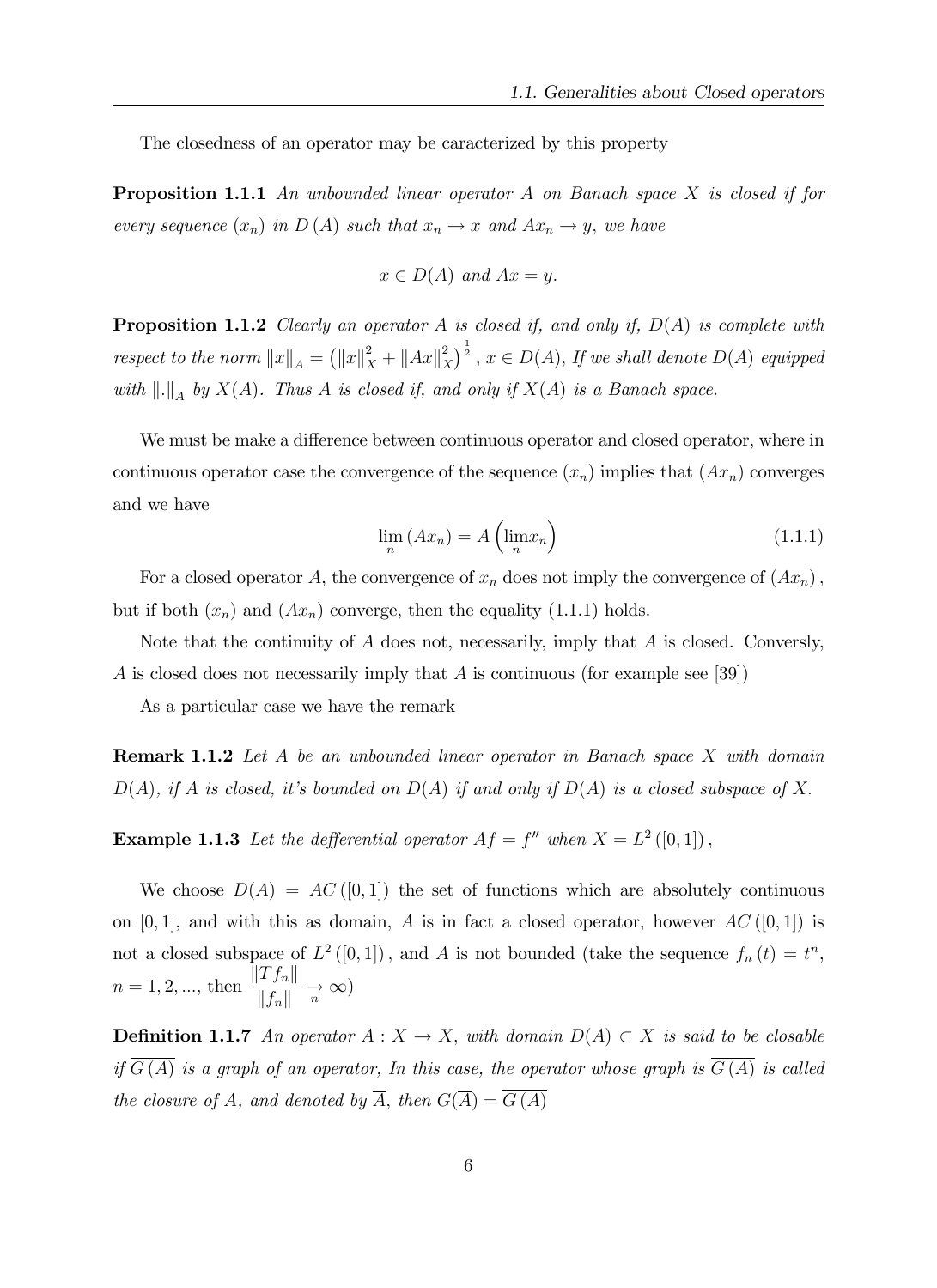The closure of  $A$  is the minimal closed extension of  $A$ , in that for any closed extension T of  $A \subset T$ , we have  $A \subset \overline{A} \subset T$ .

This definition may be caracterised by this property

**Proposition 1.1.3** An operator A is closable if for every sequence  $(x_n)$  of elements in  $D(A)$ such that  $x_n \to 0$  and  $Ax_n \to y$ , for some  $y \in X$ , we have  $y = 0$ .

**Remark 1.1.3** i) If A is one to one and closed then  $A^{-1}$  is closed, then the closed graph theorem implies that  $A^{-1}$  is bounded.

ii) if A is closed,  $\mathcal{N}(A)$ , the null space of A is closed

iii) If T is bounded on  $D(T)$ , it is closable, where  $D(\overline{T})$  is the closure of  $D(T)$  in X and  $\overline{T}$  is bounded in  $D(\overline{T})$  with  $\|\overline{T}\| = \|T\|.$ 

**Example 1.1.4** In Example 1.1.2, we have  $A_1$  and  $A_2$  are not closed, because we can may choose sequence of functions  $u_n \in C^2([0,1])$  such that  $u_n \to u$  and  $u''_n \to v$  in  $L^2([0,1]),$ where v is not continuous, hence u is not  $C^2$ 

 $A_3$  and  $A_4$  are closed, and we have  $\overline{A_1} = A_3$ ,  $\overline{A_2} = A_4$ , then  $A_1$ ,  $A_2$  are closable.

### 1.1.3 Adjoint and selfadjoint operator

**Definition 1.1.8** suppose that A is a densely defined unbounded linear operator on a Hilbert space H with a domain  $D(A)$ , The adjoint of A is the operator, noted  $A^*$ , of H in H with domain

 $D(A^*) = \{y \in H, \text{ there is } z \in H \text{ with } \langle Ax, y \rangle = \langle x, z \rangle, \text{ for all } x \in D(A)\}\.$ 

Let  $y \in D(A^*)$ , then we define  $A^*y = z$ , where z is the unique element such that

$$
\langle Ax, y \rangle = \langle x, z \rangle \text{ for all } x \in D(A).
$$

 $D(A^*)$  is not dense necessarely

**Definition 1.1.9** An unbounded linear operator A is selfadjoint if  $A = A^*$ , meaning that  $D(A^*) = D(A)$  and  $A^*x = Ax$  for all  $x \in D(A)$ .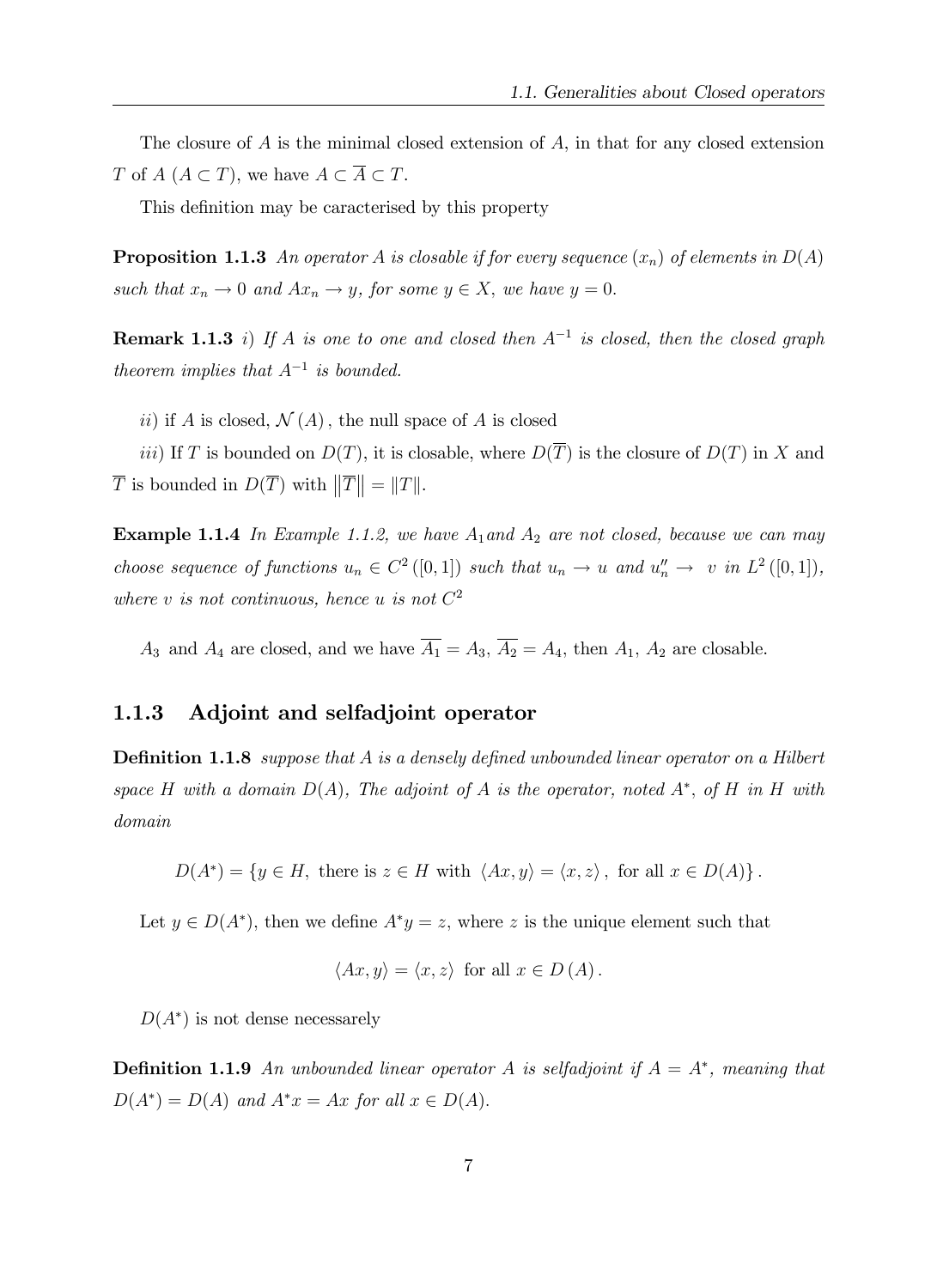An unbounded linear operator A is said to be symetric if  $A^*$  is an extension of A, meaning that  $D(A^*) \supset D(A)$  and  $A^*x = Ax$  for all  $x \in D(A)$ .

Example 1.1.5 In Example 1.1.2 we have

$$
A_1u = u'',\ D(A_1) = \{u \in C^2([0,1]), u(0) = u(1) = 0\}.
$$

 $D(A^*) = \{v \in L^2([0,1])\,$ , there is  $w \in L^2([0,1])$  with  $\langle A_1u, v \rangle = \langle u, w \rangle$ , for all  $u \in D(A_1)\}$  $\langle A_1 u, v \rangle = \langle u'', v \rangle$  $=\int$ 0  $u''(t)v(t)dt$  $=[u'v]_0^1 - [uv']_0^1 + \int_{0}^{1}$  $\boldsymbol{0}$  $u(t)v''(t)dt$  (with integration by parts)  $=[u'v]_0^1 + \int_0^1$ 0  $u(t)w(t)dt$  such that  $w(t) = v''(t)$  for  $t \in [0, 1]$ 

This need that  $v \in L^2([0, 1])$ , with  $v(0) = v(1) = 0$ , then

$$
D(A_1^*) = \{ v \in L^2([0,1]), \ v(0) = v(1) = 0 \} = D(A^3).
$$

It means that  $A_1^* = A_3$ , then  $A_1$  is symetric but not selfadjoint. We will see that  $A_3^* = A_3$ , then  $A_3$  is selfadjoint.

For the operator  $A_2$ , we have

 $D(A_2^*) =$  $\{v \in L^2([0,1])\,$ , there is  $w \in L^2([0,1])$ , with  $\langle A_2u, v \rangle = \langle u, w \rangle$ , for all  $u \in D(A_2)\}.$ 

Then we have,

$$
\langle A_2 u, v \rangle = \langle u'', v \rangle
$$
  
=  $\int_0^1 u''(t)v(t)dt$   
=  $[u'v]_0^1 - [uv']_0^1 + \int_0^1 u(t)v''(t)dt$  (with integration by parts)  
=  $[u'v - uv']_0^1 + \int_0^1 u(t)w(t)dt$  such that  $w(t) = v''(t)$  for  $t \in [0, 1]$ 

It needs that  $v(0) = v(1) = 0$ , and  $v'(0) = v'(1) = 0$ , then  $A_2^* = A_5$ , where  $A_5u = u''$ , and  $D(A_5) = \{u \in L^2([0,1]), u(0) = u(1) = u'(0) = u'(1) = 0\}.$ 

We can prove that also,  $A_4^* = A_5$ .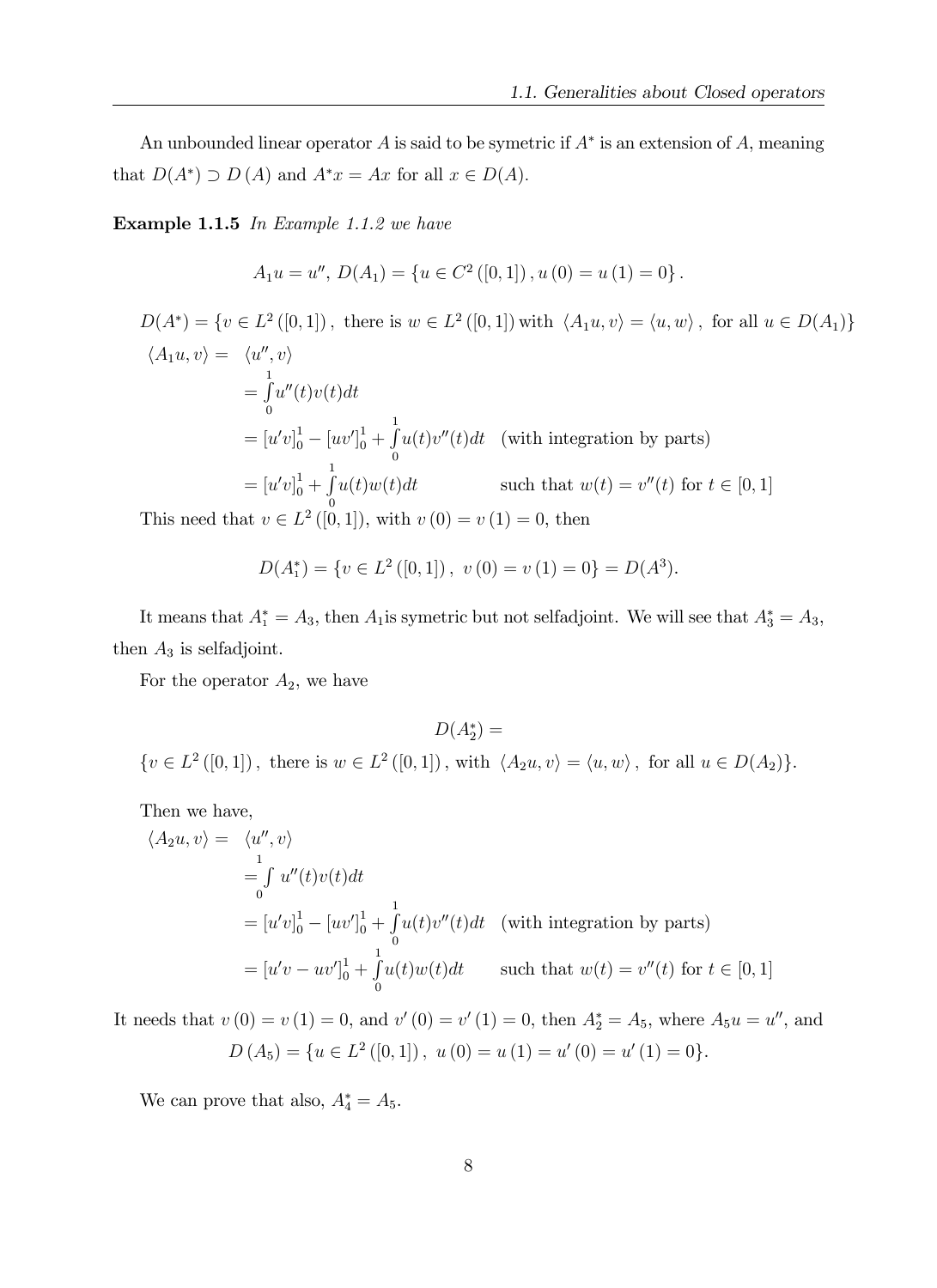**Proposition 1.1.4** If  $A : D(A) \subset H \longrightarrow H$  is a densely defined linear operator on a Hilbert space H with bounded inverse  $A^{-1}: H \longrightarrow H$ , then  $(A^*)^{-1} = (A^{-1})^*$ .

**Proof.** Since  $A^{-1}$  is bounded, it has a bounded adjoint, if  $x \in D(A^*)$  and  $y \in H$ , then  $\langle (A^{-1})^* A^* x, y \rangle = \langle A^* x, A^{-1} y \rangle = \langle x, A A^{-1} y \rangle = \langle x, y \rangle$ Therefore  $(A^{-1})^* A^*x = x$  for all  $x \in D(A^*)$ , morever if  $x \in H$  and  $y \in D(A)$ , then  $\langle A^*(A^{-1})^*x, y \rangle = \langle (A^{-1})^*x, Ay \rangle = \langle x, A^{-1}Ay \rangle = \langle x, y \rangle$ Since  $D(A)$  dense in H, it follows that  $(A^{-1})^* x \in D(A^*)$ , and  $A^*(A^{-1})^* x = x$ .

**Theorem 1.1.1** Let be  $T$  an unbounded linear operator on a Hilbert space  $H$  of domain  $D(T)$ 

i) If  $D(T)$  dense in H and T is closable,  $(T)^* = T^*$ .

ii) If T is bounded on  $D(T)$ , it is closable, where  $D(\overline{T})$  is the closure of  $D(T)$  in H and  $\overline{T}$  is bounded in  $D(\overline{T})$  with  $\|\overline{T}\| = \|T\|.$ 

**Proposition 1.1.5** Let be X and Y are two Banach spaces, and  $A : D(A) \subset X \to Y$  a densely defined linear operator, then the adjoint  $A^*$  is a closed operator, i.e  $G(A^*)$  is closed in  $Y' \times X'$ .

**Proof.** ([19])  $\blacksquare$ 

Thus a self adjoint operator is closed.

### 1.2 Compact Operators

**Definition 1.2.1** (Compact linear operators) A linear operator A defined from a normed space  $E$  into a normed space  $F$  is called a linear compact operator or completely continuous linear operator if for every bounded subset  $G$  of  $E$ , the image  $A(G)$  is relatively compact in F. In other words, the closure  $A(G)$  is compact

**Theorem 1.2.1 (Compactness criterion)** A linear operator A defined from a normed space  $E$  into a normed space  $F$  is called a linear compact operator or completely continuous linear operator if and only if for every bounded sequence  $\varphi_n$  in E, the sequence  $A\varphi_n$  in F has a convergent subsequence.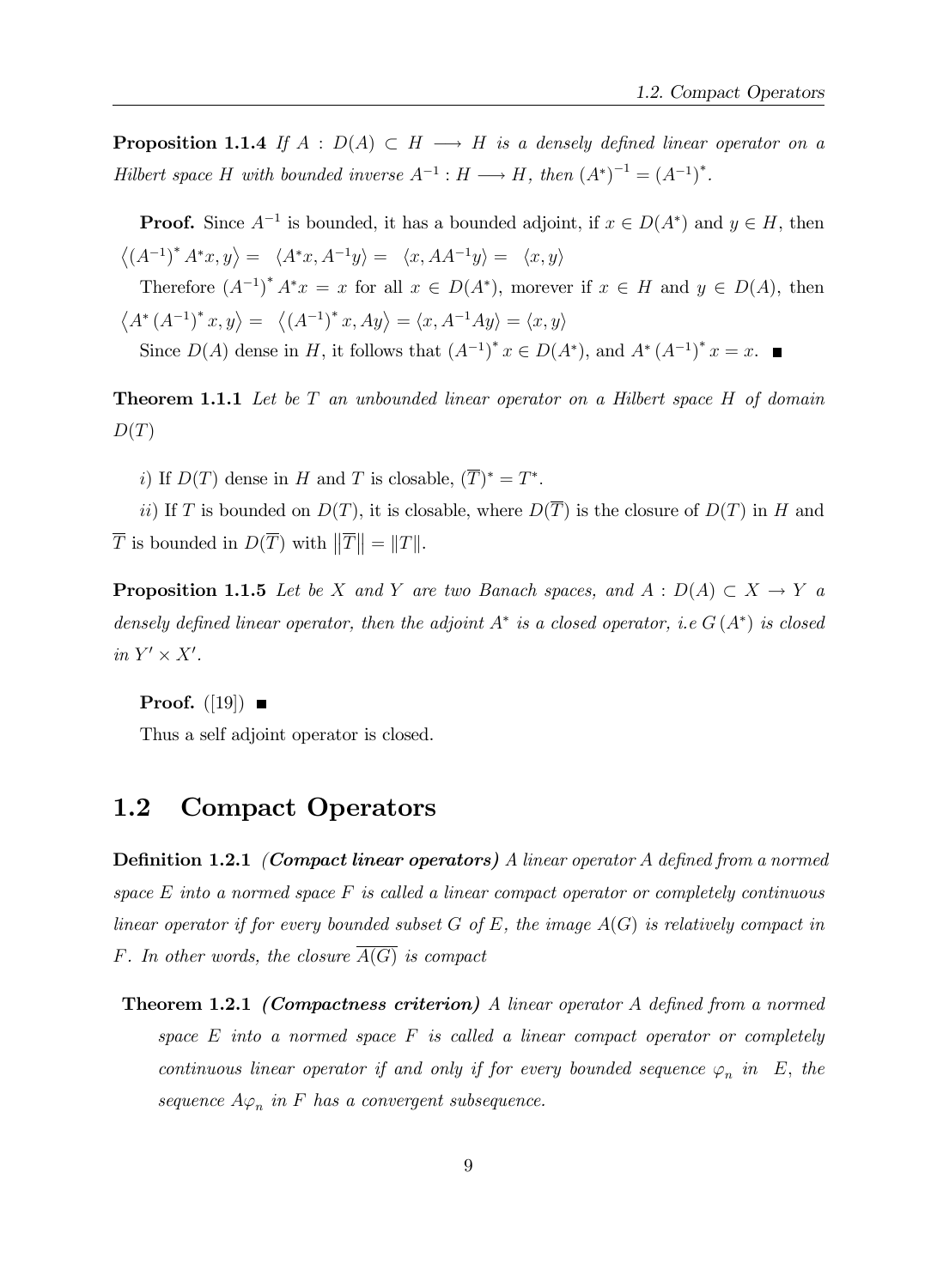**Proof.** Let  $\varphi_n$  be a bounded sequence in E since the operator A is compact, then the set  $\{A\varphi_n\}$  is relatively compact in F where this property shows that  $(A\varphi_n)$  contains a convergent subsequence. Conversely, let us consider any bounded subset  $G$  in  $E$  and let  $\psi_n$  be any sequence in  $A(G)$ , then there exists a bounded sequence  $\varphi_n$  in G; such that  $\psi_n = A\varphi_n$ , by assumption,  $A\varphi_n = \psi_n$  contains a convergent subsequence  $\psi_{nk}$  in F, thus  $A(G)$  is relatively compact, because for any bounded sequence  $\psi_n$  in  $A(G)$ there exits a convergent subsequence  $\psi_{nk}$  in F, in other words, for all bounded set  $G \subset E$  the set  $A(G)$  is relatively compact in F, hence A is compact.

**Theorem 1.2.2** The linear combination  $A = \alpha A_1 + \beta A_2$  of compact operators  $A_1$  and  $A_2$  is a compact operator, for every scalars  $\alpha$  and  $\beta$ 

**Proof.** Let  $\varphi_n$  be a bounded sequence in E and let  $A\varphi_n$  be a sequence in F, then  $A\varphi_n(x) = \alpha A_1\varphi_n(x) + \beta A_2\varphi_n(x)$  with  $\varphi_n \in E, n \in \mathbb{N}$ . The operators  $A_1$  and  $A_2$  are compact, one can extract from  $A_1\varphi_n$  and  $A_2\varphi_n$  two convergent subsequences which give by their sum a convergent subsequence of  $A\varphi_n$ , hence A is compact.

**Theorem 1.2.3** The product AB of two bounded operators A and B is compact if either of operators A or B is compact.

**Proof.** Let  $\varphi_n$  be a bounded sequence in E then if we consider B as a bounded operator the sequence  $B\varphi_n(x)$  is bounded, and from the compactness of the operator A gives a convergent subsequence  $A(B\varphi_{nk}(x))$  of  $A(B\varphi_{n}(x))$ , then the operator  $AB$ is compact. On the other hand, if we consider  $B$  as a compact, one can extract from  $B\varphi_n(x)$  a convergent subsequence  $B\varphi_n(x)$  and from the boundedness of the operator A gives the convergence of the sequence  $A (B\varphi_{nk}(x))$ , hence the operator  $AB$  is compact  $\blacksquare$ 

**Theorem 1.2.4** A sequence  $A_n$  of compact operators defined from a normed space E into a Banach space F converges uniformly to an operator A, say  $\lim_{n\to\infty}$   $|| A_n - A || = 0$ , then the limit operator A is compact.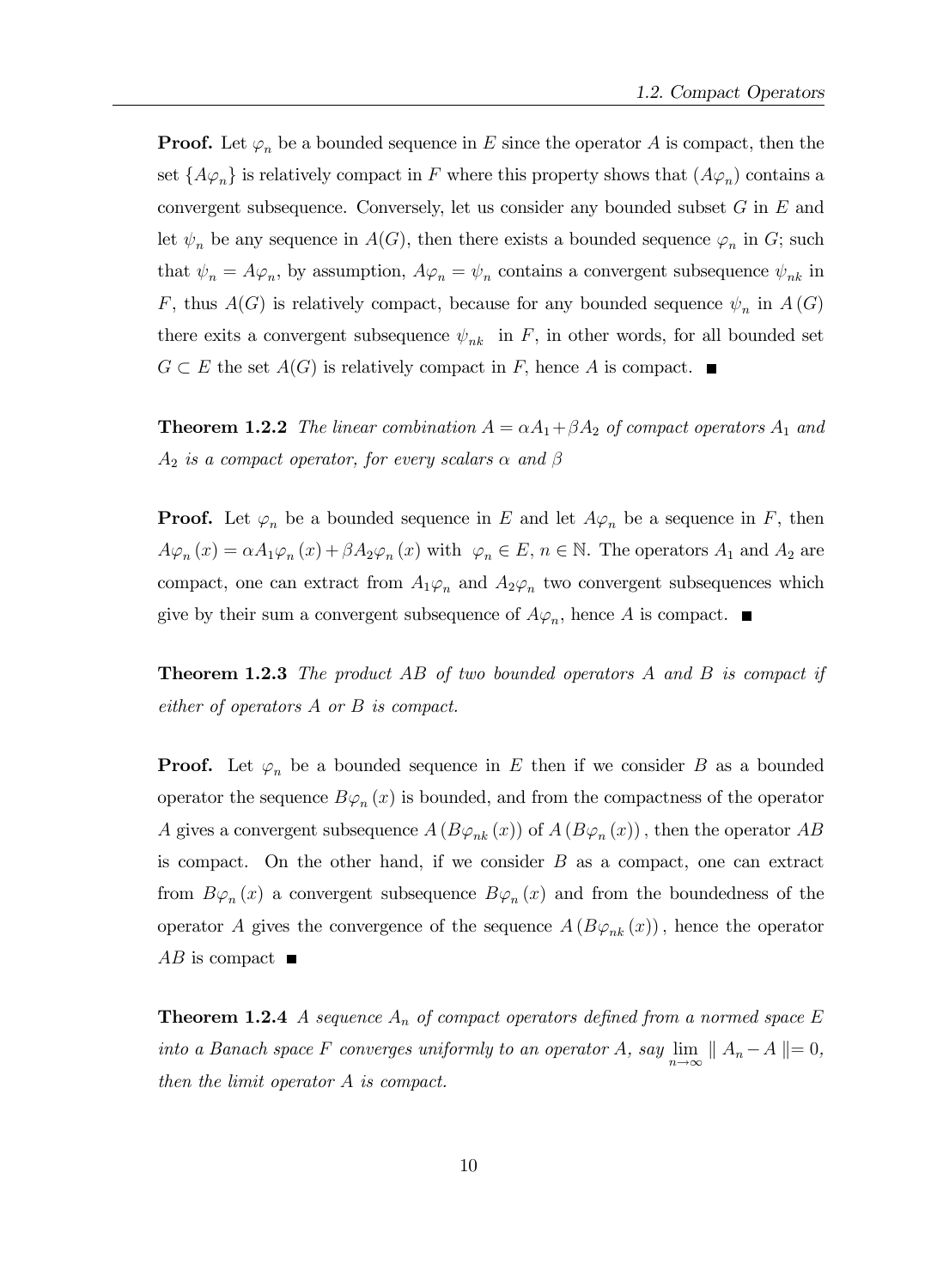**Proof.** Let  $\varphi_n$  be a bounded sequence in E, the operator  $A_1$  is compact, then one can extract from the sequence  $A_1\varphi_n$  a convergent subsequence, say  $\varphi_n^1$  a subsequence from  $\varphi_n$  such that  $A_1\varphi_n^1$  converges. In the same way, we can extract from the sequence  $A_2\varphi_n^1$ a convergent subsequence, say  $\varphi_n^2$  a subsequence from  $\varphi_n^1$  such that  $A_2\varphi_n^2$  converges. Noting that, we obtain from the bounded sequence  $\varphi_n$  a subsequence  $\varphi_n^2$  such that  $A_1\varphi_n^2$  and  $A_2\varphi_n^2$  both converge, Continuing in this way, we see that, for the compact operators  $A_1, A_2, ..., A_p$ , there exists a nested subsequences  $\varphi_n^p \subset ... \varphi_n^2 \subset \varphi_n^1 \subset \varphi_n$  such that the sequences  $A_k \varphi_n^p$  converge for all  $k = 1, 2, ..., p$ : In order to show the compactness of the operator limit  $A$  we must use the completeness of the space  $F$  and showing that the sequence  $A\varphi_n^p$  is Cauchy sequence. Noting that the sequence  $\varphi_n$  is bounded, say  $\parallel \varphi_n \parallel \leq M$  for all n hence  $\parallel \varphi_n^p \parallel \leq M$  for each n and p hoose  $n = p$  so that  $|| A_n - A || < \frac{\varepsilon}{3\Lambda}$ 3M

Since the sequence  $A_n \varphi_n^p$  is Cauchy, because it converges there is N such that, for all  $p > N$  and  $q > N$ ;

we get

$$
\parallel A_n \varphi_n^p - A_n \varphi_n^q \parallel < \frac{\varepsilon}{3}
$$

Hence we obtain

$$
\| A\varphi_n^p - A\varphi_n^q \| = \| A\varphi_n^p - A\varphi_n^p + A\varphi_n^p - A\varphi_n^q + A\varphi_n^q - A\varphi_n^q \|
$$
  

$$
\leq \| A_n - A \| \| \varphi_n^p \| + \| A_n \varphi_n^p - A_n \varphi_n^q \| \| A_n \varphi_n^q - A\varphi_n^q \|
$$
  

$$
\leq \frac{\varepsilon}{3M} M + \frac{\varepsilon}{3} + \frac{\varepsilon}{3M} = \varepsilon
$$

Remembering that, due to the completeness of the space F the Cauchy sequence  $A\varphi_n^p$ converges as a subsequence of  $A\varphi_n$  where  $\varphi_n^p$  is a subsequence of an arbitrary bounded sequence  $\varphi_n$  hence the compactness of the operator A.

### 1.3 Spectrum

**Definition 1.3.1** Let A be a closable linear operator in a Banach space X. The resolvent set and the spectrum of  $A$  are, respectively, defined as

$$
\rho(A) = \left\{ \lambda \in \mathbb{C} \text{ such that } \lambda - A \text{ is injective and } (\lambda - A)^{-1} \in \mathcal{L}(X) \right\}, \sigma(A) = \mathbb{C} \backslash \rho(A)
$$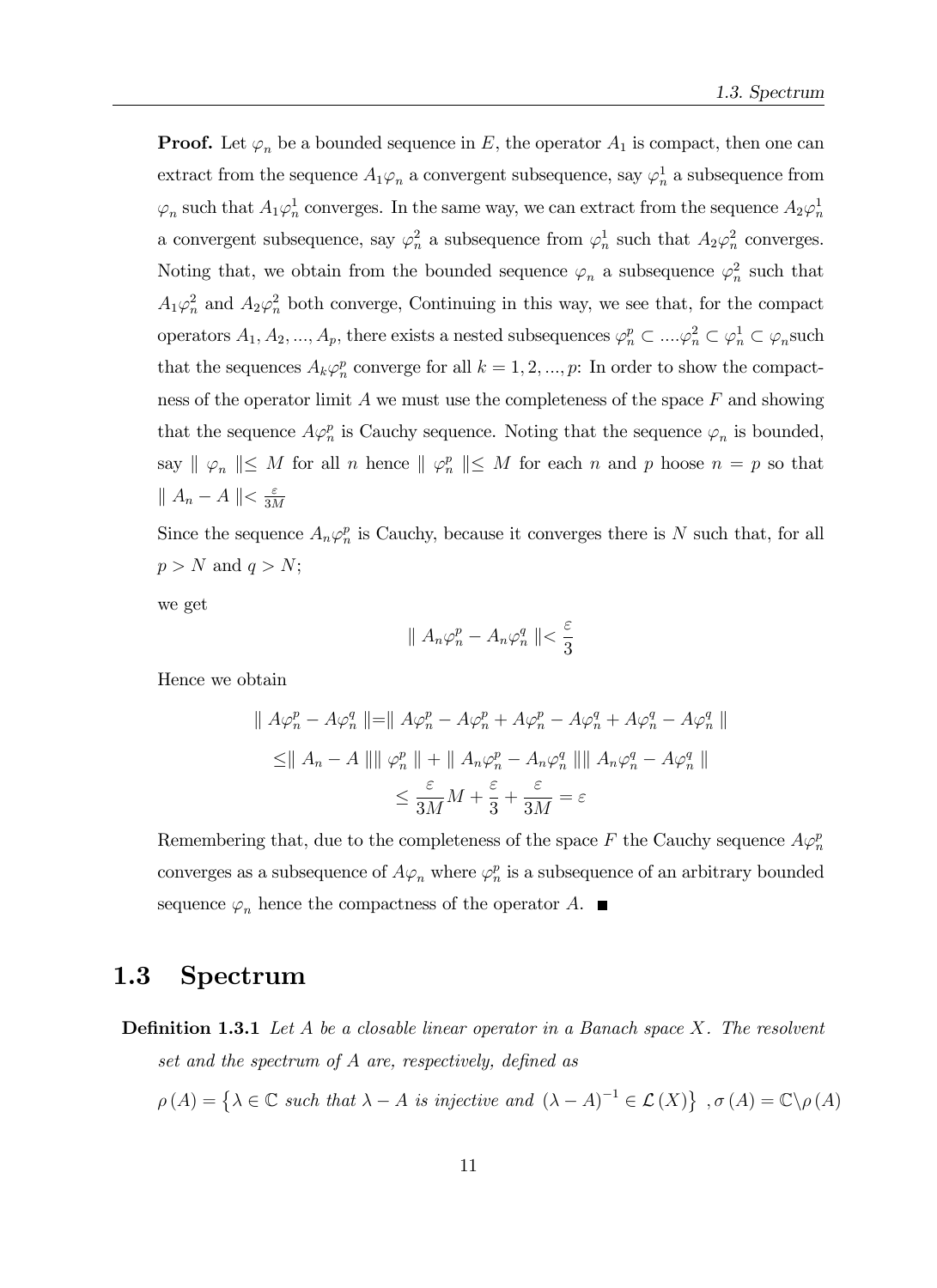and the point spectrum, continuous spectrum, and the residual spectrum are defined as

$$
\sigma_p(A) = \{ \lambda \in \mathbb{C} \text{ such that } A \text{ is not injective} \},
$$

$$
\sigma_c(A) = \left\{ \lambda \in \mathbb{C} \text{ such that } A \text{ is injective, } \overline{R(\lambda - A)} = X, R(\lambda - A) \neq X \right\},
$$

$$
\sigma_r(A) = \left\{ \lambda \in \mathbb{C} \text{ such that } A \text{ is injective, } \overline{R(\lambda - A)} \neq X \right\}.
$$

**Remark 1.3.1** Note that, if  $\rho(A) \neq \emptyset$  then A is closed. In fact, if  $\lambda \in \rho(A)$  then  $(\lambda - A)^{-1}$  is closed, which is also valid for  $\lambda - A$  then, according to the closed graph theorem we deduce that

$$
\rho(A) = \{ \lambda \in \mathbb{C} \text{ such that } \lambda - A \text{ is bijective } \}
$$

and hence

$$
\sigma(A) = \sigma_p(A) \cup \sigma_c(A) \cup \sigma_r(A).
$$

**Proposition 1.3.1** Let  $(A, D(A))$  be a closed, densely defined, and linear operator with a nonempty resolvent set  $\rho(A)$ , for each  $\lambda_0 \in \rho(A)$  we have

$$
\sigma\left(\left(\lambda_0 - A\right)^{-1}\right) = \left(\lambda_0 - \sigma\left(A\right)\right)^{-1}
$$

### 1.4 Essential Fredholm spectra

#### 1.4.1 Fredholm Operators

The concept of Fredholm operators is one of the attempts to understand the classical Frdholm operators theory of integral equations. Special types of these operators were cosidered by many authors and treated in the works of F.V. Atkinson [14], I.C. Gohberg  $([34], [35], [36])$ and B. Yood [89]: These paper considered bounded operators. Generalization to unbouded operators were given by M. G. Krein and M. A. Krasnoselkii [56], B. Sz. Nagy [66]; and R. Kress [58]. More complete treatments were given by P. Aiena [1], I. C. Gohberg and G. Krein [37], and T. Kato [54]. A general historical account of the theory of Fredholm operators was done in [37]. Further important contribution were due to M. Schechter [74] who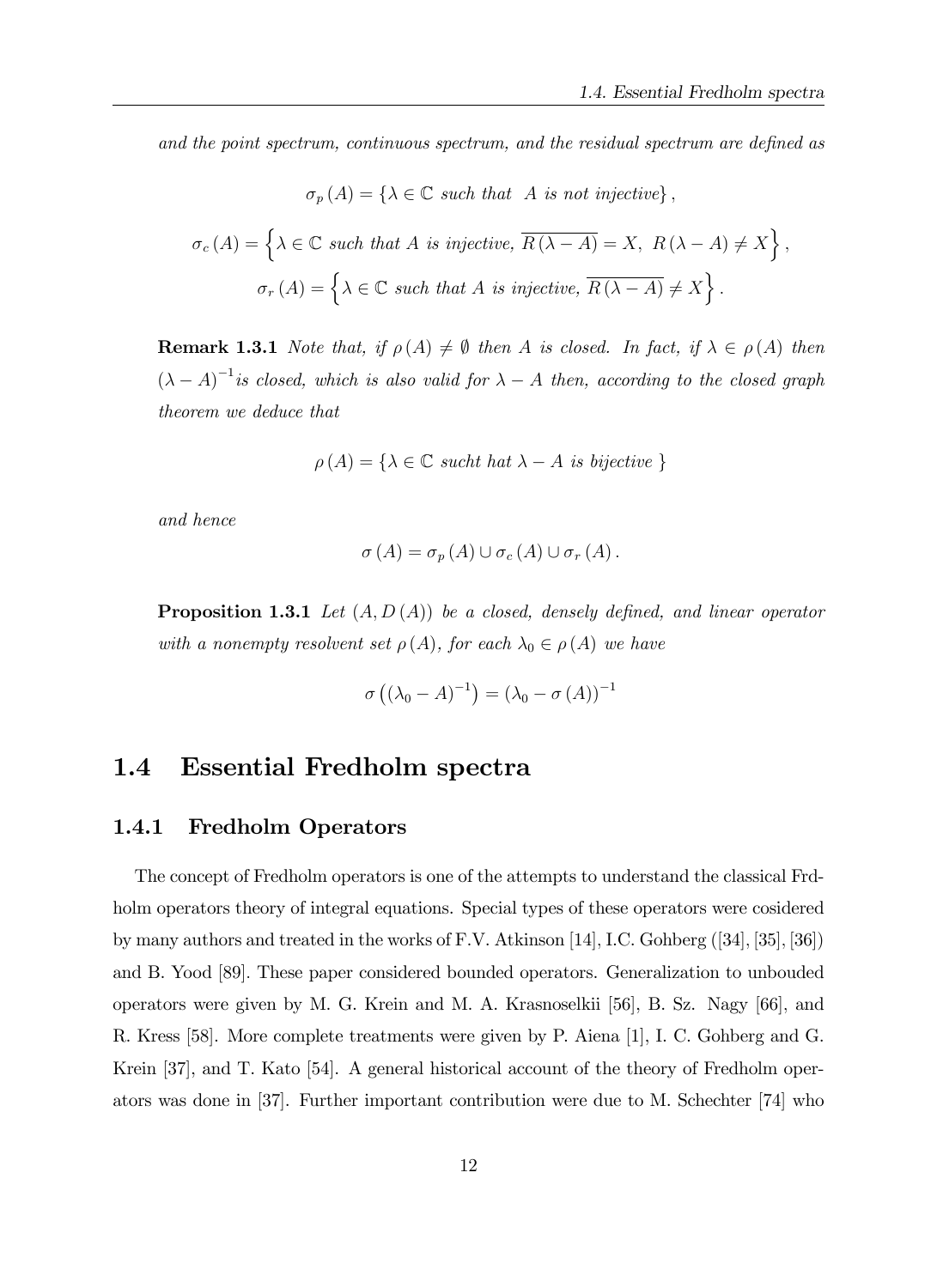gave a simple and unified treatment of this theory which covered all the basic points while avoiding some of the involved concepts already used by previous authors. These studied of Fredholm theory perturbation results are of a great important in the description of the essential spectrum. This set is not a widely known as other parts of the spectrum, in particular, eigenvalues. Nevertheless, in several application, information about it is interesting for various reasons. In fact, if the whole spectrum lies in a half-plane, then the stability of a physical system is guaranteed. Moreover, near the essential spectrum, numerical calculations of eigenvalues become difficult. Hence, they have to be treated analytically. If the essential spectrum of a closed linear operator is empty, and if its reolvent set is nonempty then the spectrum consists only of isolated eigenvalues with a finite algebraic multiplicity which accumulate, at most, at  $\infty$ .

It's well known that, if  $A$  is selfadjoint operator on a Hilbert space, then the essential spectrum of  $\tilde{A}$  is the set of limite points of the spectrum of  $\tilde{A}$  (with eigenvalues counted according to their multiplicities), i.e., all points of the spectrum except some isolated eigenvalues of finite multiplicity (see for example, [86], [87]) Irrespective of wether  $A$  is bounded or not on a Banach space  $X$ , ther are many ways to define the essential spectrum, most of them are enlargement of the continuous spectrum. Hence, several definition of the essential spectrum may be found in the literature (see for example, [41], [75]) or in the comment in [73; Chap:11; P:283] which coincide for self-adjoint operators on Hilbert spaces.

**Definition 1.4.1** A closed, densely defined linear operator A on a Banach space X is said to be a Fredholm operator if it satisfies

- (i)  $\alpha(A) = \dim(\mathcal{N}(A)) < \infty,$
- $(ii)$  R(A) is closed
- $(iii)$   $\beta(A) = co \dim(R(A)) < \infty$

**Remark 1.4.1** The number  $i(A) = \alpha(A) - \beta(A)$  is called the index of A densely defined, closed operators on X satisfying  $(i)$  and  $(ii)$  are said to be upper semi-Fredholm operators, and those satisfying (ii) and (iii) are called lower semi-Fredholm operators.

• Let  $\Phi(X)$  denote the set of Fredholm operators,  $\Phi_{+}(X)$  denote the set of upper semi-Fredholm operators, and  $\Phi_{-}(X)$  denote the set of lower semi-Fredholm operators.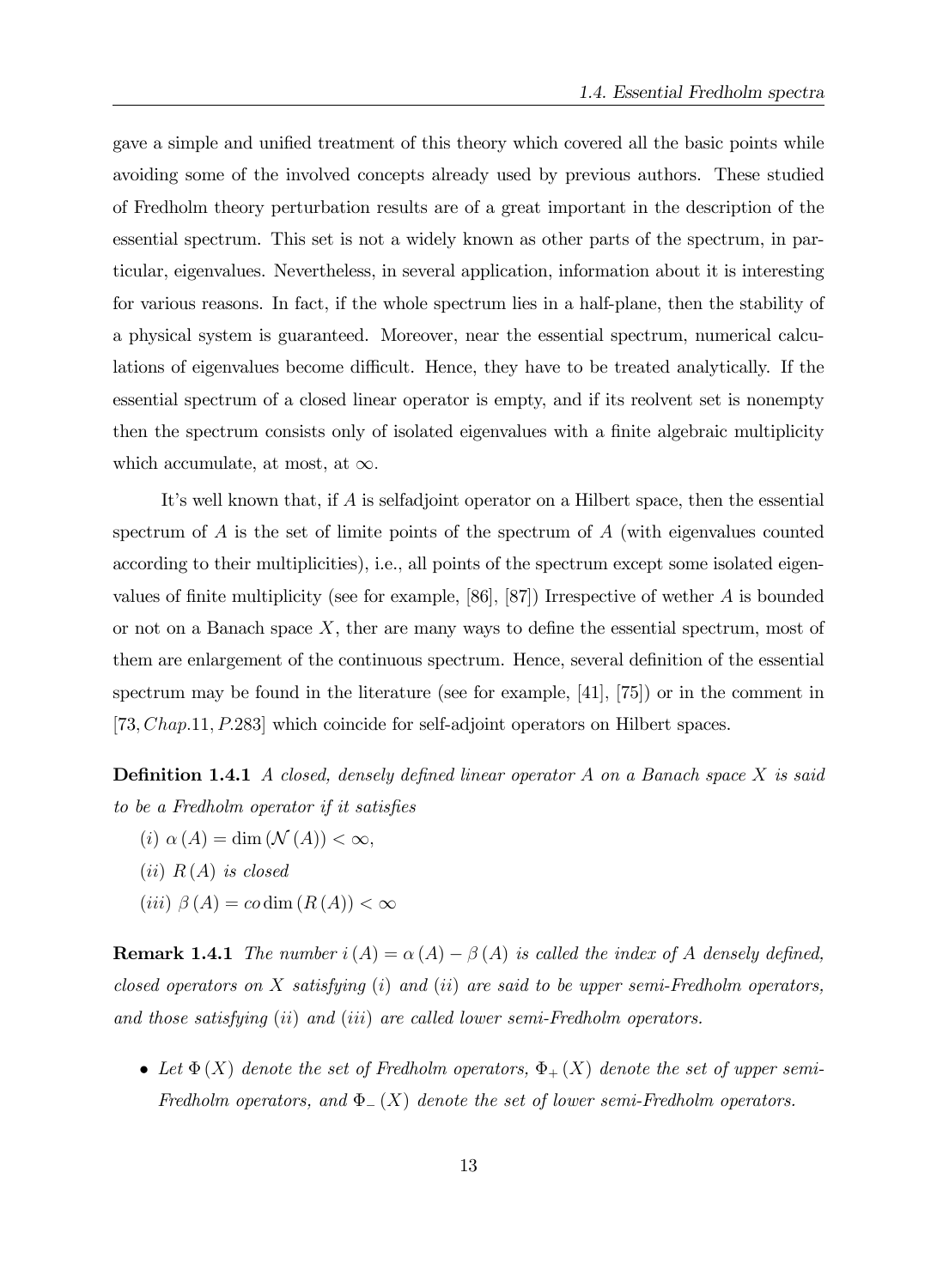Then we have

 $\Phi_+ (X) := \{ A \in \mathcal{C} (X) \text{ such that } \alpha (A) < \infty \text{ and } R (A) \text{ is closed in } X \},$  $\Phi_{-}(X) := \{ A \in \mathcal{C}(X) \text{ such that } \beta(A) < \infty \text{ and } R(A) \text{ is closed in } X \},$  $\Phi(X) := \Phi_{+}(X) \cap \Phi_{-}(X),$ and  $\Phi_{_{+}}(X) := \Phi_{+}(X) \cup \Phi_{-}(X)$  the set of semi-Fredholm operators from X into itself

**Proposition 1.4.1** If  $A \in L(X)$  we consider  $r(A) = \lim_{n \to +\infty} \alpha(A^n)$  and  $r'(A) = \lim_{n \to +\infty} \beta(A^n)$ It is well known that if  $A = I - K$  with  $K \in \mathcal{K}(X)$  then both  $r(A)$  and  $r'$  are finite, we next denote by  $\Phi^*(X)$  the set  $\Phi^*(X) := \{ A \in \Phi(X) \text{ such that } r(A) < \infty, r'(A) < \infty \}$ 

#### 1.4.2 Schechter essential spectrum

Let A be a self-adjoint operator on a Hilbert space. A spectral singularity is said to be in the essential spectrum if it is a limit point of the spectrum of A (where eigenvalues are counted according to their multi- plicities and hence infinite-dimensional eigenvalues are included.), i.e, all points of the spectrum except isolated eigenvalues of finite multiplicity

• When dealing with non-self-adjoint closed, densely defined linear operators on Banach spaces, there are many ways to define the essential spectrum, densely defined linear operators

**Definition 1.4.2** Let X and Y be two Banach spaces and let  $A \in \mathcal{C}(X, Y)$ . We define the Schechter essential spectrum of the operator A by

$$
\sigma_{ess}(A) = \bigcap_{k \in \mathcal{K}(X)} \sigma(A + K)
$$

The following proposition gives a characterization of the Schechter essential spectrum by means of Fredholm operators

**Proposition 1.4.2** Let X and Y be two Banach spaces and let  $A \in \mathcal{C}(X, Y)$ , then

$$
\lambda \notin \sigma_{ess} \text{ if and only if } \lambda \in \Phi_A^0
$$

where  $\Phi_A^0 = {\lambda \in \mathbb{C}}$ , such that  $\lambda - A \in \Phi(X)$  and  $i(\lambda - A) = 0$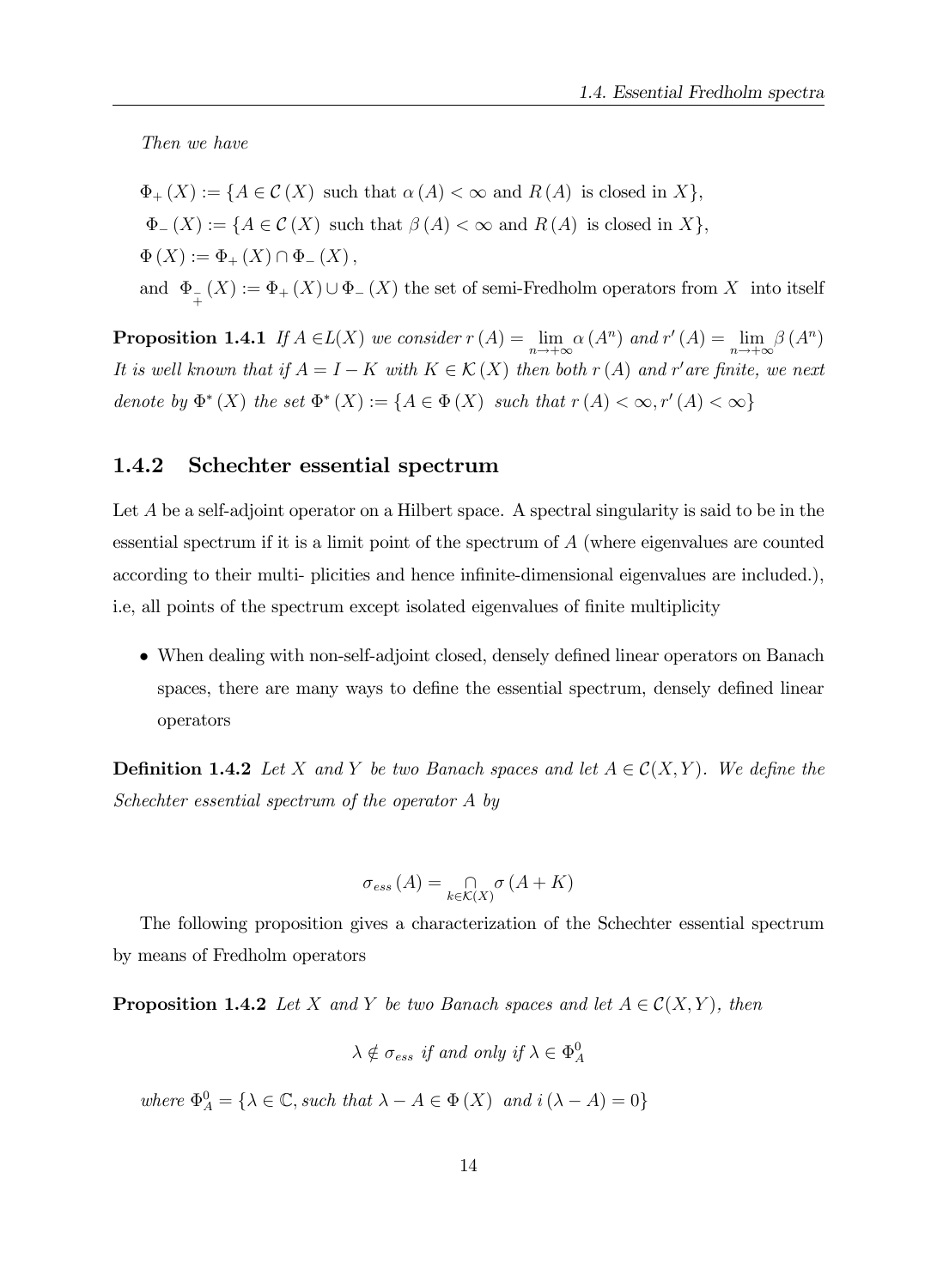**Remark 1.4.2** Let  $\mathbb C$  be the set of complex numbers. If  $A \in \mathcal C(X)$  we define the sets

$$
\Phi_A := \{ \lambda \in \mathbb{C} \text{ such that } \lambda - A \in \Phi(X) \}
$$
  

$$
\Phi_{+A} := \{ \lambda \in \mathbb{C} \text{ such that } \lambda - A \in \Phi_+(X) \}
$$
  

$$
\Phi_{-A} := \{ \lambda \in \mathbb{C} \text{ such that } \lambda - A \in \Phi_-(X) \}
$$

As is well known,  $\Phi_A$ ,  $\Phi_{+A}$  and  $\Phi_{-A}$  are open subsets of the complex plane

**Proposition 1.4.3** Let  $A \in \mathcal{C}(X)$  and define the sets

$$
\sigma_{e1}(A) := \{ \lambda \in \mathbb{C} \text{ such that } \lambda - A \notin \Phi_+(X) \} := \mathbb{C} \backslash \Phi_{+A}
$$

$$
\sigma_{e2}(A) := \{ \lambda \in \mathbb{C} \text{ such that } \lambda - A \notin \Phi_-(X) \} := \mathbb{C} \backslash \Phi_{-A}
$$

$$
\sigma_{e3}(A) := \{ \lambda \in \mathbb{C} \text{ such that } \lambda - A \notin \Phi_-(X) \cup \Phi_+(X) \} := \mathbb{C} \backslash \{ \Phi_{-A} \cup \Phi_{+A} \}
$$

$$
\sigma_{e4}(A) := \{ \lambda \in \mathbb{C} \text{ such that } \lambda - A \notin \Phi(X) \} := \mathbb{C} \backslash \Phi
$$

$$
\sigma_{e5}(A) := \mathbb{C} \backslash \rho_5(A)
$$

$$
\sigma_{e6}(A) := \mathbb{C} \backslash \rho_6(A)
$$

 $\sigma_{e1}$  and  $\sigma_{e2}$  are the Gustafson and Weidmann essential spectra,  $\sigma_{e3}$  is the Kato essential spectrum,  $\sigma_{e4}$  is the Wolf essential spectrum,  $\sigma_{e5}$  is the Schechter essential spectrum, and  $\sigma_{e6}$  denotes the Browder essential spectrum.

• Note that, in general, we have  $\sigma_{e3}(A) \subset \sigma_{e4}(A) \subset \sigma_{e5}(A) \subset \sigma_{e6}(A)$ , but if A is a self-adjoint operator on a Hilbert space, then

$$
\sigma_{e1}(A) = \sigma_{e2}(A) = \sigma_{e3}(A) = \sigma_{e4}(A) = \sigma_{e5}(A) = \sigma_{e6}(A).
$$

### 1.5 Perturbations classes of operators

In this section we concentrate our attention on some perturbation classes of operators which occur in Fredholm theory, in this theory we find two fundamentally different classes of operators, such as the class of Fredholm operators, the classes of upper and lower semi-Fredholm operators, and ideals of operators, such as the classes of Önite-dimensional, compact operators.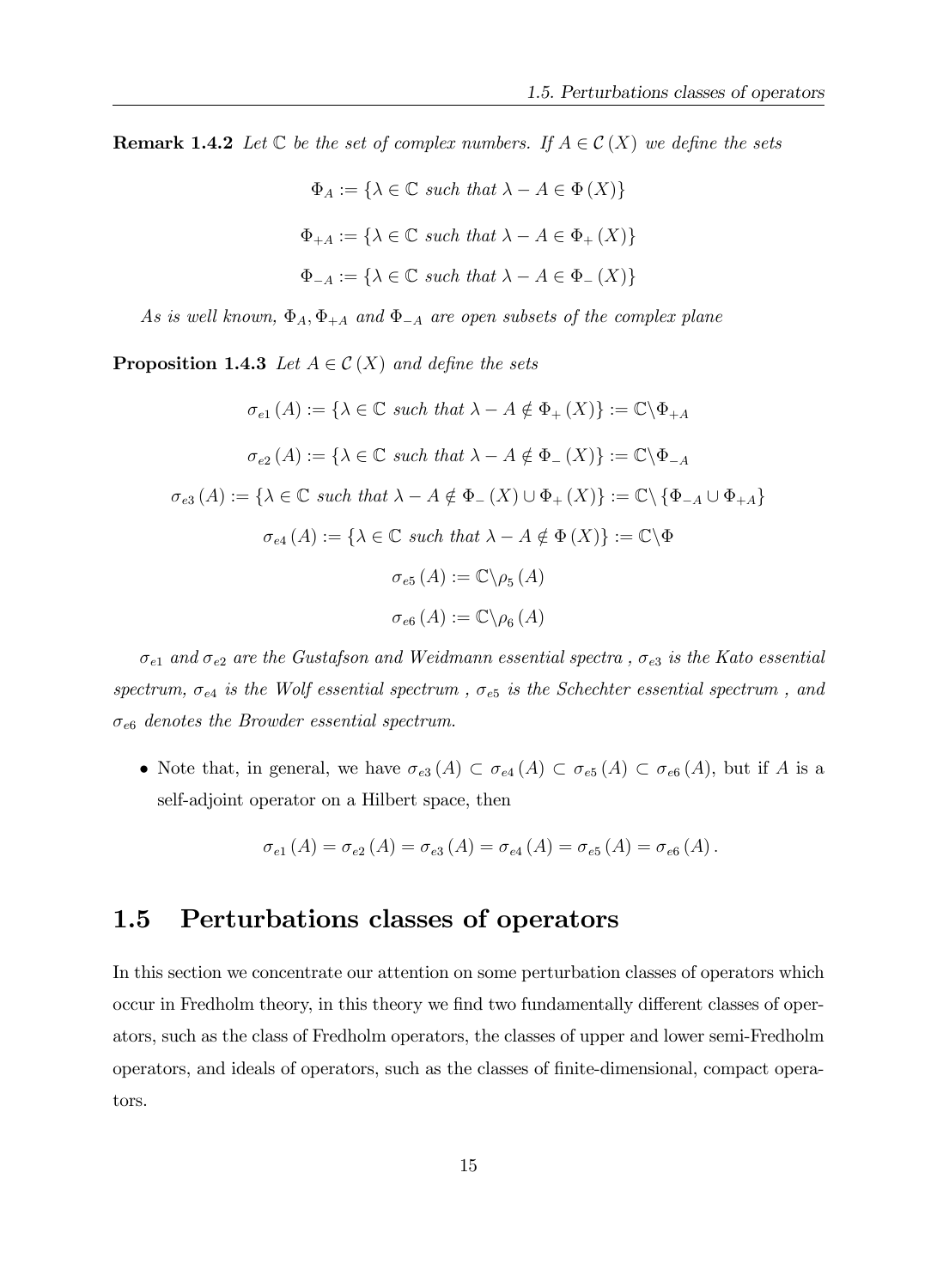#### 1.5.1 Weakly compact

**Definition 1.5.1** Let X and Y be Banach spaces, and let S and A be linear operators from X into Y. S is called relatively weakly compact with respect to A. or  $(A$ -weakly compact) if  $D(A) \subset D(S)$  and for every bounded sequence  $x_n \in D(A)$  such that  $(Ax_n)_n$  is bounded, the sequence  $(Sx_n)_n$  contains a weakly convergent subsequence

**Definition 1.5.2** An operator  $A \in L(X)$  is said to be weakly compact, if  $A(B)$  is relatively weakly compact in Y, for every bounded subset  $B \subset X$ 

**Definition 1.5.3** Let  $A \in L(X)$ , A is called a power-compact operator, if there exists  $m \in$  $\mathbb{N}^*$  satisfying  $A^m \in \mathcal{K}(X)$ 

**Remark 1.5.1** The family of weakly compact operators from X into Y is denoted by  $W(X, Y)$ if  $X = Y$  the family of weakly compact operators on X,  $\mathcal{W}(X, X) = \mathcal{W}(X)$  is a closed two-sided ideal of  $L(X)$  containing  $\mathcal{K}(X)$ .

#### 1.5.2 Strictly singular and strictly cosingular operator

**Definition 1.5.4** Let X and Y be two Banach spaces. An operator  $A \in L(X)$  is called strictly singular if, for every infinite-dimensional subspace  $M$  the restriction of  $A$  to  $M$  is not a homeomorphism, Let  $S(X, Y)$  denote the set of strictly singular operators from X into Y

**Remark 1.5.2** The concept of strictly singular operators as a generalization of the notion of compact operators.

**Definition 1.5.5** A normed linear space X is called subprojective if for every closed infinitedimensional subspace W of X there exists a closed infinite-dimensional subspace  $W_1$  of W and a projection from  $W$  into  $W_1$ 

**Proposition 1.5.1** [87] Let X, Y and Z be Banach spaces and let A be a closed, densely defined linear operator from X to Y. Suppose  $B \in L(Y,Z)$  with  $\alpha(B) < \infty$  and  $BA \in$  $\Phi(X, Z)$  then  $A \in \Phi(X, Y)$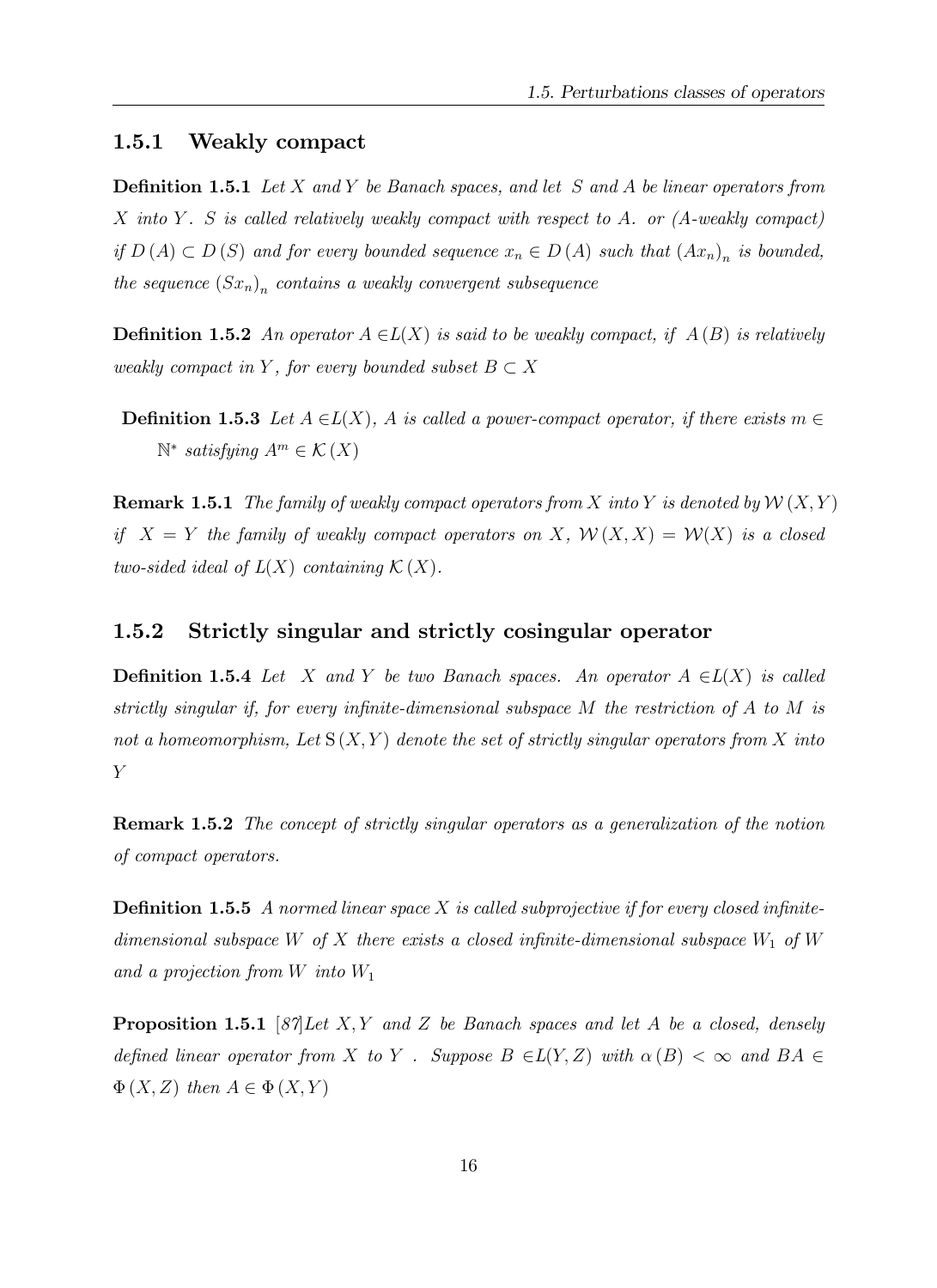**Proposition 1.5.2** [87] Let X, Y and Z be Banach spaces and let A be an operator in  $\Phi(X,Y)$  Suppose B is a closed, densely defined linear operator from Y to Z such that  $BA \in \Phi(X, Z)$  Then  $B \in \Phi(Y, Z)$ 

• Let  $X_p$  denote the space  $L_p(\Omega, d\mu)$   $(1 \le p \le \infty)$ , where  $(\Omega, \Sigma, \mu)$  stands for a positive measure space

**Proposition 1.5.3** [87] Let  $A \in \mathcal{C}(X_n)$  and let  $S \in L(X)$  then we have:

- (i) If  $A \in \Phi_+(X_p)$  then  $A + S \in \Phi_+(X_p)$  for each  $1 \leq p \leq \infty$
- (ii) if  $p \in [1, 2]$  and  $A \in \Phi_-(X_p)$  then  $A + S \in \Phi_-(X_p)$
- (iii) if  $p \in [1, 2]$  and  $A \in \Phi_+(X_p) \cup \Phi_-(X_p)$  then  $A + S \in \Phi_+(X_p) \cup \Phi_-(X_p)$ .
- (iv) if  $A \in \Phi(X_p)$  then  $A + S \in \Phi(X_p)$  and  $i(A + S) = i(A)$  for each  $1 \le p \le \infty$ .

#### 1.5.3 Fredholm perturbations

**Definition 1.5.6** Let X and Y be two Banach spaces and let  $F \in L(X)$ . F is called a Fredholm perturbation if  $U + F \in \Phi^b(X, Y)$  whenever  $U \in \Phi^b(X, Y)$ 

• The set of Fredholm perturbations is denoted by  $\mathcal{F}(X, Y)$  this class of operators is shown that  $\mathcal{F}^{b}(X,Y)$  is closed subset of  $L(X,Y)$  and if  $X = Y$  then  $\mathcal{F}^{b}(X) :=$  $\mathcal{F}^{b}(X,X)$  is closed two-sided ideal of  $L(X)$ 

**Proposition 1.5.4** Let  $X, Y$  and  $Z$  be three Banach spaces. If at least one of the sets  $\Phi^b(X,Y)$  and  $\Phi^b(Y,Z)$  is not empty, then

(i)  $F \in \mathcal{F}^b(X, Y), A \in L(Y, Z)$  imply  $AF \in \mathcal{F}^b(X, Z)$ (ii)  $F \in \mathcal{F}^b(Y, Z)$ ,  $A \in L(X)$  imply  $FA \in \mathcal{F}^b(X, Z)$ 

**Definition 1.5.7** Let X be a Banach space and  $A \in L(X)$ , R is said to be a Riesz operator if  $\Phi_A = \mathbb{C} \backslash \{0\}$ 

**Remark 1.5.3** (a) The family of Riesz operators is not an ideal of  $L(X)$ 

(b) It's proved that  $\mathcal{F}^b(X)$  is the largest ideal of  $L(X)$  contained in the family of Riesz operators.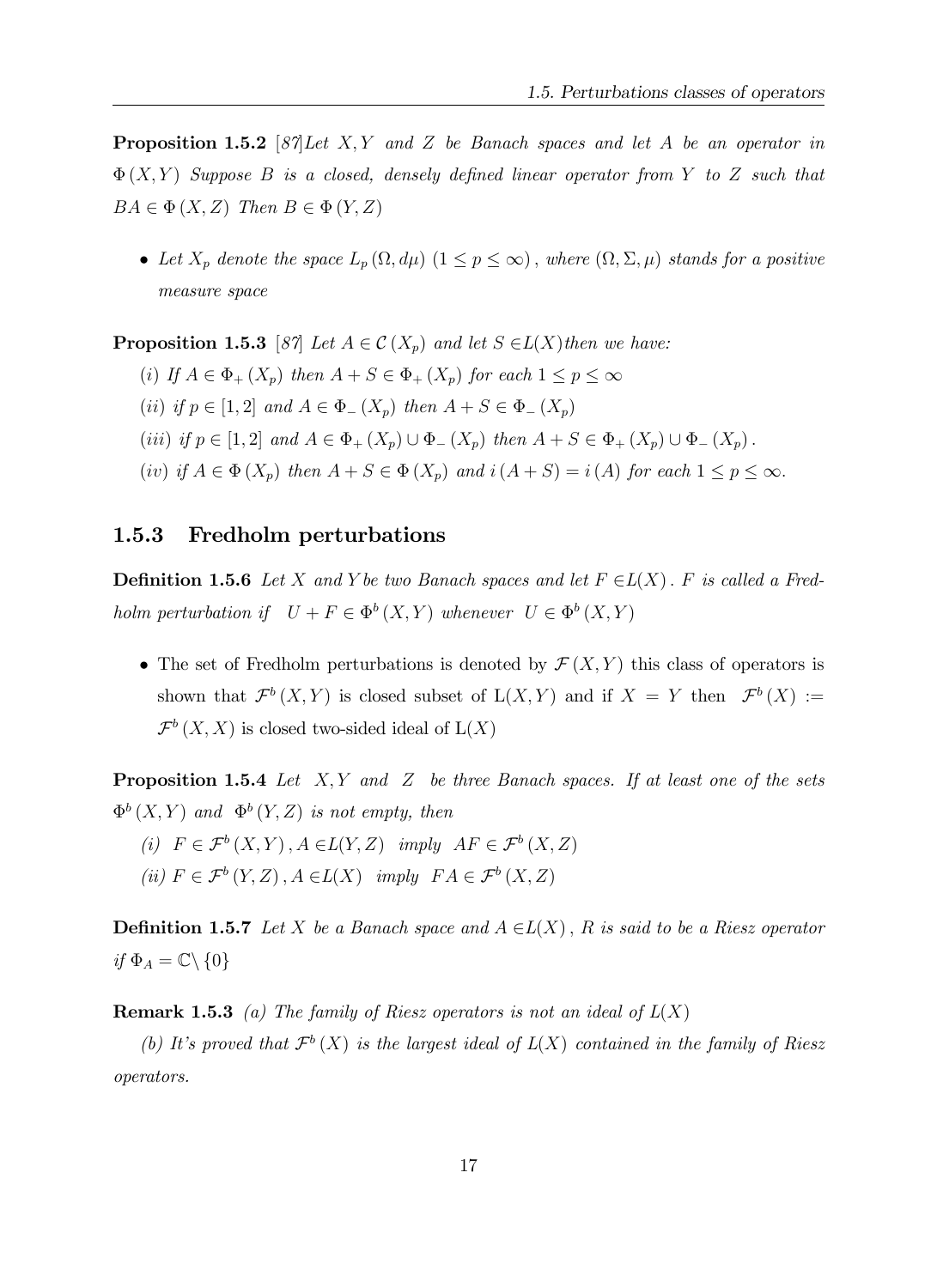**Remark 1.5.4** Let X and Y be two Banach spaces, If in (Definition 1.5.6) we replace  $\Phi^{b}(X,Y)$  by  $\Phi(X,X)$  we obtain the set  $\mathcal{F}(X,Y)$ , let X be an arbitrary Banach space.

$$
\mathcal{F}\left(X\right)=\mathcal{F}^{b}\left(X\right)
$$

**Lemma 1.5.1** An immediate consequence of this result is that  $\mathcal{F}(X)$  is a closed two-sided *ideal of*  $L(X)$ 

**Definition 1.5.8** Let X and Y be two Banach spaces and let  $F \in L(X)$ , F is called a upper (respectively lower) Fredholm perturbation if  $U + F \in \Phi_{+}^{b}(X, Y)$  (respectively  $\Phi_{-}^{b}(X, Y)$ ) whenever  $U \in \Phi_+^b(X, Y)$  (respectively  $\Phi_-^b(X, Y)$ ).

Remark 1.5.5 The sets of upper semi-Fredholm and lower semi-Fredholm perturbations are denoted by  $\mathcal{F}^b_+(X,Y)$  and  $\mathcal{F}^b_-(X,Y)$  respectively. it is shown that  $\mathcal{F}^b_+(X,Y)$  and  $\mathcal{F}^b_-(X,Y)$  are closed subset of  $L(X)$  and if  $X=Y$ , then  $\mathcal{F}^b_+ := \mathcal{F}^b_+(X,Y)$  is a closed twosided ideal of  $L(X)$  in general, we have the following inclusions

> $\mathcal{K}(X) \subset \mathcal{S}(X) \subset \mathcal{F}^b_+ \subset \mathcal{J}(X)$  $\mathcal{K}(X) \subset CS(X) \subset \mathcal{F}_{-}^{b} \subset \mathcal{J}(X)$

where  $\mathcal{F}^b_-(X) := \mathcal{F}^b_-(X,X)$  and  $\mathcal{J}(X)$  denotes the set

$$
\mathcal{J}(X) = \{ F \in \mathcal{L}(X) \text{ such that } I - F \in \Phi(X) \text{ and } i(\lambda - F) = 0 \}
$$

**Lemma 1.5.2** Let  $A \in \mathcal{C}(X)$  and let  $\mathcal{I}(X)$  be any nonzero ideal of  $L(X)$  satisfying  $\mathcal{F}_0(X) \subset \mathcal{I}(X) \subset \mathcal{J}(X)$ , where  $\mathcal{F}_0(X)$  stands for the ideal of finite rank operators, if  $A \in \Phi(X)$  and if  $J \in \mathcal{I}(X)$  then  $A + J \in \Phi(X)$  and  $i(A + J) = i(A)$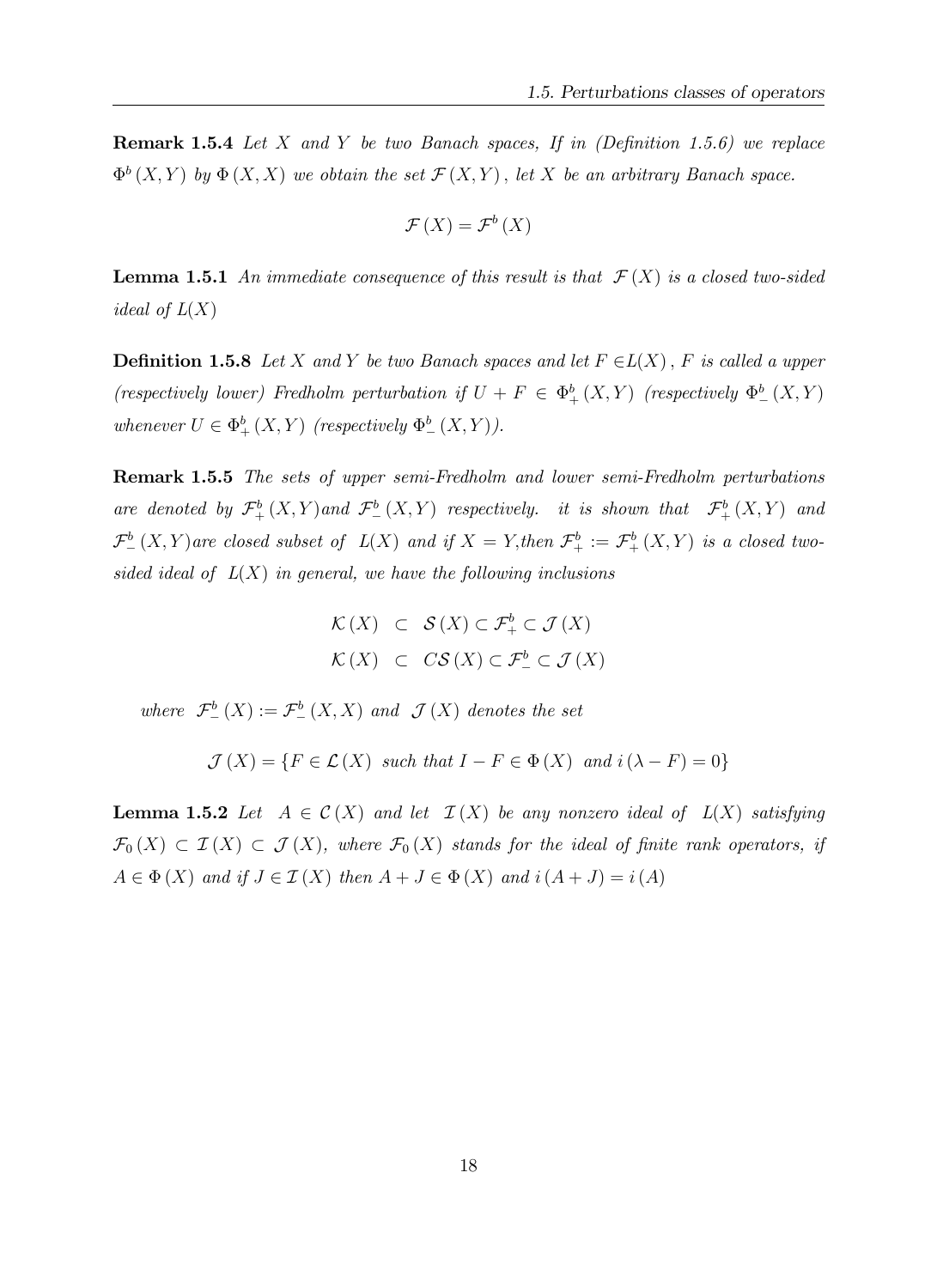## Chaptre 2

## On Semi Regular Operator

Let  $A$  and  $B$  be two bounded linear opertaors in a Banach space  $X$ ,  $A$  and  $B$  are semi regular operators does not imply, in general, that the product AB is semi regular. We do, however, give conditions under which the above implication is valid.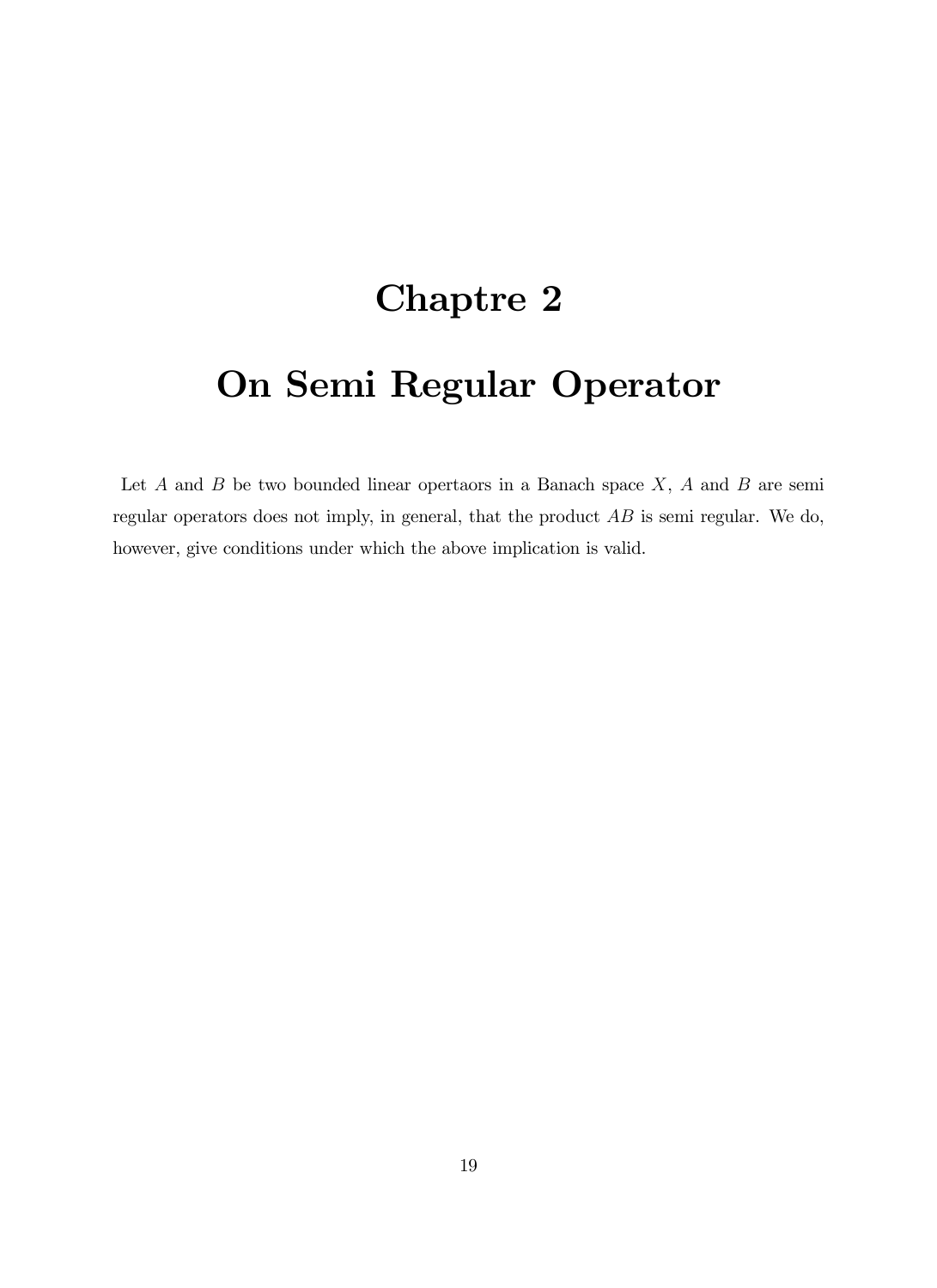#### Introduction

Amoung the various concepts of regularity originating from Fredholm theory, the concept of semi regularity, which will be introduced in this chapter, seems to be the appropriate to investigate some imporatnt aspects of local spectral theory. The concept of semi regularity originates in the classical Kato's treatment (1958) of perturbation theory of Fredholm operator, to introduce our results we need to fix some notations.

If X, and Y are Banach spaces, by  $\mathcal{L}(X, Y)$  we denote the Banach space of all bounded linear opertaors from  $X$  into  $Y$ . Although many of the results in these notes are valid for real Banach spaces.

Recall that if  $T \in \mathcal{L}(X, Y)$ , the norm of T is defined by

$$
||T|| = \sup_{x \neq 0} \frac{||Tx||}{||x||}
$$

If  $X = Y$  we write  $\mathcal{L}(X) = \mathcal{L}(X, X)$ , by  $X^* = \mathcal{L}(X, \mathbb{C})$  we denote the dual of X, if  $T \in \mathcal{L}(X, Y)$ , by  $T^* \in \mathcal{L}(Y^*, X^*)$  we denote the dual operator of T defined by

$$
(T^*f)(x) = f(Tx) \text{ for all } x \in X, f \in Y^*
$$

The identity operator on X will be denoted by  $I_X$ , or simply I if no confusion can arise. Given a bounded opertaor  $T \in \mathcal{L}(X, Y)$ , the kernel of T is the set

$$
\mathcal{N}(T) = \{x \in X, \ Tx = 0\}
$$

While the range of T is denoted by  $T(X)$  or  $R(T)$ .

### 2.1 The closed range operator

**Theorem 2.1.1** [88, Theorem P.205] (The closed range theorem) Let X and Y be banach spaces and  $T$  a closed linear operator defined in  $X$  into  $Y$ , then the following propositions are all equivalent

- i)  $R(T)$  is closed in Y
- ii)  $R(T^*)$  is closed in  $X^*$
- iii)  $R(T) = (\mathcal{N}(T^*))^{\perp} = \{y \in Y; \langle y, y^* \rangle = 0, \text{ for all } y^* \in \mathcal{N}(T^*)\}$
- iv)  $R(T^*) = (\mathcal{N}(T))^{\perp} = \{x^* \in X^*; \ \langle x, x^* \rangle = 0, \text{ for all } x \in \mathcal{N}(T)\}\$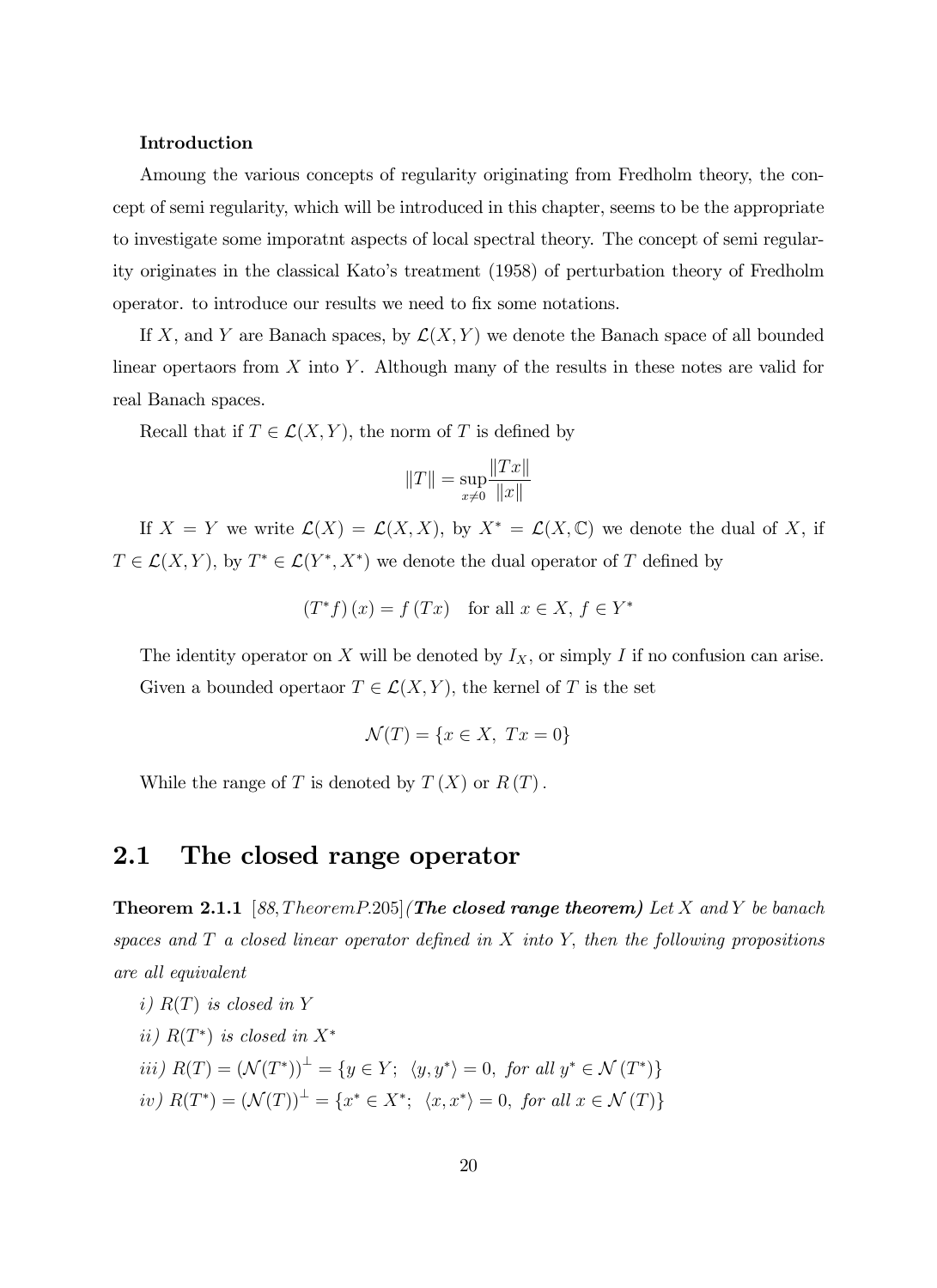**Theorem 2.1.2** [54] Let X and Y be Banach spaces and  $T \in \mathcal{L}(X, Y)$ , T is closed range operator if and only if there exists  $k > 0$  such that  $||Tx|| > c.d(x, \mathcal{N}(T))$  for all  $x \in X$ .

The property of  $T(X)$  being closed may be characterized by means of a suitable number associated with T

**Definition 2.1.1** If  $T \in \mathcal{L}(X, Y)$ , X, Y Banach spaces, the reduced minimal modulus of T is given by

$$
\gamma(T) = \inf_{x \notin \ker T} \frac{\|Tx\|}{dist(x, \mathcal{N}(T))}.
$$

 $dist(x, \mathcal{N}(T))$  denotes the distance of x to  $\mathcal{N}(T)$ .

formally we set  $\gamma(0) = \infty$ . It easily seen that if T is bijective then  $\gamma(T) = \frac{1}{\|T\|}$  $\frac{1}{\|T^{-1}\|}$ . In fact,

if *T* is bijective then 
$$
dist(x, \mathcal{N}(T)) = dist(x, \{0\}) = ||x||
$$
, thus if  $Tx = y$ ,  
\n
$$
\gamma(T) = \inf_{x \neq 0} \frac{||Tx||}{||x||} = \left(\sup_{x \neq 0} \frac{||x||}{||Tx||}\right)^{-1} = \left(\sup_{y \neq 0} \frac{||T^{-1}y||}{||y||}\right)^{-1} = \frac{1}{||T^{-1}||}
$$

**Theorem 2.1.3** Let  $T \in \mathcal{L}(X, Y)$ , X and Y Banach spaces, then we have

 $i)\gamma(T) > 0$  if and only if  $T(X)$  is closed.  $ii)\gamma(T)=\gamma(T^*)$ 

**Proof.** (i) The statement is clear if  $T = 0$ . Suppose that  $T \neq 0$ . Let  $\overline{X} = X/N(T)$  and denote by  $\overline{T}$ :  $\overline{X} \to Y$  the continous injection corresponding to T, defined by  $\overline{T} \overline{x} = Tx$  for every  $x \in \overline{x}$ .

It's easy to see that  $\overline{T}(\overline{X}) = T(X)$ . But it is known that  $\overline{T}(\overline{X})$  is closed if and only if  $\overline{T}$  admits a continuous inverse, it mean that there exists a constant  $\delta > 0$  such that  $\|\overline{T}\overline{x}\| \ge \delta \|\overline{x}\|$ , for every  $x \in X$ . From the equality

 $\gamma\left(T\right) = \inf$  $x \notin \ker T$  $\|Tx\|$  $\frac{\frac{||\mathcal{L} \times \mathcal{L}_||}{distr(x,\mathcal{N}(T))} = \inf_{\overline{x} \neq \overline{0}}$  $\frac{||T\overline{x}||}{||T\overline{x}||}$  $\frac{Tr\|}{\|\overline{x}\|}$ , we then conclude that  $\overline{T}(\overline{X}) = T(X)$  is closed if and only if  $\gamma(T) > 0$ .

(*ii*) The assertion is obvious if  $\gamma(T) = 0$ . Suppose that  $\gamma(T) > 0$ , then  $T(X)$  is closed, if  $\overline{T_0}$ :  $\overline{X} \to T(X)$  is defined by  $\overline{T_0} \overline{x} = Tx$  for every  $x \in \overline{x}$ , then  $\gamma(T) = \gamma(\overline{T_0})$  and  $T = J\overline{T_0}Q$ , where  $J: T(X) \to Y$  is the natural embedding, and  $Q: X \to \overline{X}$  is the canonical projection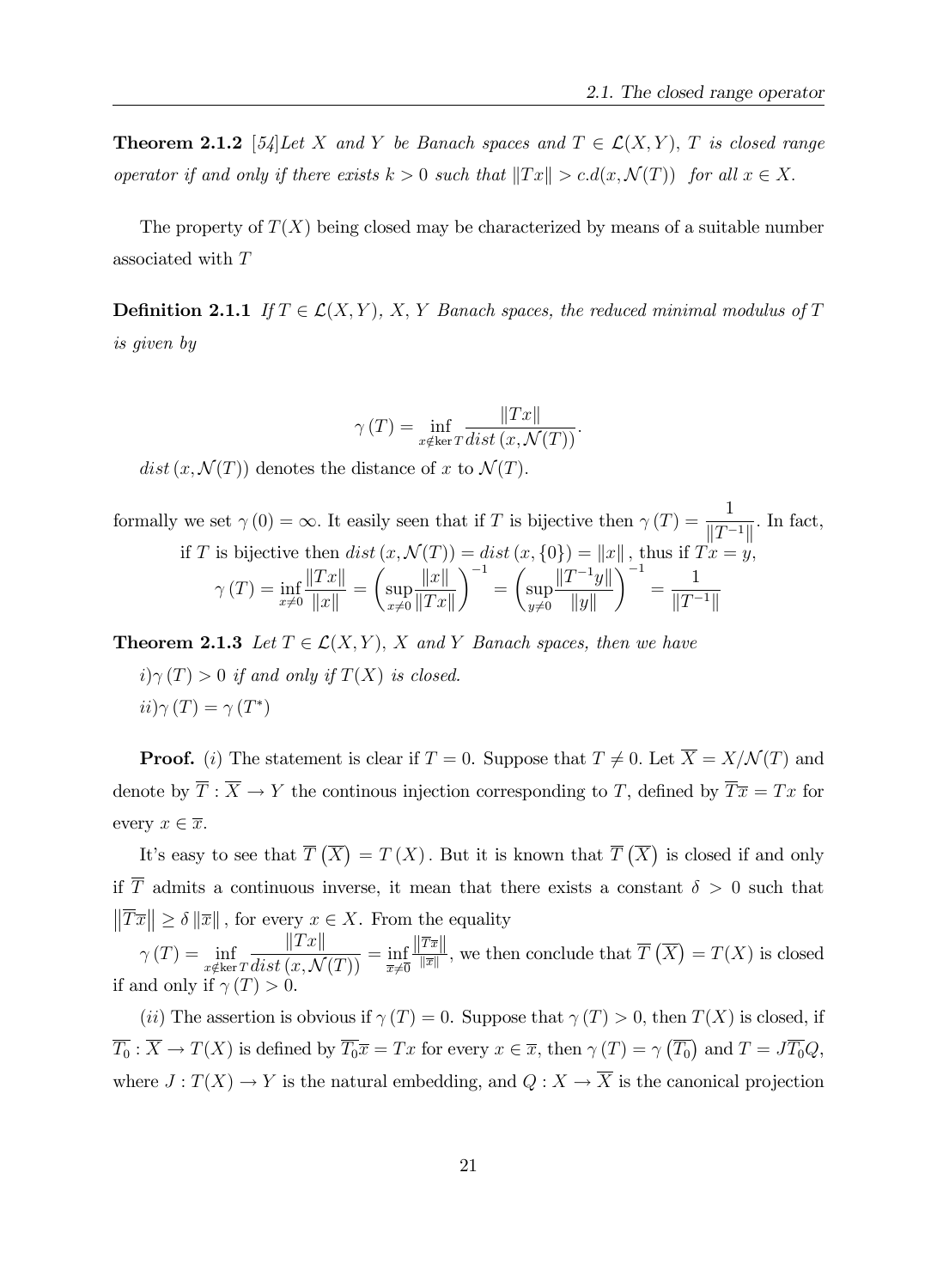defined by  $Qx = \overline{x}$ . Clearly, that  $\overline{T_0}$  is bijective and from  $T = J\overline{T_0}Q$  it thenfollows that  $T^* = Q^*(T_0)^* J^*$ . From this it easily follows that

$$
\gamma(T) = \frac{1}{\left\|(\overline{T_0})^{-1}\right\|} = \frac{1}{\left\|(\overline{T_0}^*)^{-1}\right\|} = \gamma(T^*). \quad \blacksquare
$$

A very important class of operators is the class of injective operators having closed range

**Definition 2.1.2** An operator  $T \in \mathcal{L}(X)$  is said to be bounded below if T is injective and has closed range.

**Theorem 2.1.4**  $T \in \mathcal{L}(X, Y)$  is bounded below if and only if there exists  $k > 0$  such that

$$
||Tx|| \ge k ||x|| \quad \text{for all } x \in X \tag{2.1.1}
$$

**Proof.** Indeed, if  $||Tx|| \ge k||x||$  for some  $k > 0$  and all  $x \in X$  then T is injective, Moreover, if  $(x_n)$  is a sequence in X for which  $(Tx_n)$  converges to  $y \in X$  then  $(x_n)$  is a Cauchy sequence and hence convergent to some  $x \in X$ , since T is continuous then  $Tx = y$ and therfore  $T(X)$  is closed.

Conversly, if T is injective and  $T(X)$  is closed then, from the open mapping theorem, it easily follows that there exists a  $k > 0$  for which the inquality (2.1.1) holds.

The equality  $j(T) = \inf$  $\inf_{\|x\|=1} \|Tx\| = \inf_{x\neq 0}$  $\Vert Tx \Vert$  $\Vert x \Vert$ is called the injective modulus of T and obviously from (1.1) we have

$$
T \text{ is bounded below} \Longleftrightarrow j(T) > 0 \text{ and in this case } j(T) = \gamma(T) \tag{2.1.2}
$$

The next result shows that the properties to be bounded below or to be surjective are dual each other

#### **Theorem 2.1.5** Let  $T \in \mathcal{L}(X)$ , X a Banach space, then

i) T is surjective (respectively, bounded below) if and only if  $T^*$  is bounded below (respectively, surjective)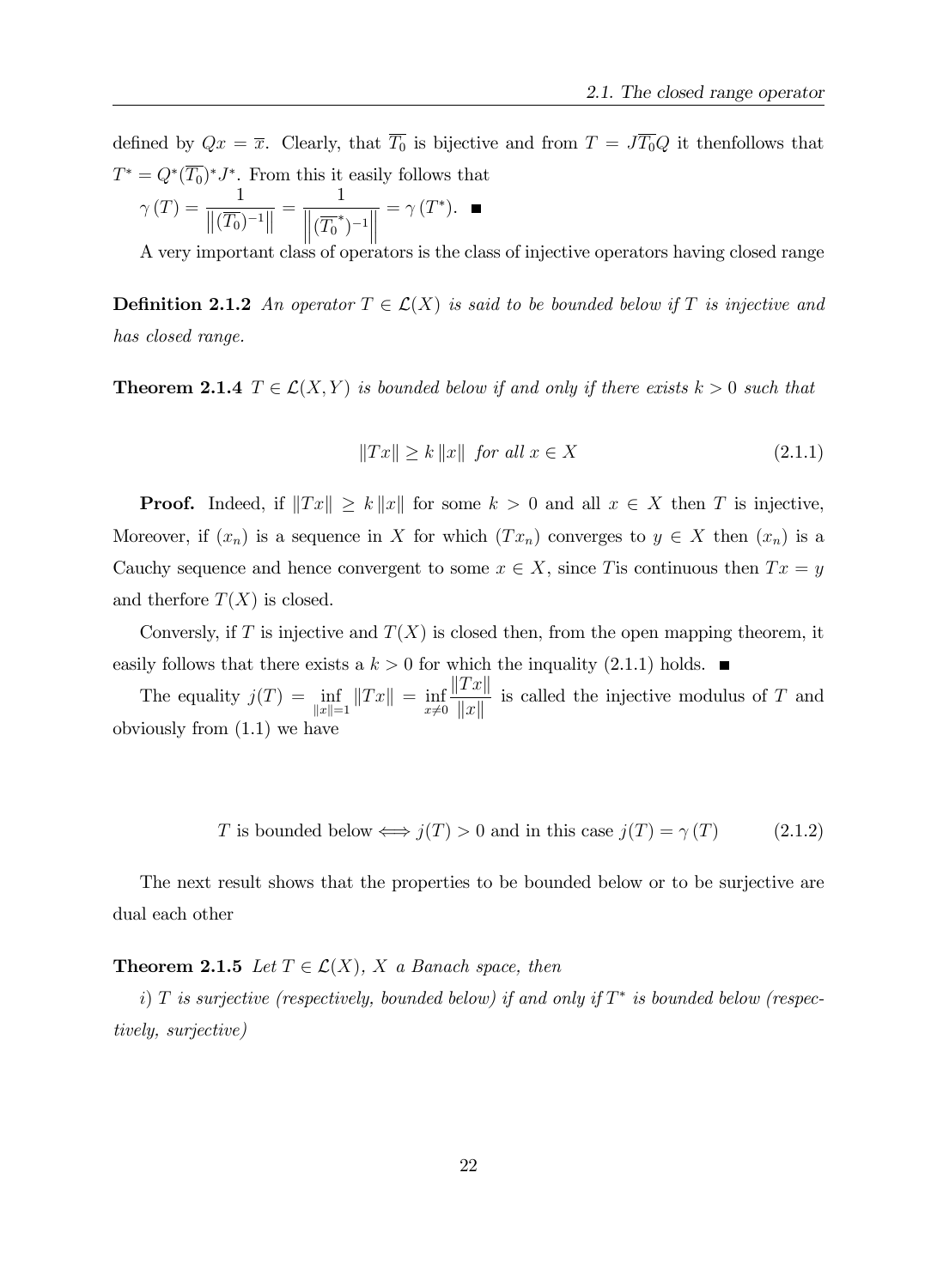**Proof.** Suppose that T is surjective, trivially T has closed range and therefore also  $T^*$ has closed range, from the equality  $\mathcal{N}(T^*) = T(X)^{\perp} = X^{\perp} = \{0\}$  we conclude that  $T^*$  is injective.

Conversely, suppose that  $T^*$  is bounded below, then  $T^*$  has closed range and hence, by the closed range theorem, the operator  $T$  has also closed range. From the equality  $T(X) = (\mathcal{N}(T^*))^{\perp} = \{0\}^{\perp} = X$ , we then conclude that T is surjective.

### 2.2 Semi regular operator

To introduce the classe of semi-regular operator, we need first to establish some connections between the kernels and the ranges of the iterates  $T<sup>n</sup>$  of an operator T on a vector space. The semi regular operator is a bounded operator with a closed range achieved a conditions concerning on hyper range and hyper kernel. The kernels and the ranges of the power  $T<sup>n</sup>$ of a linear operator  $T$  on a vector space  $X$  forme the following two sequences of subspaces:  $\mathcal{N}(T^0) = \{0\} \subseteq \mathcal{N}(T) \subseteq \mathcal{N}(T^2) \subseteq \dots$ , and  $T^0(X) = X \supseteq T(X) \supseteq T^2(X) \supseteq \dots$ . Generally, all these inclusions are strict

**Definition 2.2.1** Given a vector space X and a linear operator  $T$  on  $X$ , the hyper kernel of T is the subspace  $\mathcal{N}^{\infty}(T) = \bigcup_{n \in \mathbb{N}} \mathcal{N}(T^n)$ 

The hyper range of T is the subspace  $T^{\infty}(X) = \bigcap_{n \in \mathbb{N}}$  $T^n(X)$ 

**Lemma 2.2.1** for every linear operator on a vector space  $X$ , we have

$$
T^m(\mathcal{N}(T^{m+n})) = T^m(X) \cap \mathcal{N}(T^n) \text{ for all } m, n \in \mathbb{N}.
$$

**Proof.** If  $x \in \mathcal{N}(T^{m+n})$ , then  $T^m x \in T^m(X)$  and  $T^n(T^m x) = 0$ . Hence

$$
T^m(\mathcal{N}(T^{m+n})) \subseteq T^m(X) \cap \mathcal{N}(T^n)
$$

Conversly, if  $y \in T^m(X) \cap \mathcal{N}(T^n)$  then  $y = T^m(x)$  and  $x \in \mathcal{N}(T^{m+n})$ , so the opposite inclusion is verified.  $\blacksquare$ 

The next result exhibits some useful connections between the kernels and the ranges of the iterates  $T^n$  of an operator T on a vector space X.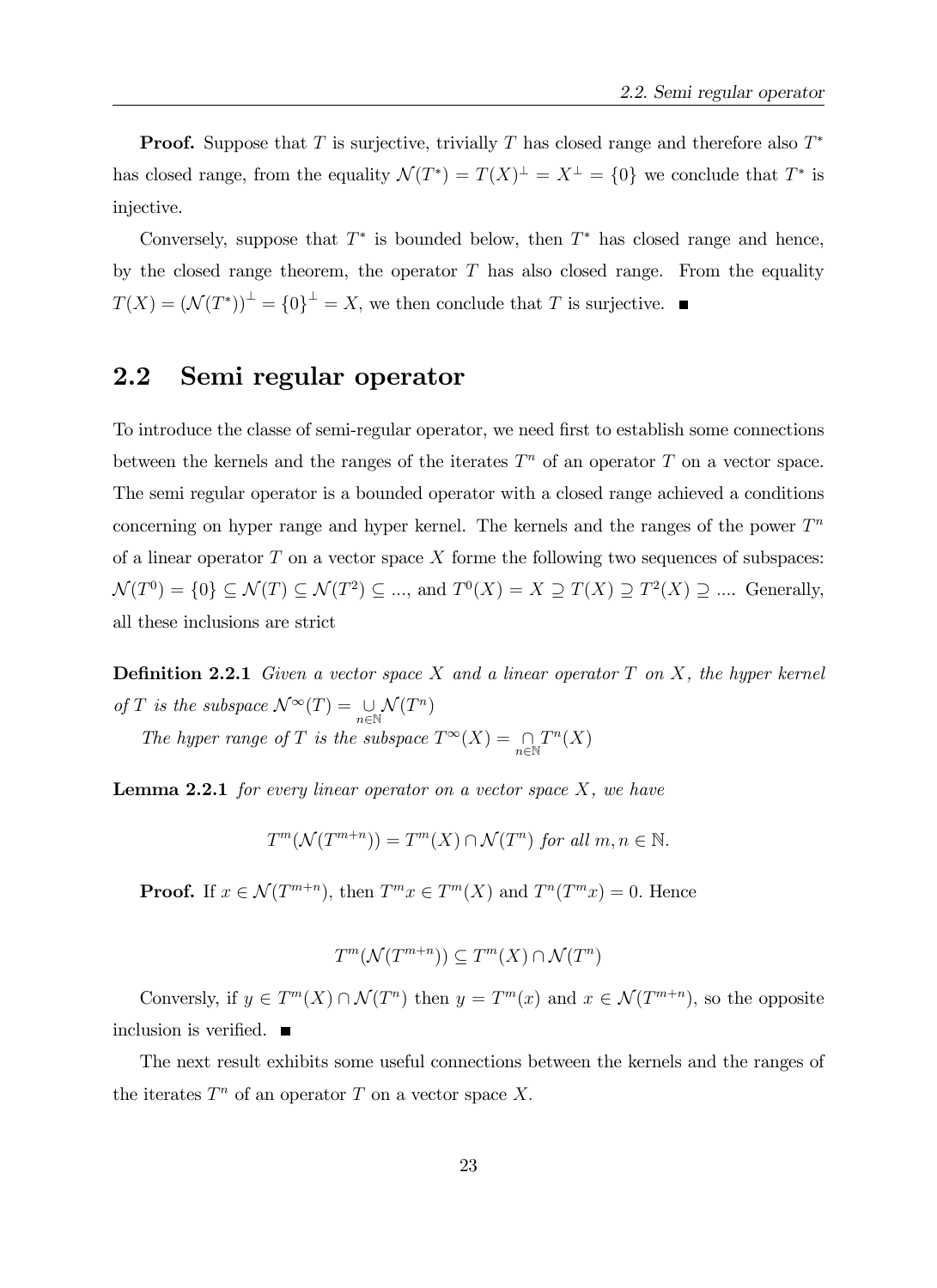**Theorem 2.2.1** For a linear operator  $T$  on a vector space  $X$  the following statements are equivalents:

i)  $\mathcal{N}(T) \subseteq T^m(X)$  for each  $m \in \mathbb{N}$ ii)  $\mathcal{N}(T^n) \subseteq T(X)$  for each  $n \in \mathbb{N}$ . *iii*)  $\mathcal{N}(T^n) \subset T^m(X)$  for each  $n \in \mathbb{N}$ , and each  $m \in \mathbb{N}$ . iv)  $\mathcal{N}(T^n) = T^m(\mathcal{N}(T^{m+n}))$  for each  $n \in \mathbb{N}$ , and each  $m \in \mathbb{N}$ .

**Proof.** The implication  $iv) \Rightarrow (iii) \Rightarrow (ii)$  are trivial, it's abvious from the lemma precedent and the sequence of ranges  $T^n(X)$ .

 $(ii) \Longrightarrow (i)$  If we apply the inclusion  $(ii)$  to the operator  $T^m$  we obtain

 $\mathcal{N}(T^{mn}) \subseteq T^m(X)$ , and hence  $\mathcal{N}(T) \subseteq T^m(X)$  since  $\mathcal{N}(T) \subseteq \mathcal{N}(T^{mn})$ .

 $(i) \implies (iv)$  if we apply the inclusion  $(i)$  to the operator  $T^n$ , we obtain  $\mathcal{N}(T^n) \subseteq$  $T^{mn}(X) \subseteq T^m(X)$ , by the lemma 2.2.1, we have

$$
T^m(\mathcal{N}(T^{m+n})) = T^m(X) \cap \mathcal{N}(T^n) = \mathcal{N}(T^n).
$$

We can reformulate the Theorem 2.2.1 by the following corollary

**Corollary 2.2.1** Let  $T$  be a linear operator on a vector space  $X$ , then the statement of Theorem 2.2.1 are equivalent to each of the following inclusion:

**Theorem 2.2.2** *i*)  $\mathcal{N}(T) \subseteq T^{\infty}(X)$ ii)  $\mathcal{N}^\infty(T) \subset T(X)$ iii)  $\mathcal{N}^{\infty}(T) \subset T^{\infty}(X)$ .

**Definition 2.2.2** Given a Banach space X, a bounded operator  $T \in \mathcal{L}(X)$  is said to be semi regular if  $T(X)$  is closed and T verifies one of the equivalent conditions of Theorem2.2.1

Trivial examples of semi regular operator are surjective operators as well as injective operators with closed range.

It is not difficult to show that T is semi-regular if and only if the dual operator  $T^*$  is semi regular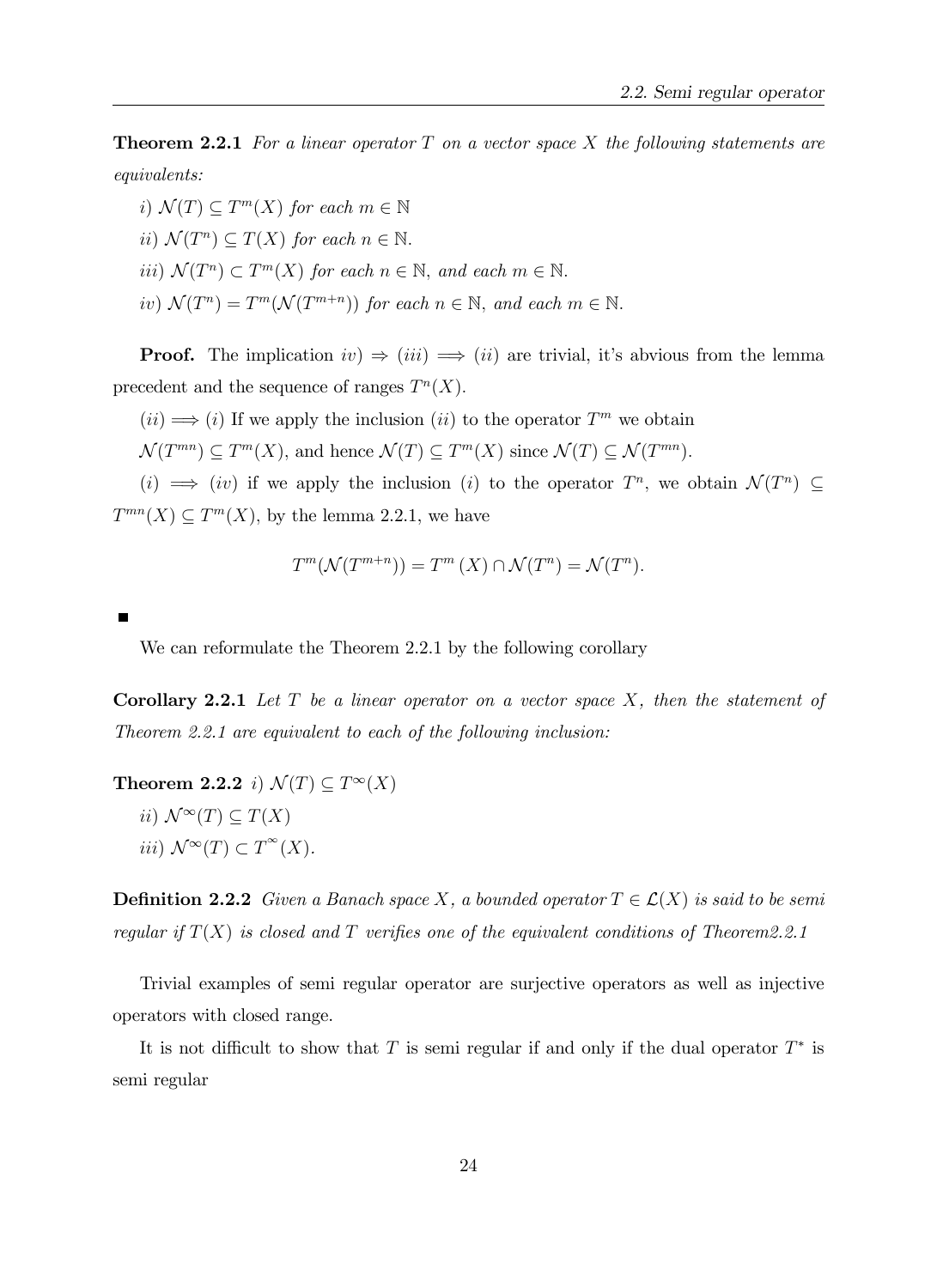**Theorem 2.2.3** Let X a Banach space, suppose that  $T, S \in \mathcal{L}(X)$  commute and TS semi regular, then T and S are semi reguar

**Proof.** Clearly, we need only to show that one two operators, say  $T$ , is semi-regular. From the semi regularity of  $TS$  we obtain

$$
\mathcal{N}(T) \subseteq \mathcal{N}(TS) \subseteq \bigcap_{n=1}^{\infty} (T^n S^n) \left( X \right) \subseteq \bigcap_{n=1}^{\infty} T^n(X) \tag{2.2.1}
$$

At this point we need only to show that  $T(X)$  is closed.

Let  $(y_n) = (Tx_n)$  be a sequence of  $T(X)$  which converges to some  $y_0$ , then  $Sy_n = STx_n =$  $T S x_n \in (TS)(X)$  and  $(Sy_n)$  converges to  $Sy_0$ , By assumption  $(T S)(X)$  is closed, thus  $Sy_0 \in (TS)(X) = (ST)(X)$ , Hence there exists an element  $x_0 \in X$  such that  $Sy_0 = STx_0$ .

Consequently  $y_0-Tx_0\in \mathcal{N}(S)\subseteq \mathcal{N}(TS)$  from the inclusion  $(2.2.1)$  we obtain  $y_0-Tx_0\in \mathcal{N}(T)$  $\bigcap_{n=1}^{\infty} T^n(X) \subseteq T(X)$ , From this it follows that  $y_0 \in T(X)$ , then  $T(X)$  is closed, Hence T is semi regular.

### 2.3 On composition of two semi regular operators

Note carefuly that an operator T has a closed range does not imply that  $T^2$  is a closed range operator see ([16]), but we can introduce that if T is semi regular then  $T<sup>n</sup>$  is semi regular

So we have the theorem

**Theorem 2.3.1** Suppose that  $T \in \mathcal{L}(X)$ , X a Banach space, T is semi regular, then  $\gamma(T^n) \geq \gamma(T)^n$ , for all  $n \in \mathbb{N}$ .

**Proof.** By induction, the case  $n = 1$  is trivial.

Suppose that  $\gamma(T^n) \geq \gamma(T)^n$ , for every element  $x \in X$ , and  $u \in \mathcal{N}(T^{n+1})$ , we have  $dist(x, \mathcal{N}(T^{n+1})) = dist(x - u, \ \mathcal{N}(T^{n+1})) \leq dist(x - u, \ \mathcal{N}(T))$ 

By assumption T is semi regular, so by Theorem 2.2.1  $\mathcal{N}(T) = T^n(\mathcal{N}(T^{n+1}))$  and there- $\mathbf{r}$ <sub>c</sub>

$$
^{\mathrm{10Te}}
$$

$$
dist(T^n x, \mathcal{N}(T)) = dist(T^n x, T^n(\mathcal{N}(T^{n+1}))
$$
  
\n
$$
= \inf_{u \in \ker T^{n+1}} ||T^n(x - u)||
$$
  
\n
$$
\geq \gamma(T^n) \cdot \inf_{u \in \ker T^{n+1}} dist(x - u, \mathcal{N}(T^n))
$$
  
\n
$$
\geq \gamma(T^n) dist(x, \mathcal{N}(T^{n+1})).
$$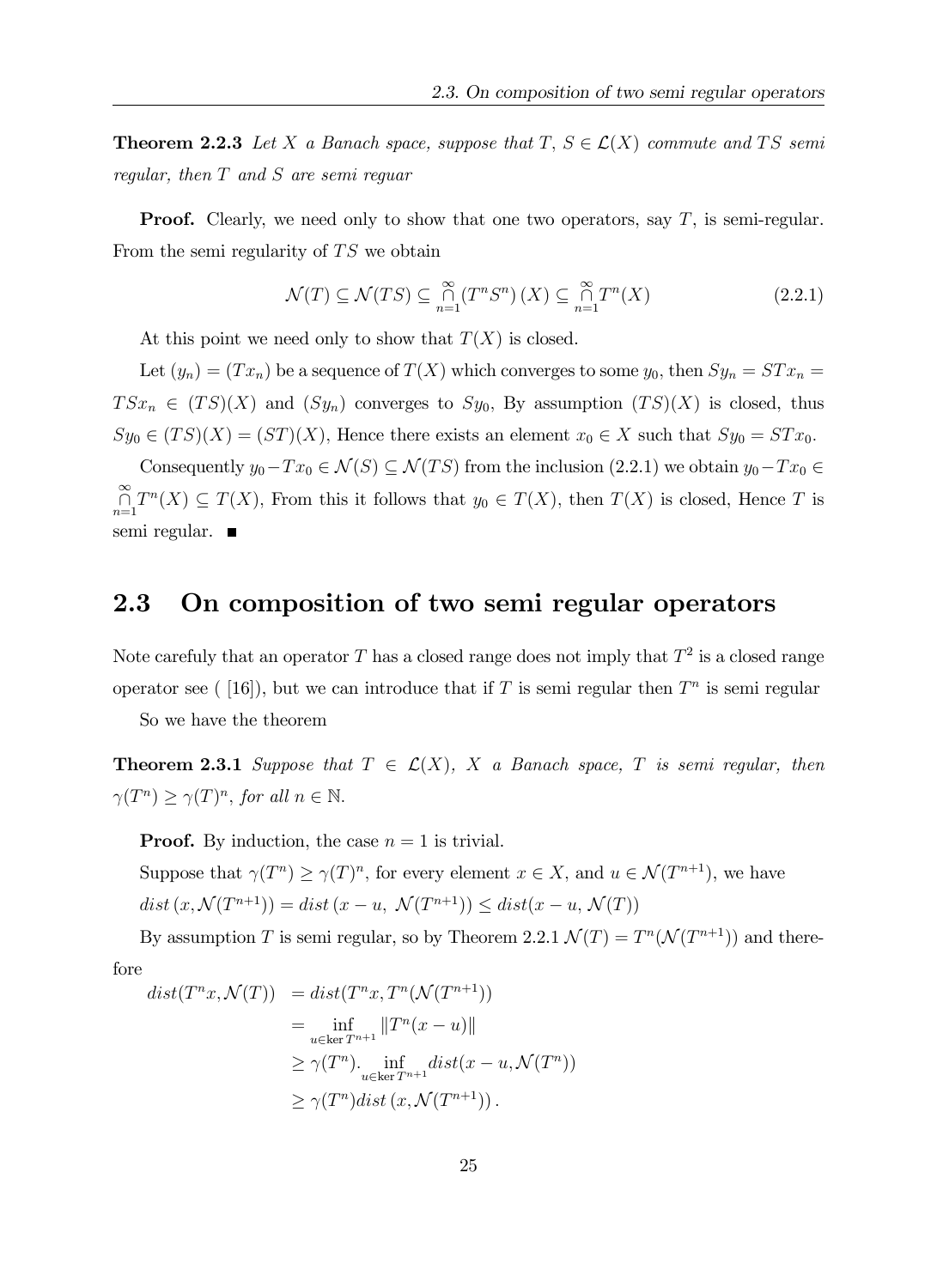From this estimate, it follows that

 $||T^{n+1}x|| \geq \gamma(T)dist(T^n x, \mathcal{N}(T)) \geq \gamma(T)\gamma(T^n)dist(x, \mathcal{N}(T^{n+1}))$ .

Consequently, we obtain that  $\gamma(T^{n+1}) \geq \gamma(T)\gamma(T^n) \geq \gamma(T)\gamma(T)^n$  (from our inductive assumption)

then  $\gamma(T^{n+1}) \geq \gamma(T)^{n+1}$ 

**Corollary 2.3.1** If  $T \in \mathcal{L}(X)$ , X a Banach space, is semi regular, then  $T^n$  is semi regular for all  $n \in \mathbb{N}$ .

**Proof.** If T is semi regular then by theorem precedent  $S = T<sup>n</sup>$  has closed range, furthermore,  $S^{\infty}(X) = T^{\infty}(X)$ , and  $\mathcal{N}(S) = \mathcal{N}(T^n) \subseteq T^{\infty}(X) = S^{\infty}(X)$ , from Corollary 1, we conclude that  $S = T^n$  is semi regular.

**Proposition 2.3.1** The product of two semi-regular operators, also cummuting semi regular operators, need not be semi regular.

Proof. We have the example:

Let H be a Hilbert space with an orthonormal basis  $(e_{i,j})$ , where i, j are integers for which  $ij \leq 0$ , let  $T \in \mathcal{L}(H)$  and  $S \in \mathcal{L}(H)$  are defined by the assignment

$$
T_{e_{i,j}} = \begin{cases} 0 & \text{if } i = 0, j > 0 \\ e_{i+1,j} & \text{otherwise} \end{cases}
$$
  
and  

$$
S_{e_{i,j}} = \begin{cases} 0 & \text{if } j = 0, i > 0 \\ e_{i,j+1} & \text{otherwise} \end{cases}
$$
  
Then  

$$
TSe_{i,j} = STe_{i,j} \begin{cases} 0 & \text{if } i = 0, j \ge 0 \text{ or } j = 0, i \ge 0 \\ e_{i+1,j+1} & \text{otherwise} \end{cases}
$$
  
Hence  $TS = ST$  and, we have

 $\mathcal{N}(T) = \cup \{e_{0,j}, j > 0\} \subset R^{\infty}(T)$  and,  $\mathcal{N}(T) = \cup \{e_{i,0}, i > 0\} \subset R^{\infty}(S)$ 

Moreover, since  $T$ , and  $S$  have closed range it follows that  $T$ ,  $S$  are semi regular On the other hand  $e_{0,0} \in \mathcal{N}(TS)$  and  $e_{0,0} \notin TS(H)$ , thus TS is not semi regular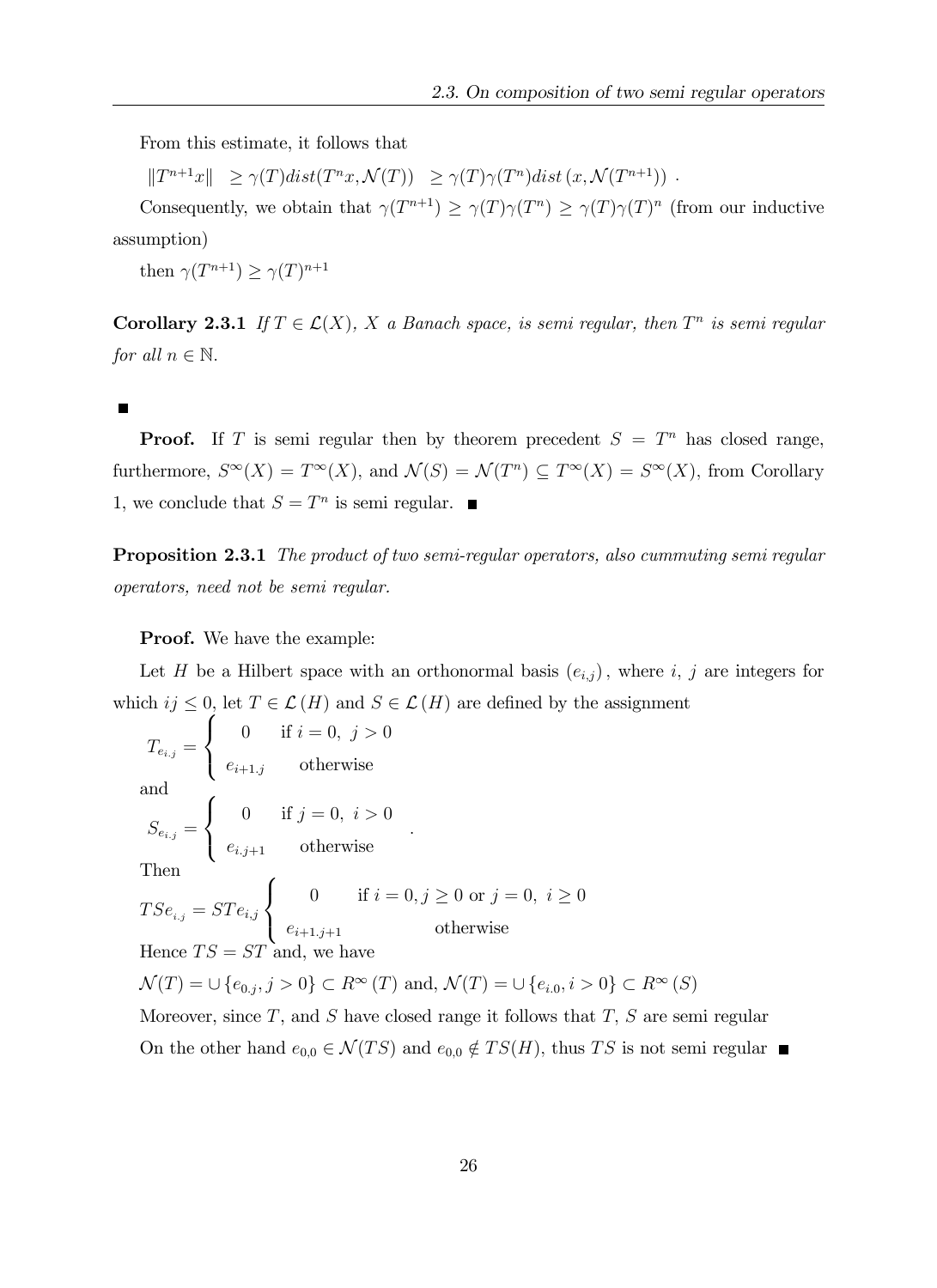**Lemma 2.3.1** Let X, and Y two Banach spaces, and  $T \in \mathcal{L}(X, Y)$  a closed range operator, if there existe  $k > 0$  such that  $||x|| \leq k ||Ax||$  for all  $x \in X$ , then the range of all closed subspace U of X by A is a closed subspace of Y.

**Proof.** Let A be a closed operator from X in Y, suppose that there is  $k > 0$  such that  $||x|| \le k ||Ax||$  for all  $x \in X$ ,

Let U be a closed subspace of X,  $A(U)$  denote the range of U in Y, and let  $(y_n)$  be a sequence in  $A(U)$  converges to  $y \in Y$ , then there is a sequence  $x_n \in U$ , such that  $y_n =$  $Ax_n$ , and  $Ax_n \longrightarrow y \in Y$ , when  $n \longrightarrow \infty$ , the sequence  $(Ax_n)$  is of Cauchy in Y then lim  $\lim_{n,m\to\infty}||Ax_n - Ax_m|| = 0$ , and we have  $||x_n - x_m|| \le k||Ax_n - Ax_m||$ , this implies that lim  $\lim_{n,m\to\infty}||x_n-x_m||=0.$  Hence, the sequence  $x_n$  converges (it's of Cauchy in a Banach space)

So  $x_n \longrightarrow x \in X$  when  $n \longrightarrow \infty$ , from the operator A is closed in X, then  $x \in U$ Since  $x \in U$  and  $Ax = y$ , then the limit  $y \in A(U)$ , which implies that  $A(U)$  is closed

**Remark 2.3.1** From the theorem 2.2.1 and the precedent lemma we conclude that the product of a bounded below operator A in Banach space X and a closed range operator B in X, is a closed range operator, because the range of the closed subspace  $B(X)$  by A, which holds the inquality  $||x|| \leq k ||Ax||$ ,  $k > 0$ , for all  $x \in X$ ,  $AB(X) = A(B(X))$  is a closed subspace in X:

**Corollary 2.3.2** Let A, and B be two semi regular operators in Banach space X, such that A is injective, if  $B<sup>n</sup>(X) \subset (AB)<sup>n</sup>(X)$  for all  $n \in \mathbb{N}$ , then the product operator AB is semi regular.

**Proof.** The boundedness is evident, from the inquality  $||AB|| \le ||A|| ||B||$ .

The closedness of the range of the operator  $AB$  is verified by the precedent lemma, we have  $B(X)$  is a closed subspace of X because B is semi regular, moreover, A is injective and has a closed range, then there exists  $k > 0$  such that  $||Ax|| \ge k ||x||$  for all  $x \in X$ , hence  $A(B(X)) = AB(X)$  is closed.

For the last condition, A is injective then,  $\mathcal{N}(AB) = \mathcal{N}(B) \subset B^{n}(X)$ , for all  $n \in \mathbb{N}$ 

Consequently, if  $B^{n}(X) \subset (AB)^{n}(X)$ , for all  $n \in \mathbb{N}$ , then,  $\mathcal{N}(AB) \subset (AB)^{n}(X)$ , for all  $n \in \mathbb{N}$ .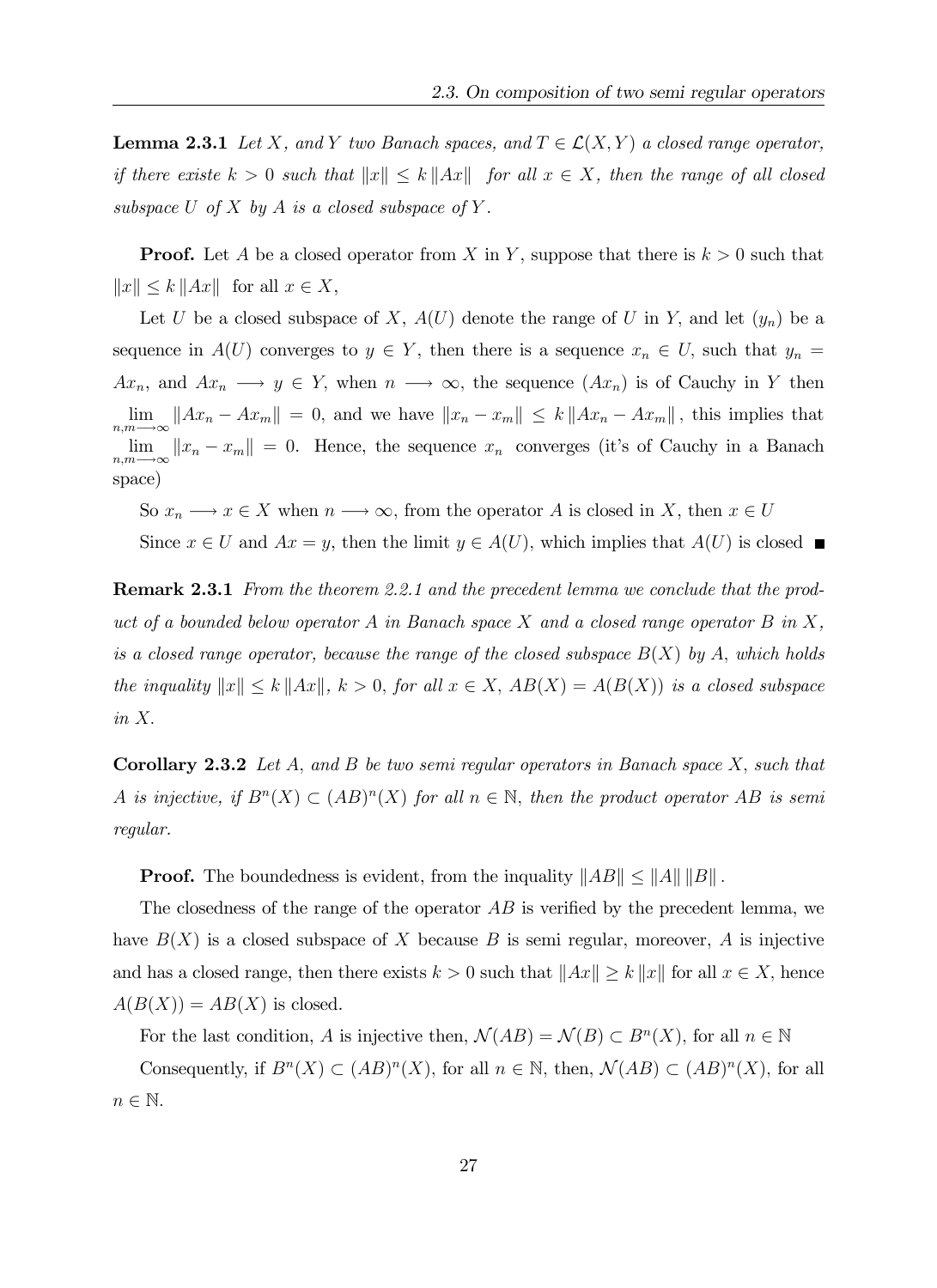Then  $AB$  is semi rgular operator  $\blacksquare$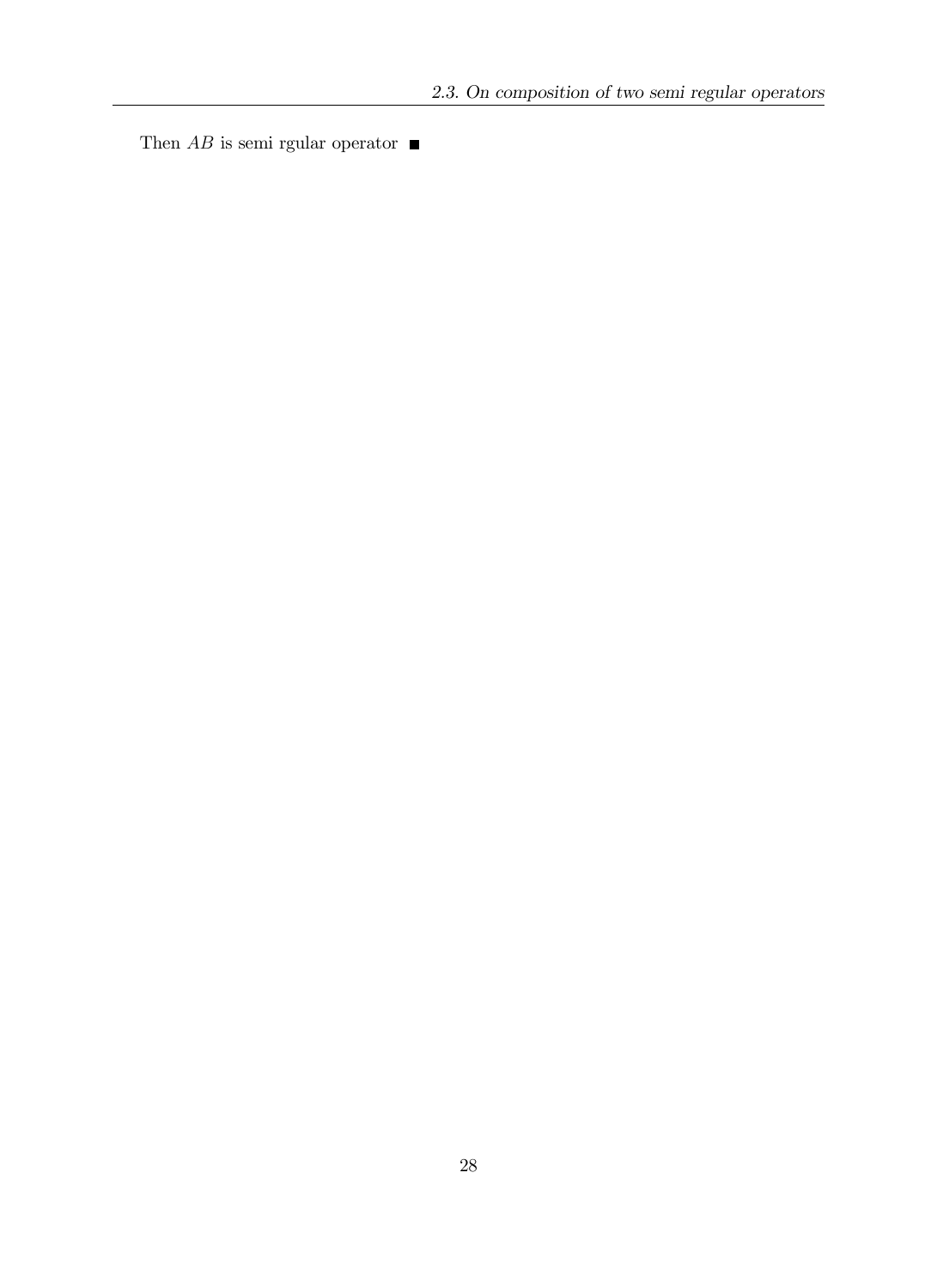## Chaptre 3

# Relatively Boundedness and compactness for differential operator

For the study of perturbation theory two useful concepts which have extensive applications are those of relative boundedness and relative compactness. These can be defined both with respect to norms and to quadratic forms. The principle application is to selfadjoint second ordre differential operator, for this reason we consider the Sturm-Liouville expression.

## 3.1 Relatively Boundedness and Relatively Compactness

**Definition 3.1.1** Let  $X$ ,  $Y$  and  $Z$  be Banach spaces, and let  $A$  and  $S$  be two linear operators from  $X$  into  $Y$  and from  $X$  into  $Z$ , respectively.

(i) S is called relatively bounded with respect to A, or A-bounded, if  $D(A) \subset D(S)$ and there exist two constants  $a_s \geq 0$  and  $b_s \geq 0$  such that

$$
\| Sx \| \le a_s \| x \| + b_s \| Ax \|, x \in D(A)
$$
\n(3.1.1)

The infimum  $\delta$  of all  $b_s$  that holds for some  $a_s \geq 0$  is called relative bound of S with respect to  $A$  (or  $A$ -bound of  $S$ ).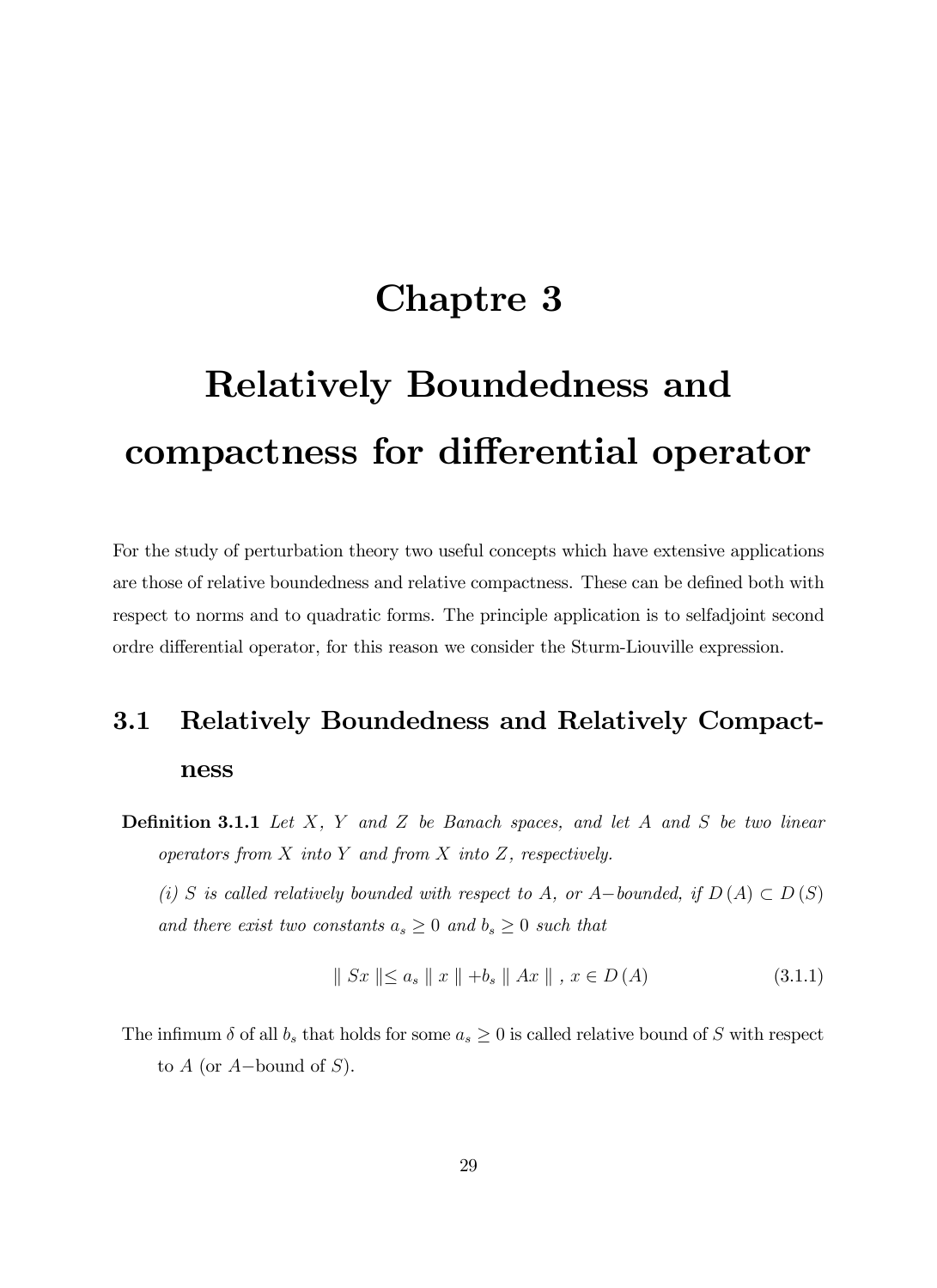(ii) S is called relatively compact with respect to A (or A-compact), if  $D(A) \subset D(S)$ and for every bounded sequence  $(X_n)_n \in D(A)$  such that,  $(AX_n)_n \subset Y$  is bounded, the sequence  $(SX_n)_n \subset Z$  contains a convergent subsequence.

**Remark 3.1.1** The inequality  $(3.1.1)$  is equivalent to

 $|| SX ||^2 \le a^2 || x ||^2 + b^2 || Ax ||^2$  for all  $x \in D(A)$ 

where  $a = \sqrt{a_s^2 + a_s b_s}$  and  $b = \sqrt{b_s^2 + a_s b_s}$ 

**Lemma 3.1.1** If S is A-bounded with an A-bound  $\delta < 1$ , then S is  $(A + S)$ -bounded with an  $A$ -bound  $\leq$  $\delta$  $1-\delta$ .

**Proof.** First of all, it should be mentioned that  $A + S$  is will defined as

$$
D(A+S) = D(S) \cap D(A) = D(A) \subset D(S)
$$

The fact that S is A-bounded, there exist  $a_s \geq 0$  and  $\delta \leq b < 1$  such that, for all  $x \in D(A)$  we have

$$
\| Sx \| \le a_s \| x \| + b_s \| Ax \|
$$
  
=  $a_s \| x \| + b_s \| Ax + Sx - Sx \|$   
=  $a_s \| x \| + b_s \| Ax + Sx \| + b_s \| Sx \|$ 

Since  $b_s < 1$  it follows that

$$
\| Sx \| \le \frac{a_s}{1 - b_s} \| x \| + \frac{b_s}{1 - b_s} \| (A + S) x \|, x \in D
$$

Let  $A \in C(X, Y)$ , the graph norm of A is defined by  $\|x\|_A=\|x\| + \|Ax\|$ ,  $x \in$  $D(A)$  from the closedness on A it follows that  $D(A)$  endowed with the norm  $\|\cdot\|_A$  is a Banach space, Let us denote by  $X_A$ , the space  $D(A)$  equipped with the norm  $\|\cdot\|_A$ clearly, the operator A satisfies  $|| Ax || \le || x ||_A$  and consequently  $A \in L(X)$ 

Let  $J: X \to Y$  be a linear operator on X if  $D(A) \subset D(J)$  then J will be called A-defined. If J is A-defined, we will denote by  $\hat{J}$  its restriction to  $D(A)$  Moreover, if  $J \in L(X)$  we say that J is A-bounded. We can easily check that, if J is closed (or closable), then *J* is *A*-bounded.  $\blacksquare$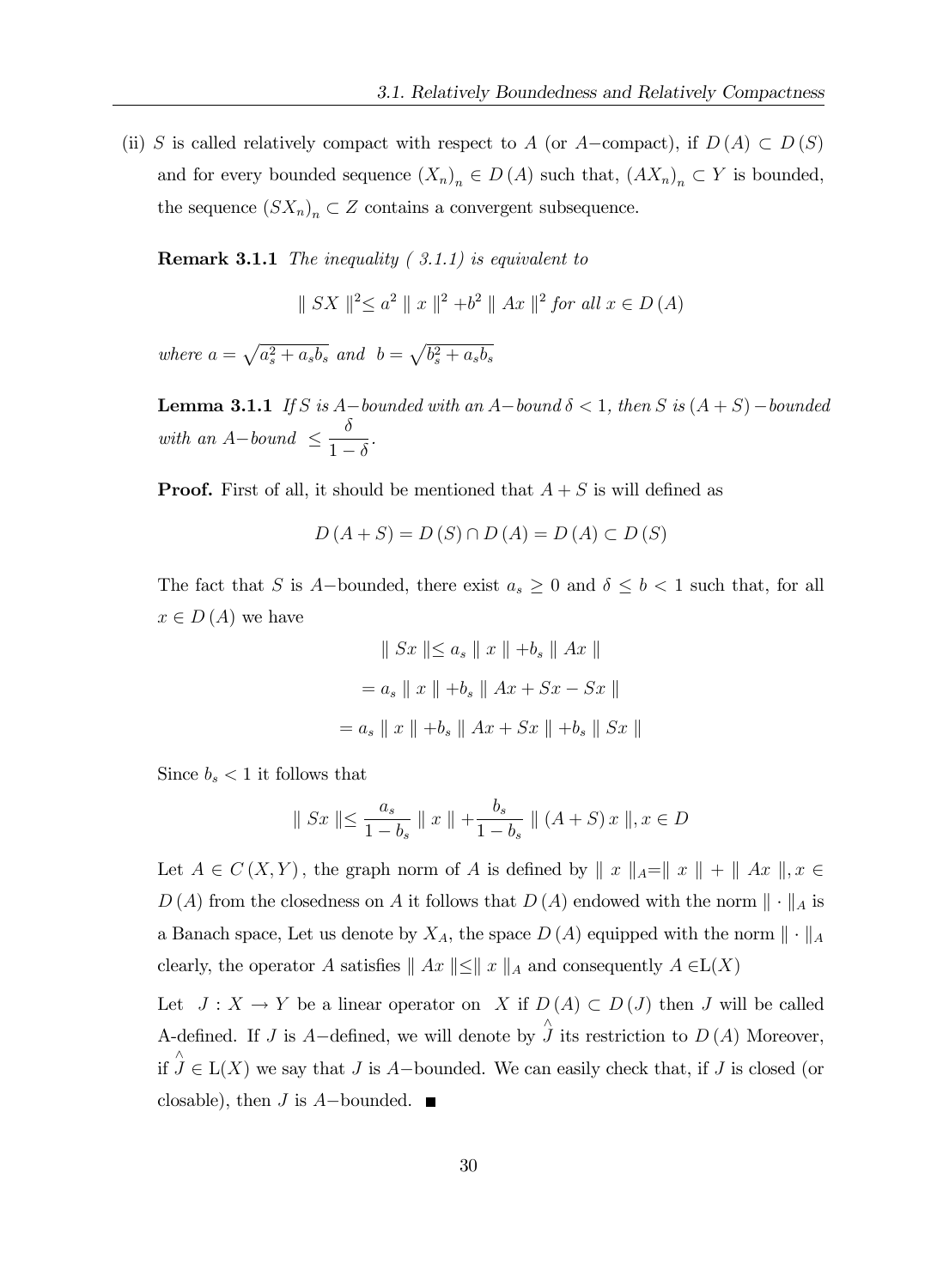**Proposition 3.1.1** If A is closed and B is closable, then  $D(A) \subset D(B)$  implies that  $B$  is  $A-bounded$ .

**Proof.** If A is a closed operator, then  $D(A)$  equipped with the graph norm is a Banach space, if we suppose that  $D(A) \subset D(B)$  and  $(B, D(B))$  is closable, then  $D(A) \subset D$  $\overline{B}$  because the graph norm on  $D(A)$  is stronger than the norm induced from X, the operator B, considered as an operator from  $D(A)$  into X is every where defined and closed. On the other hand,  $\overline{B}_{|D(A)} = B$  hence  $B : D(A) \rightarrow X$  is bounded by the closed graph and thus B is  $A$ -bounded.

**Definition 3.1.2** We say that an operator J is A-closed, if  $x_n \to x$ ,  $Ax_n \to y$ ,  $Jx_n \to z$  for  $(x_n)_n \subseteq D(A)$  implies that  $x \in D(J)$  and  $Jx = z$ . An operator J will be called A-closable, if  $x_n \to 0$ ,  $Ax_n \to 0$ ,  $Jx_n \to z$  implies  $z = 0$ 

**Remark 3.1.2** (i) If J is bounded, then J is  $A$ -bounded. (ii) If  $J$  is closed, then  $J$  is  $A-closed$ . (iii) If J is closable, then J is  $A-closable$ .

# 3.2 The differential operator

### 3.2.1 The adjoint of a differential operator

In this section, we consider a differential operators as an unbouded linear operators on  $L^2([a, b])$ , where  $(-\infty < a < b < \infty)$ , with domain D and explain how to define their adjoints.

We discuss the domain of the adjoint operator, and the selfadjointness depending the boundary conditions (BC), which lead to which called the boundary values problems (BVPs).

**Definition 3.2.1** A linear ordinary differential operator of order  $n \in \mathbb{N}^*$ , is a linear map A that acts on n-times continuously differentiable function u by  $Au = \sum_{n=0}^{n}$  $j=0$  $a_ju^j,$  where  $u^j$ denotes the  $j<sup>th</sup>$  derivative of u, and the coefficients  $a_j$  are real or complex valued function.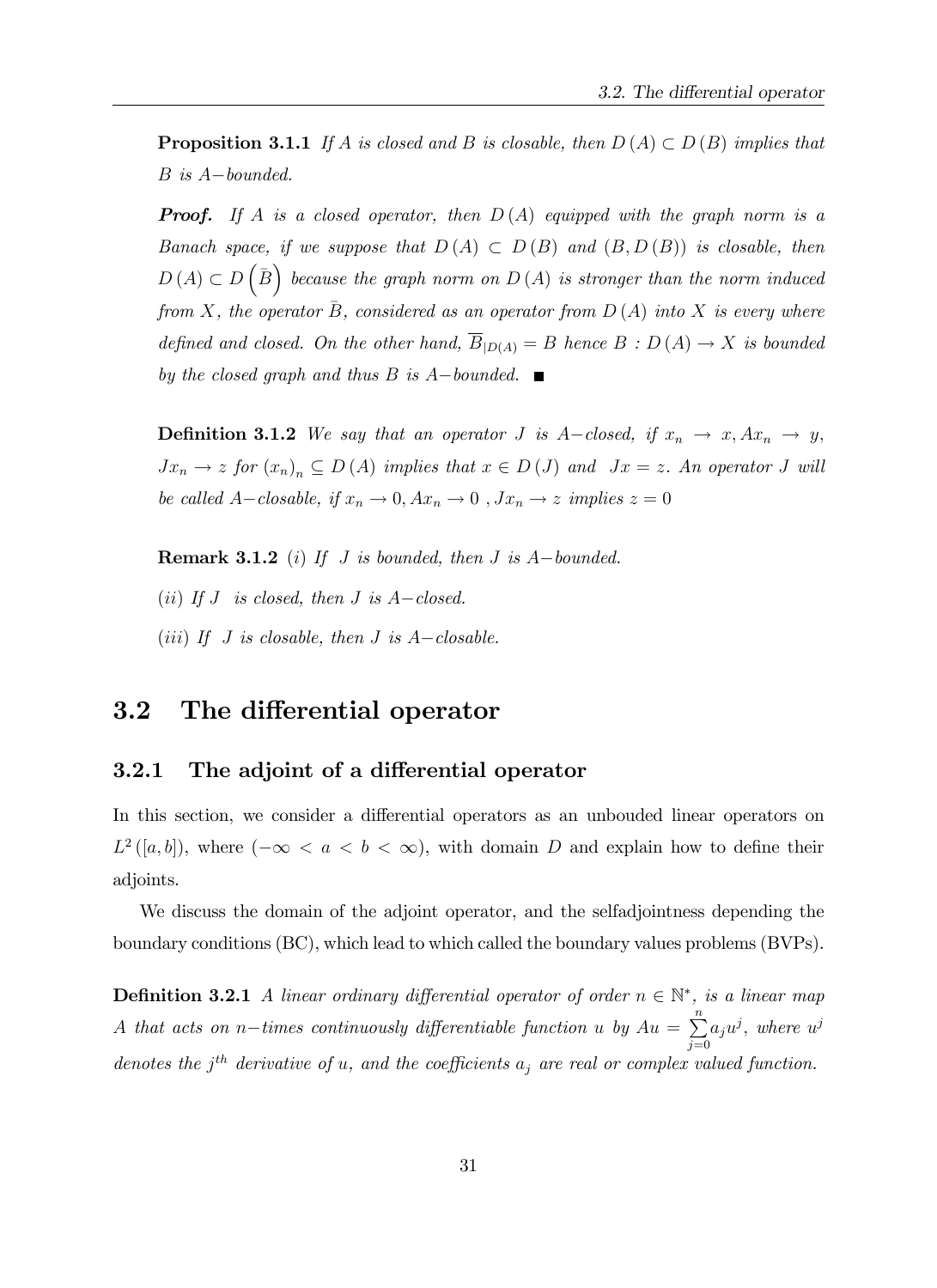For  $n \in \mathbb{N}^*$  and  $a_1, a_2, ..., a_j, ..., a_p \in C^{\infty}(\mathbb{R}, M_n(\mathbb{C}))$ , for all  $x \in \mathbb{R}, a_n \in GL_n(\mathbb{C})$ , the differential operator  $A = \sum_{n=1}^{p} A_n$  $j=0$  $a_j(x)\partial_x^j$ , may be considered as an unbounded operator on  $L^2(\mathbb{R}^n)$ , with domain  $D(A) = H^p(\mathbb{R}^n)$  (which is dense in  $L^2(\mathbb{R}^n)$ , The expression Adefine a linear continuous application of  $H^p(\mathbb{R}^n)$  on  $L^2(\mathbb{R}^n)$  and we have

$$
||Au||_{L^2} \le \sqrt{p+1} \max_j ||a_j||_{L^\infty} ||u||_{H^p}
$$

Where  $||u||_{H^p}^2 = ||u||_{L^2}^2 + \sum_{i=1}^p$  $\sum_{j=1}^{P} \|\partial_x^j u\|_{L^2}^2$ .

**Lemma 3.2.1** Let  $(u_m)$   $m \in \mathbb{N}$ , is a sequence in  $H^p(\mathbb{R}^n)$  converge to u on  $L^2(\mathbb{R}^n)$ , if  $Au_m$ converge to f on  $L^2(\mathbb{R}^n)$ , then  $u \in H^p(\mathbb{R}^n)$ , and  $Au = f$ .

For the proof see [22]

The precedent lemma prove that the differential operator A is closed on  $L^2(\mathbb{R}^n)$ , So its graph  $G(A)$  is closed in  $L^2(\mathbb{R}^n) \times L^2(\mathbb{R}^n)$ .

In the differential operator 
$$
A = \sum_{j=0}^{p} a_j(x) \partial_x^j
$$
, the use of integration by parts on  $\langle Au, v \rangle$  for   
  $u, v \in H^p(\mathbb{R}^n)$  yields that  $A^*v = \sum_{j=0}^{p} (-1)^j \partial_x^j \left( \overline{a_j(x)} v(x) \right)$ , for  $v \in D(A^*)$ 

This expression is called the formal adjoint of  $A$  ("formal" because we have not spicified its domain).

#### 3.2.2 Second order differential operator

We consider second order ordinary differential operator  $A$  on  $L^2([\alpha,\beta]), (-\infty < \alpha < \beta < \infty)$ , of the form

$$
Au = au'' + bu' + cu \tag{3.2.1}
$$

Where a, b, and c are sufficiently smooth function on  $[\alpha, \beta]$ , we assume that  $a(x) > 0$ for all  $x \in [\alpha, \beta]$ , so that A is second order at every point.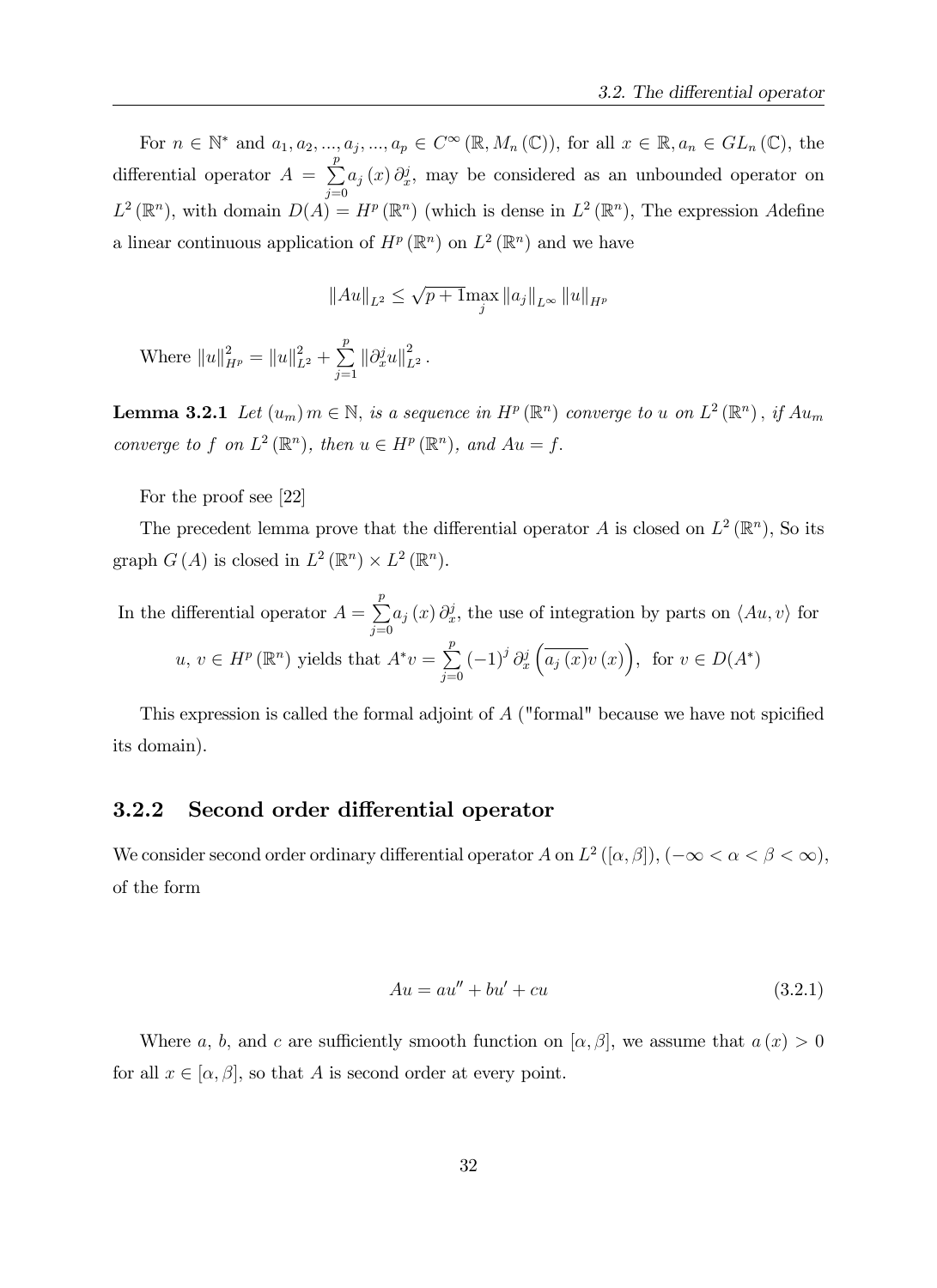For more determination, we consider the boundary conditions  $Bu = 0$  is homogenuous system of linear equations that involves the values of u and u' at the endpoint  $x = \alpha$ ,  $\beta$ and higher derivatives of u may be expressed in terms of u and  $u'$ , by use of the differential equation. Some common types of boundary conditions are:

| $u(\alpha) = u(\beta) = 0$                     | Dirichlet conditions      |
|------------------------------------------------|---------------------------|
| $u'(\alpha) = u'(\beta) = 0$                   | Neumann conditions        |
| $u(\alpha) = u(\beta), u'(\alpha) = u'(\beta)$ | <i>peridic conditions</i> |
|                                                |                           |

 $\delta u\left(\alpha\right)+\mu u^{\prime}\left(\alpha\right)=0, \ \lambda u\left(\beta\right)+\theta u^{\prime}$  $mixed\ conditions$ And also, we can impose two conditions at one of the endpoints  $u(\alpha) = 0, u'(\alpha) = 0$  initial conditions  $u(\beta) = 0, u'(\beta) = 0$  final conditions

Now, we formulate the adjoint boundary values problem.

Suppose that A is given by (3.2.1), where a, b,  $c \in C^2([\alpha, \beta])$  then, the integration by parts yields that

$$
\langle v, Au \rangle = \int_{\alpha}^{\beta} \overline{v} \left( (x) \right) (au'' + bu' + cu) (x) dx
$$
  
\n
$$
= \int_{\alpha}^{\beta} \left[ \overline{v} (au'' + bu') + c\overline{v}u \right] (x) dx
$$
  
\n
$$
= \left[ a\overline{v}u' + b\overline{v}u \right]_{\alpha}^{\beta} - \int_{\alpha}^{\beta} \left[ (a\overline{v})'u' - (b\overline{v})'u + c\overline{v}u \right] (x) dx
$$
  
\n
$$
= \left[ a\overline{v}u' + b\overline{v}u - (a\overline{v})'u \right]_{\alpha}^{\beta} + \int_{\alpha}^{\beta} \left[ (a\overline{v})''u - (b\overline{v})'u + c\overline{v}u \right] (x) dx
$$
  
\n
$$
= \left[ a(\overline{v}u' - \overline{v}'u) + (b - a')\overline{v}u \right]_{\alpha}^{\beta} + \int_{\alpha}^{\beta} \left[ \overline{((\overline{a}v)'' - (\overline{b}v)' + \overline{c}v)}u \right] (x) dx
$$
  
\nSuppose that

$$
A^*v = (\overline{a}v)'' - (\overline{b}v)' + \overline{c}v \tag{3.2.2}
$$

This expression is the formal adjoint of A.

So we have

$$
\langle v, Au \rangle - \langle A^* v, u \rangle = [a(\overline{v}u' - \overline{v}'u) + (b - a')\overline{v}u]_{\alpha}^{\beta}
$$
\n(3.2.3)

The equality  $(3.2.3)$  is called "The Green's formula"

If we note the boundary terms in" Green's formula"  $S(\alpha, \beta) = [a(\overline{v}u' - \overline{v}'u) + (b - a')\overline{v}u]_{\alpha}^{\beta}$  $_{\alpha}^{\triangleright},$ given boundary conditions  $Bu = 0$ , for A, we define adjoint boundary conditions  $(B^*v = 0)$ for  $A^*$  by the requirement that the boundary terms  $S(\alpha, \beta)$  vanish. Thus for  $v \in C^2([\alpha, \beta])$ we say that  $(B^*v = 0)$  if and only if  $S(\alpha, \beta) = 0$  for all  $u \in C^2([\alpha, \beta])$ , such that  $Bu = 0$ .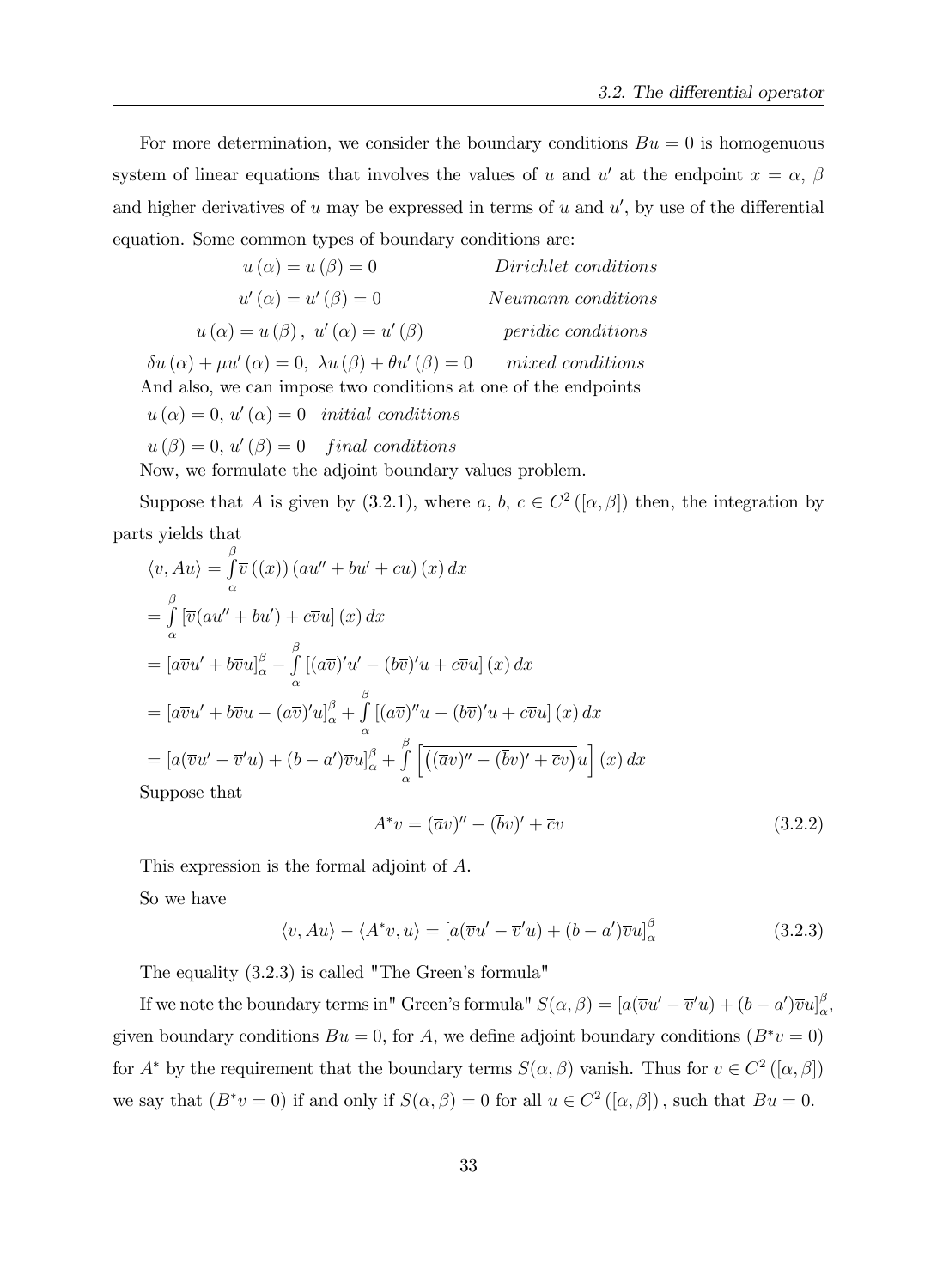We say that the (BVP) is selfadjoint  $(B = B^*)$  if  $S(\alpha, \beta) = 0$  for all  $u \in C^2([\alpha, \beta])$ , such that  $Bu = 0$  if and only if  $Bv = 0$ . Then, we say that A is selfadjoint if  $Au = A^*u$ , and  $B=B^*$ .

**Example 3.2.1** Suppose that  $A = D^2$ , then the Green's formula written by

$$
\langle v, Au \rangle - \langle v'', u \rangle = [\overline{v}u' - \overline{v}'u]_{\alpha}^{\beta}
$$

If we have  $u(\alpha) = u(\beta) = 0$  (Dirichlet conditions), then  $S(\alpha, \beta) = \overline{v}u'(\beta) - \overline{v}u'(\alpha) = 0$ for all  $u'(\beta)$  and  $u'(\alpha)$  if and only if  $v(\alpha) = v(\beta) = 0$ . Then  $B = B^*$  and  $Au = A^*u = u''$ . Then the operator  $A = D^2$  with the dirichlet conditions is selfedjoint.

If we have the (BC)  $u(\alpha) = 0$ ,  $u'(\alpha) = 0$  (initial conditions) then

$$
S(\alpha, \beta) = [\overline{v}u' - \overline{v}'u]_{\alpha}^{\beta} = \overline{v}(\beta) u'(\beta) - \overline{v}'(\beta) u(\beta).
$$

 $S(\alpha, \beta) = 0$  for all  $u'(\beta)$  and  $u(\beta)$  if and only if  $v(\beta) = 0$ , and  $v'(\beta) = 0$  (final conditions). Final conditions are adjoint of initial conditions  $(B \neq B^*)$ . Thus the operator  $A = D^2$ , with initial conditions is not selfadjoint.

#### 3.2.3 Sturm-Liouville expression

In this section, let us find all the formally selfadjoint second order ordinary differential operators  $(Au = au'' + bu' + cu)$  for a, b, and c are complex values functions and  $u \in C^2([\alpha, \beta])$ .

Green's formula gives that

$$
A^*u = (\overline{a}u)'' - (\overline{b}u)' + \overline{c}u = \overline{a}u'' + (2\overline{a}' - \overline{b})u' + (\overline{a}'' - \overline{b}' + \overline{c})u
$$

For the equality  $(Au = A^*u)$ , which implies

$$
au'' + bu' + cu = \overline{a}u'' + (2\overline{a}' - \overline{b})u' + (\overline{a}'' - \overline{b}' + \overline{c})u.
$$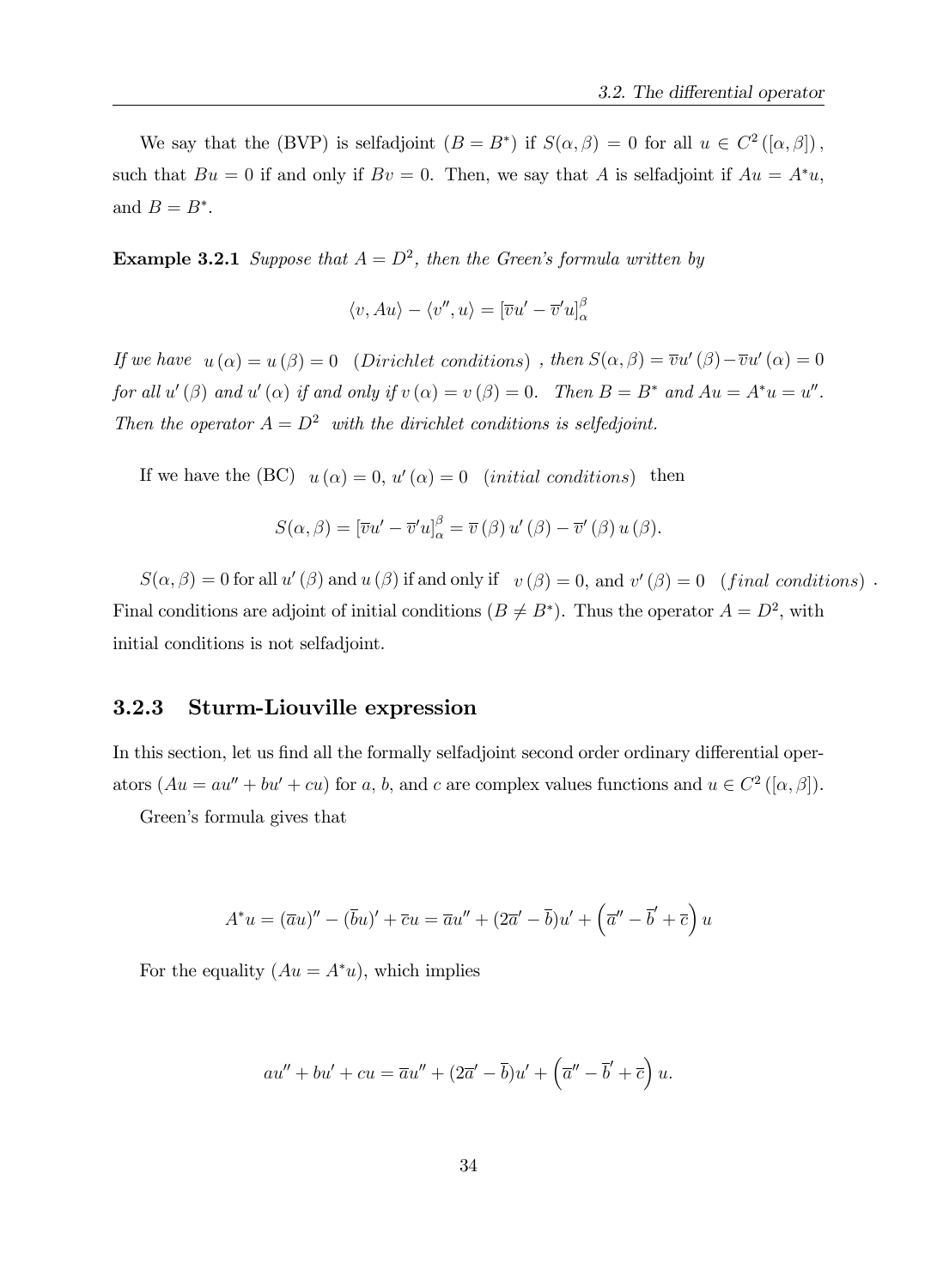We must therefore have

$$
a = \overline{a}, b = 2\overline{a}' - \overline{b}, c = \overline{a}'' - \overline{b}' + \overline{c}.
$$

These relations are satisfied if and only if a is real,  $\text{Re } b = a'$ , and  $\text{Im } c =$  $\mathrm{Im} \, b'$ 2 . For operators with real values coefficients, which we denote by  $p$  and  $q$  where

$$
(a = -p, b = -p', \text{ and } c = q)
$$

we infer that

$$
Au = -pu'' - p'u' + qu.
$$

The resulting formally selfadjoint operator, called a Sturm-Liouville operator, is given by

$$
Au = -(pu')' + qu, or A = -D(pD) + q
$$

We need only to impose selfadjoint boundary conditions on functions in the domain of a Sturm-Liouville operator, to obtain a selfa-djoint operator.

# 3.3 Relatively form boundeness and compactness of Sturm-Liouville operator

In quantum mechanics, the position of a single particle living in space is described by a complex-valued function  $\psi(x, t)$ ,  $(x, t) \in \mathbb{R}^3 \times \mathbb{R}$  called the "wave function". The physical meaning of the wave function is that the probability to find it in a region  $\Omega$  at time t is  $E(\chi_{\Omega}) = \int |\psi(x, t)| dx$ . In contradistinction to classical mechanics, the particle is no longer localized at a certain point. In particular, the mean-square deviation (or variance)  $\Delta(x)^2 = E_{\psi}(x^2) - E_{\psi}(x)^2$  always nonzero.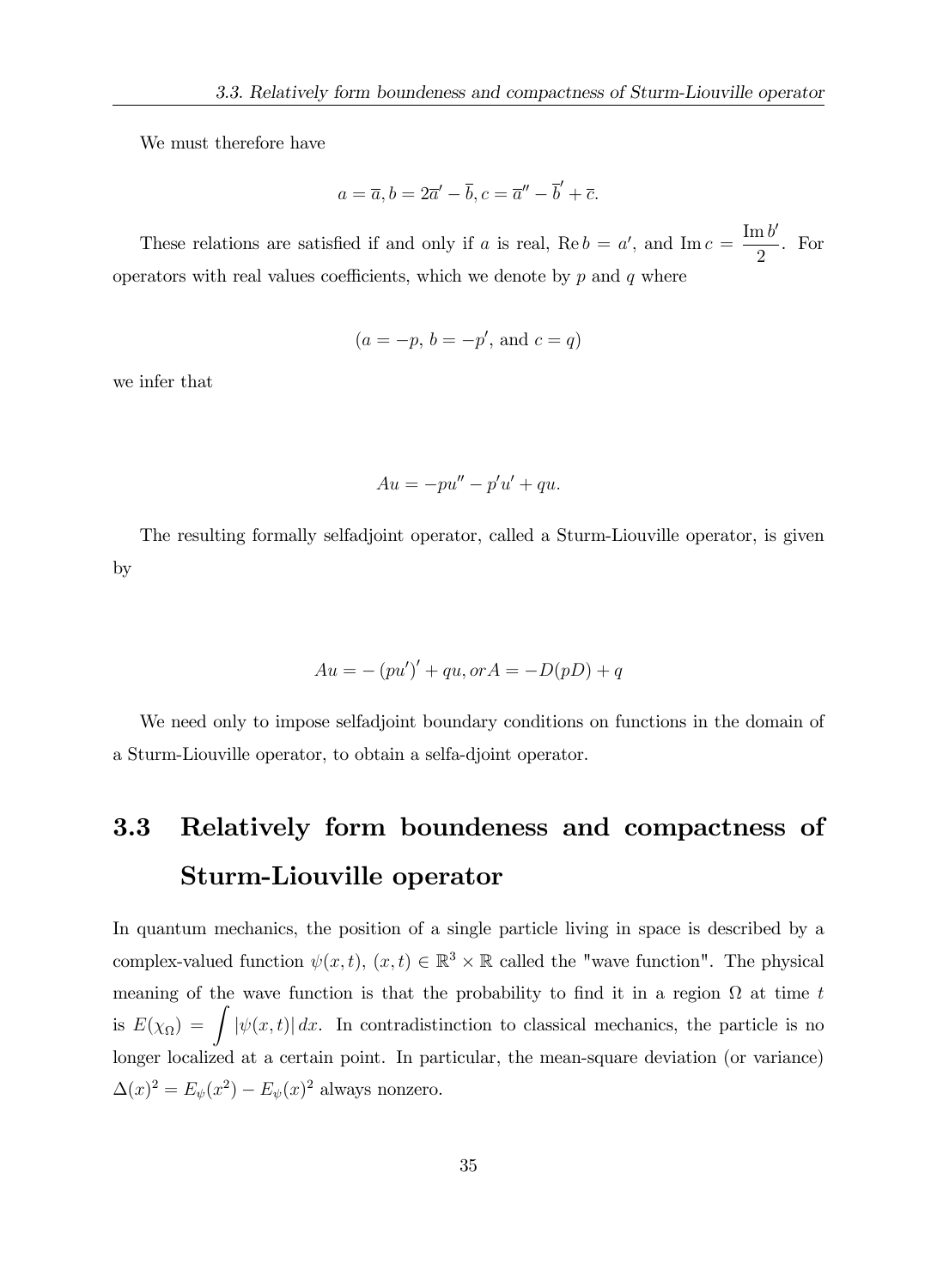In general, the configuration space (or phase space) of a quantum system is a (complex) Hilbert space  $H$ . An observable a corresponds to a linear operator  $A$  in this Hilbert, and its expectation, is given by the real number

$$
E_{\psi}(A) = \langle \psi, A\psi \rangle = \langle A\psi, \psi \rangle \tag{3.3.1}
$$

where  $\langle , \rangle$  denotes the scalar product of H. Similarly, the mean-square deviation is given by

$$
\Delta(A)^{2} = E_{\psi}(A^{2}) - E_{\psi}(A)^{2} = ||(A - E_{\psi}(A)) \psi||^{2}.
$$

Note that  $\Delta(A)$  vanishes if and only if  $\psi$  is an eiguenfunction corresponding to the eigenvalue  $E_{\psi}(A)$ , that is  $A = E_{\psi}(A)$ .

#### 3.3.1 Schrödinger equation

Given an initial state  $\psi(0)$  of the system, there should be a unique  $\psi(t)$  representing the state of the system at time t. We will write  $\psi(t) = U(t)\psi(0), U(t)$  should be a linear operator. Moreover, since  $\psi(t)$  is a state (i.e  $\|\psi\| = 1$ ), we have  $||U(t)\psi|| = ||\psi||$ , since we have assumed uniqueness of solutions to the initial value problem, we must have  $U(0) = I_H$ , and  $U(t + s) = U(t)U(s)$ . In addition, it is natural to assume that the family of **unitary** operators group  $U(t)$  is continuous; that is,  $\lim_{t_0} U(t)\psi = u(t_0)\psi$ , for all  $\psi \in H$ . Each such group has an in nitesimal generator defined by

$$
H\psi = \lim_{\substack{h \to 0^+}} \frac{i}{t}(U(t)\psi - \psi), \ D(H) = \left\{\psi \in H, \ \lim_{\substack{h \to 0^+}} \frac{1}{t}(U(t)\psi - \psi \text{ exists}\right\}
$$

This operator is called "Hamiltonian", and corresponds to the energy of the system, then  $\psi(t)$  is a solution of the Schrödinger equation

$$
i\frac{d}{dt}\psi(t) = H\psi(t)
$$

If initially the wave function is given by  $\psi(x; 0) = \psi_0(x)$ , the Schrödinger equation says that its evolution is given by

$$
\psi(x,t) = \psi_0 \exp(-itH)
$$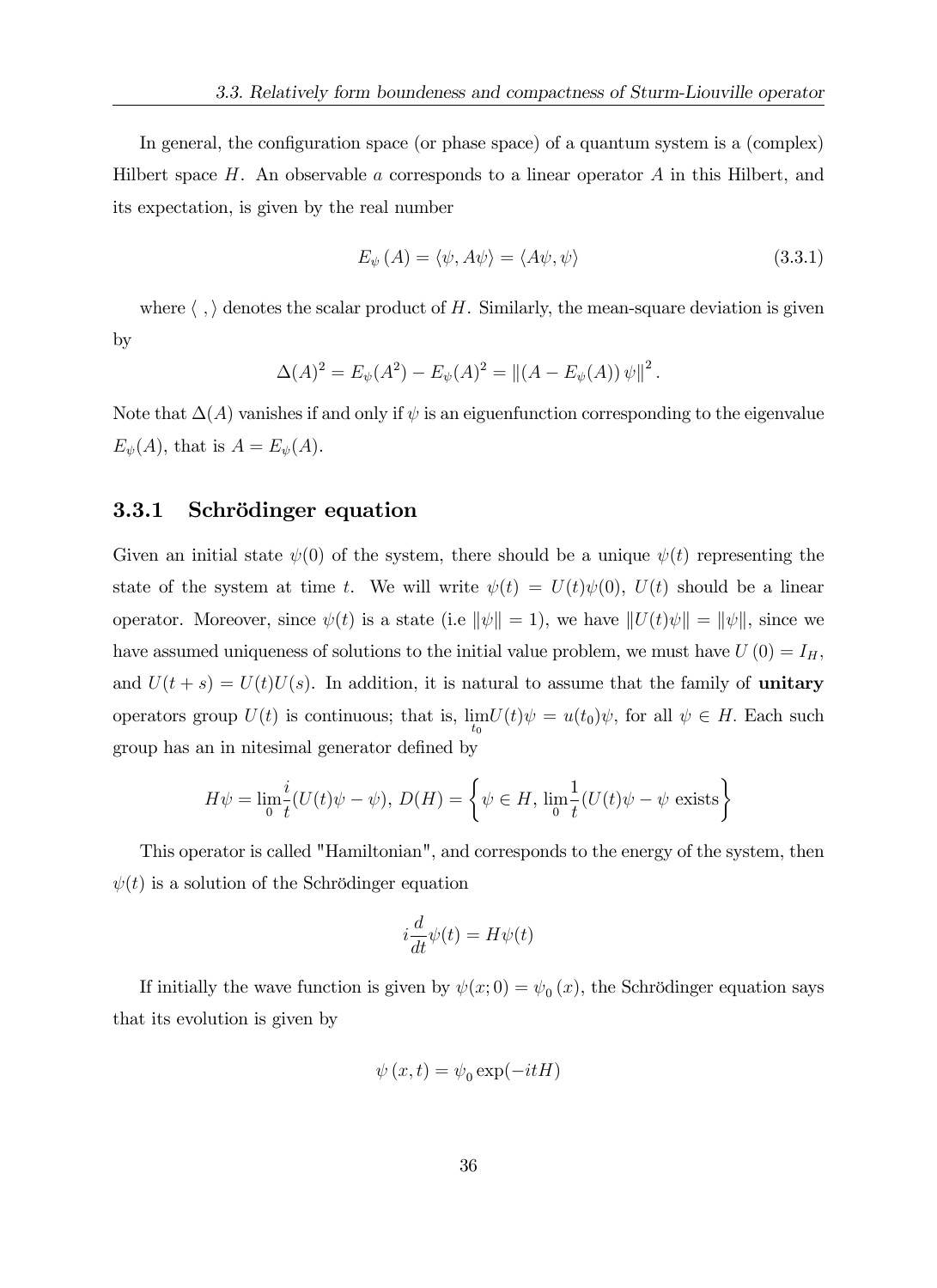But how to compute  $\exp(-itH)$ ?, For exemple if  $H = \Delta$ , this is where Fourier transform comes in handy. Diferentiation becomes multiplication on the Fourier transform side, and

so 
$$
\exp(-itH)\psi_0(x) = \int_{\mathbb{R}^n} \exp(i\xi x - i|\xi|^2 t) \hat{\psi}_0(\xi) d\xi
$$
, where  

$$
\hat{\psi}_0(\xi) = \int_{\mathbb{R}^n} \exp(-i\xi x) \psi_0(x) dx
$$

Also, Stationary phase methods lead to very precise estimates on free Schrödinger evolution. In particular, for large time,  $\exp(-itH)\psi_0(x)$ 1  $\frac{1}{t^{\frac{n}{2}}}\hat{\psi}_0$  $\sqrt{x}$ t  $+ \circ (t^{\frac{-n}{2}}).$ 

An other direction is extention the property of diagonalizable matrix on finite dimentional setting to infinite dimentional setting, which requires that the operator is self-adjoint. This lead to the spectrum theory for self-adjoint operator. For exemple the equation

$$
i\frac{dv}{dt} = Av, v(0) = \sum c_j v_j \tag{3.3.2}
$$

has solution  $v(t) = \exp(-iAt) = \sum \exp(-i\lambda_j t)c_jv_j$ 

this time  $\lambda_j$  =frequency of the solution in direction  $v_j$ . Looking ahead in PDEs, we suppose that  $A = -\Delta$  in a domain  $\Omega \subset \mathbb{R}^n$ , assume boudary conditions that make the operator self-adjoint. Then the eigenvalues  $\lambda_j$  and eigenfunctions  $v_j(x)$  of the lablacian satisfy  $-\Delta v_j = \lambda_j v_j$  in  $\Omega$ , and the spectrum increase to infinity:  $\lambda_1 < \lambda_2 < \lambda_3 < ... \to \infty$ and the eigenfunctions form an ONB for  $L^2(\Omega)$ 

Substituting  $A = -\Delta$  into (3.3.2) transform them into famous PDE for the function  $v(x, t)$  called Schrödinger equation. Separation of variables gives

$$
v = \exp(i\Delta t)v(.,0) = \sum \exp(-i\lambda_j t)c_jv_j
$$

Here  $\lambda_j$  is the frequency or energy level, and  $v_j$  is the quantum state.

Recall that the symmetric second order differential expressions take the form

$$
S(u) = \omega^{-1}(-D(pDu) + qu)
$$

on an interval  $I = [c, \infty], c > 0$ , where D is the first derivative, the coefficient p, q are real,  $p(x) > 0$  on I and  $\frac{1}{x}$ p , q are locally lebesgue integrable on I, and  $\omega > 0$  is the weight function of the Hilbert space setting  $L^2(\omega, I)$ .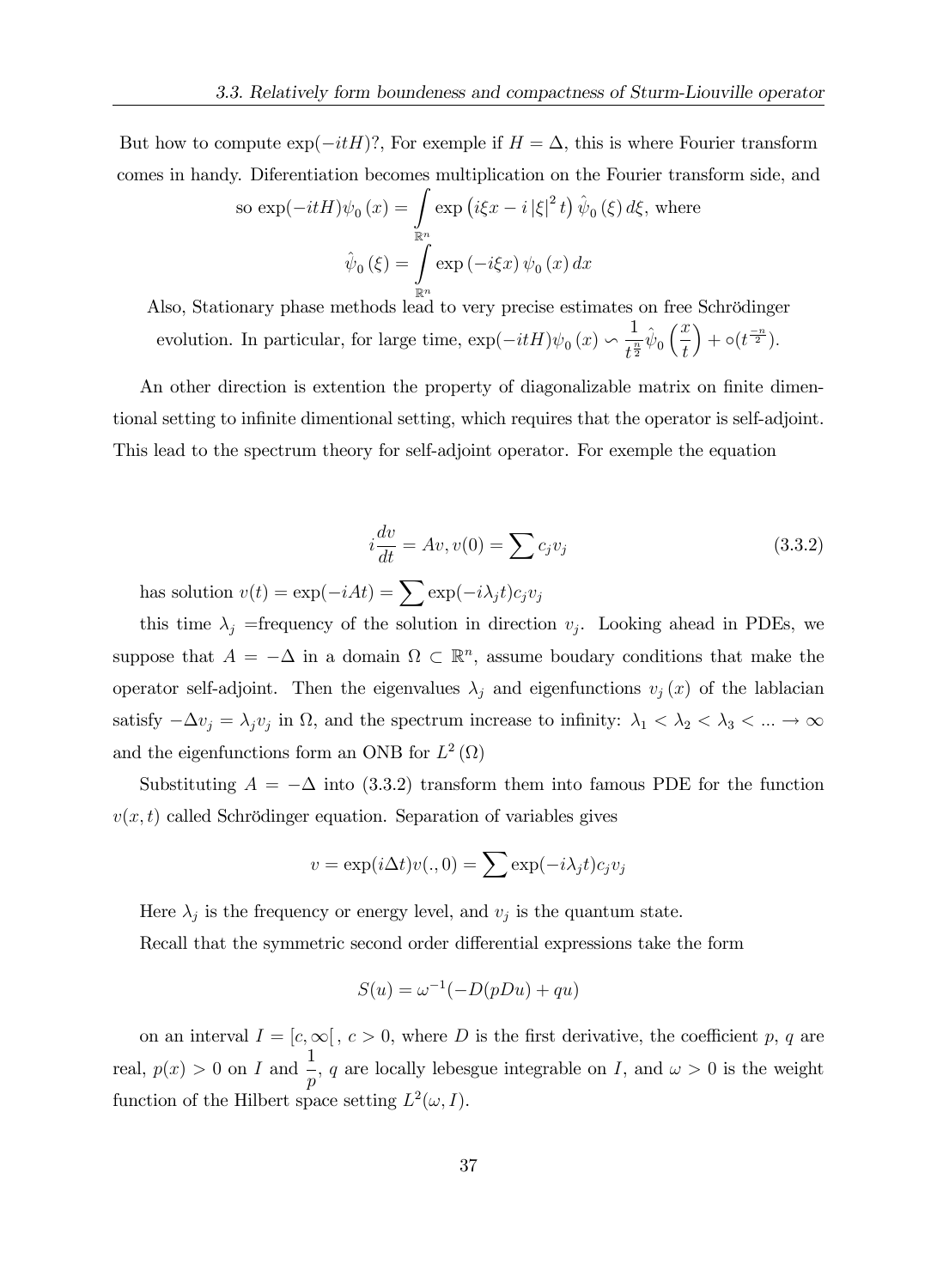## 3.4 Relatively form boundedness and compactness

A much more interesting problem is when we add electric potential, some sort of effective interaction with other particles. The operator describing this system is now:  $H_V = H + V$ ; how to analyse this operator?. One possibility is to consider  $V$  as a perturbation to the operator H. For the study of perturabtion theory, two useful concepts which have extensive application are those of relative boundedness and compactness. Many important spectral properties of operators are preserved under this property.

Note that A being  $L$  – bounded (respectively,  $L$  – compact) is equivalent to A being a bounded (respectively, compact) operator acting on the graph  $G_L$  of  $L$  with graph norm  $||x|| = ||x|| + ||Lx||$ . Then, as a consequence of the closed graph theorem, we have the following theorem.

**Theorem 3.4.1 ([64])** If A and L are closed operators and  $\mathcal{D}(L) \subset \mathcal{D}(A)$ , then A is  $L - bounded$ 

Many important spectral properties of operators are preserved under relatively bounded or relatively compact perturbation. For example the essential spectrum of  $L$  is invariant under a relatively compact perturbation as is self-adjointness if  $L$  is self-adjoint,  $A$  is symmetric and  $\beta_0 < 1$  (Kato-rellich Theorem). The property of a purely discrete spectrum is also preserved for a symmetric perturbation A of a self-adjoint opeartor L when  $\beta_0 < 1$  [20]. Also, deficiency indices are unchanged for perturabation where  $\beta_0 < 1$  [17].

These concepts can be defined also with respect to quadratic forms. When we first consider a self-adjoint operator  $A \geq 0$ , and a densely defined symmetric operator L which satisfies  $L \geq \varepsilon I$ , for some  $\varepsilon > 0$ ,  $\varepsilon$  is called the lower bound of L, which means  $\langle Lx, x \rangle \geq$  $\epsilon \langle x, x \rangle$  for all  $x \in \mathcal{D}(L)$ . Form relative boundedness and compactness of A with repect to  $L$  can be defined as follows.

**Definition 3.4.1** If  $\mathcal{D}(L) \subset \mathcal{D}(A)$ , and there exist nonegative constant  $\alpha$  and  $\beta$  such that

$$
\langle Ax, x \rangle \le \alpha \langle x, x \rangle + \beta \langle Lx, x \rangle, \text{ for all } x \in \mathcal{D}(L), \tag{3.4.1}
$$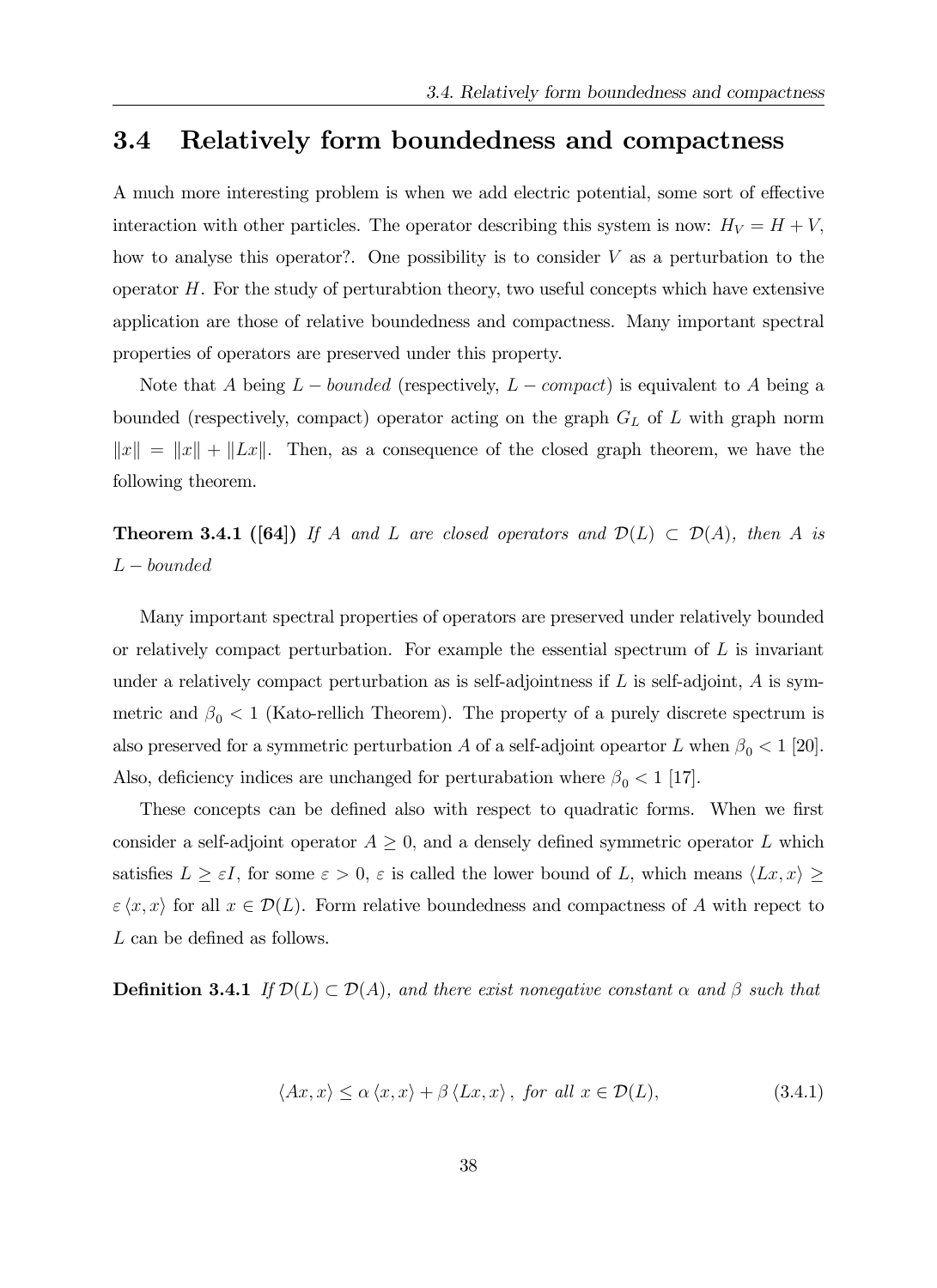then the form  $\langle A, \ldots \rangle$  is bounded with respect to the form  $\langle L, \ldots \rangle$ 

If  $L$  is self-adjoint, then closed, applying Theorem 3.4.1, this definition is equivalent to say that the self-djoint operator A is  $L$  – bounded. For this reason it is costumary to reformulate (3.4.1) in terms of the closures of the forms.

In a finit dimensional space, the notion of sesquilinear form and that of a linear operator are equivalent, any symmertic form corresponding to a symmetric operator. This is valid on infinite dimensional space as long as one is concerned with bounded forms. In the case of unbounded forms and unbounded operators, however, there is no such abvious relationship. Nevertheless there exists a closed theory on a relationship between semi-bounded symmetric forms and semi-bounded self-adjoint operators, this theory is due to Friederichs [33], on which a self-adjoint extention of the symmetric operator  $L$ , noted  $L_f$ , is constructed and has the same lower bounds  $\varepsilon$  as L, called the Friederichs extension, if L is already self-adjoint then  $L = L_f$ .

For the sturm-liouville operator, a characterization of  $L_f$  is given in [53], and the closure of the form  $\langle L, .\rangle$  is defined by  $\left\langle L_f^{\frac{1}{2}}, L_f^{\frac{1}{2}} \right\rangle$  [53], where  $L_f^{\frac{1}{2}}$  is the unique positive square roote of  $L_f$ . Which lead to reformulate  $(3.4.1)$  by the inquality

$$
\left\|A^{\frac{1}{2}}x\right\|^2 \leq \alpha \left\|x\right\|^2 + \beta \left\|L_f^{\frac{1}{2}}x\right\|^2, \text{ for all } x \in \mathcal{D}(L)
$$

From which montioned above, we can rephrase the definition 3.4.1 on the form version, rectricted to particular operators as following

**Definition 3.4.2** If  $A \geq 0$ , and  $L \geq \varepsilon I$ , for some  $\varepsilon > 0$ , are self-adjoint operators, then A is said to be relatively form bounded with respect to L if  $D(L_f^{\frac{1}{2}}) \subset D(A^{\frac{1}{2}})$ .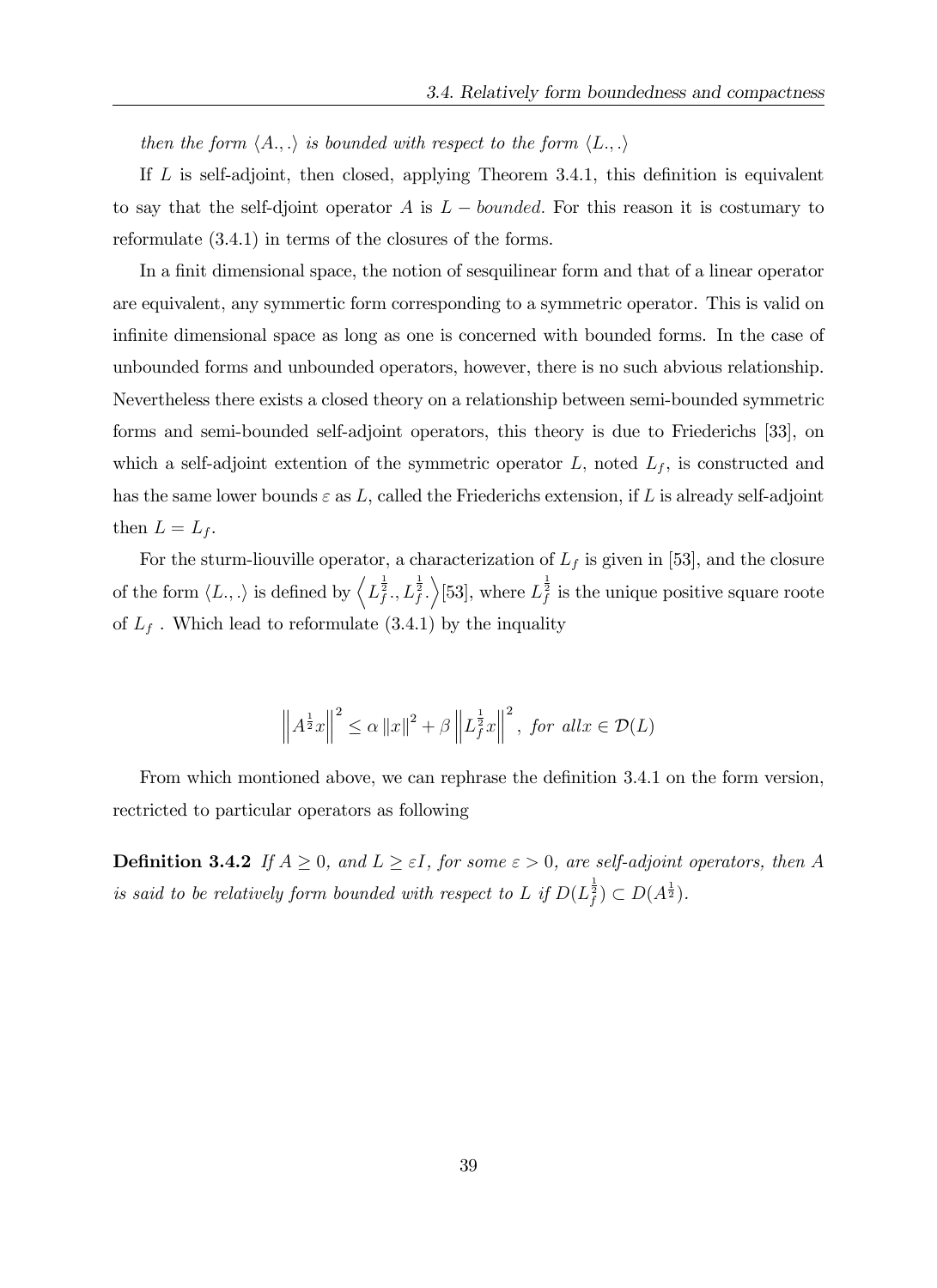# Chaptre 4 On Convergence of Essential Approximate Point Spectrum And Essential Defect Spectrum

This chapter is devoted to the investigation of the relationship between the essential approximate point spectrum (respectively, the essential defect spectrum) of a sequence of closed linear operators  $(T_n)_{n\in\mathbb{N}}$  on Banach space X, and the essential approximate point spectrum (respectively, the essential defect spectrum) of a linear operator T on X, where  $(T_n)_{n\in\mathbb{N}}$ converges to  $T$ , in the case of convergence in generalized sense as well as in the case of the convergence compactly.

## 4.1 Introduction

The central objective of this work is to make an extensive study about the essential approximate point spectrum, noted  $\sigma_{\text{eap}}(.)$ , and the essential defect spectrum, noted  $\sigma_{\text{e}\delta}(.)$ ,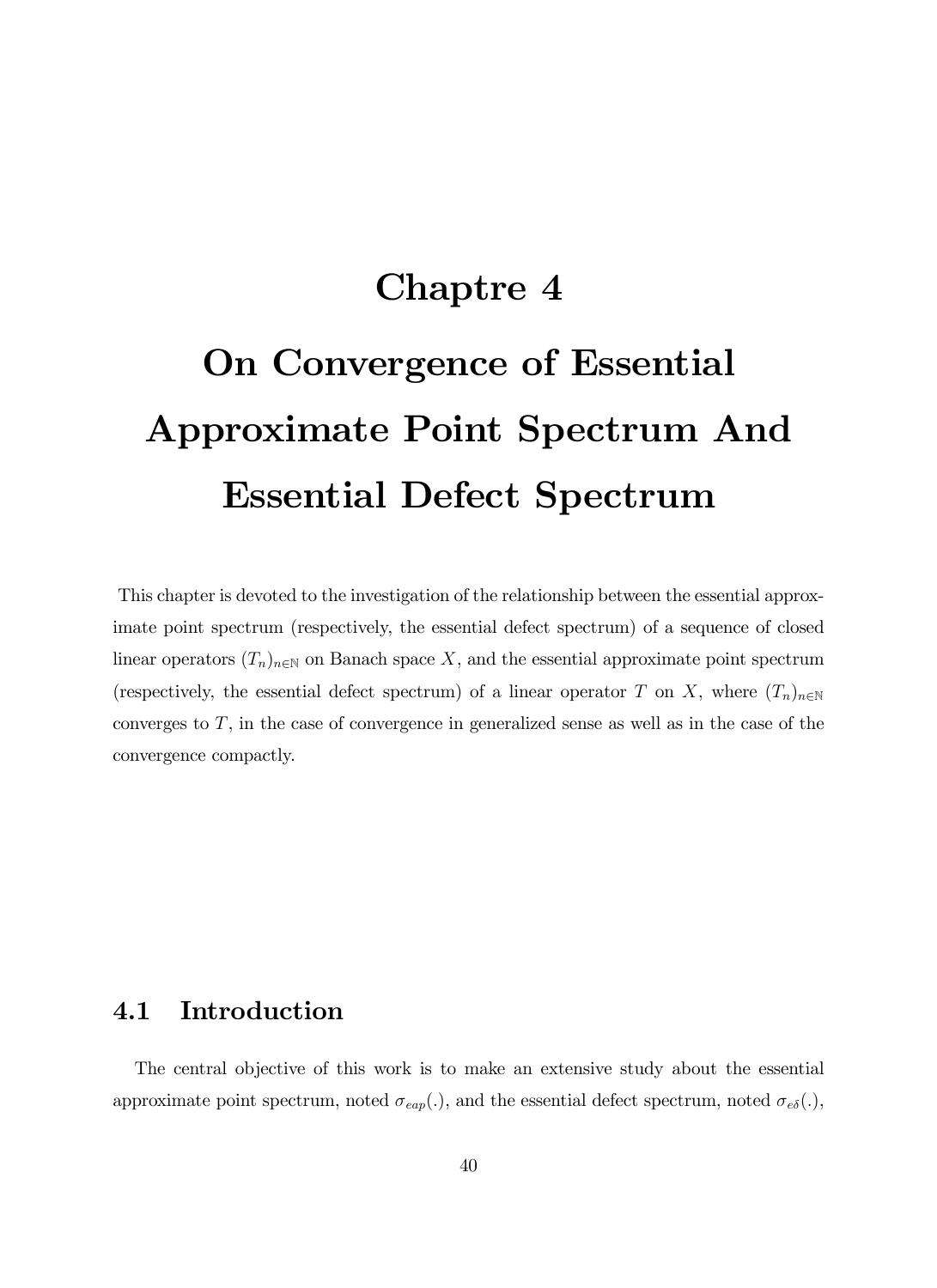of a sequence of linear operators in Banach spaces. According to the convergence sense of the sequence of operators, our work may be devised in two parts, the Örst is concerned on the case of a sequence of closed linear operators  $T_n$  converges in the generalized sense to a closed linear operator  $T$  (see Definition 4.3.4), and the second is concerned on the case of a sequence of bounded linear operators  $T_n$  converges compactly to a bounded linear operator T (see Definition 4.4.2). The case of a sequence of bounded linear operator  $T_n$ converges in the operator norm to a bounded operator  $T$  was studied by C.Schmoeger in  $[79, Proposition5]$ .

In the first part, we study the essential approximate point spectrum and the essential defect spectrum of a sequence of closed linear operators  $T_n$  converges in the generalized sense to a closed linear operator  $T$ . Using some of the basic properties of the notion of convergence in the generalized sense which is extended to the case of a sequence of closable linear operator in  $[8, Theorem 2.3]$ , we show that the essential approximate point spectrum of  $(T_n + B - \lambda_0)$  is included in the essential approximate point spectrum of  $(T + B - \lambda_0)$ for sufficiently large  $(n \in \mathbb{N})$  where  $T_n$  converges to T in the generalized sense, B, and  $(T + B - \lambda_0)^{-1}$  are bounded in X, the same statement is proved for the essential defect spectrum (see Theorem 4.3.3), a particular case is presented in (Corollary 4.3.1) which is a generalization to the result obtained by C. Schmoeger in  $[79, Proposition5]$ . In the second part, in contrast to the results due to S. Goldberg on perturbation of semi fredholm operators by operators converging to zero compactly (see [38]), and the characterization of the essential approximate point spectrum and the essential defect spectrum by means of semi fredholm operators (see Proposition 4.2.1), we examine the relationship between the essential approximate point spectrum of a sequence of linear operators  $T_n$  and the essential approximate point spectrum of an operator  $T$  such that  $T_n$  converges to  $T$  compactly, and the same statement is obtained for the essential defect spectrum, (see Theorem 5.2.2).

In order to introduce our results, we organize this part as follows. The next section is a preliminaries, Where we review some of the concepts and properties that concern us in our study. In section 3 we present our main results to investigate the essential approximate point spectrum and the essential defect spectrum of a sequence of linear operators  $T_n$  on Banach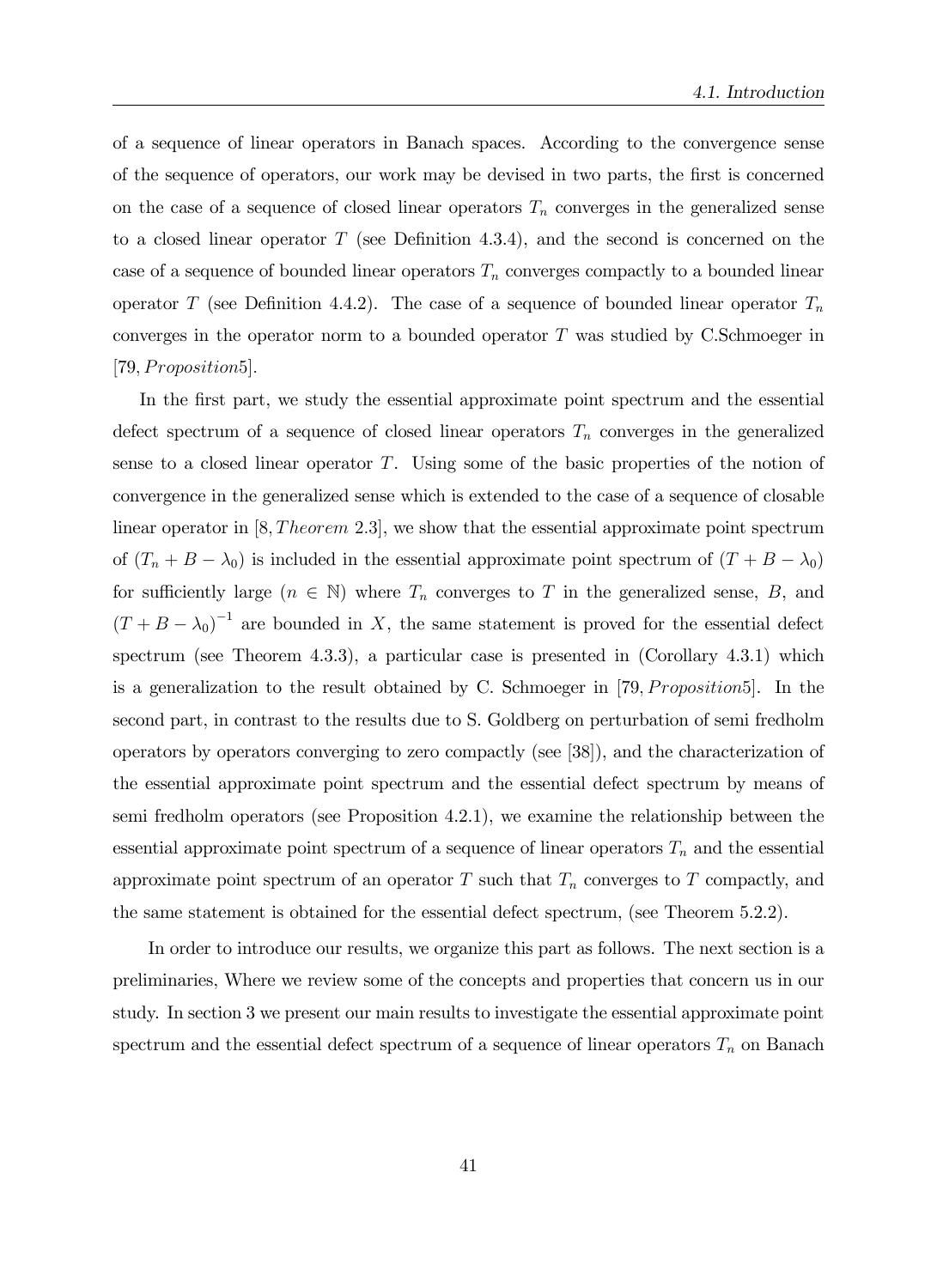space X, where  $T_n$  converges in the generalized sense, and the same when  $T_n$  converges compactly.

## 4.2 Preliminaries and auxiliary results

In this section we gather some notations and results of each of convergence in generalized sense and the convergence compactly, that we need to prove our results later. In order to present our results, we need to fix some notation and assumptions. Let  $X$  be Banach space. By an operator T on X we mean a linear operator with domain  $\mathcal{D}(T) \subset X$ , and a range R(T)  $\subset X$ .  $\mathcal{N}(T)$  denote the null space of T, the graph of T is the set defined by  $G(T) := \{(x, Tx) \in X \times X, \text{for all } x \in \mathcal{D}(T)\}\$ . T is said to be closed if it's graph  $G(T)$  is closed in the product space  $X \times X$ . T is said to be compact if, for every M a bounded subset of  $\mathcal{D}(T)$ ,  $T(M) \subset R(T)$  is relatively compact, so that  $T(M)$  is compact. We denote by  $\mathcal{C}(X)$  the set of all closed, densely defined linear operators on X, and let  $\mathcal{L}(X)$  (respectively,  $\mathcal{K}(X)$  denote the Banach algebra of all bounded linear operators (respectively, the ideal of all compact operators) on X. The nullity,  $\alpha(T)$ , of T is defined as the dimension of  $\mathcal{N}(T)$ and the deficiency,  $\beta(T)$ , of T is defined as the codimension of R(T) in X. For  $T \in \mathcal{C}(X)$ , we let  $\sigma(T)$ ,  $\rho(T)$  respectively the spectrum, and the resolvent set of T. The reduced minimum modulus  $\gamma(T)$  of T is defined by  $\gamma(T) := \inf \{ ||Tx|| : dist(x, \mathcal{N}(T)) = 1, x \in D(T) \},\$ we set  $\gamma(T) = \infty$  if  $T = 0$ . A useful classes of linear operators which have extensive application in spectrum theory are those of:

The set of upper semi-Fredholm operators on  $X$  is defined by

$$
\Phi_+(X) := \Big\{ T \in \mathcal{C}(X) : \ \alpha(T) < \infty \text{ and } \ R(T) \text{ is closed in } X \Big\}.
$$

The set of lower semi-Fredholm operators on  $X$  is defined by

$$
\Phi_-(X):=\Big\{T\in\mathcal{C}(X):\ \beta(T)<\infty\text{ and }R(T)\text{ is closed in }X\Big\}.
$$

The set of semi-Fredholm operators on  $X$  is defined by

$$
\Phi_{\pm}(X) := \Phi_{+}(X) \cup \Phi_{-}(X).
$$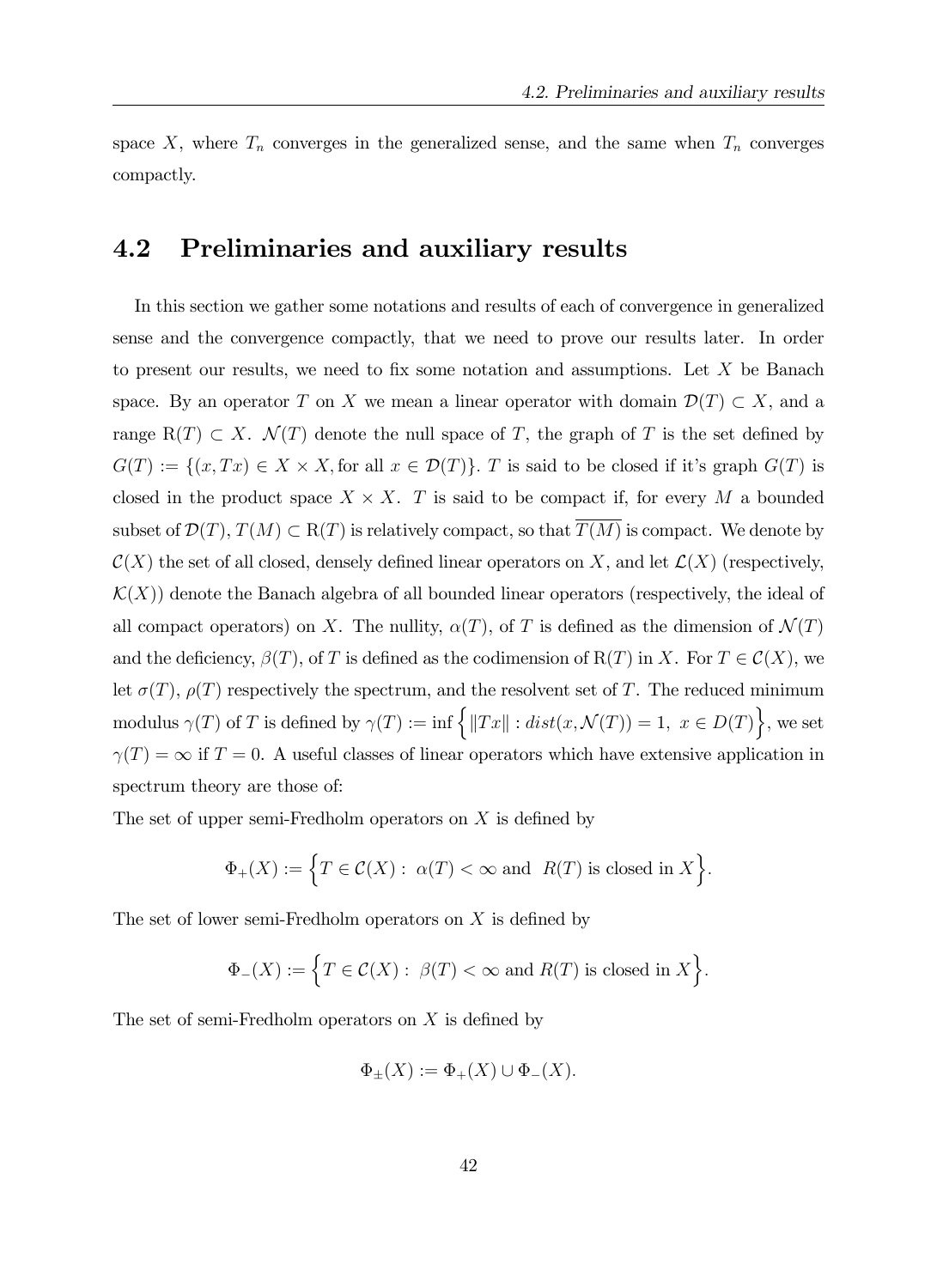The set of Fredholm operators on  $X$  is defined by

$$
\Phi(X) := \Phi_+(X) \cap \Phi_-(X).
$$

For  $T \in \Phi_{\pm}(X)$ , the number  $i(T) = \alpha(T) - \beta(T)$  is called the index of T.

Let  $\Phi^b(X)$ ,  $\Phi^b_+(X)$  and  $\Phi^b_-(X)$  denote the set  $\Phi(X)\cap\mathcal{L}(X)$ ,  $\Phi_+(X)\cap\mathcal{L}(X)$  and  $\Phi_-(X)\cap$  $\mathcal{L}(X)$ , respectively.

Moreover, the set of Frefholm perturbations on  $X$  is defined by

$$
\mathcal{F}(X) := \Big\{ F \in \mathcal{L}(X) : T + F \in \Phi(X); \text{whenever } T \in \Phi(X) \Big\},\
$$

the set of lower semi-Fredholm perturbations on  $X$  is defined by

$$
\mathcal{F}_-(X) := \Big\{ F \in \mathcal{L}(X) : T + F \in \Phi_-(X); \text{whenever } T \in \Phi_-(X) \Big\},\
$$

and the set of upper semi-Fredholm perturbations on  $X$  is given by

$$
\mathcal{F}_+(X) := \Big\{ F \in \mathcal{L}(X) : T + F \in \Phi_+(X); \text{whenever } T \in \Phi_+(X) \Big\}.
$$

Let  $\mathcal{F}^{b}(X)$ ,  $\mathcal{F}^{b}_{+}(X)$  and  $\mathcal{F}^{b}_{-}(X)$  denote the set  $\mathcal{F}(X)\cap\mathcal{L}(X)$ ,  $\mathcal{F}_{+}(X)\cap\mathcal{L}(X)$  and  $\mathcal{F}_{-}(X)\cap$  $\mathcal{L}(X)$ , respectively.

Let we now recall definitions and notions of concepts which we are interested throughout this study.

**Definition 4.2.1** Let X be Banach space. For each  $T \in \mathcal{C}(X)$ . We define

(i) The Weyl essential spectrum of the operator  $T$  by

$$
\sigma_w(T) := \bigcap_{K \in \mathcal{K}(X)} \sigma(A + K),
$$

(ii) The essential approximate point spectrum of the operator  $T$  by

$$
\sigma_{\text{eap}}(T) := \bigcap_{K \in \mathcal{K}(X)} \sigma_{\text{ap}}(T + K)
$$

where,  $\sigma_{ap}(T) := \{ \lambda \in \mathbb{C} : \inf_{\|x\|=1, x \in \mathcal{D}(T)} \| \lambda - Tx \| = 0 \},$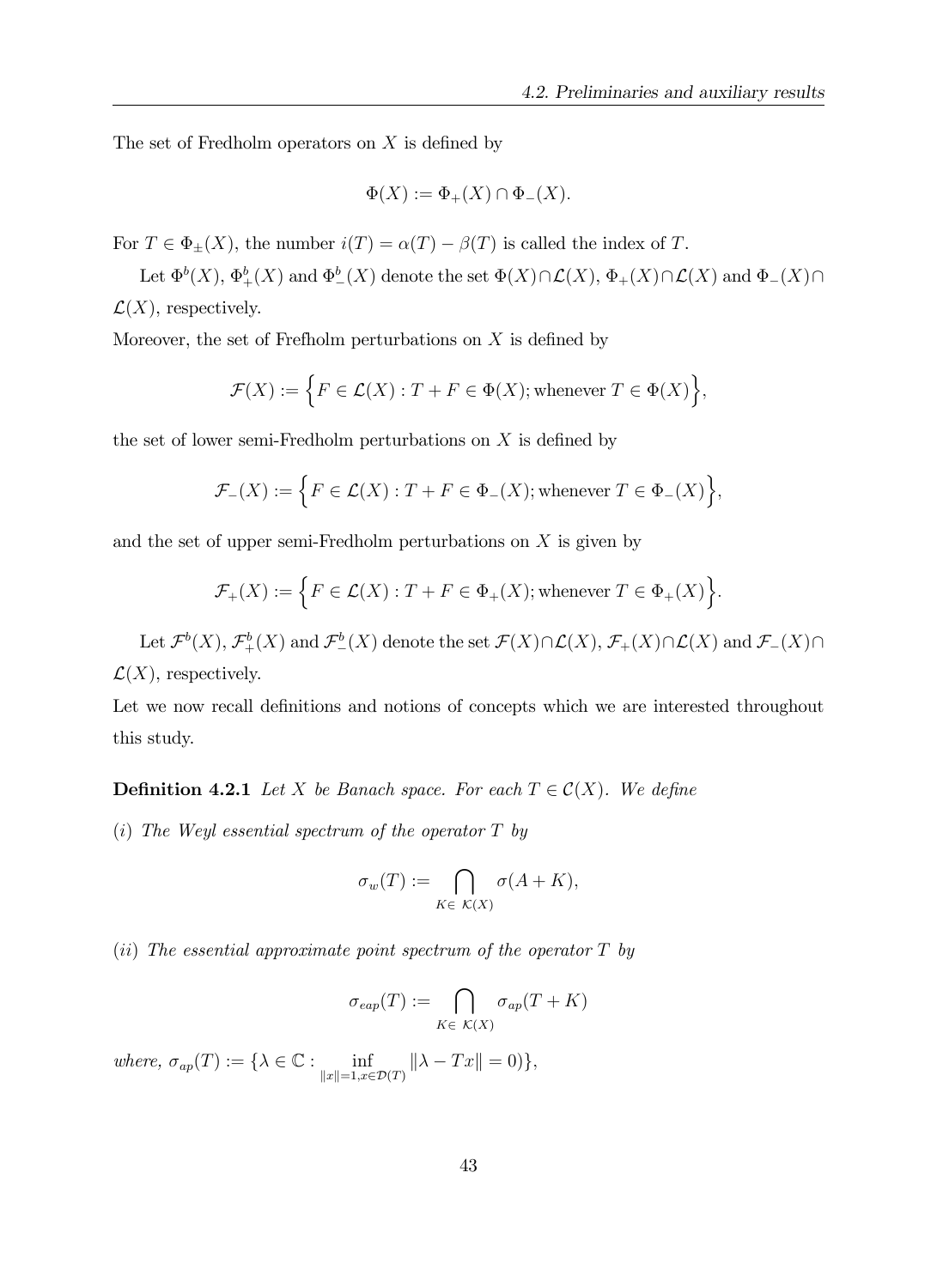(*iii*) The essential defect spectrum of the operator  $T$  by

$$
\sigma_{e\delta}(T) := \bigcap_{K \in \mathcal{K}(X)} \sigma_{\delta}(T + K)
$$

where,  $\sigma_{\delta}(T) := {\lambda \in \mathbb{C} : \lambda - T \text{is not surjective}}.$ 

It's clear that, for  $T \in \mathcal{C}(X)$ , it holds  $\sigma_w(T) := \sigma_{\text{cap}}(T) \cup \sigma_{\text{e}\delta}(T)$ . The essential approximate point spectrum was introduced by V. Rakocevic in [69], and the essential defect spectrum was introduced by C. Schmoeger in [79].

A characterization of the essential approximate point spectrum, and the essential defect spectrum by means of upper and lower semi-Fredholm operators is given by the following proposition

**Proposition 4.2.1** [44, Proposition 3.1] Let  $T \in \mathcal{C}(X)$ , then

(i)  $\lambda \notin \sigma_{\text{cap}}(T)$  if, and only if,  $\lambda - T \in \Phi_+(X)$  and  $i(\lambda - T) \leq 0$ . (ii)  $\lambda \notin \sigma_{e\delta}(T)$  if, and only if,  $\lambda - T \in \Phi_-(X)$  and  $i(\lambda - T) \geq 0$ .

## 4.3 The convergence in the generalized sense

#### 4.3.1 The gap topology

While the distance between two bounded linear operators can be defined as the norm of their difference, the distance between two unbounded linear operators has to be measured in a different ways. One possibility is to use the gap between their graphs, which leads to the notion of convergence in the generalized sense, which essentially represents the convergence between their graphs. This concept of convergence can be found in the literature (see [54])

**Definition 4.3.1** The gap between two linear subspaces M and N of a normed space X is defined by

$$
\widehat{\delta}(M,N) := \max\Big\{\delta(M,N), \delta(N,M)\Big\}
$$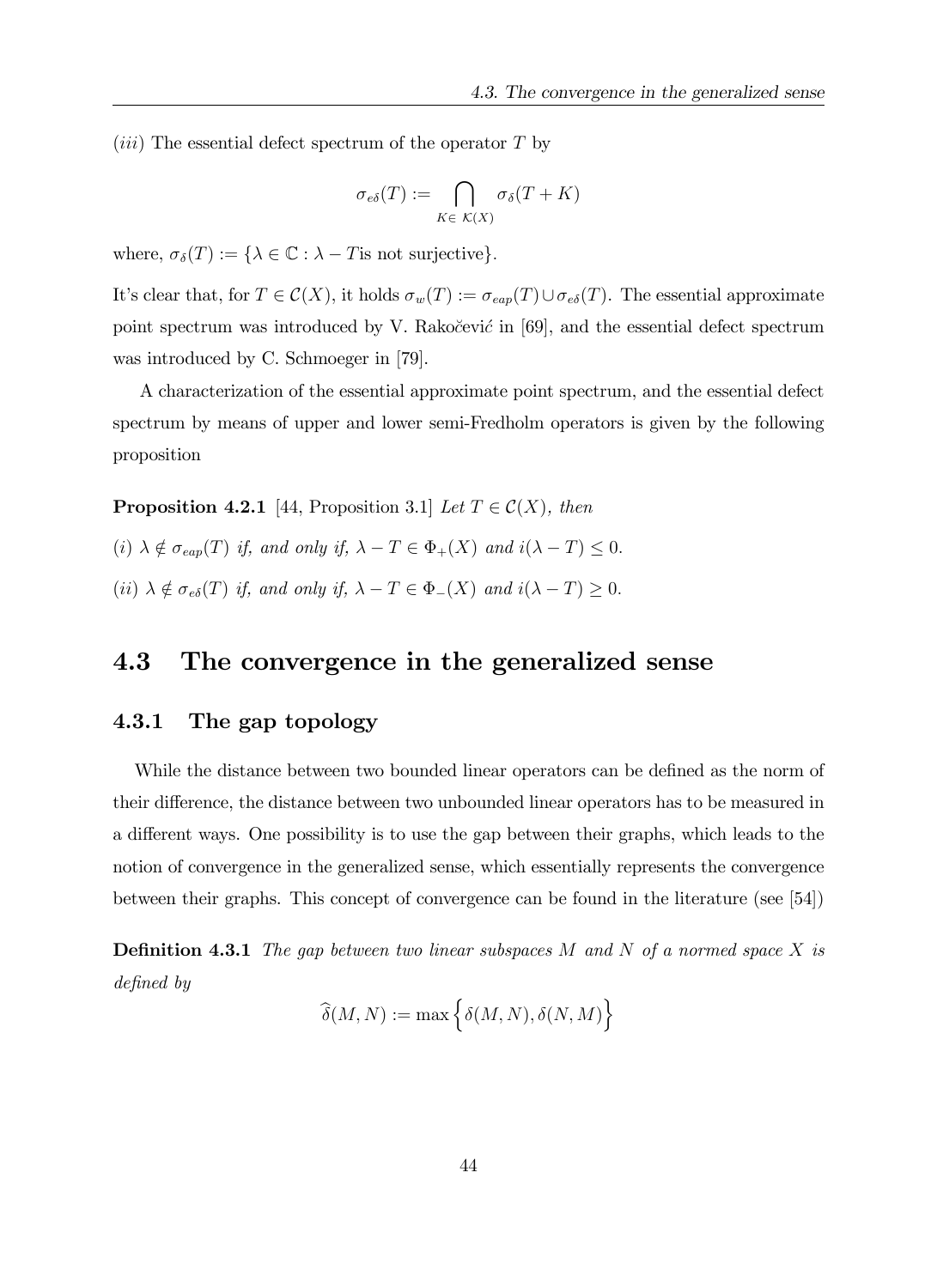where

$$
\delta(M, N) := \begin{cases} \sup_{\|x\|=1} dist(x, N), & \text{if } M \neq \{0\}, \\ 0, & \text{otherwise.} \end{cases}
$$

From the Definition 4.3.1, it follows that  $\delta(M, N) = 0$  if, and only if,  $\overline{M} \subset \overline{N}$ . The set of all closed linear subspaces of X equipped with the distance  $\hat{\delta}(\cdot, \cdot)$  forms a metric space, and a sequence of closed linear subspaces  $M_n$  converges to M if  $\widehat{\delta}(M_n, M) \to 0$ . The gap between two closed subspaces was introduced in Hilbert space by M.G. Krein and M. A. Krasnoselski in [55]. This notion was later extended to arbitrary Banach spaces in a paper by M. G. Krein, M. A. Krasnoselski, and D. P. Milman in [56].

If T,  $S \in \mathcal{C}(X)$ , their graphs  $G(T)$ ,  $G(S)$  are closed linear subspaces in the product space  $X \times X$ . Thus the distance between T and S can be measured by the "gap" between the closed linear subspaces  $G(T), G(S)$ .

**Definition 4.3.2** Let X be a Banach space, and let  $T$ , S be two closed linear operators on  $X.$  Let us define

$$
\delta(T, S) = \delta\big(G(T), G(S)\big) \text{ and } \widehat{\delta}(T, S) = \widehat{\delta}\big(G(T), G(S)\big).
$$

 $\widehat{\delta}(T,S)$  is called the gap between S and T.

**Remark 4.3.1** (i) 
$$
\delta(G(T), G(S)) = \sup_{x \in \mathcal{D}(T)} \left[ \inf_{y \in \mathcal{D}(S)} \left( ||x - y||^2 + ||Tx - Sy||^2 \right)^{\frac{1}{2}} \right].
$$
  

$$
||x||^2 + ||Tx||^2 = 1
$$

(ii) The function  $\widehat{\delta}(\cdot, \cdot)$  defines a metric on  $\mathcal{C}(X, Y)$  which is called the gap metric, and the topology induced by this metric is called the Gap topology or Kato topology. (iii) For more properties of  $\delta(\cdot, \cdot)$  and  $\hat{\delta}(\cdot, \cdot)$  we refer to [54, Pages 197, 200, 201].

Now, let us study some basic properties of the convergence in the generalized sense.

**Theorem 4.3.1** [54, Chapter IV Section2] Let T and S be two closed densely defined linear operators. Then, we have: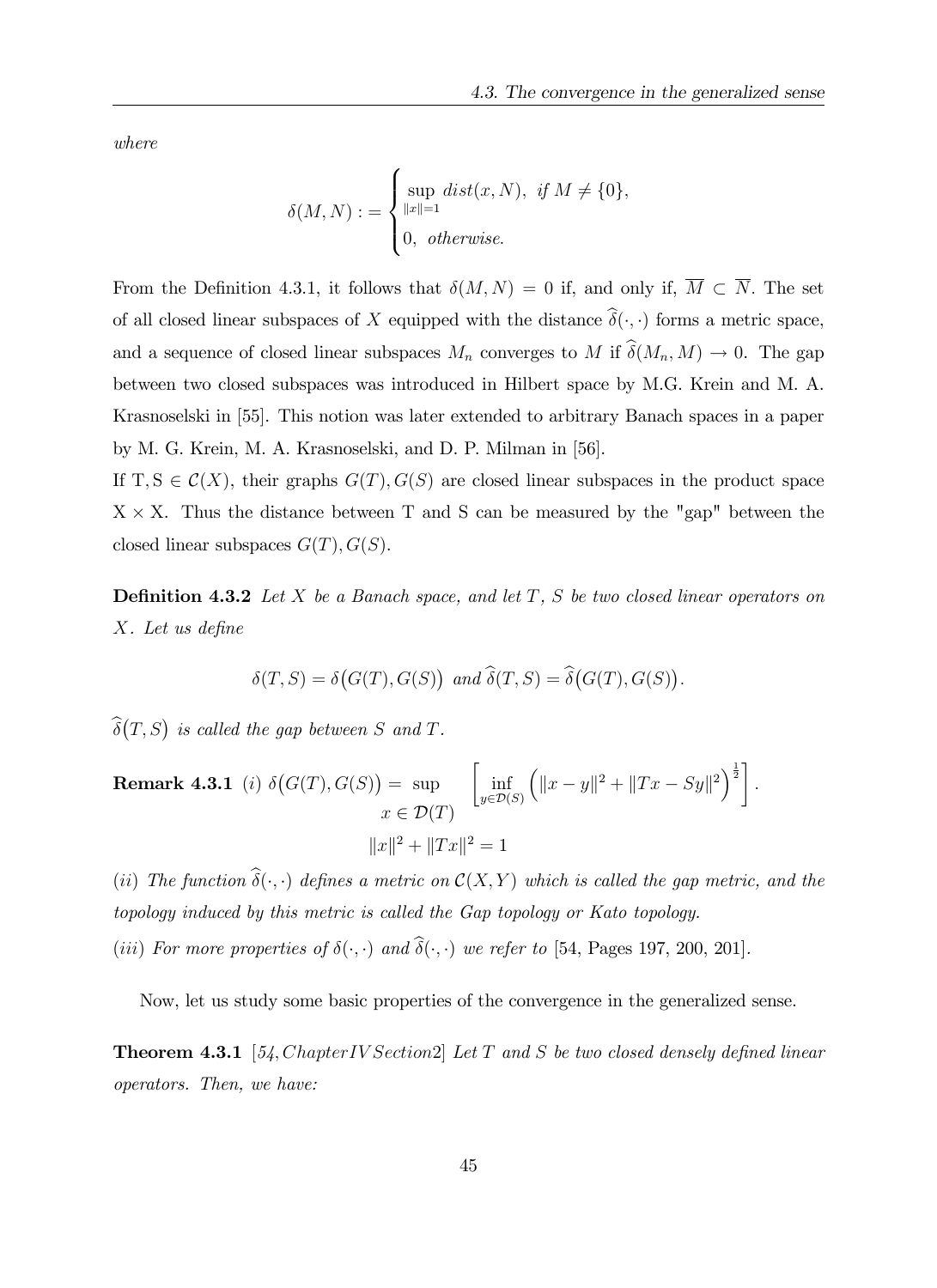(i) If S and T are one-to-one, then  $\delta(S,T) = \delta(S^{-1}, T^{-1})$  and  $\delta(S,T) = \delta(S^{-1}, T^{-1})$ .

(ii) Let  $A \in \mathcal{L}(X)$ . Then  $\delta(A + S, A + T) \leq 2(1 + ||A||^2)\delta(S, T)$ .

(iii) Let T be Fredholm operator (respectively semi-Fredholm operator). If  $\widehat{\delta}(T, S) < \gamma(T)(1+\gamma)$  $[\gamma(T)]^2$ <sup> $\frac{-1}{2}$ </sup>, then S is Fredholm operator (respectively semi-Fredholm operator),  $\alpha(S) \leq \alpha(T)$ and  $\beta(S) \leq \beta(T)$ . Furthermore, there exists  $b > 0$  such that  $\hat{\delta}(T, S) < b$ , which implies  $i(S) = i(T)$ .

(iv) Let  $T \in \mathcal{L}(X)$ . If  $S \in \mathcal{C}(X)$  and  $\widehat{\delta}(T, S) \le \left[1 + ||T||^2\right]^{-\frac{1}{2}}$ , then S is bounded operator (so that  $\mathcal{D}(S)$  is closed).

A complete discussion of all the above definitions and properties may be found in T. Kato [54]. For the case of closable linear operators, the authors A. Ammar, and A. Jeribi have introduced in [8] the following definitions and results

**Definition 4.3.3** Let S and T be two closable operators. We define the gap between T and S by  $\delta(T, S) = \delta(\overline{T}, \overline{S})$  and  $\widehat{\delta}(T, S) = \widehat{\delta}(\overline{T}, \overline{S}).$ 

#### 4.3.2 The convergence in the generalized sense

**Definition 4.3.4** Let  $(T_n)_{n\in\mathbb{N}}$  be a sequence of closable linear operators on X and let T be a closable linear operator on X.  $(T_n)_{n\in\mathbb{N}}$  is said to be convergent in the generalized sense to T, written  $T_n \xrightarrow{g} T$ , if  $\widehat{\delta}(T_n,T)$  converges to 0 when  $n \to \infty$ .

In recent years, several authors have investigated the notions of generalized convergence of a sequence of closed linear operators in Banach spaces. We can cite as example [54, 68]. In [68], M. Pellicer stated that the notion of generalized convergence can be viewed as the convergence between the graphs of operators and hence it is useful in comparing the corresponding resolvent operators. Essentially, in [68] M. Pellicer used this notion between closed linear operators both to introduce the notion of a gap between linear operators and to study the nonlinear strongly damped wave equation with a dynamic boundary condition. It should be remarked that the notion of generalized convergence introduced above for closed and closable operators can be thought as a generalization of convergence in norm for linear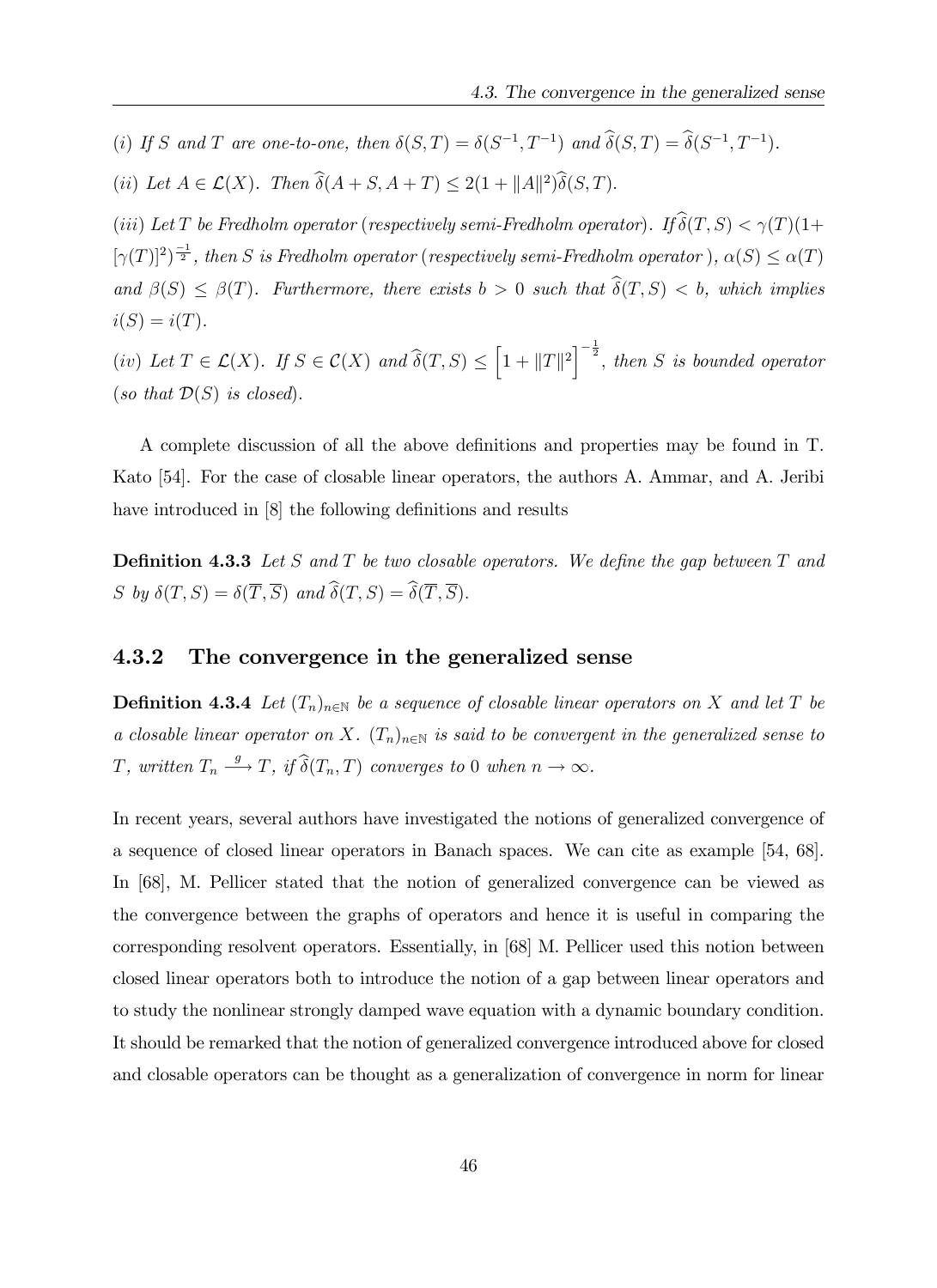operators that may be unbounded. Moreover, an important passageway between these two notions is developed in the following theorem

**Theorem 4.3.2** [8, Theorem 2.3] Let  $(T_n)_{n\in\mathbb{N}}$  be a sequence of closable linear operators on  $X$  and let  $T$  be a closable linear operator on  $X$ .

(i)  $T_n \xrightarrow{g} T$ , if, and only if,  $T_n + S \xrightarrow{g} T + S$ , for all  $S \in \mathcal{L}(X)$ .

(ii) Let  $T \in \mathcal{L}(X)$ .  $T_n \xrightarrow{g} T$  if, and only if,  $T_n \in \mathcal{L}(X)$  for sufficiently larger n and  $T_n$ converges to T.

(iii) Let  $T_n \xrightarrow{g} T$ . Then,  $T^{-1}$  exists and  $T^{-1} \in \mathcal{L}(Y)$ , if, and only if,  $T_n^{-1}$  exists and  $T_n^{-1} \in \mathcal{L}(X)$  for sufficiently large n and  $T_n^{-1}$  converges to  $T^{-1}$ .

**Proof.** (i) Let  $S \in \mathcal{L}(X, Y)$ , then

$$
\begin{aligned}\n\widehat{\delta}(T_n + S, T + S) &= \widehat{\delta}(T_n + S, \overline{T + S}) \\
&= \widehat{\delta}(T_n + S, \overline{T} + S).\n\end{aligned}
$$

By using Theorem 4.3.1 (iii), we have  $\delta(\overline{T_n} + S, \overline{T} + S) \leq 2(1 + ||S||^2)\delta(\overline{T_n}, \overline{T})$ . Hence,

$$
\widehat{\delta}(T_n + S, T + S) \le 2(1 + ||S||^2)\widehat{\delta}(T_n, T). \tag{4.3.1}
$$

In other terms,  $\widehat{\delta}(\overline{T_n}, \overline{T}) = \widehat{\delta}(\overline{T_n + S} - S, \overline{T + S} - S)$ , hence,

$$
\widehat{\delta}(T_n, T) \le 2(1 + ||S||^2)\widehat{\delta}(T_n + S, T + S).
$$
\n(4.3.2)

If  $T_n$  converges in the generalized sense to T then  $\hat{\delta}(T_n, T) \to 0$ . So, by using (4.3.1) we have,  $\hat{\delta}(T_n + S, T + S) \to 0$ . Then,  $T_n + S$  converges in the generalized sense to  $T + S$ . Conversely, if  $T_n + S$  converges in the generalized sense to  $T + S$  and according to (4.3.2) we have,  $\widehat{\delta}(T_n + S, T + S) \to 0$  as  $n \to \infty$ . Hence,  $T_n$  converges in the generalized sense to T:

(ii) Let us assume that  $T_n$  converges in the generalized sense to T and that  $T \in \mathcal{L}(X, Y)$ . Let  $n_0 \in \mathbb{N}$  such that  $\widehat{\delta}(T, T_n) < \frac{1}{\sqrt{1+\epsilon}}$  $\frac{1}{1+||T||^2}$  holds for all  $n \geq n_0$ . Suppose that  $x \in \mathcal{D}(T_n)$ where  $n \geq n_0$  is fixed. First, we show that

$$
\left\| \left(T - \overline{T_n}\right)x \right\| \le \delta(\overline{T_n}, T) \left(1 + \|T^2\|\right)^{\frac{1}{2}}.\tag{4.3.3}
$$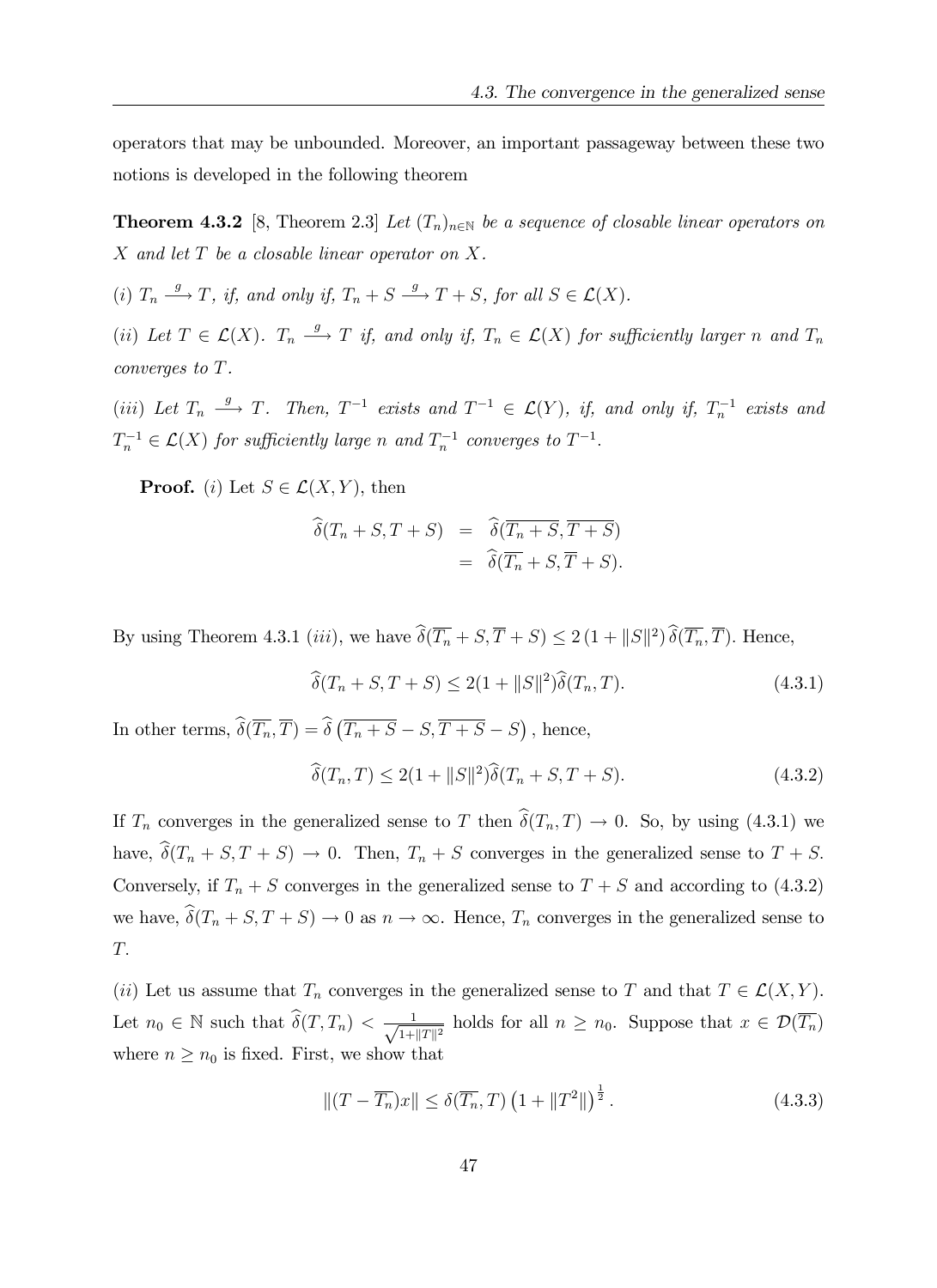Indeed,

$$
|| (T - \overline{T_n})x|| \le ||Ty - \overline{T_n}x|| + ||T|| ||x - y||, \ \forall y \in X.
$$

By using the Cauchy-Schwarz inequality, we deduce that

$$
||(T - \overline{T_n})x|| \le (||x - y||^2 + ||Ty - \overline{T_n}x||^2)^{\frac{1}{2}} (1 + ||T||^2)^{\frac{1}{2}}.
$$

So, we have

$$
\left\| (T - \overline{T_n})x \right\| \le \left[ \inf_{y \in Y} \left( \|x - y\|^2 + \|Ty - \overline{T_n}x\|^2 \right)^{\frac{1}{2}} \right] \left( 1 + \|T\|^2 \right)^{\frac{1}{2}}.
$$
 (4.3.4)

Hence, the inequality (4.3.3) follows immediately by using both (4.3.4) and Remark 4.3.1 (*i*). Now, let  $x \in \mathcal{D}(\overline{T_n})$ , such that  $||x||^2 + ||\overline{T_n}x||^2 = 1$ . So, it is easy to prove that

$$
1 \le \left(1 + \|T\|^2\right)^{\frac{1}{2}} \left\|x\right\| + \left\|(T - \overline{T_n})x\right\|. \tag{4.3.5}
$$

Let  $x \in \mathcal{D}(\overline{T}_n)$  such that  $||x|| \leq 1$ . Then we have

$$
\left\| (T - \overline{T_n})x \right\| \le \left( \frac{1 + \|T\|^2}{1 - \sqrt{1 + \|T\|^2} \delta(\overline{T_n}, T)} \delta(\overline{T_n}, T) \right) \left\| x \right\|. \tag{4.3.6}
$$

Since this inequality is homogeneous in x, then (4.3.6) is also true for any  $x \in \mathcal{D}(\overline{T_n})$ . The fact that  $\delta(T_n, T) = \delta(\overline{T_n}, \overline{T}) = \delta(\overline{T_n}, T)$  and  $\mathcal{D}(T_n) \subset \mathcal{D}(\overline{T_n})$ , allows us to conclude that

$$
\left\| (T - T_n)x \right\| \le \left( \frac{1 + \|T\|^2}{1 - \sqrt{1 + \|T\|^2} \delta(T_n, T)} \delta(T_n, T) \right) \left\| x \right\|, \forall x \in \mathcal{D}(T_n). \tag{4.3.7}
$$

By virtue of (4.3.7), the operator  $T_n$  is bounded on  $\mathcal{D}(T_n)$ . This implies that  $\mathcal{D}(T_n)$  is closed. Hence,  $\overline{\mathcal{D}(T_n)} = \mathcal{D}(T_n) = X$ ,  $T_n \in \mathcal{L}(X, Y)$ , and

$$
\left\|T_n - T\right\| \le \left(\frac{1 + \|T\|^2}{1 - \sqrt{1 + \|T\|^2} \delta(T_n, T)}\right) \delta(T_n, T), \ \forall n \ge n_0. \tag{4.3.8}
$$

The relation (4.3.8) enables us to conclude that  $T_n$  converges to T. Conversely, we suppose that  $T_n$  converges to T. So, T is bounded. Now, we can write  $\widehat{\delta}(T_n, T) = \widehat{\delta}((T_n - T) +$  $T, 0 + T$ ). This implies that

$$
\widehat{\delta}(T_n, T) \le 2\Big(1 + \|T\|^2\Big)\widehat{\delta}(T_n - T, 0). \tag{4.3.9}
$$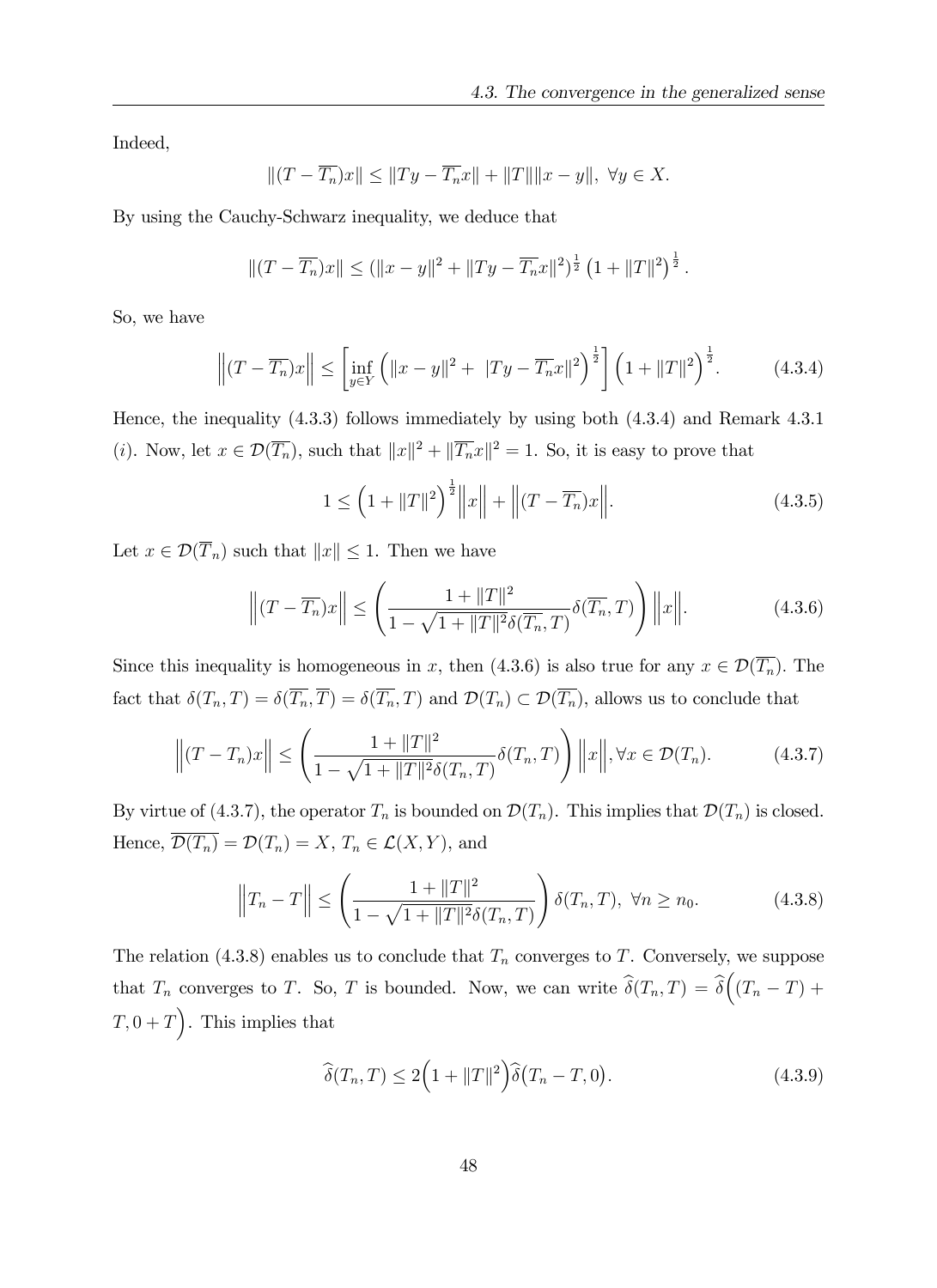Theorem 4.2.1 leads to the following inequality  $\widehat{\delta}(T_n, T) \leq 2(1 + ||T||^2)$  $\sqrt{ }$  $||T_n-T||$  $\frac{\|I_n - I\|}{1 + \|T_n - T\|^2}.$ As a result,  $T_n$  converges in the generalized sense to  $T$ .

(iii) Now, let us argue by contradiction. We assume that there exists  $x \in \mathcal{D}(T_n)$  such that  $||x|| = 1$  and  $T_n x = 0$ , for all  $n \in \mathbb{N}$ . In other words,  $T_n$  converges in the generalized sense to T then there exists  $N \in \mathbb{N}$  such that  $\widehat{\delta}(T_n, T) < \frac{1}{\sqrt{1+\|\zeta\|}}$  $\frac{1}{1+\|T^{-1}\|^2}$ ,  $\forall n \geq N$ . Then there exists  $\delta > 0$  such that

$$
\widehat{\delta}(T_n, T) < \delta < \frac{1}{\sqrt{1 + \|T^{-1}\|^2}}.
$$

Since  $(x, 0) \in G(T_n)$ , then there exists  $y \in \mathcal{D}(T)$  such that

$$
||x - y||2 + ||\overline{T_n}x - Ty||2 < \delta2.
$$

Hence, we have

$$
1 = ||x||^2 \le (||x - y|| + ||y||)^2 \le (||x - y|| + ||T^{-1}|| ||Ty||)^2,
$$
 (4.3.10)

and, by using both the Schwarz inequality and (4.3.10) we infer that

$$
1 \le \delta^2 \Big( 1 + \| T^{-1} \|^2 \Big) < 1
$$

is a contradiction. So,  $T_n^{-1}$  exists for sufficiently larger n and by virtue of (4.3.8), we deduce that  $T_n^{-1} \in \mathcal{L}(Y,X)$ , and

$$
||T^{-1} - T_n^{-1}|| \le \left(\frac{1 + ||T^{-1}||^2}{1 - \sqrt{1 + ||T^{-1}||^2} \delta(T_n^{-1}, T^{-1})}\right) \delta(T_n^{-1}, T^{-1}).\tag{4.3.11}
$$

By using Theorem 4.2.1  $(ii)$ , and also the estimation  $(4.3.11)$  we infer that

$$
||T^{-1} - T_n^{-1}|| \le \left(\frac{1 + ||T^{-1}||^2}{1 - \sqrt{1 + ||T^{-1}||^2} \delta(T_n, T)}\right) \delta(T_n, T). \tag{4.3.12}
$$

According to (4.3.12), we also emphasize that  $T_n^{-1}$  converges to  $T^{-1}$ . Conversely, for the reasoning of the proof of (ii), it is sufficient to just replace T and  $T_n$  by  $T^{-1}$  and  $T_n^{-1}$ respectively.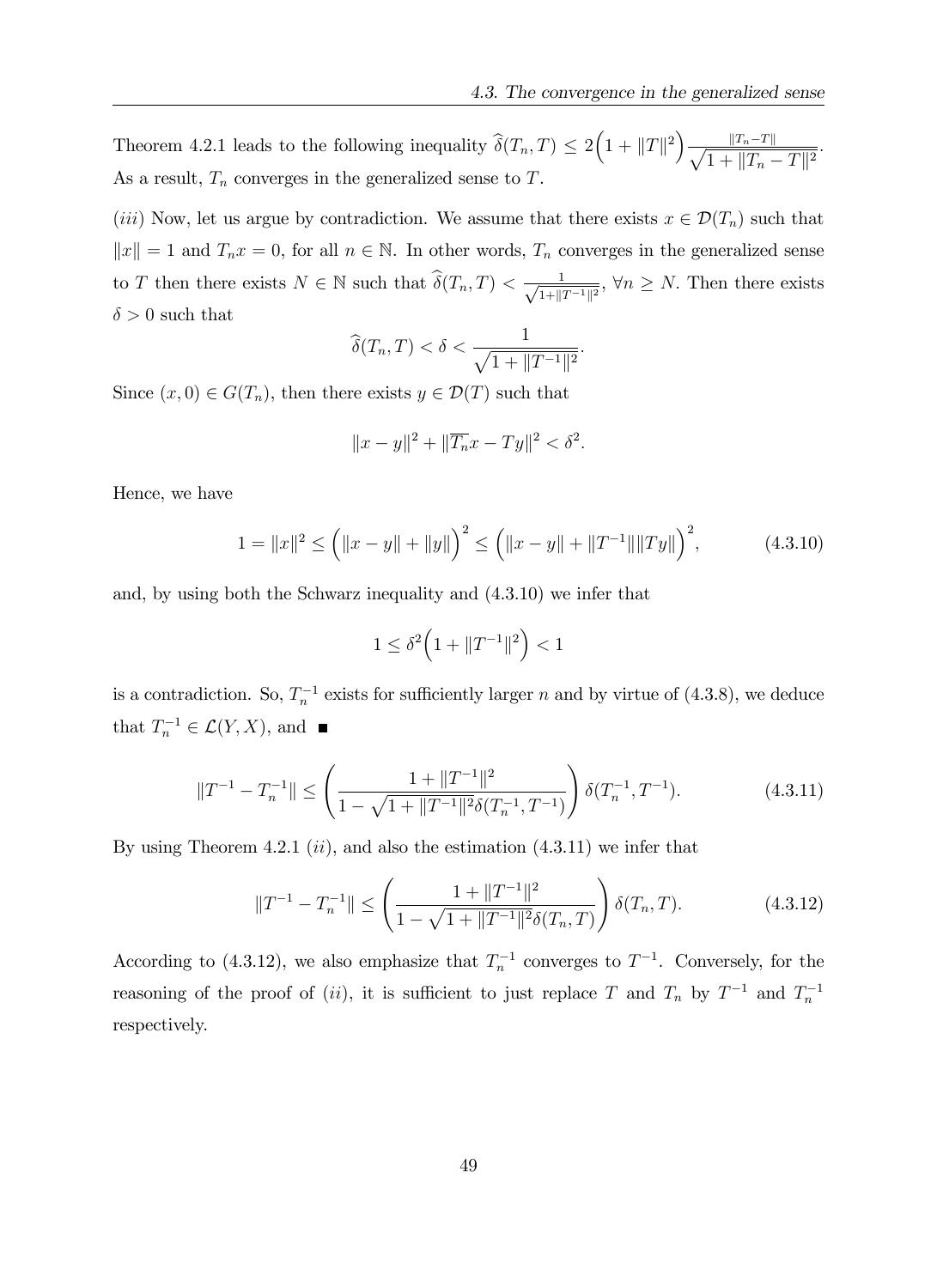# 4.3.3 Convergence of Essential Approximate Point Spectrum And Essential Defect Spectrum via the generalized convergence

The first main result is embodied in the following theorem, when we discuss and study the essential approximate point spectrum, and the essential defect spectrum of a sequence of closed linear operators perturbed by a bounded operator, and converges in the generalized sense to a closed linear operator in a Banach space

**Theorem 4.3.3** Let X be Banach space, Let  $(T_n)_{n\in\mathbb{N}}$  be a sequence of closed linear operators converges in the generalized sense in  $\mathcal{C}(X)$  to a closed linear operator T, and let B a bounded linear operator mapping on X such that  $\rho(T + B) \neq \emptyset$ . For  $\lambda_0 \in \rho(T + B)$ , we have

(i) If  $U \subset \mathbb{C}$  is open and  $0 \in \mathcal{U}$ , then there exists  $n_0 \in \mathbb{N}$  such that, for every  $n \geq n_0$ , we have

$$
\sigma_{\text{eap}}(T_n + B - \lambda_0) \subseteq \sigma_{\text{eap}}(T + B - \lambda_0) + \mathcal{U},\tag{4.3.13}
$$

and

$$
\sigma_{e\delta}(T_n + B - \lambda_0) \subseteq \sigma_{e\delta}(T + B - \lambda_0) + \mathcal{U},\tag{4.3.14}
$$

(ii) If  $\mathcal{U} \subset \mathbb{C}$  is open and  $0 \in \mathcal{U}$ , then there exists  $\varepsilon > 0$ , and  $n_0 \in \mathbb{N}$ , such that, for all  $S \in B(X)$ , and  $||S|| < \varepsilon$ , we have

$$
\sigma_{\text{cap}}(T_n + B + S - \lambda_0) \subseteq \sigma_{\text{cap}}(T + B - \lambda_0) + \mathcal{U}, \text{ for all } n \ge n_0,
$$

and

$$
\sigma_{e\delta}(T_n + B + S - \lambda_0) \subseteq \sigma_{e\delta}(T + B - \lambda_0) + \mathcal{U}, \text{ for all } n \ge n_0.
$$

**Proof.** For (i), before proof, we make some preliminary observations. Since  $T_n \stackrel{g}{\longrightarrow}$  $\longrightarrow$ T, then by Theorem 4.3.2 (*i*),  $(T_n + B - \lambda_0) \longrightarrow (T + B - \lambda_0)$ , furthermore, we have  $(T + B - \lambda_0)^{-1} \in \mathcal{L}(X)$ , which implies according to Theorem 4.3.2 *(iii)*, that  $\lambda_0 \in \rho(T_n + B)$ for a sufficiently large n and  $(T_n + B - \lambda_0)^{-1}$  converges to  $(T + B - \lambda_0)^{-1}$ . We recall that the essential approximate point spectrum of a bounded linear operator is compact, but this property is not valid for the case of unbounded operators, for this reason, using the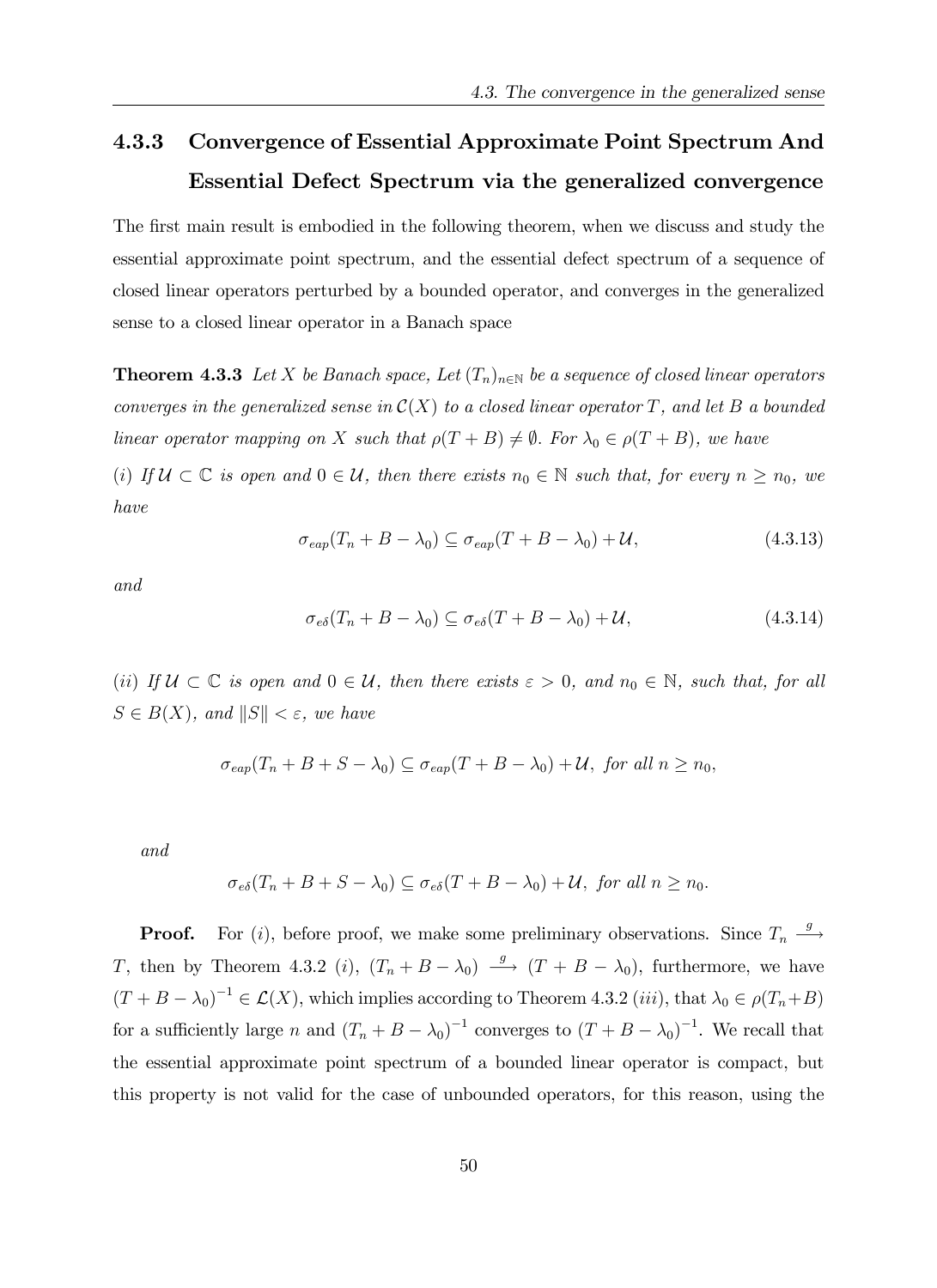compactness of  $\sigma_{\text{cap}}(T + B - \lambda_0)^{-1}$  because  $(T + B - \lambda_0)^{-1}$  is bounded, as a first step, we will prove the existence of  $n_0 \in \mathbb{N}$ , such that for all  $n \geq n_0$ , we have

$$
\sigma_{\text{eap}}(T_n + B - \lambda_0)^{-1} \subseteq \sigma_{\text{eap}}(T + B - \lambda_0)^{-1} + \mathcal{U}.
$$
\n(4.3.15)

The proof by contradiction. Suppose that (4.3.15) does not hold. Then, by studying a subsequence (if necessary) we may assume that, for each n there exists  $\lambda_n \in \sigma_{cap}(T_n + B (\lambda_0)^{-1}$  such that  $\lambda_n \notin \sigma_{\text{cap}}(T + B - \lambda_0)^{-1} + U$ . Since  $(\lambda_n)$  is bounded, we may assume that  $\lim_{n \to +\infty} \lambda_n = \lambda$ , which implies that  $\lambda \notin \sigma_{\text{cap}}(T + B - \lambda_0)^{-1} + U$ . Since  $0 \in \mathcal{U}$  then we have  $\lambda \notin \sigma_{\text{cap}}(T + B - \lambda_0)^{-1}$ . Therefore  $\lambda - (T + B - \lambda_0)^{-1} \in \Phi_+^b(X)$  and  $i(\lambda - (T + B - \lambda_0)^{-1}) \leq 0$ . As  $(\lambda_n - (T_n + B - \lambda_0)^{-1})$  converges to  $(\lambda - (T + B - \lambda_0)^{-1})$ , we deduce that

$$
\widehat{\delta}(\lambda_n - (T_n + B - \lambda_0)^{-1}, \lambda - (T + B - \lambda_0)^{-1}) \to 0 \text{ when } n \to \infty.
$$

Let  $\delta = \gamma (\lambda - (T + B - \lambda_0)^{-1}) > 0$ , then there exists  $n_0 \in \mathbb{N}$  such that, for all  $n \ge n_0$  we have  $\widehat{\delta}(\lambda_n - (T_n + B - \lambda_0)^{-1}, \lambda - (T + B - \lambda_0)^{-1}) \leq \frac{\delta}{\sqrt{1-\delta}}$  $\frac{\delta}{1+\delta^2}$ . By using Theorem 4.3.1 (*iv*) we infer that  $\lambda_n - (T_n + B - \lambda_0)^{-1} \in \Phi_+(X)$ . Furthermore, there exists  $b > 0$  such that

$$
\widehat{\delta}(\lambda_n - (T_n + B - \lambda_0)^{-1}, \lambda - (T + B - \lambda_0)^{-1}) < b,
$$

which implies  $i(\lambda_n - (T_n + B - \lambda_0)^{-1}) = i(\lambda - (T + B - \lambda_0)^{-1}) \leq 0$ . Then we obtain  $\lambda_n \notin \sigma_{\text{eap}}((T_n + B - \lambda_0)^{-1}),$  which is a contradiction. Hence (4.3.15) holds. Now, take  $\gamma_n \in \sigma_{\text{cap}}(T_n + B - \lambda_0)$  such that  $\gamma_n \notin \sigma_{\text{cap}}(T + B - \lambda_0) + U$ . From  $\sigma_{\text{cap}}$  is upper semi continuous at  $(T + B - \lambda_0)^{-1}$ , (see[69, 70]), there exists  $k > 0$  such that  $k^{-1} \le |\gamma_n - \lambda_0|^{-1}$ , so  $(\gamma_n)$  is bounded. Therefore it can be assumed that  $\gamma_n \to \gamma$ . Then  $\gamma \notin \sigma_{\text{cap}}(T + B - \lambda_0) + \mathcal{U}$ and hence  $\gamma \notin \sigma_{\text{eap}}(T + B - \lambda_0)$ . This implies that  $(\gamma)^{-1} \notin \sigma_{\text{eap}}((T + B - \lambda_0)^{-1})$ .

We set  $\lambda_n = (\gamma_n)^{-1}$ ,  $\lambda = (\gamma)^{-1}$ . Then by using (4.3.15), there exists  $n_0 \in \mathbb{N}$  such that for all  $n \ge n_0$ ,  $\lambda_n \notin \sigma_{\text{cap}}((T_n + B - \lambda_0)^{-1})$ , which implies  $\gamma_n \notin \sigma_{\text{cap}}((T_n + B - \lambda_0))$ , is a contradiction.

(ii) Since S is bounded, it's clear by using Theorem 4.3.2 (i), that the operators sequence  $A_n = (T_n + B + S - \lambda_0)$  converges in the generalized sense to the operator  $A =$  $(T + B + S - \lambda_0)$ , then we need, for applying (i), to prove that  $\rho(T + B) \subset \rho(T + B + S)$ . Let  $\lambda_0 \in \rho(T + B)$ , for  $S \in \mathcal{L}(X)$  such that  $||S|| <$ 1  $\frac{1}{\|(T + B - \lambda_0)^{-1}\|} = \varepsilon_1$ , we have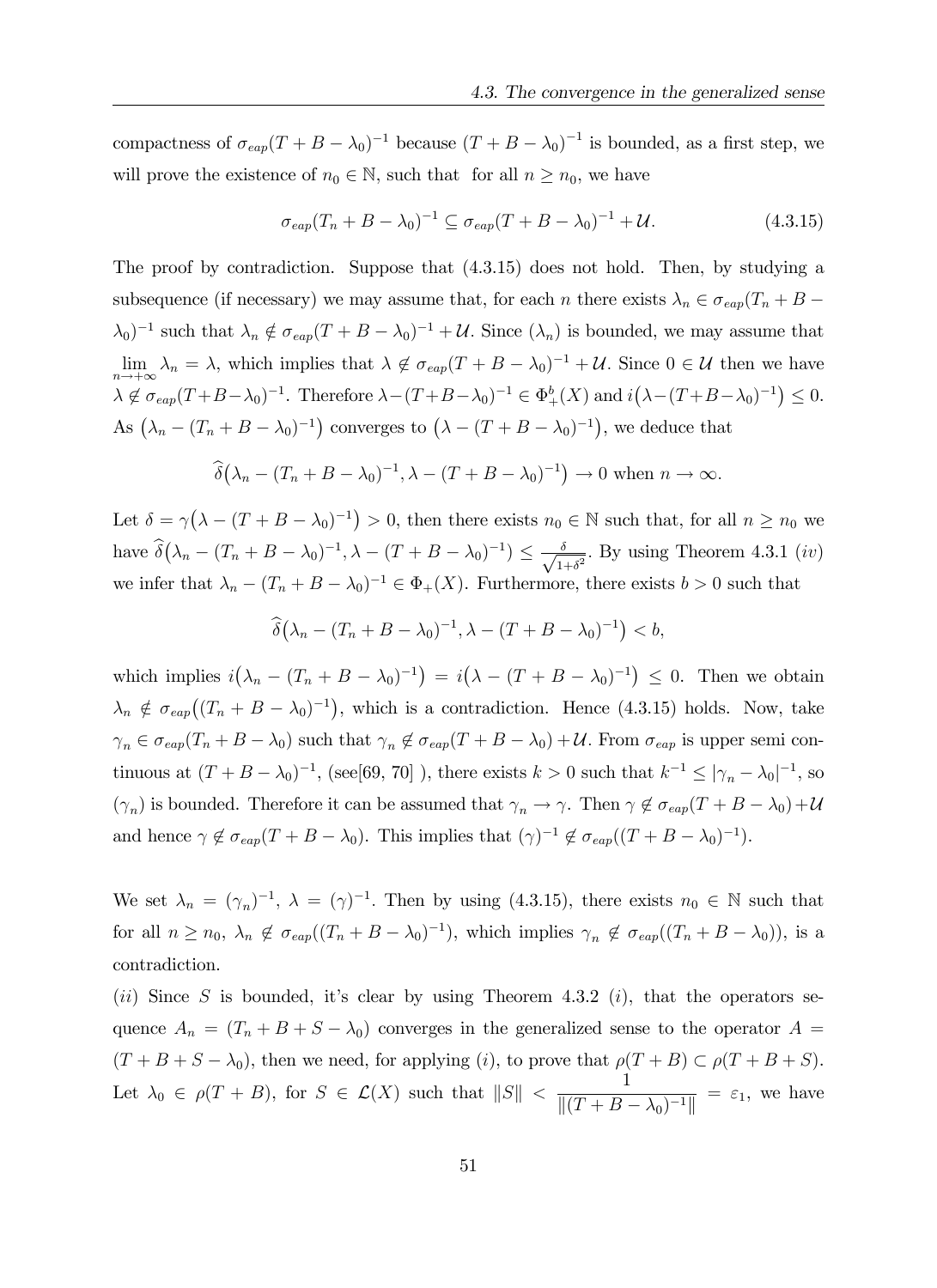$||S(T + B - \lambda_0)^{-1}|| < 1$ , which gives that  $(I + S(T + B - \lambda_0)^{-1})^{-1}$  exists and bounded, when the existence is given by the convergence of the Neumann serie  $\sum_{k=0}^{\infty} (-S(T + B - \lambda_0)^{-1})^k$ , and the boundedness is immediately from the inequality

$$
\| (I + S(T + B - \lambda_0)^{-1})^{-1} \| < \frac{1}{1 - \|S\| \| (T + B - \lambda_0)^{-1} \|},
$$

which implies that the operator

$$
((T + B - \lambda_0) + S)^{-1} = (T + B - \lambda_0)^{-1} (I + S(T + B - \lambda_0)^{-1})^{-1}
$$

exists and bounded, then  $0 \in \rho(T + B + S - \lambda_0)$ . Now applying (i) to  $A_n$  and A, we deduce that there exists  $n_0 \in \mathbb{N}$ , such that  $\sigma_{\text{cap}}(T_n + B + S - \lambda_0) \subseteq \sigma_{\text{cap}}(T + B + S - \lambda_0) +$ U, for all  $n \ge n_0$ , and  $U \subset \mathbb{C}$  is an open containing 0, we will prove that  $\sigma_{eap}(T + B + S - \lambda_0) \subseteq \sigma_{eap}(T + B)$ by contradiction. Let  $\lambda \notin \sigma_{\text{cap}}(T + B - \lambda_0)$ , then  $(\lambda - (T + B - \lambda_0)) \in \Phi_+(X)$  and  $i(\lambda - (T + B - \lambda_0)) \leq 0$ . From [54, *Chapter IV. Theoreme* 5.22, p236], we deduce that there exists  $\varepsilon_2 > 0$  such that for  $||S|| < \varepsilon_2$ , one has  $(\lambda - (T + B + S - \lambda_0)) \in \phi_+(X)$  and  $i(\lambda-(T+B+S-\lambda_0))=i(\lambda-(T+B-\lambda_0))\leq 0.$  This implies that  $\lambda \notin \sigma_{\text{cap}}(T+B+S-\lambda_0).$ Then by transitivity

$$
\sigma_{\text{cap}}(T_n + B + S - \lambda_0) \subseteq \sigma_{\text{cap}}(T + B - \lambda_0)
$$

From what has been mentioned and if we take  $\varepsilon = \min(\varepsilon_1, \varepsilon_2)$ , then for all  $||S|| < \varepsilon$ , there exists  $n_0 \in \mathbb{N}$  such that  $\sigma_{\text{eap}}(T_n + B + S - \lambda_0) \subseteq \sigma_{\text{eap}}(T + B - \lambda_0) + \mathcal{U}$ , for all  $n \ge n_0$ .

As a straightforward consequence of Theorem 4.3.3 we can easily obtain the following result.

**Corollary 4.3.1** Let  $(T_n)_{n\in\mathbb{N}}$  be a sequence of closed linear operators and T a closed linear operator such that  $(T_n) \xrightarrow{g} T$ , we suppose that  $0 \in \rho(T)$  then,

(i) If  $\mathcal{U} \subset \mathbb{C}$  is open and  $0 \in \mathcal{U}$ , then there exists  $n_0 \in \mathbb{N}$  such that, for every  $n \geq n_0$ , we have

$$
\sigma_{\text{eap}}(T_n) \subseteq \sigma_{\text{eap}}(T) + \mathcal{U}.\tag{4.3.16}
$$

and

$$
\sigma_{e\delta}(T_n) \subseteq \sigma_{e\delta}(T) + \mathcal{U}.\tag{4.3.17}
$$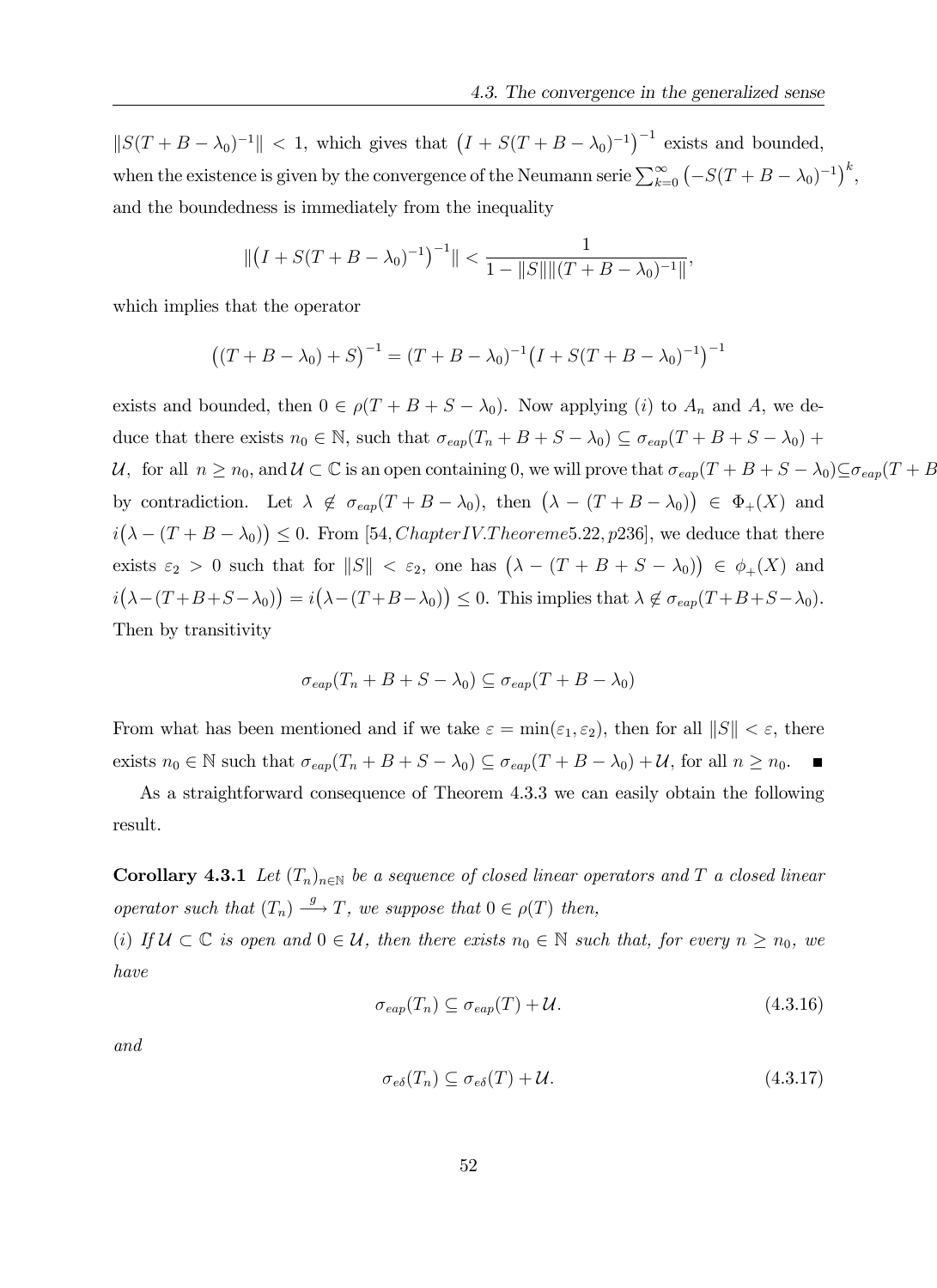### 4.4 The convergence compactly

In this part, motivated by the analysis started by S. Goldberg in 1973 [38, *Theorem 4*], we examine the convergence of the essential approximate point spectrum and essential defect spectrum of a sequence of linear operators converges compactly

#### 4.4.1 Convergence to zero compactly

**Definition 4.4.1** Let  $(T_n)_{n\in\mathbb{N}}$  be a sequence of bounded linear operators mapping on X,  $(T_n)_{n \in \mathbb{N}}$  is said to be convergent to zero compactly, written  $T_n \stackrel{c}{\longrightarrow} 0$ , if for all  $x \in X$ ,  $T_n x \to 0$  and  $(T_n x_n)_n$  is relatively compact for every bounded sequence  $(x_n)_n \subset X$ .

**Theorem 4.4.1** [38, Theorem 4] Let  $K_n$  be a sequence of bounded linear operators such that  $K_n \stackrel{c}{\longrightarrow} 0$ , and let T be a closed linear operator. If T is a semi-Fredholm operator, there exists  $n_0 \in \mathbb{N}$  such that for all  $n \geq n_0$ ,

(i)  $(T + K_n)$  is semi-Fredholm, (ii)  $\alpha(T + K_n) < \alpha(T)$ , (iii)  $\beta(T+K_n) < \beta(T)$ , and (iv)  $i(T + K_n) = i(T)$ .

#### 4.4.2 Convergence compactly

Inspired by the notion of convergence to zero compactly, we examine the following definition.

**Definition 4.4.2** Let  $(T_n)_{n\in\mathbb{N}}$  be a sequence of bounded linear operators mapping on X and let  $T \in \mathcal{L}(X)$ ,  $(T_n)_{n \in \mathbb{N}}$  is said to be converge to T compactly, written  $T_n \xrightarrow{c} T$  if, and only if,  $T_n - T$  converges to zero compactly.

**Proposition 4.4.1** [8, Proposition 3.1] Let  $(T_n)_{n\in\mathbb{N}}$  be a sequence of bounded linear operators which converges compactly to a bounded operator  $T$ . Then,

- (i) if  $T_n \in \mathcal{F}^b(X)$ , then  $T \in \mathcal{F}^b(X)$ ,
- (ii) if  $T_n \in \mathcal{F}^b_+(X)$ , then  $T \in \mathcal{F}^b_+(X)$ , and
- (iii) if  $T_n \in \mathcal{F}^b_-(X)$ , then  $T \in \mathcal{F}^b_-(X)$ .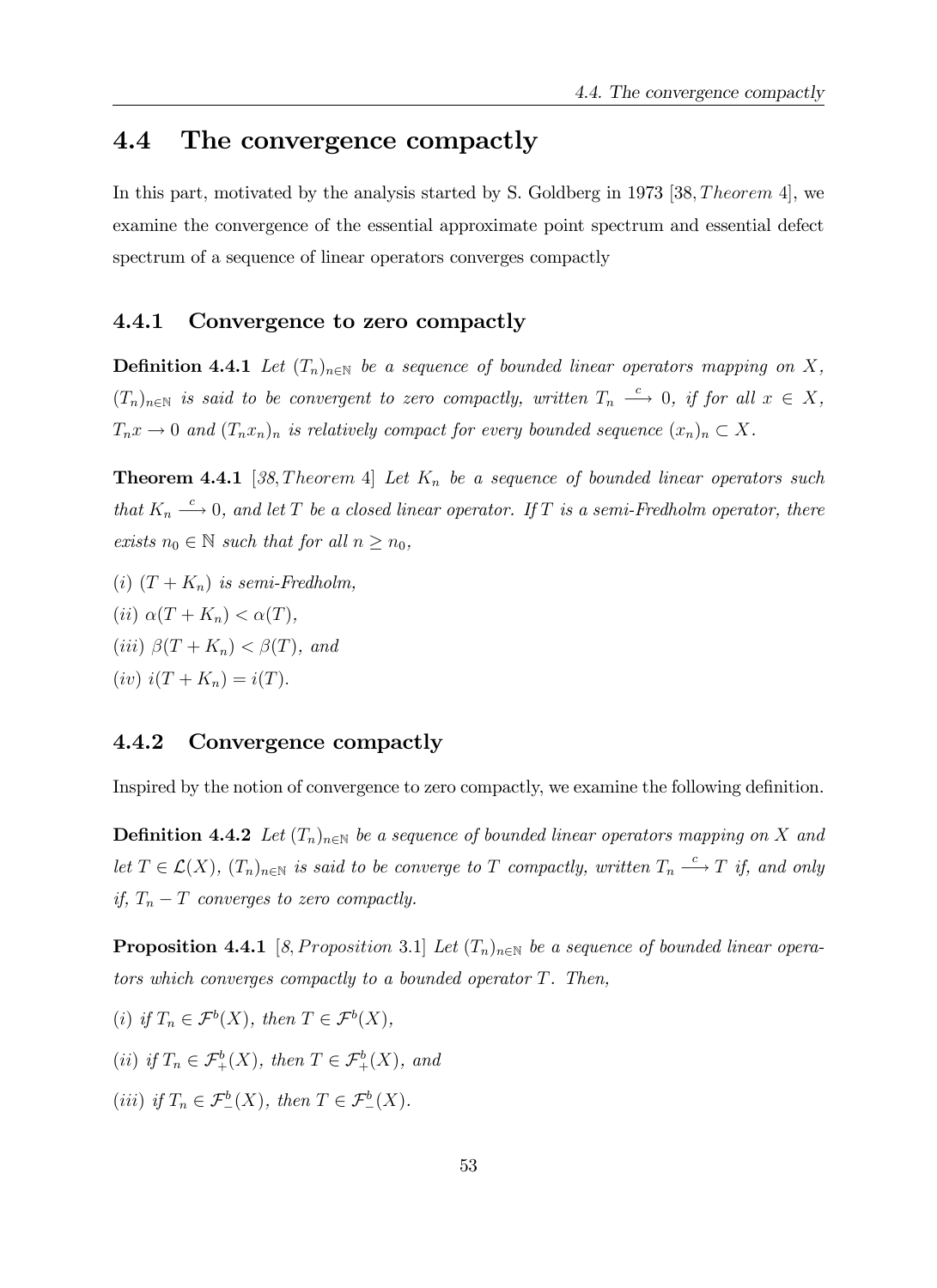**Proof.** Let  $A \in \Phi^b(X)$ . Using the fact that  $T_n - T$  converges to zero compactly, and by virtue of Theorem 4.4.1, there exists  $n_0 \in \mathbb{N}$  such that  $A - (T_n - T) \in \Phi^b(X)$  for all  $n \ge n_0$ . Since  $T_n \in \mathcal{F}^b(X)$ , we have  $A - (T_n - T) + T_n \in \Phi^b(X)$  for all  $n_0 \in \mathbb{N}$ . This shows that  $T \in \mathcal{F}^b(X).$ 

The proofs of (ii) and (iii) may be achieved by following the same reasoning as for (i).

M. Schechter in [72], proved the following related theorem: Let  $T_n$  converges to T. If  $T_n \in \mathcal{F}^b(X)$  (respectively  $T_n \in \mathcal{F}^b(\overline{X})$ ) then  $T \in \mathcal{F}^b(X)$  (respectively  $T \in \mathcal{F}^b(\overline{X})$ ). The above result is a very special case of Proposition 4.4.1. Indeed, if  $T_n$  converges to T this implies that  $T_n - T$  converges to zero compactly.

# 4.4.3 Convergence of Essential Approximate Point Spectrum And Essential Defect Spectrum via the convergence compactly

In the next theorem we discuss the essential approximate point spectrum and the essential defect spectrum of a sequence of linear operators converges compactly

**Theorem 4.4.2** Let  $(T_n)_{n\in\mathbb{N}}$  be a sequence in  $\mathcal{L}(X)$  and let T be a bounded linear operator on X.

(i) If  $T_n$  converges to T compactly,  $\mathcal{U} \subseteq \mathbb{C}$  is open and  $0 \in \mathcal{U}$ , then there exists  $n_0 \in \mathbb{N}$  such that, for every  $n \geq n_0$ 

$$
\sigma_{\text{eap}}(T_n) \subseteq \sigma_{\text{eap}}(T) + \mathcal{U},\tag{4.4.1}
$$

and

$$
\sigma_{e\delta}(T_n) \subseteq \sigma_{e\delta}(T) + \mathcal{U}.\tag{4.4.2}
$$

(ii) If  $T_n$  converges to zero compactly then there exists  $n_0 \in \mathbb{N}$ , such that for every  $n \geq n_0$ 

$$
\sigma_{\text{eap}}(T + T_n) \subseteq \sigma_{\text{eap}}(T),\tag{4.4.3}
$$

and

$$
\sigma_{e\delta}(T + T_n) \subseteq \sigma_{e\delta}(T). \tag{4.4.4}
$$

**Proof.** (i) The proof by contradiction. Assume that the inclusion is fails. Then by passing to a subsequence (if necessary) it may be assumed that, for each  $n$ , there exists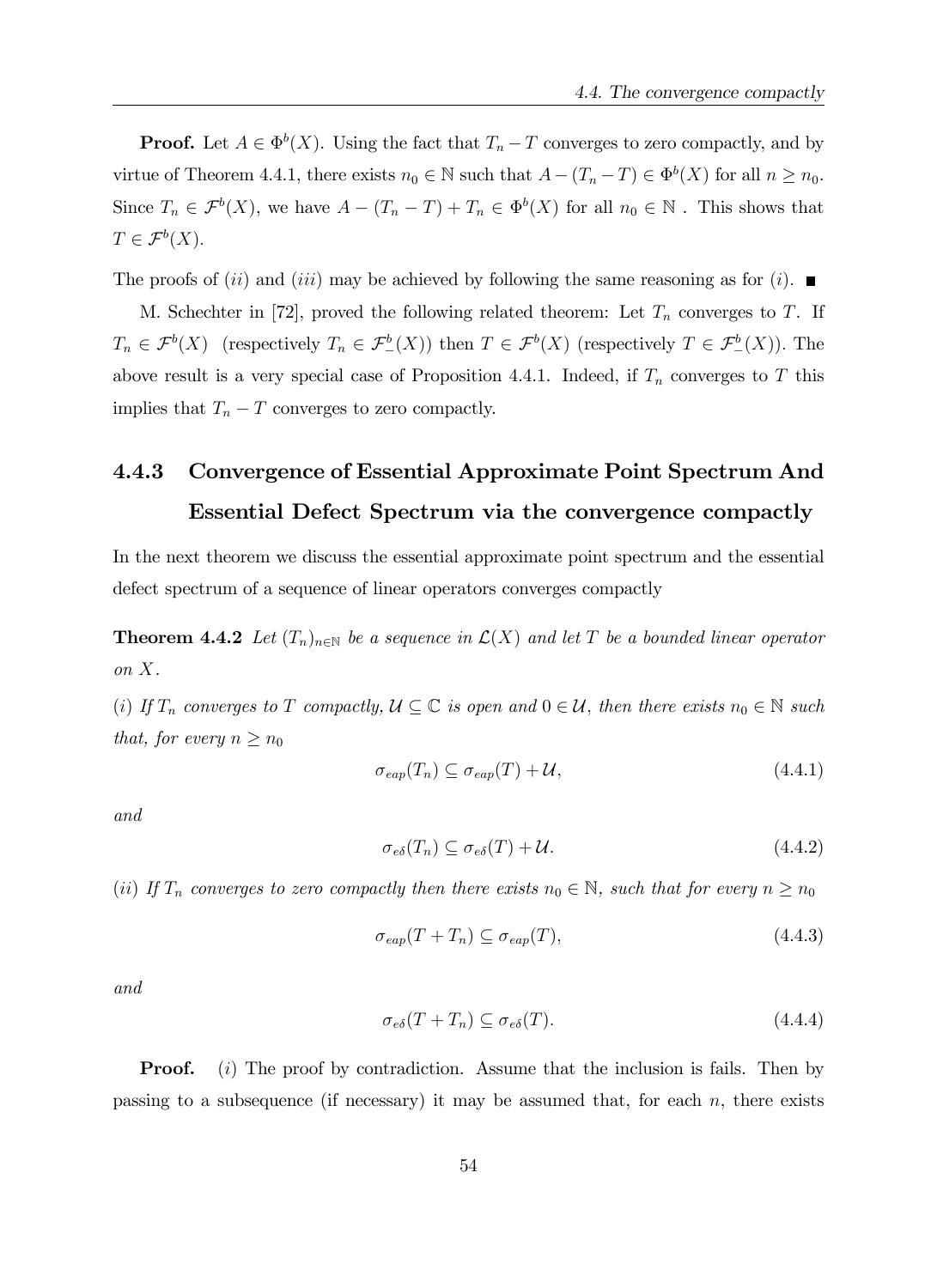$\lambda_n \in \sigma_{\text{eap}}(T_n)$  such that  $\lambda_n \notin \sigma_{\text{eap}}(T_n) + \mathcal{U}$ , since  $\lambda_n$  is bounded, we suppose (if necessary pass to a subsequence) that  $\lim_{n \to +\infty} \lambda_n = \lambda$ , which implies that  $\lambda \notin \sigma_{\text{cap}}(T) + \mathcal{U}$ . Using the fact that  $0 \in \mathcal{U}$ , we have  $\lambda \notin \sigma_{\text{cap}}(T)$ . Therefore  $(\lambda - T) \in \Phi_+(X)$ , and  $i(\lambda - T) \leq 0$ . As  $(\lambda_n-T_n)-(\lambda-T) \stackrel{c}{\longrightarrow} 0$ , which implies by Theorem ?? (i) and (iv) that  $(\lambda_n-T_n) \in \Phi_+(X)$ , and  $i(\lambda_n - T_n) = i(\lambda - T) \leq 0$ , then  $\lambda_n \notin \sigma_{\text{cap}}(T_n)$ , which is a contradiction, hence the inclusion (4.4.1) holds. The statement for the essential defect spectrum can be proved similarly.

(*ii*) We have T is bounded, and  $T_n \stackrel{c}{\longrightarrow} 0$ , then for  $\lambda \notin \sigma_{\text{cap}}(T)$ ,  $\lambda - T \in \Phi_{+}^{b}(X)$ , and  $i(\lambda - T) \leq 0$ . Since  $T_n \stackrel{c}{\longrightarrow} 0$ , then if we apply Theorem ?? (*i*) and (*iv*) we obtain that there exists  $n_0 \in \mathbb{N}$ , such that for all  $n > n_0$ ,  $(\lambda - T) - T_n = (\lambda - (T + T_n)) \in \Phi_+(X)$ , and  $i(\lambda - T) = i(\lambda - (T + T_n)) \leq 0$ , which implies that  $\lambda \notin \sigma_{\text{cap}}(T_n)$ , then the inclusion (4.4.3) is valid. For the inclusion (4.4.4) the proof is similarly.

From the above result we deduce the following consequence concerned on a sequence of closed linear operators

**Corollary 4.4.1** Let T be a closed linear operator and let  $(T_n)_{n\in\mathbb{N}}$  be a sequence of closed linear operators on X, such that  $\rho(T_n) \cap \rho(T) \neq \phi$ , let  $\eta \in \rho(T_n) \cap \rho(T)$ , if  $(T_n - \eta)^{-1} - (T - \eta)^{-1}$  converges to zero compactly then there exists  $n_0 \in \mathbb{N}$  such that, for

all  $n \geq n_0$ 

$$
\sigma_{\text{eap}}(T_n - \eta) \subseteq \sigma_{\text{eap}}(T - \eta),
$$

and

$$
\sigma_{e\delta}(T_n-\eta) \subseteq \sigma_{e\delta}(T-\eta).
$$

**Proof.** If we put  $K_n = (T_n - \eta)^{-1} - (T - \eta)^{-1}$ , we have  $K_n \stackrel{c}{\longrightarrow} 0$ , and  $(T_n (\eta)^{-1} = (T - \eta)^{-1} + K_n$ , by using the inclusions (4.4.3) and (4.4.4) respectively, we infer that  $\sigma_{eap}((T_n - \eta)^{-1}) = \sigma_{eap}((T - \eta)^{-1} + K_n) \subseteq \sigma_{eap}((T - \eta)^{-1}),$  and  $\sigma_{e\delta}((T_n - \eta)^{-1}) =$  $\sigma_{e\delta}((T-\eta)^{-1}+K_n) \subseteq \sigma_{e\delta}((T-\eta)^{-1}).$  Then  $\sigma_{eap}(T_n-\eta) \subseteq \sigma_{eap}(T-\eta)$ , and  $\sigma_{e\delta}(T_n-\eta) \subseteq$  $\sigma_{e\delta}(T - \eta)$ .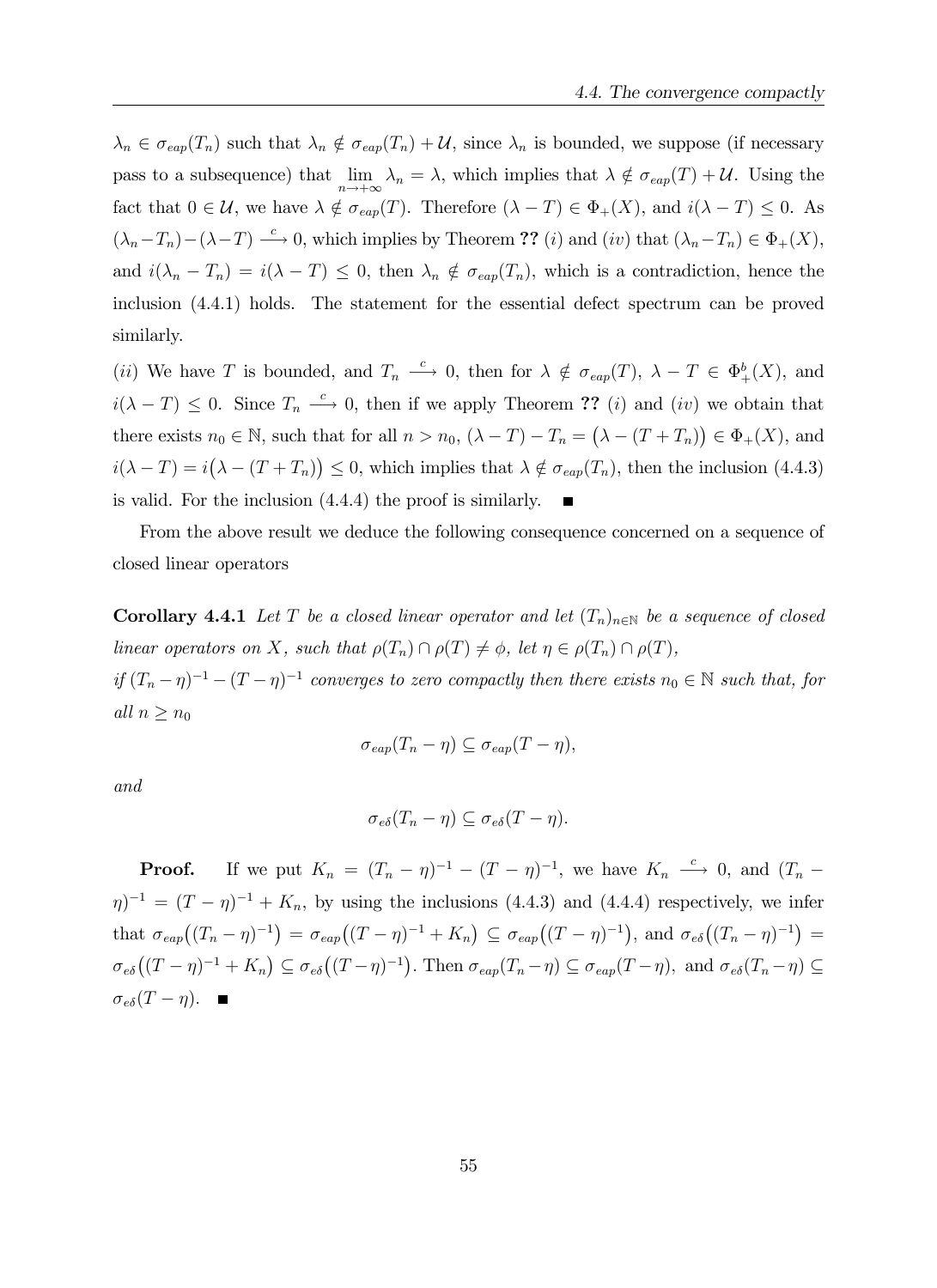# Chaptre 5

# The spectrum continuity using the  $v$ -convergence

This chapter is devoted to the investigation of some properties of the essential spectra of a sequence of bounded linear operators by referring back to  $\nu$ -convergence in a Banach space. In addition to that, we shed light on the notion of  $\nu$ -continuity. In fact, if U is a bounded linear operator then the Wolf essential spectrum and the Weyl essential spectrum of U are  $\nu$ -upper semi-continuous at U. Similarly we study the  $\nu$ -continuity of some  $3 \times 3$ block operator matrices (see Theorem 5.4.2), more precisely we generalized the result of A. Ammar in  $3 \times 3$  block operator matrices to  $3 \times 3$  block operator matrices.

# 5.1 Introduction

Let  $X$  be Banach space. By an operator  $T$  on  $X$  we mean a linear operator with domain  $\mathcal{D}(T) \subset X$ , and a range  $R(T) \subset X$ .  $\mathcal{N}(T)$  denote the null space of T, the graph of T is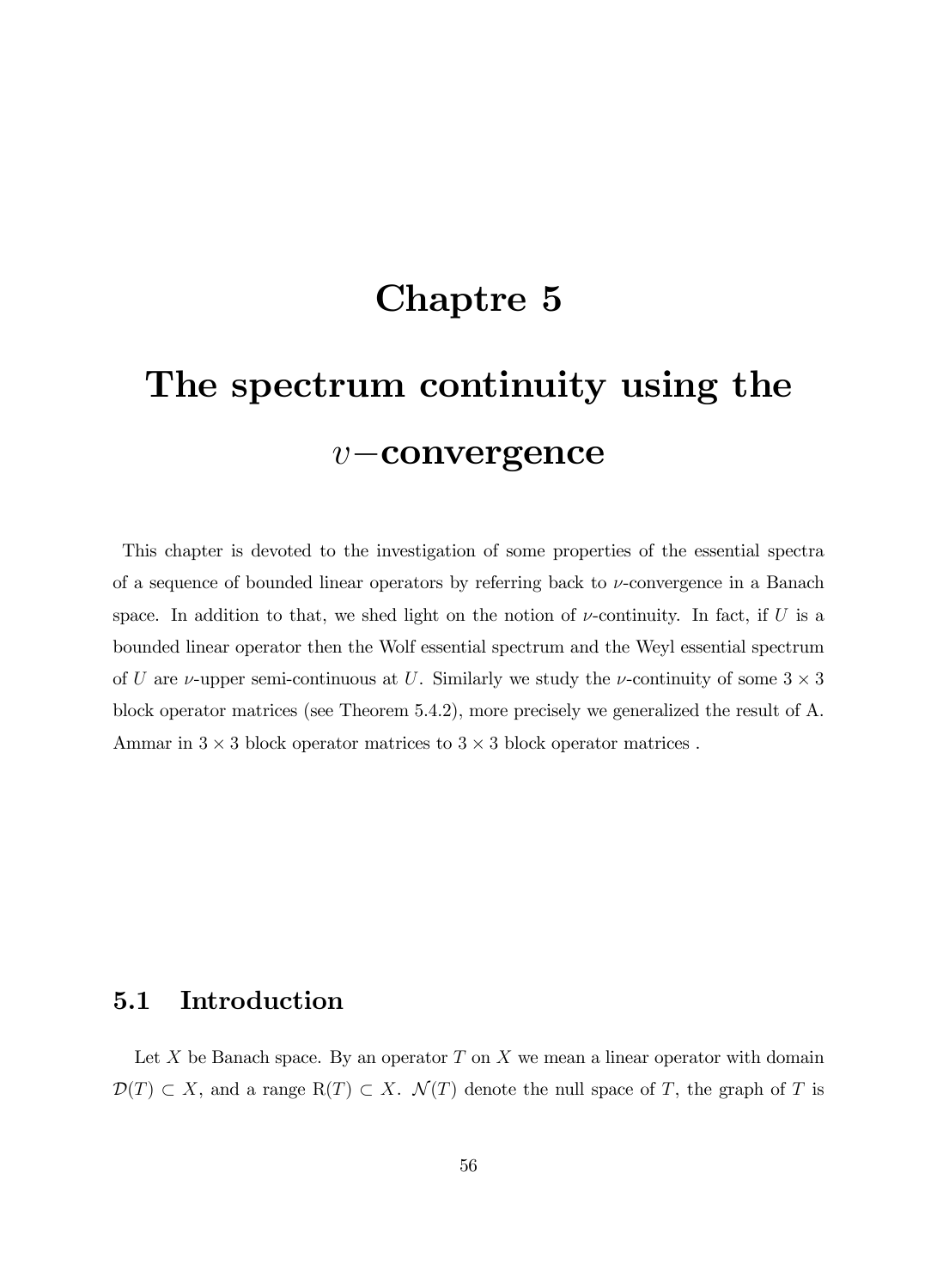the set defined by  $G(T) := \{(x, Tx) \in X \times X, \text{for all } x \in \mathcal{D}(T)\}\)$ . T is said to be closed if its graph  $G(T)$  is closed in the product space  $X \times X$ . T is said to be compact if, for every M a bounded subset of  $\mathcal{D}(T)$ ,  $T(M) \subset R(T)$  is relatively compact, so that  $T(M)$  is compact. We denote by  $\mathcal{C}(X)$  the set of all closed, densely defined linear operators on X, and let  $\mathcal{L}(X)$  (respectively,  $\mathcal{K}(X)$ ) denote the Banach algebra of all bounded linear operators (respectively, the ideal of all compact operators) on X. The nullity,  $\alpha(T)$ , of T is defined as the dimension of  $\mathcal{N}(T)$  and the deficiency,  $\beta(T)$ , of T is defined as the codimension of  $R(T)$  in X. For  $T \in \mathcal{C}(X)$ , we let  $\sigma(T)$ ,  $\rho(T)$  respectively the spectrum, and the resolvent set of T. A useful classes of linear operators which have extensive application in spectrum theory are those of:

The set of upper semi-Fredholm operators on  $X$  is defined by

$$
\Phi_+(X):=\Big\{T\in\mathcal{C}(X):\ \alpha(T)<\infty\ \text{and}\ \ R(T)\ \text{is closed in}\ X\Big\}.
$$

The set of lower semi-Fredholm operators on  $X$  is defined by

$$
\Phi_{-}(X) := \Big\{ T \in \mathcal{C}(X) : \ \beta(T) < \infty \text{ and } R(T) \text{ is closed in } X \Big\}.
$$

The set of semi-Fredholm operators on  $X$  is defined by

$$
\Phi_{\pm}(X) := \Phi_{+}(X) \cup \Phi_{-}(X).
$$

The set of Fredholm operators on  $X$  is defined by

$$
\Phi(X) := \Phi_+(X) \cap \Phi_-(X).
$$

For  $T \in \Phi_+(X)$ , the number  $i(T) = \alpha(T) - \beta(T)$  is called the index of T.

Let  $\Phi^b(X)$ ,  $\Phi^b_+(X)$  and  $\Phi^b_-(X)$  denote the set  $\Phi(X)\cap\mathcal{L}(X)$ ,  $\Phi_+(X)\cap\mathcal{L}(X)$  and  $\Phi_-(X)\cap$  $\mathcal{L}(X)$ , respectively.

For each  $T \in \mathcal{C}(X)$ , we define the Weyl essential spectrum of the operator T by

$$
\sigma_w(T) := \bigcap_{K \in \mathcal{K}(X)} \sigma(A + K).
$$

and the Wolf essential spectrum of the operator T by

$$
\sigma_f(U) := \mathbb{C} \setminus \{ \lambda \in \mathbb{C} : \ \lambda - U \in \Phi(X) \}.
$$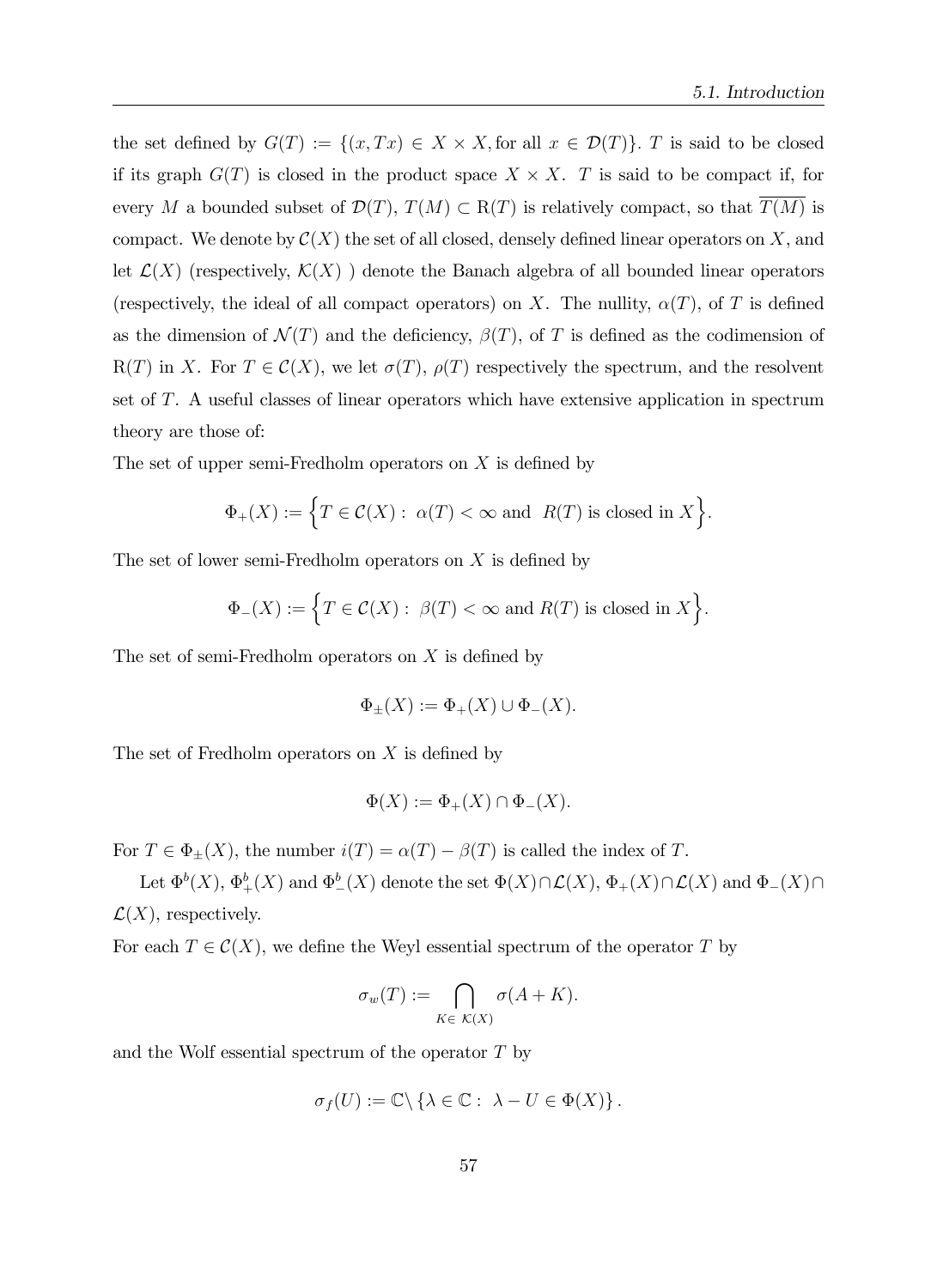A characterization of the Weyl essential spectrum by means of Fredholm operators is given by the following proposition

**Proposition 5.1.1** [44, Proposition 3.1] Let  $T \in \mathcal{C}(X)$ , then

 $\lambda \notin \sigma_w(T)$  if, and only if,  $\lambda - T \in \Phi(X)$  and  $i(\lambda - T) = 0$ .

It's clear that  $\sigma_w(U) = \sigma_f(U) \cup \{ \lambda \in \mathbb{C} : i(\lambda - U) \neq 0 \}.$ 

## **5.2** The *v*-convergence

The spectrum of a linear operator is one of the most useful objects in functional analysis. However, since exact computations of the spectrum are almost always impossible, it is relevant to know the spectrum or any of its parts in approximate way. Several authors have studied this problem and other related topics using various types of convergence in  $\mathcal{L}(X)$ . There are several notions of convergence of a sequence of operators which yield spectral results: the norm convergence ([21], [26], [27], [31], [29], [30], [32], [67], [76], [77], [79]), collectively compact convergence ([12]), compact convergence and regular convergence  $(|10\rangle)$ , stable and strongly stable convergence  $(|25\rangle)$ , resolvent operator convergence  $(|59\rangle)$ , spectral convergence ([5]), convergence of  $(T_n)_n$  to T in the sense that the spectral radius  $r(T_n - T)$  of  $T_n - T$  tends to zero and  $||(T_n - T)T_n||$  tends to zero ([7]), asymptotically compact convergence  $([11])$  and also discrete versions of some of these  $([84], [40], [85])$ , to name a few. Moreover, in 1994 M. Ahues, and A. Largillier introduced the  $\nu$ -convergence in ([6]), this mode of convergence encompasses a wide variety of approximation methods, also this convergence allows to approximate non-compact operators through finite rank operators. The  $\nu$ -convergence is defined as

 $T_n \longrightarrow T \Leftrightarrow \{(\|T_n\|)\}\$ is bounded,  $\|(T_n-T)T\| \to 0$ , and  $\|(T_n-T)T_n\| \to 0$ . The condition on the norms of the operators  $T_n$ ,  $(T_n - T)T$ , and  $(T_n - T)T_n$  have evolved from ([6]) and ([82]). The concept  $\nu$ -convergence emerged as a new mode of convergence to approximate the noncompact opertaors resorting to finite rank operators. Note that the  $\nu$ -convergence is a pseudo-convergence in sense that we can find  $T_n$   $\nu$ -convergent to T and  $T_n$   $\nu$ -convergent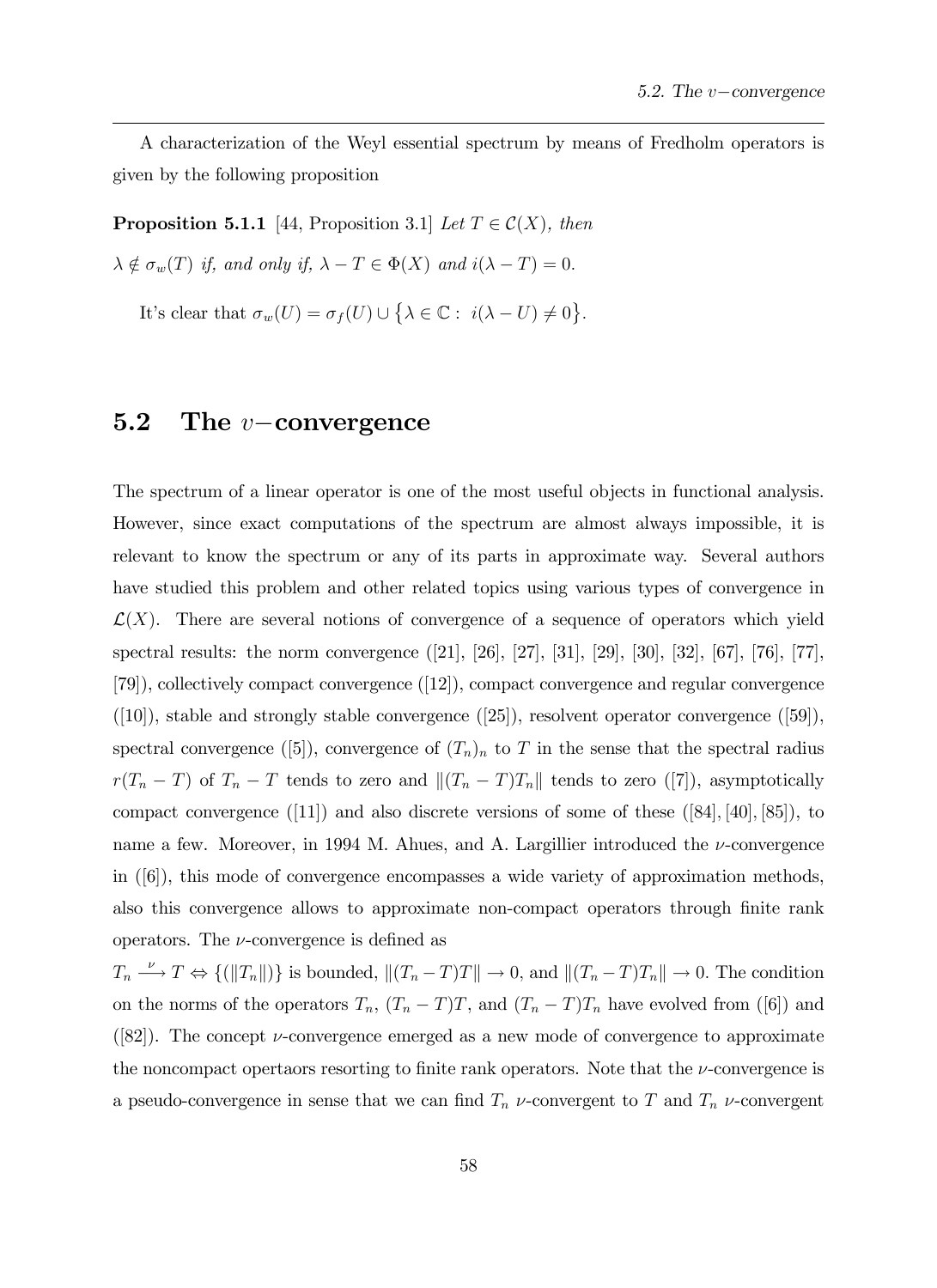to V but  $T \neq V$  (see [8, Remark 2.1]). However the spectrum of T and V are the same (see [6; Exercise 2:12]). In order to study spectral continuity properties, this type of convergence is useful ([32], [26], [78], [8]).

#### **Lemma 5.2.1** [6, Lemma 2.2]

(i) If  $U_n \to U$  then  $U_n \stackrel{\nu}{\to} U$ . Conversely, if  $0 \in \rho(U)$  and  $U_n \stackrel{\nu}{\to} U$ , then  $U_n \to U$ . (ii) Let  $U_n \stackrel{\nu}{\rightarrow} U$  and  $V_n \rightarrow V$ . Then  $U_n + V_n \stackrel{\nu}{\rightarrow} U + V$  if, and only if,  $(U_n - U)V \rightarrow 0$ .

**Theorem 5.2.1** [9, Theorem 2.2] Let U,  $V \in \mathcal{L}(X)$  be two operators such that  $R(U) \cap R(V)$ is closed and let  $(U_n)$  be a sequence of bounded linear operators commuting with both U and V. If  $U_n \stackrel{\nu}{\rightarrow} U$  and  $U_n \stackrel{\nu}{\rightarrow} V$  then

$$
\sigma_w(U) = \sigma_w(V),\tag{5.2.1}
$$

and

$$
\sigma_f(U) = \sigma_f(V). \tag{5.2.2}
$$

**Theorem 5.2.2** [9, Theorem 3.1] Let  $U \in \mathcal{L}(X)$  and  $(U_n)$  be a sequence in  $\mathcal{L}(X)$  such that  $0 \in \Phi_U^b$ . If  $U_n \stackrel{\nu}{\to} U$  and  $\mathcal O$  is an open set of  $\mathbb C$  with  $0 \in \mathcal O$ , then there exists  $n_0 \in \mathbb N$  such that, for every  $n \geq n_0$ , we have

$$
\sigma_w(U_n) \subseteq \sigma_w(U) + \mathcal{O},\tag{5.2.3}
$$

and

$$
\sigma_f(U_n) \subseteq \sigma_f(U) + \mathcal{O},\tag{5.2.4}
$$

**Proof.** For  $(5.2.3)$ , assume that the assertion fails. Then by passing to a subsequence, it may be assumed that, for each  $n \in \mathbb{N}$ , there exists  $\lambda_n \in \sigma_w(U_n)$  such that  $\lambda_n \notin \sigma_w(U) + \mathcal{O}$ . Since  $(\lambda_n)$  is bounded, we may assume that  $\lim_{n \to +\infty} \lambda_n = \lambda$ . This implies that  $\lambda \notin \sigma_w(U) + \mathcal{O}$ . Using the fact that  $0 \in \mathcal{O}$ , we have  $\lambda \notin \sigma_w(U)$  and therefore,  $\lambda - U \in \Phi^b(X)$  and  $i(\lambda - U) = 0$ . Let

$$
V_n = (\lambda_n - \lambda)U + (U - U_n)U.
$$
\n
$$
(5.2.5)
$$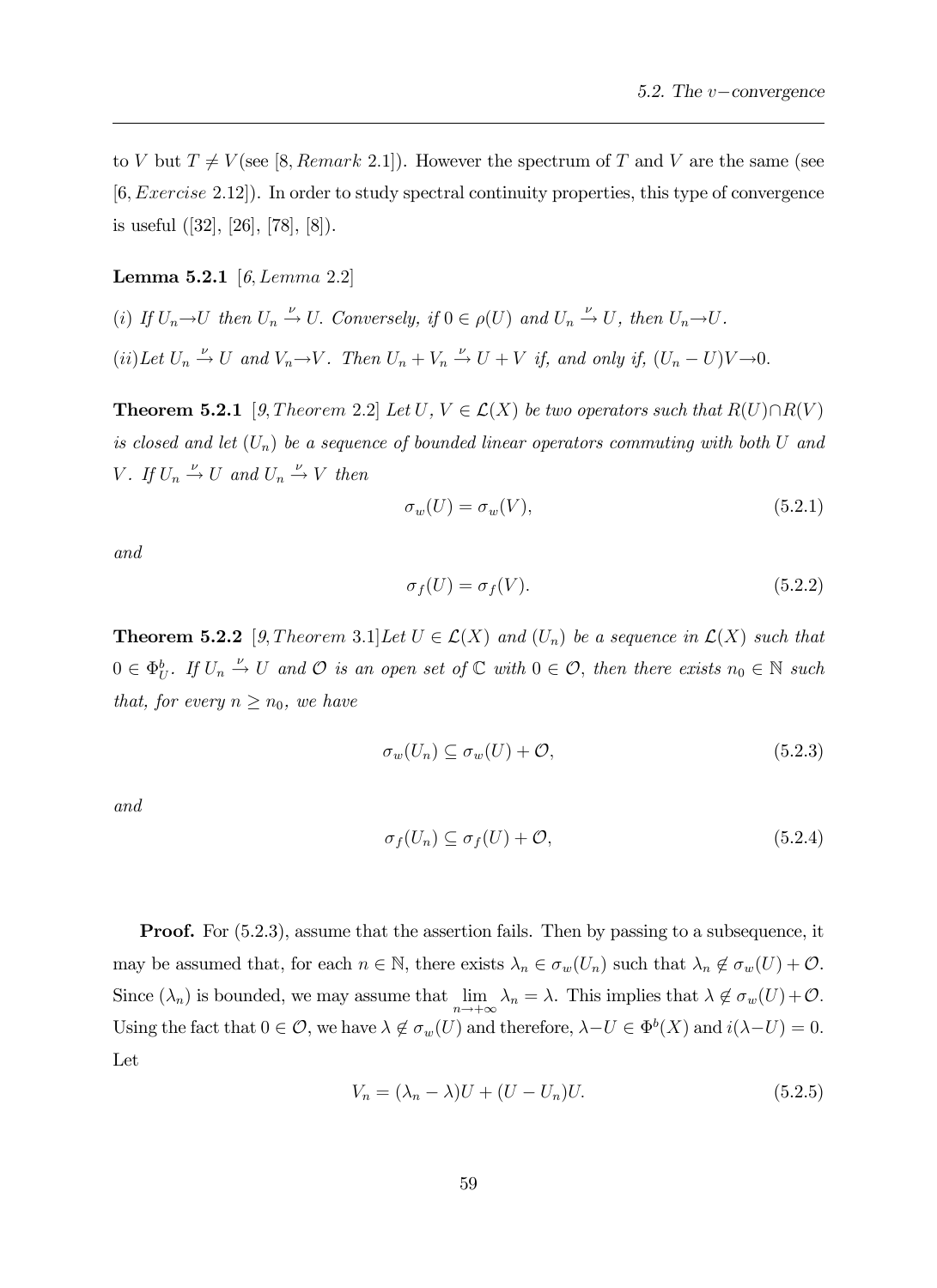It follows from Eq. (5.2.5), that the operator  $(\lambda_n - U_n)U$  can be expressed in the form

$$
(\lambda_n - U_n)U = (\lambda - U)U + V_n.
$$

Using the fact that  $V_n \to 0$  and  $(\lambda - U)U \in \Phi^b(X)$ , there exists  $n_0 \in \mathbb{N}$  such that for all  $n \ge n_0$ we have  $(\lambda_n - U_n)U \in \Phi^b(X)$  and  $i[(\lambda_n - U_n)U] = i[(\lambda - U)U]$ . Moreover  $\beta(U) < \infty$ , then by [78, Theorem 1.1(b)], we conclude that  $(\lambda_n - U_n) \in \Phi^b(X)$  with  $i(\lambda_n - U_n) = i(\lambda - U)$ . We get  $(\lambda_n - U_n) \in \Phi^b(X)$  and  $i(\lambda_n - U_n) = i(\lambda - U) = 0$ . So  $\lambda_n \notin \sigma_w(U_n)$ , which is a contradiction. This enables us to conclude that,  $\sigma_w(U_n) \subseteq \sigma_w(U) + \mathcal{O}, \forall n \geq n_0$ . The proof of the inclusion  $(5.2.4)$  follows the same reasoning.

**Theorem 5.2.3** Let  $U \in \mathcal{L}(X)$  such that  $0 \in \Phi_U^b$ , then  $\sigma_i$  is  $\nu$ -upper semi continuous at U for  $i = f$ , w.

Furthermore,  $\sigma_w$  is v-continuous at U in each one of the following cases:

- (a)  $\sigma_f$  is *v*-continuous at U.
- (b) If there exists  $n_0 \in \mathbb{N}$  such that for all  $n \geq n_0$  we have  $\sigma_f(U) \subset \sigma_w(U_n)$ .

**Proof.** Let  $\lambda \in \limsup(\sigma_i(U_n))$  for  $i = f$ , w. Then we may suppose that there exists a sequence  $(\lambda_n)$  such that  $\lambda_n \in \sigma_i(U_n)$  for all  $n \in \mathbb{N}$  and  $\lambda_n \to \lambda$ . From Theorem 5.2.2, for each  $p \in \mathbb{N}\backslash\{0\}$ , there exists  $n_p \in \mathbb{N}$  such that  $\sigma_i(U_n) \subseteq \sigma_i(U) + \mathcal{B}(0, \frac{1}{p})$  $(\frac{1}{p})$  for  $i = f$ , w and for all  $n \ge n_p$ . This implies that for each  $p \ge 1$ , there exist  $\beta_p \in \sigma_i(U)$  and  $\gamma_p \in \mathcal{B}(0, \frac{1}{p})$  $(\frac{1}{p})$ such that  $\lambda_{np} = \beta_p + \gamma_p$ . Therefore,  $\lim \beta_p = \lim \lambda_{np} - \lim \gamma_p = \lambda$ . Since  $\sigma_i(U)$  is a closed set, it follows that  $\lambda \in \sigma_i(U)$  for  $i = f$ , w. We conclude that

$$
\limsup(\sigma_i(U_n)) \subseteq \sigma_i(U) \text{ for } i = f, w.
$$

(a) Now, we prove that  $\sigma_w(U) \subseteq \liminf(\sigma_w(U_n))$ . Suppose that  $\lambda \notin \liminf(\sigma_w(U_n))$  then there is a neighbourhood V of  $\lambda$  with does not intersect infinitely many  $\sigma_w(U_n)$ . Since,  $\sigma_f(U_n) \subset \sigma_w(U_n)$ , then V does not intersect infinitely with many  $\sigma_f(U_n)$ . Hence  $\lambda \notin$  $\liminf(\sigma_f(U_n))$ . Now using  $\sigma_f$  is *v*-continuous at U. Then  $\liminf(\sigma_f(U_n)) = \sigma_f(U)$ . This implies that  $\lambda \notin \sigma_f(U)$ . This shows that

$$
\lambda - U \in \Phi^b(X). \tag{5.2.6}
$$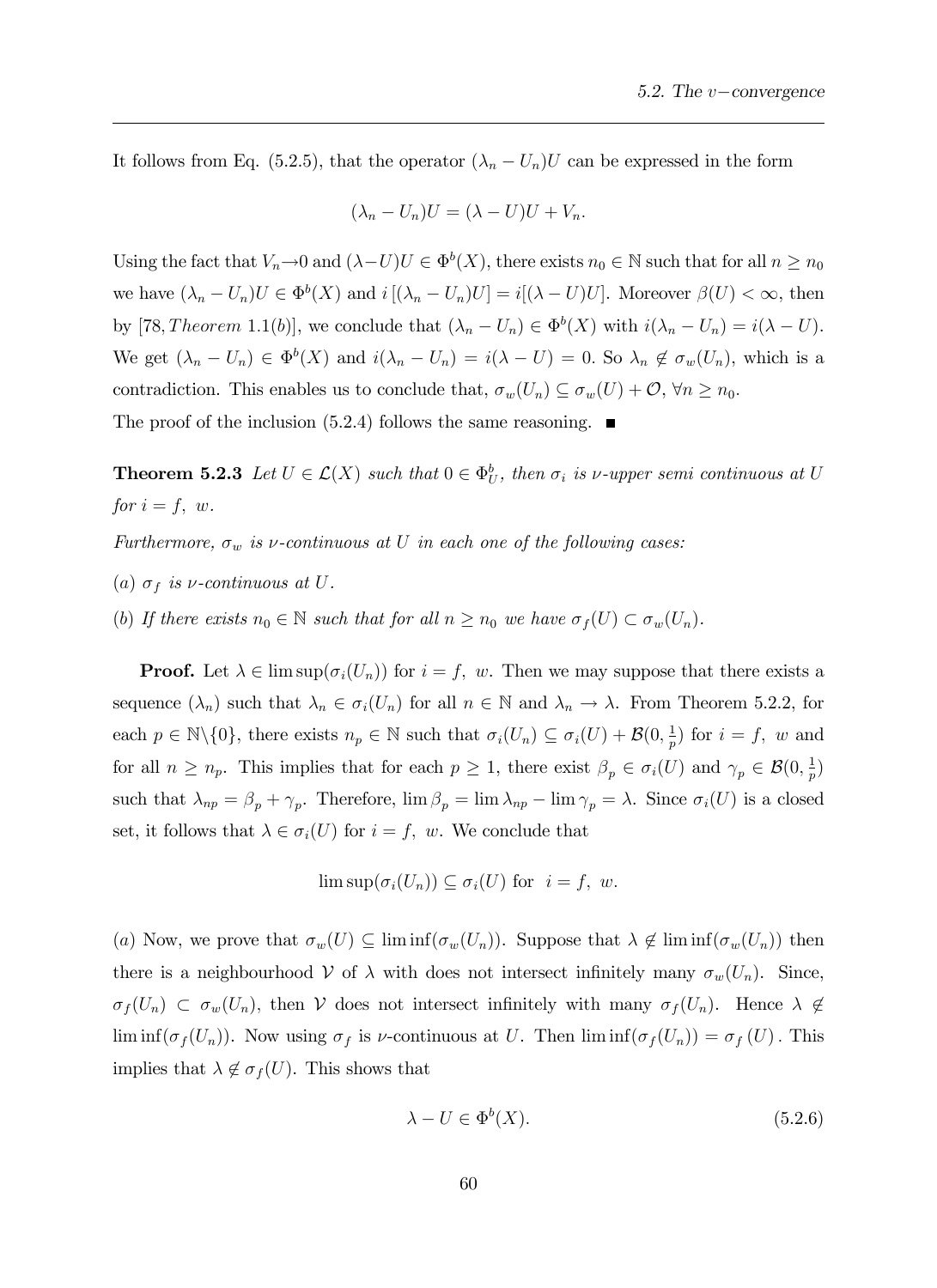Now, we prove that  $i(\lambda - U) = 0$ . Since  $\lambda \notin \liminf(\sigma_w(U_n))$  there exists an increasing sequence of natural numbers  $n_1 < n_2 < \cdots$  such that  $\lambda \notin \sigma_w(U_{n_j})$  for all  $j \in \mathbb{N}$ . Then  $\lambda - U_{n_j} \in \Phi^b(X)$  and  $i(\lambda - U_{n_j}) = 0$ . From [78, *Theorem* 3.4] there exists  $j_0 \in \mathbb{N}$  such that  $i(\lambda - U_{n_j}) = i(\lambda - U)$  for all  $j \ge j_0$ . Therefore

$$
i(\lambda - U) = 0.\t(5.2.7)
$$

It follows from Eqs (5.2.6), (5.2.7) and Proposition 5.1.1, that  $\lambda \notin \sigma_w(U)$ . So we get that

$$
\sigma_w(U) \subset \liminf (\sigma_w(U_n)).
$$

(b) Assume that the assertion does not hold. Then there exists  $\lambda \in \sigma_w(U)$  such that  $\lambda \notin \liminf(\sigma_w(U_n))$ . We discuss two cases.

 $\underline{1^{st}case}$ . If  $\lambda \in \sigma_w(U) \backslash \sigma_f(U)$  then by using a similar reasoning of  $(a)$  we have  $i(\lambda - U) = 0$ which is a contradiction.

 $2^{nd}case$ . If  $\lambda \in \sigma_f(U)$ , since  $\lambda \notin \liminf(\sigma_w(U_n))$ . Arguing as above, there exists an increasing sequence of natural numbers  $n_1 < n_2 < \ldots$ , and  $\varepsilon > 0$  such that for all  $j \in \mathbb{N}$  we have  $\mathcal{B}(\lambda,\varepsilon) \cap \sigma_w(U_{n_j}) = \emptyset$ . Then  $\mathcal{B}(\lambda,\varepsilon) \cap \sigma_f(U) = \emptyset$  which is a contradiction.

# 5.3 The spectrum continuity

#### 5.3.1 Limit inferior and limit superior

Let  $\mathcal C$  be the collection of all non-empty compact subsets of  $\mathbb C$ . For the study of convergence of a sequence in  $\mathcal C$  with respect to the Hausdorff metric, two useful concepts which have extensive applications are those of limit inferior and limit superior.

**Definition 5.3.1** For  $E_n$  be a sequence in C, the limit inferior and limit superior of  $E_n$ , denoted respectively by  $\liminf E_n$ , and  $\limsup E_n$  can be defined as follow:

$$
\liminf E_n := \{ \lambda \in \mathbb{C} : \forall \varepsilon > 0, \exists n_0 \in \mathbb{N} \text{ such that } \mathcal{B}(\lambda, \varepsilon) \cap E_n \neq \emptyset \ \forall n \ge n_0 \}, \text{ and}
$$

 $\limsup E_n := \{\lambda \in \mathbb{C} : \forall \varepsilon > 0, \exists \mathbb{I} \subseteq \mathbb{N} \text{ infinite such that } \mathcal{B}(\lambda, \varepsilon) \cap E_n \neq \emptyset \ \forall n \in \mathbb{I}\}\.$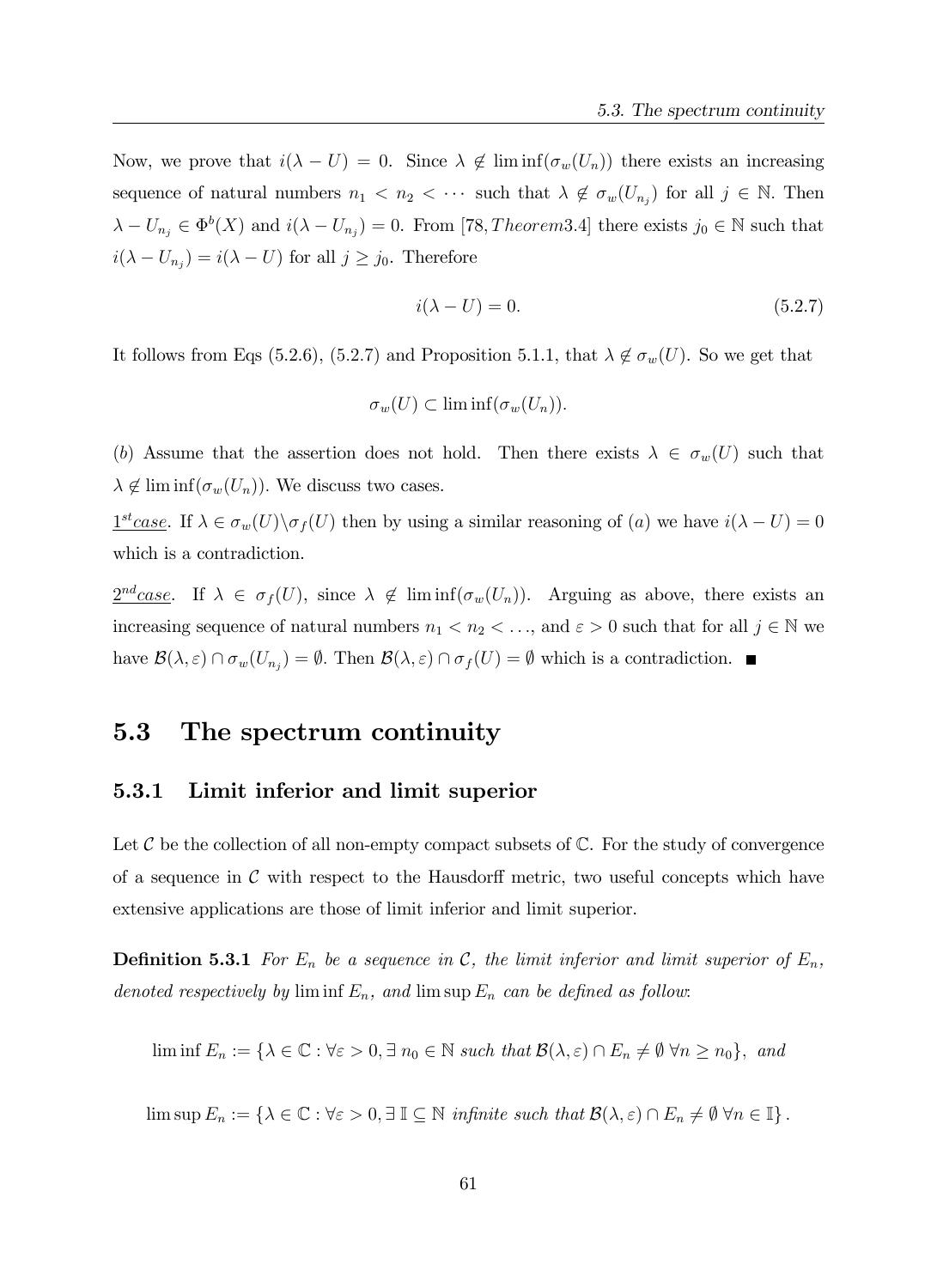This definition can be characterized by the following

**Remark 5.3.1** (i)  $\lambda \in \limsup E_n$  if and only if there exists an increasing sequence of natural numbers  $n_1 < n_2 < n_3 < ...$  and points  $\lambda_{n_k} \in E_{n_k}$ , for all  $k \in \mathbb{N}$ , such that  $\lim_{n \to \infty} \lambda_{n_k} = \lambda.$ 

(ii)  $\lambda \in \text{lim inf } E_n$  if and only if there exists a sequence  $\lambda_n$  such that  $\lambda_n \in E_n$  for all  $n \in \mathbb{N}$ , and  $\lim_{n \to \infty} \lambda_n = \lambda$ .

Inspired by the notion of  $\nu$ -convergence, we examine the following definitions

**Definition 5.3.2** A mapping  $\tau$  on  $\mathcal{L}(X)$  whose values are compact subsets of  $\mathbb{C}$  is said to be  $\nu$ -upper semi continuous at U when

$$
U_n \xrightarrow{\nu} U \implies \limsup \tau(U_n) \subset \tau(U),
$$

and to be  $\nu$ -lower semi continuous at U when

$$
U_n \xrightarrow{\nu} U \implies \tau(U) \subset \liminf \tau(U_n).
$$

If  $\tau$  is both v-upper and v-lower semi continuous, then it is said to be v-continuous.

# **5.4** Application to  $3 \times 3$  block operator matrices

Many problems in mathematical physics are described by the system of partial or ordinary differential equations or linearizations thereof. In application, the time evolution of a physical system is governed by block operator matrices. Hence the spectral theory of these matrices plays a crucial role. During the last years F.V. Atkinson, H. langer, R. Mennicken, and A. A. Shkalikov  $(15, 81)$  studied the Wolf essential spectrum of operator defined by a block operator matrix:

$$
\mathcal{M} = \left(\begin{array}{cc} A & B \\ C & D \end{array}\right)
$$

which acts on the product space  $X \times Y$  of Banach spaces. An account of the research a wide panorama of methods to investigate the spectrum of block operator matrices were presented by C. Tretter in  $([83])$ .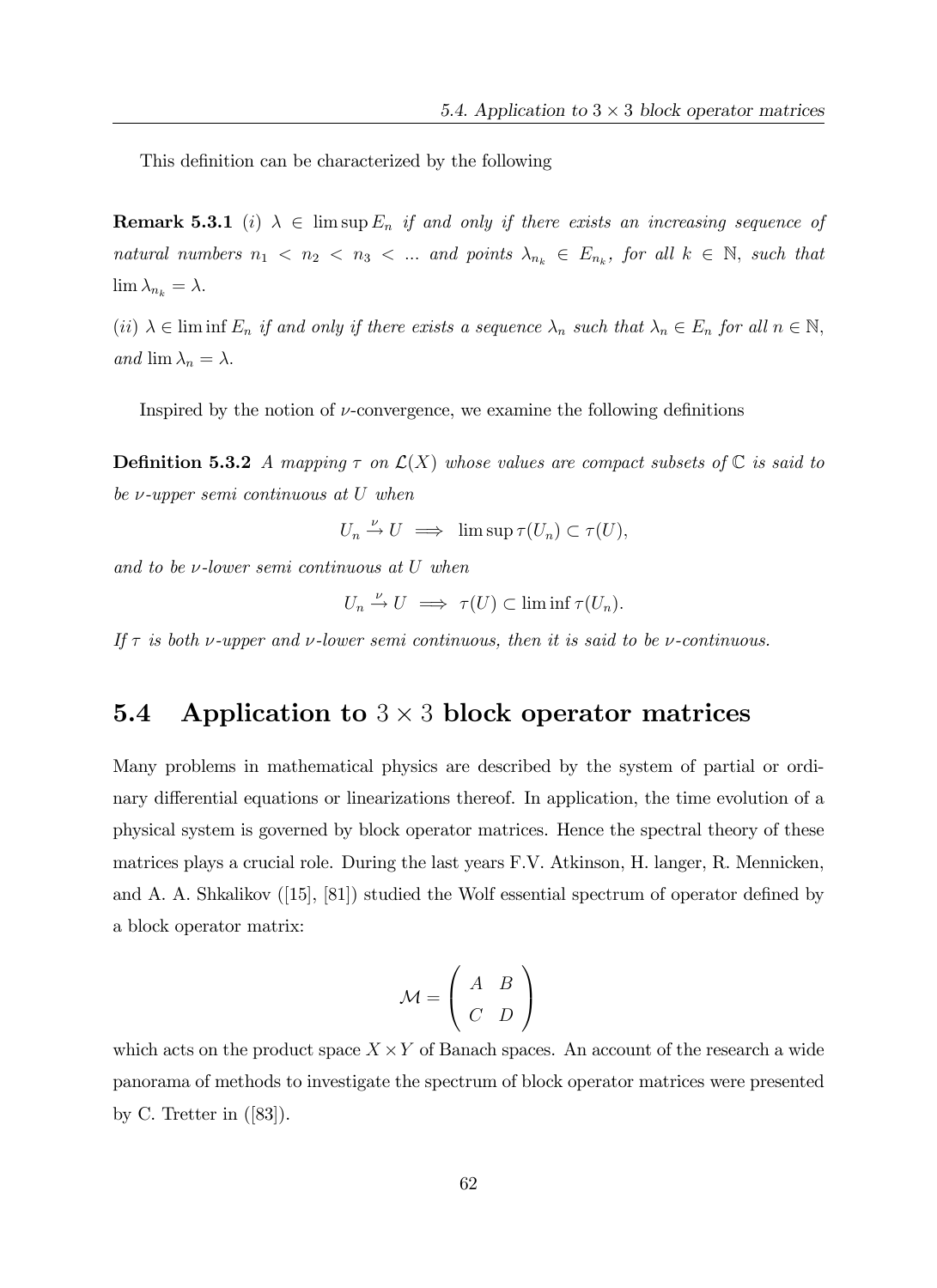Systems of linear evolution equations as well as linear initial value problems with more than one set of initial data lead, in a natural way, to an abstract Cauchy problem involving an operator matrix defined in a product of n Banach spaces. In  $([48])$ , A. Jeribi, N. Moalla, and I. Walha treated a  $3 \times 3$  block operator matrix

$$
\mathcal{M} = \left(\begin{array}{ccc} A & B & C \\ D & E & F \\ G & H & L \end{array}\right)
$$

in a product of Banach spaces, where the entries of the matrix are generally unbounded operators. moreover, A. Ammar studied the spectrum continuity of the Weyl and the Wolf essential spectrum of  $2 \times 2$  block operator matrices using the  $\nu$ -convergence ([8]), it is the result that we want to extend in the next section to  $3 \times 3$  block operator matrices. Particularly we focus on the relationship between the  $\nu$ -continuity of  $3 \times 3$  block operator matrices and the  $\nu$ -continuity of its components.

**Theorem 5.4.1** Let X be a Banach space. In the product space  $X \otimes X \otimes X$ , we consider a sequence of operators formally defined by a matrix:

$$
\mathcal{M}_n = \begin{pmatrix} A_n & B_n & C_n \\ D_n & E_n & F_n \\ G_n & H_n & L_n \end{pmatrix}, \ \mathcal{M} = \begin{pmatrix} A & 0 & 0 \\ 0 & E & 0 \\ 0 & 0 & L \end{pmatrix} \text{ and } \mathcal{M}_C = \begin{pmatrix} A & B & C \\ 0 & E & F \\ 0 & 0 & L \end{pmatrix} \text{ when } A,
$$
  
 $A_n, B, B_n, C, C_n, D_n, E, E_n, F, F_n, G_n, L \text{ and } L_n \in \mathcal{L}(X).$ 

(a) If  $A_n \stackrel{\nu}{\rightarrow} A$ ,  $E_n \stackrel{\nu}{\rightarrow} E$ ,  $L_n \stackrel{\nu}{\rightarrow} L$ ,  $B_n \rightarrow 0$ ,  $C_n \rightarrow 0$ ,  $D_n \rightarrow 0$ ,  $F_n \rightarrow 0$ ,  $G_n \rightarrow 0$  and  $H_n \to 0$ , then  $\mathcal{M}_n \stackrel{\nu}{\to} \mathcal{M}$ . Moreover, if  $0 \in \Phi_A^b \cap \Phi_E^b \cap \Phi_L^b$  and  $\mathcal{O}$  is an open set of  $\mathbb C$  with  $0 \in \mathcal{O}$ , then there exists  $n_0 \in \mathbb{N}$  such that for every  $n \geq n_0$ 

$$
\sigma_w(\mathcal{M}_n) \subseteq [\sigma_w(A) \cup \sigma_w(E) \cup \sigma_w(L)] + \mathcal{O},\tag{5.4.1}
$$

and

$$
\sigma_f(\mathcal{M}_n) \subseteq [\sigma_f(A) \cup \sigma_f(E) \cup \sigma_f(L)] + \mathcal{O}.
$$
\n(5.4.2)

(a) If  $A_n \stackrel{\nu}{\to} A$ ,  $E_n \stackrel{\nu}{\to} E$ ,  $L_n \stackrel{\nu}{\to} L$ ,  $B_n \to B$ ,  $C_n \to C$ ,  $D_n \to 0$ ,  $F_n \to F$ ,  $G_n \to 0$  and,  $H_n \to 0$ ,  $A_n B \to AB$ ,  $A_n C \to AC$ ,  $E_n F \to EF$ . if  $0 \in \Phi_A^b \cap \Phi_E^b \cap \Phi_L^b$  and  $\mathcal O$  is an open set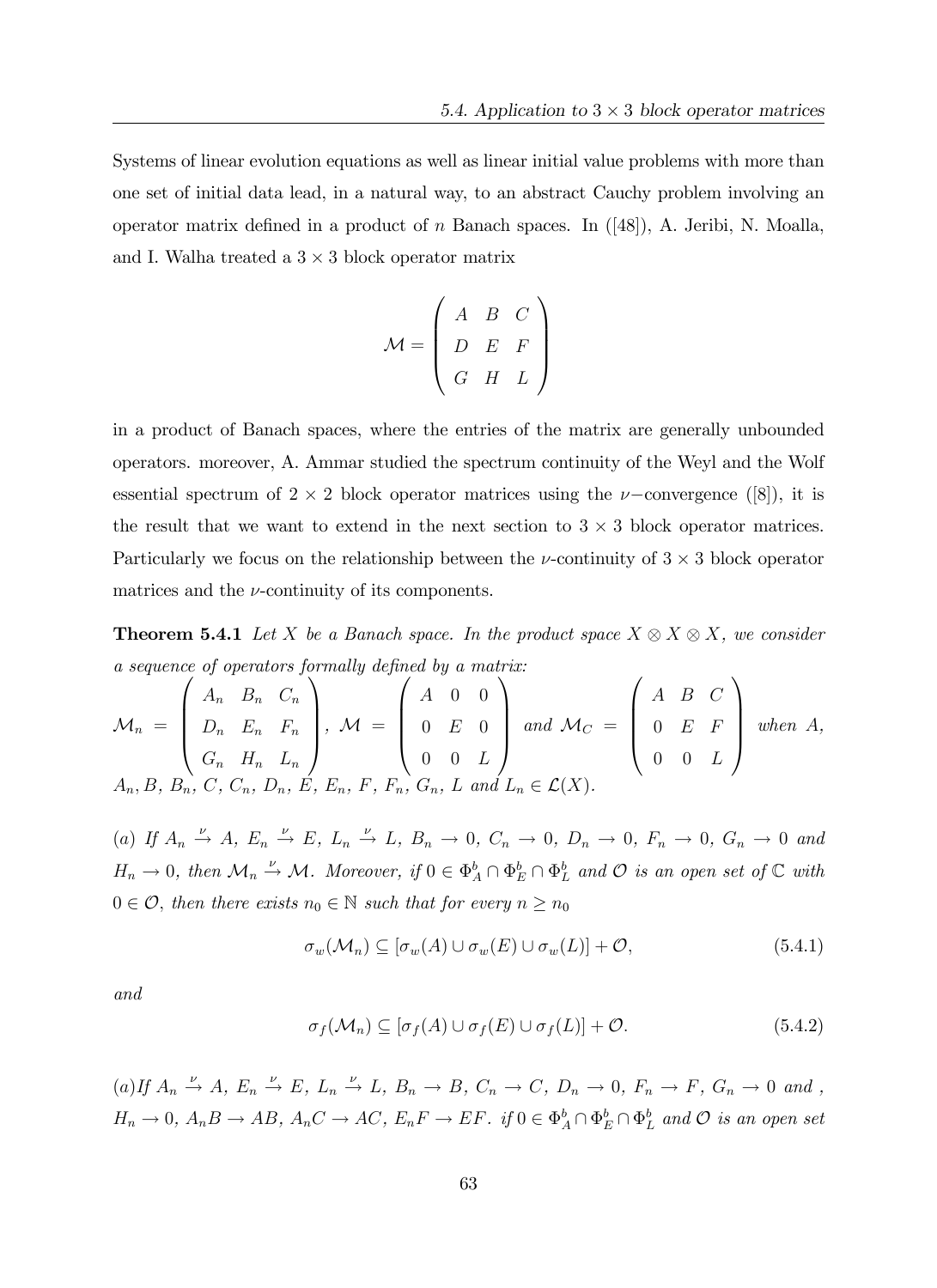of  $\mathbb C$  with  $0 \in \mathcal O$ , then there exists  $n_0 \in \mathbb N$  such that for every  $n \geq n_0$   $n \geq n_0$ 

$$
\sigma_w(\mathcal{M}_n) \subseteq [\sigma_w(A) \cup \sigma_w(E) \cup \sigma_w(L)] + \mathcal{O},\tag{5.4.3}
$$

and

$$
\sigma_f(\mathcal{M}_n) \subseteq [\sigma_f(A) \cup \sigma_f(E) \cup \sigma_f(L)] + \mathcal{O}.
$$
\n(5.4.4)

**Proof.** (a) Let 
$$
U_n = \begin{pmatrix} A_n & 0 & 0 \ 0 & E_n & 0 \ 0 & 0 & L_n \end{pmatrix}
$$
,  $V_n = \begin{pmatrix} 0 & 0 & G_n \ 0 & 0 & F_n \ 0 & 0 & 0 \end{pmatrix}$ , and  $W_n = \begin{pmatrix} 0 & 0 & 0 \ D_n & 0 & 0 \ G_n & H_n & 0 \end{pmatrix}$ .

First we prove that  $\mathcal{U}_n \stackrel{\nu}{\rightarrow} \mathcal{M}$ . Indeed  $\|\mathcal{U}_n\| = \max \{||A_n||, ||E_n||, ||L_n||\}$  then  $(||U_n||)$  is bounded,

$$
\| (\mathcal{U}_n - \mathcal{M})\mathcal{M} \| = \max \left\{ \| (A_n - A)A \|, \| (E_n - E)E \|, \| (L_n - L)L \| \right\} \to 0,
$$
  

$$
\| (\mathcal{U}_n - \mathcal{M})\mathcal{U}_n \| = \max \left\{ \| (A_n - A)A_n \|, \| (E_n - E)E_n \|, \| (L_n - L)L_n \right\} \to 0,
$$
and  

$$
\| (\mathcal{U}_n - \mathcal{M})\mathcal{U}_n \| = \max \left\{ \| (A_n - A)A_n \|, \| (E_n - E)E_n \|, \| (L_n - L)L_n \right\} \to 0.
$$

Now, by representing  $\mathcal{M}_n$  as  $\mathcal{M}_n = \mathcal{U}_n + \mathcal{V}_n + \mathcal{W}_n$ . It follows immediately from the fact that  $\mathcal{U}_n \stackrel{\nu}{\rightarrow} \mathcal{M}, \mathcal{V}_n \rightarrow 0, \mathcal{W}_n \rightarrow 0$  and Lemma 5.2.1 that

$$
\mathcal{U}_n+\mathcal{V}_n+\mathcal{W}_n\stackrel{\nu}{\to}0+0+\mathcal{M}.
$$

Then  $\mathcal{M}_n \stackrel{\nu}{\to} \mathcal{M}$ . Now, if we suppose that  $0 \in \Phi_A^b \cap \Phi_E^b \cap \Phi_L^b$  then  $0 \in \Phi_{\mathcal{M}}^b$ . According to ??, there exists  $n_0 \in \mathbb{N}$  such that for every  $n \ge n_0$ ,  $\sigma_i(\mathcal{M}_n) \subseteq [\sigma_i(A) \cup \sigma_i(E) \cup \sigma_i(L)] +$  $\mathcal{O},$  for  $i = f, w$ .

 $(b)$  By using  $(a)$  we have

$$
\begin{pmatrix} A_n & B_n - B & C_n - C \ D_n & E_n & F_n \ G_n & H_n & L_n \end{pmatrix} = \begin{bmatrix} A_n & B_n & C_n \ D_n & E_n & F_n - F \ G_n & H_n & L_n \end{bmatrix} + \begin{pmatrix} 0 & -B & -C \ 0 & 0 & -F \ 0 & 0 & 0 \end{pmatrix} \xrightarrow{\nu} M.
$$

Since

$$
\left[\begin{pmatrix} A_n & B_n & C_n \ D_n & E_n & F_n \ G_n & H_n & L_n \end{pmatrix} + \begin{pmatrix} 0 & -B & -C \ 0 & 0 & -F \ 0 & 0 & 0 \end{pmatrix} \right] \begin{pmatrix} 0 & B & C \ 0 & 0 & F \ 0 & 0 & 0 \end{pmatrix} = \begin{pmatrix} 0 & A_nB & A_nC + (B_n - B)F \ 0 & D_nB & D_nC + E_nF \ 0 & G_nB & G_nC + G_nF \end{pmatrix}
$$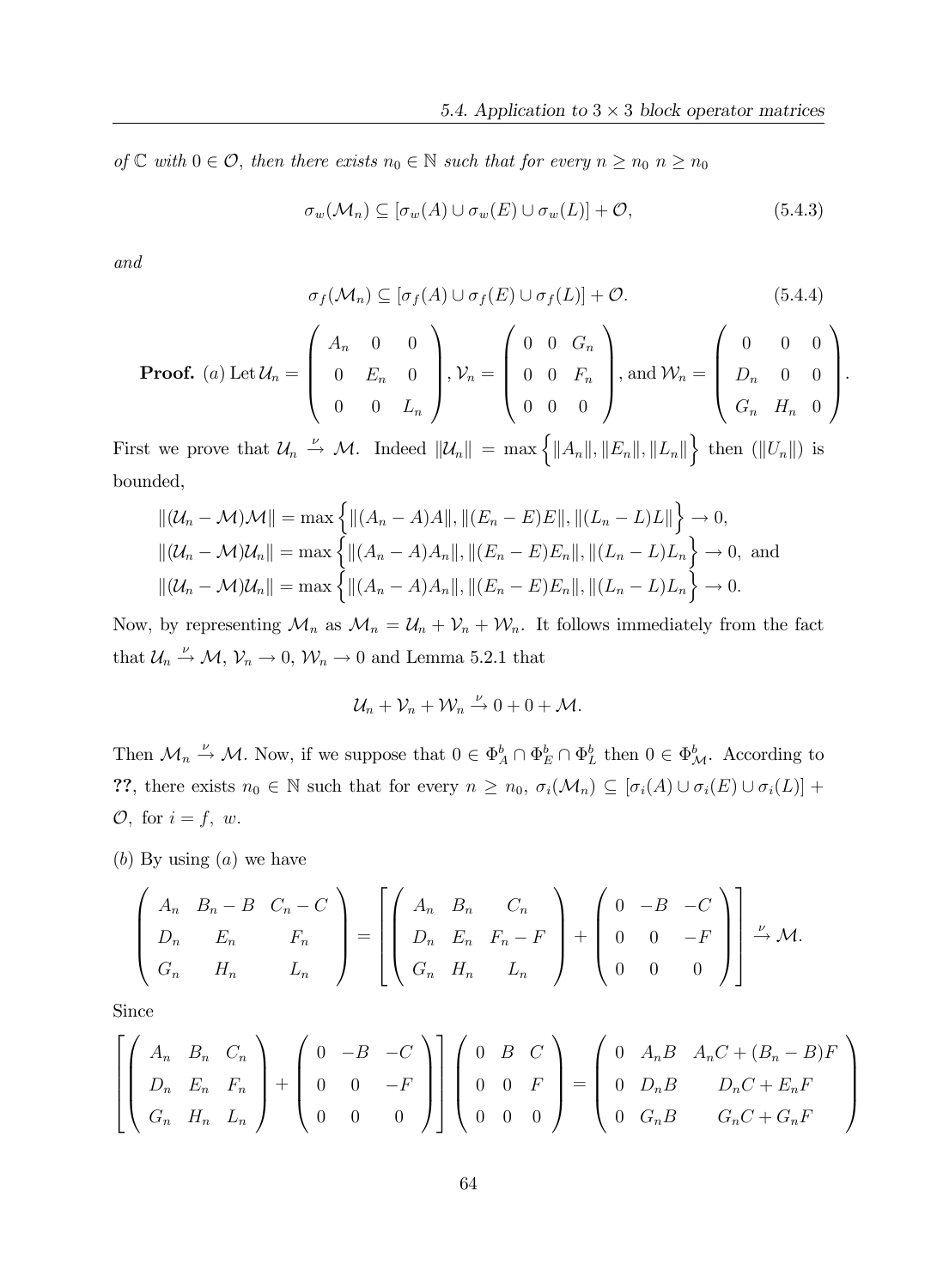:

and

$$
\left(\begin{array}{ccc} A & 0 & 0 \\ 0 & E & 0 \\ 0 & 0 & L \end{array}\right) \times \left(\begin{array}{ccc} 0 & B & C \\ 0 & 0 & F \\ 0 & 0 & 0 \end{array}\right) = \left(\begin{array}{ccc} 0 & AB & AC \\ 0 & 0 & EF \\ 0 & 0 & 0 \end{array}\right)
$$

Then

$$
\left[\begin{pmatrix} A_n & B_n & C_n \\ D_n & E_n & F_n \\ G_n & H_n & L_n \end{pmatrix} + \begin{pmatrix} 0 & -B & -C \\ 0 & 0 & -F \\ 0 & 0 & 0 \end{pmatrix} \right] \left(\begin{pmatrix} 0 & B & C \\ 0 & 0 & F \\ 0 & 0 & 0 \end{pmatrix} \longrightarrow \begin{pmatrix} A & 0 & 0 \\ 0 & E & 0 \\ 0 & 0 & L \end{pmatrix} \begin{pmatrix} 0 & B & C \\ 0 & 0 & F \\ 0 & 0 & 0 \end{pmatrix}
$$

Now by using Lemma 5.2.1 , and Theorem 5.2.1 we have

$$
\left[\begin{pmatrix} A_n & B_n & C_n \ D_n & E_n & F_n \ G_n & H_n & L_n \end{pmatrix} + \begin{pmatrix} 0 & -B & -C \ 0 & 0 & -F \ 0 & 0 & 0 \end{pmatrix} \right] \begin{pmatrix} 0 & B & C \ 0 & 0 & F \ 0 & 0 & 0 \end{pmatrix} \xrightarrow{\nu} \begin{pmatrix} A & 0 & 0 \ 0 & E & 0 \ 0 & 0 & L \end{pmatrix} \begin{pmatrix} 0 & B & C \ 0 & 0 & F \ 0 & 0 & 0 \end{pmatrix}.
$$

So,  $\mathcal{M}_n \stackrel{\nu}{\to} \mathcal{M}_C$ . Now, if we suppose that  $0 \in \Phi_A^b \cap \Phi_E^b \cap \Phi_L^b$  then  $0 \in \Phi_{\mathcal{M}}^b$ . Applying Theorem 5.2.1, there exists  $n_0 \in \mathbb{N}$  such that for every  $n \geq n_0$ ,  $\sigma_i(\mathcal{M}_n) \subseteq [\sigma_i(A) \cup \sigma_i(E) \cup \sigma_i(L)] +$  $\mathcal{O},$  for  $i = f, w$ .

**Remark 5.4.1** If  $\mathcal{M}_n \stackrel{\nu}{\rightarrow} \mathcal{M}_C$  and  $A_nC \rightarrow AC$ ,  $A_nB \rightarrow AB$ ,  $B_nF \rightarrow BF$ ,  $E_nF \rightarrow EF$ and  $B_n \to B$ ,  $C_n \to C$ ,  $F_n \to F$ ,  $D_n \to 0$ ,  $G_n \to 0$ ,  $H_n \to 0$ , then  $A_n \xrightarrow{\nu} A$ ,  $E_n \xrightarrow{\nu} E$ , and  $L_n \stackrel{\nu}{\to} L$ . In fact, let  $\mathcal{M}_n \stackrel{\nu}{\to} \mathcal{M}_C$ ,

$$
\begin{pmatrix}\n0 & -B_n & -C_n \\
-D_n & 0 & -F_n \\
-G_n & -H_n & 0\n\end{pmatrix} \rightarrow \begin{pmatrix}\n0 & -B & -C \\
0 & 0 & -F \\
0 & 0 & 0\n\end{pmatrix}, and
$$
\n
$$
\left(\mathcal{M}_n - \mathcal{M}_C\right) \begin{pmatrix}\n0 & -B & -C \\
0 & -B & -C \\
0 & 0 & -A_n - A\end{pmatrix} = \begin{pmatrix}\n0 & -(A_n - A)B & -(A_n - A)C - (B_n - B)F \\
0 & 0 & -(E_n - E)F \\
0 & 0 & 0\n\end{pmatrix} \rightarrow 0.
$$

**Corollary 5.4.1** Let X be a Banach space. In the product space  $X \otimes X \otimes X$ , we consider a sequence of operators formally defined by a matrix  $\mathcal{M}_n =$  $\overline{1}$  $\overline{\phantom{a}}$  $A_n$   $B_n$   $C_n$  $0 \t E_n \t F_n$  $0 \t 0 \t L_n$  $\setminus$  $\bigg\}$ . Let  $A_n$  and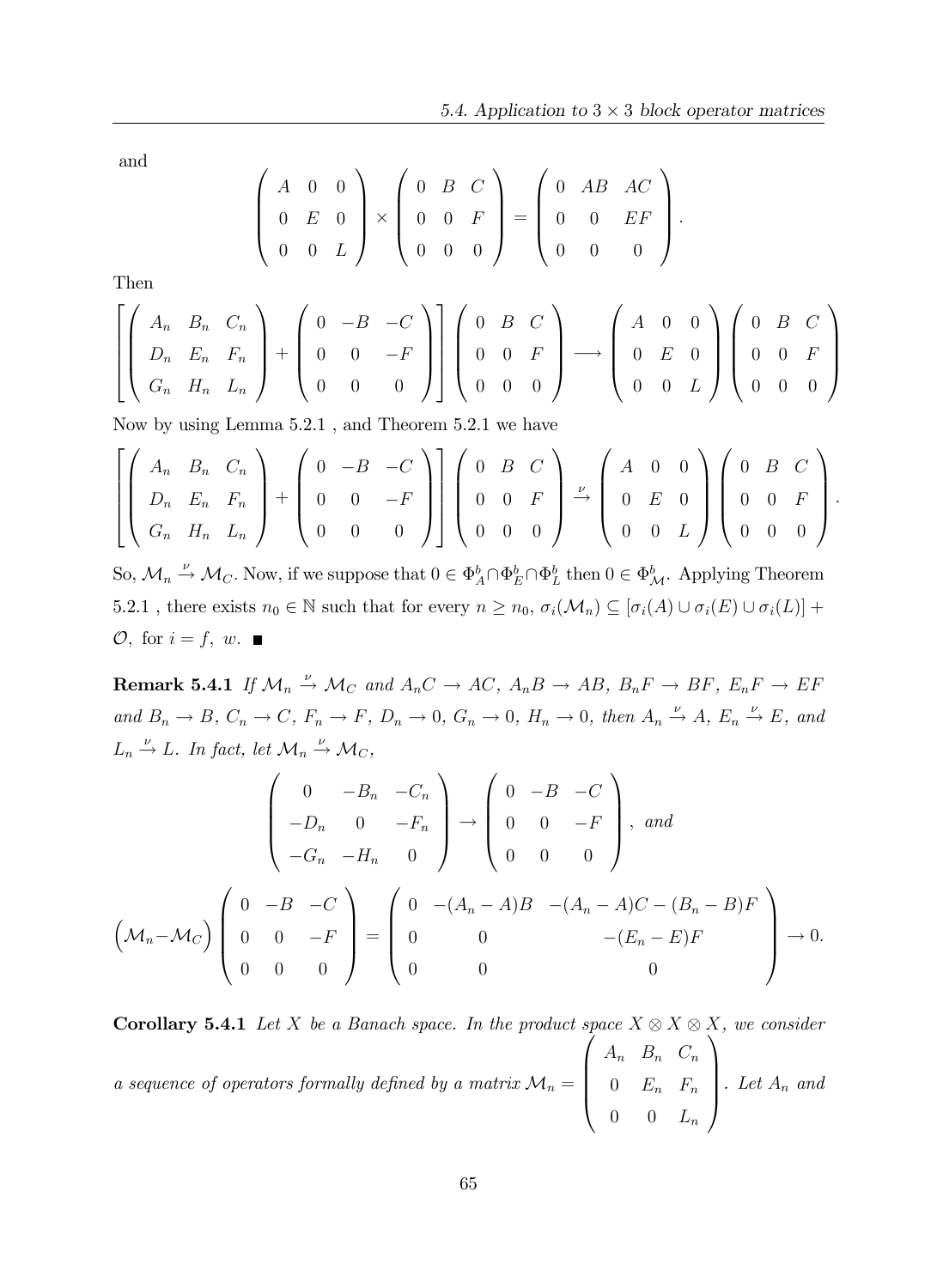A be two closed operators acting on the Banach space X and having the domain  $\mathcal{D}(A_n)$ and  $\mathcal{D}(A)$  respectively.  $E_n$  and E acting on the Banach space X and having the domain  $\mathcal{D}(B_n)$ , and  $\mathcal{D}(E)$  respectively.  $L_n$  and  $L$  acting on the Banach space X and having the  $\sqrt{ }$  $\setminus$ 

domain  $\mathcal{D}(L_n)$ , and  $\mathcal{D}(L)$  respectively and let  $B_n$ ,  $C_n$ ,  $F_n \in \mathcal{L}(X)$  and  $\mathcal{M} =$  $\overline{\phantom{a}}$ A 0 0  $0 E 0$  $0 \quad 0 \quad L$  $\Big\}$ and let  $\lambda \in \rho(A) \cap \rho(E) \cap \rho(L) \cap \rho(A_n) \cap \rho(E_n) \cap \rho(L_n)$ . If  $(\lambda - A_n)^{-1} \stackrel{\nu}{\to} (\lambda - A)$  $^{-1}$ ,  $(\lambda - E_n)^{-1} \stackrel{\nu}{\rightarrow} (\lambda - E)^{-1}, (\lambda - L_n)^{-1} \stackrel{\nu}{\rightarrow} (\lambda - L)^{-1}, B_n \rightarrow 0, C_n \rightarrow 0, and F_n \rightarrow 0, then for$ each open set  $\mathcal{O} \subseteq \mathbb{C}$  with  $0 \in \mathcal{O}$ , there exists  $n_0 \in \mathbb{N}$  such that for every  $n \geq n_0$ 

$$
\sigma_w(\mathcal{M}_n) \subseteq [\sigma_w(A) \cup \sigma_w(E) \cup \sigma_w(L)] + \mathcal{O},\tag{5.4.5}
$$

and

$$
\sigma_f(\mathcal{M}_n) \subseteq [\sigma_f(A) \cup \sigma_f(E) \cup \sigma_f(L)] + \mathcal{O}.
$$
\n(5.4.6)

**Proof.** Obviously, we can verify that,

$$
(\lambda - \mathcal{M}_n)^{-1} = \begin{pmatrix} (\lambda - A_n)^{-1} & B_n(\lambda - A_n)^{-1}(\lambda - E_n)^{-1} & (B_n F_n(\lambda - E_n)^{-1} + C_n)(\lambda - A_n)^{-1}(\lambda - L_n)^{-1} \\ 0 & (\lambda - E_n)^{-1} & F_n(\lambda - E_n)^{-1}(\lambda - L_n)^{-1} \\ 0 & 0 & (\lambda - L_n)^{-1} \end{pmatrix}
$$

Since  $B_n(\lambda - A_n)^{-1}(\lambda - E_n)^{-1} \to 0$ ,  $(B_n F_n(\lambda - E_n)^{-1} + C_n)(\lambda - A_n)^{-1}(\lambda - L_n)^{-1} \to 0$ , and  $F_n(\lambda - E_n)^{-1}(\lambda - L_n)^{-1} \to 0$ , then by using Theorem 5.4.1, we get  $(\lambda - \mathcal{M}_n)^{-1} \stackrel{\nu}{\rightarrow} (\lambda - \mathcal{M})^{-1}$ . Now, using [30, *Theorem* 2.1] we deduce that

$$
\sigma_i(\mathcal{M}_n) \subseteq [\sigma_i(A) \cup \sigma_i(E) \cup \sigma_i(L)] + \mathcal{O}, \text{ for } i = f, w.
$$

**Theorem 5.4.2** Let X be a Banach space. In the product space  $X \otimes X \otimes X$ , we consider a sequence of operators formally defined by a matrix

$$
\mathcal{M}_n = \left( \begin{array}{ccc} A_n & B_n & C_n \\ 0 & E_n & F_n \\ 0 & 0 & L_n \end{array} \right) \text{ and } \mathcal{M}_C = \left( \begin{array}{ccc} A & B & C \\ 0 & E & F \\ 0 & 0 & L \end{array} \right)
$$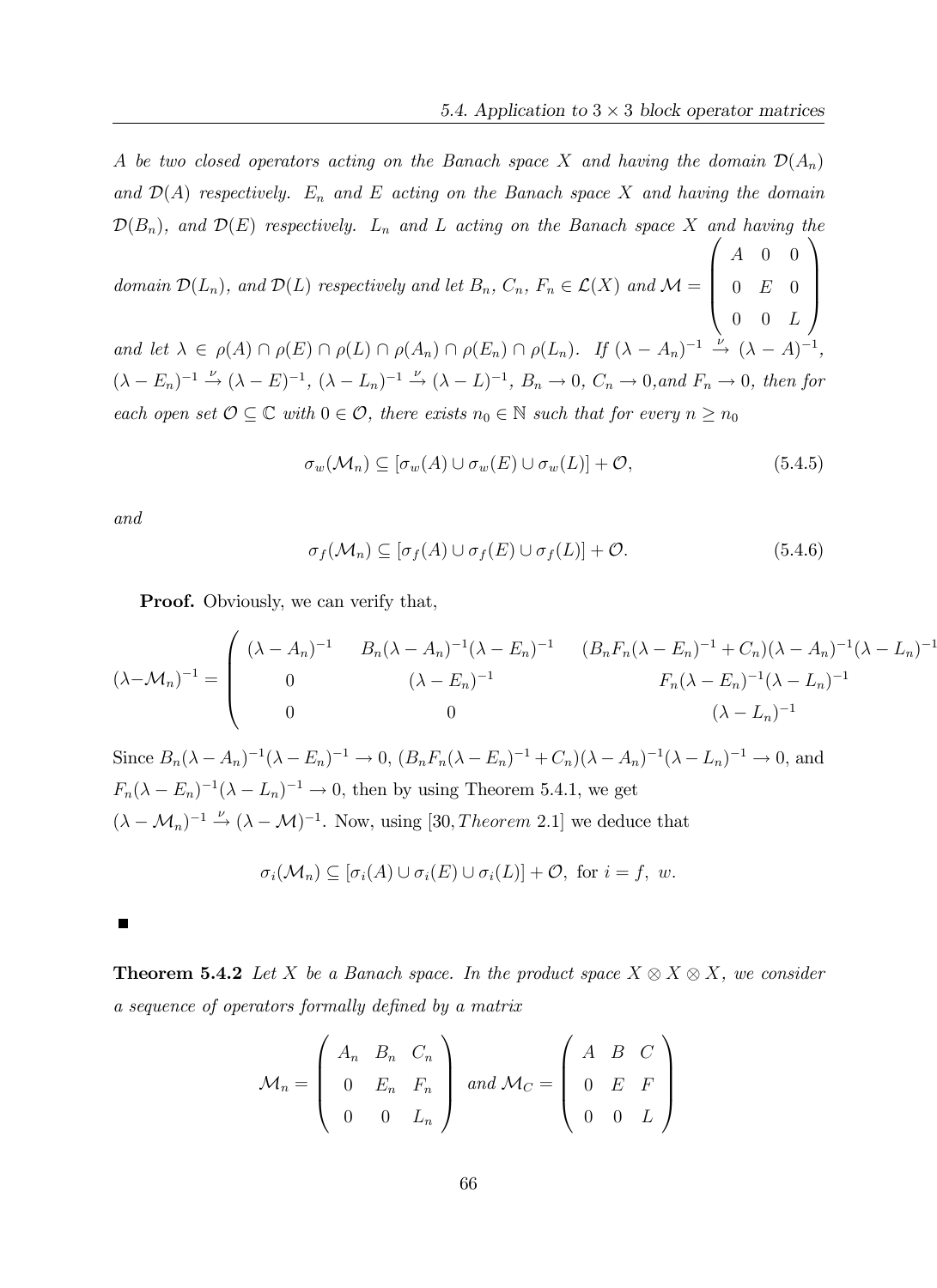such that  $A, A_n \in \mathcal{L}(X), B, B_n \in \mathcal{L}(X), C, C_n \in \mathcal{L}(X), E, E_n \in \mathcal{L}(X), F, F_n \in \mathcal{L}(X), L$  $L_n \in \mathcal{L}(X)$ ,  $B_n \to B$ ,  $C_n \to C$  and  $F_n \to F$ . If  $0 \in \Phi_A^b \cap \Phi_E^b \cap \Phi_L^b$  and  $\sigma_i(A) \cap \sigma_i(E) \cap \sigma_i(L) =$  $\emptyset$ , for  $i = f$ , w. Then  $\sigma_i$  is  $\nu$ -continuous at A, E and L if, and only if,  $\sigma_i$  is  $\nu$ -continuous at  $\mathcal{M}_C$ , for  $i = f$ , w.

**Proof.** Since  $\sigma_i(A) \cap \sigma_i(E) \cap \sigma_i(L) = \emptyset$ , for  $i = f$ , w, then from the *v*-upper semi continuity of  $\sigma_i$  at A, E and L, for  $i = f$ , w (see 5.2.3), and by using a similar reasoning of [30, Theorem 2.1], for every sequence  $(A_n) \in \mathcal{L}(X)$ , every sequence  $(E_n) \in \mathcal{L}(X)$  and every sequence  $(L_n) \in \mathcal{L}(X)$  such that  $A_n \stackrel{\nu}{\to} A$ ,  $E_n \stackrel{\nu}{\to} E$  and  $L_n \stackrel{\nu}{\to} L$  there exists  $n_0 \in \mathbb{N}$  such that for all  $n \geq n_0$  we have

$$
\sigma_i(\mathcal{M}_n) = \sigma_i(A_n) \cup \sigma_i(E_n) \cup \sigma_i(L_n), \text{ for } i = f, w.
$$
 (5.4.7)

" $\implies$ " Assume that  $\sigma_i$  is  $\nu$ -continuous at A, E and L and we show that  $\sigma_i$  is  $\nu$ -continuous at  $\mathcal{M}_C$  for  $i = f$ , w. Let  $\mathcal{M}_n \stackrel{\nu}{\rightarrow} \mathcal{M}_C$ . First by using Theorem 5.2.3,  $\sigma_i$  is  $\nu$ -upper semi continuous at  $\mathcal{M}_C$ , for  $i = f$ , w. It is sufficient to show that  $\sigma_i$  is  $\nu$ -lower semi continuous at  $\mathcal{M}_C$  for  $i = f$ , w. We suppose  $\mathcal{M}_n \stackrel{\nu}{\rightarrow} \mathcal{M}_C$ , then by using [8, *Remarque* 3.4] we have  $A_n \xrightarrow{\nu} A$ ,  $E_n \xrightarrow{\nu} E$  and  $L_n \xrightarrow{\nu} L$ . Since  $\sigma_i$  is  $\nu$ -lower semi continuous at A, E and L we have  $\sigma_i(A) \subset \liminf \sigma_i(A_n), \sigma_i(E) \subset \liminf \sigma_i(E_n)$  and  $\sigma_i(L) \subset \liminf \sigma_i(L_n)$  for  $i = f, w$ . Then  $\Big[ \sigma_i(A) \cup \sigma_i(E) \cup \sigma_i(L) \Big]$  $\subset \left[ \left( \text{lim inf } \sigma_i(A_n) \right) \cup \left( \text{lim inf } \sigma_i(E_n) \right) \cup \left( \text{lim inf } \sigma_i(L_n) \right) \right], \text{ for } i = f, w.$ Hence  $(\sigma_i(A)\cup\sigma_i(E)\cup\sigma_i(L))\subset\liminf(\sigma_i(A_n)\cup\sigma_i(E_n)\cup\sigma_i(L_n))$  for  $i = f$ , w. This implies

that,  $\sigma_i(\mathcal{M}_C) \subset \liminf (\sigma_i(\mathcal{M}_n))$  for  $i = f$ , w. Hence,  $\sigma_i$  is  $\nu$ -lower semi continuous at  $\mathcal{M}_C$ for  $i = f$ , w.

" $\Longleftarrow$ " Assume that  $\sigma_i$  is  $\nu$ -continuous at  $\mathcal{M}_C$ . We show that  $\sigma_i$  is  $\nu$ -continuous at  $A$ ,  $E$ and L for  $i = f$ , w. Let  $A_n \stackrel{\nu}{\rightarrow} A$ ,  $E_n \stackrel{\nu}{\rightarrow} E$  and  $L_n \stackrel{\nu}{\rightarrow} L$ . By using 5.2.3,  $\sigma_i$  is  $\nu$ -upper semi continuous at A, E and L for  $i = f$ , w. then continuous at A, E and L for  $i = f$ , w. So,

$$
\limsup \sigma_i(A_n) \subset \sigma_i(A) \text{ for } i = f, w,
$$
  

$$
\limsup \sigma_i(E_n) \subset \sigma_i(E) \text{ for } i = f, w, \text{ and}
$$
  

$$
\limsup \sigma_i(L_n) \subset \sigma_i(L) \text{ for } i = f, w.
$$
 (5.4.8)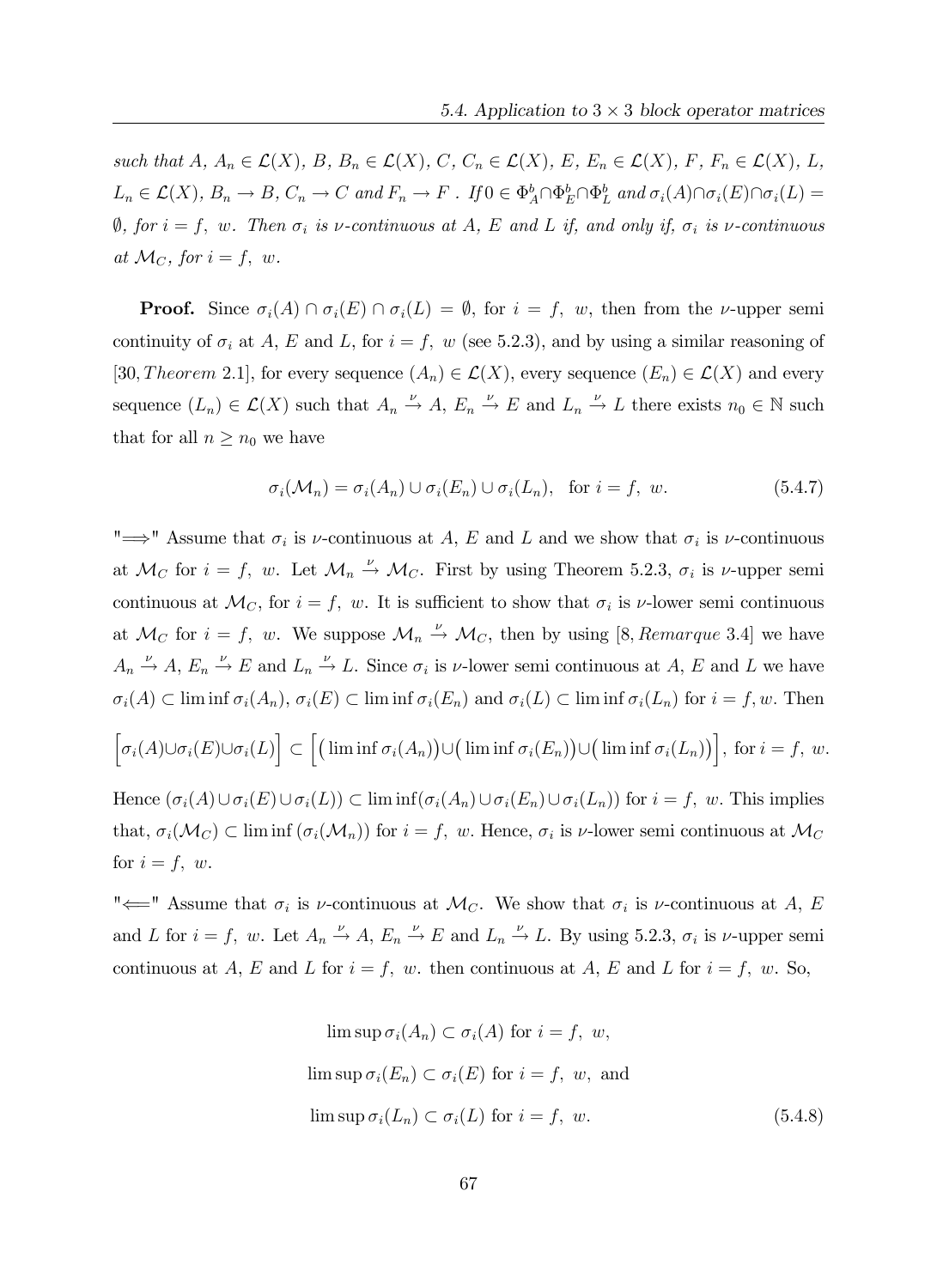Now, we prove that  $\sigma_i$  is  $\nu$ -lower semi continuous at A for  $i = f$ , w. Let  $\lambda \in \sigma_i(A)$  for  $i = f$ , w. Since  $\sigma_i(A) \subset \sigma_i(\mathcal{M}_C)$ , then  $\lambda \in \sigma_i(\mathcal{M}_C)$  for  $i = f$ , w. By using Theorem 5.4.1 we have  $\mathcal{M}_n \stackrel{\nu}{\rightarrow} \mathcal{M}_C$ . It follows from  $\nu$ -lower semi continuity of  $\sigma_i$  at  $\mathcal{M}_C$ 

$$
\lambda \in \liminf (\sigma_i(\mathcal{M}_n)) \text{ for } i = f, w.
$$

Then there exists a sequence  $(\lambda_n)$  such that  $\lambda_n \in \sigma_i(\mathcal{M}_n)$  and  $\lambda_n \to \lambda$  for  $i = f$ , w. On the other hand, by Eq. (5.4.7), there exists  $N \in \mathbb{N}$  such that  $\lambda_n \in \sigma_i(\mathcal{M}_n) = \sigma_i(A_n) \cup \sigma_i(E_n) \cup$  $\sigma_i(L_n)$ , for all  $n \geq N$  and  $i = f$ , w. We discuss two cases.

 $\underline{1^{st}case}$ . If  $\lambda_n \in \sigma_i(A_n)$ , for all  $n \geq N$  and  $i = f$ , w thus  $\lambda \in \liminf \sigma_i(A_n)$  and hence  $\sigma_i$  is  $\nu$ -continuous at A for  $i = f, w$ .

 $\frac{2^{nd}case}{\sigma_i}(E_{n_j})\cap \sigma_i(L_{n_j}))$ , then we have  $\lambda \in \limsup \sigma_i(E_n) \cap \sigma_i(L_n)$  for  $i = f$ , w. Using Eq. (5.4.8) we obtain  $\lambda \in \sigma_i(E) \cap \sigma_i(L)$ for  $i = f$ , w. This shows that  $\lambda \in \sigma_i(E) \cap \sigma_i(L) \cap \sigma_i(A)$  for  $i = f$ , w. This is a contradiction.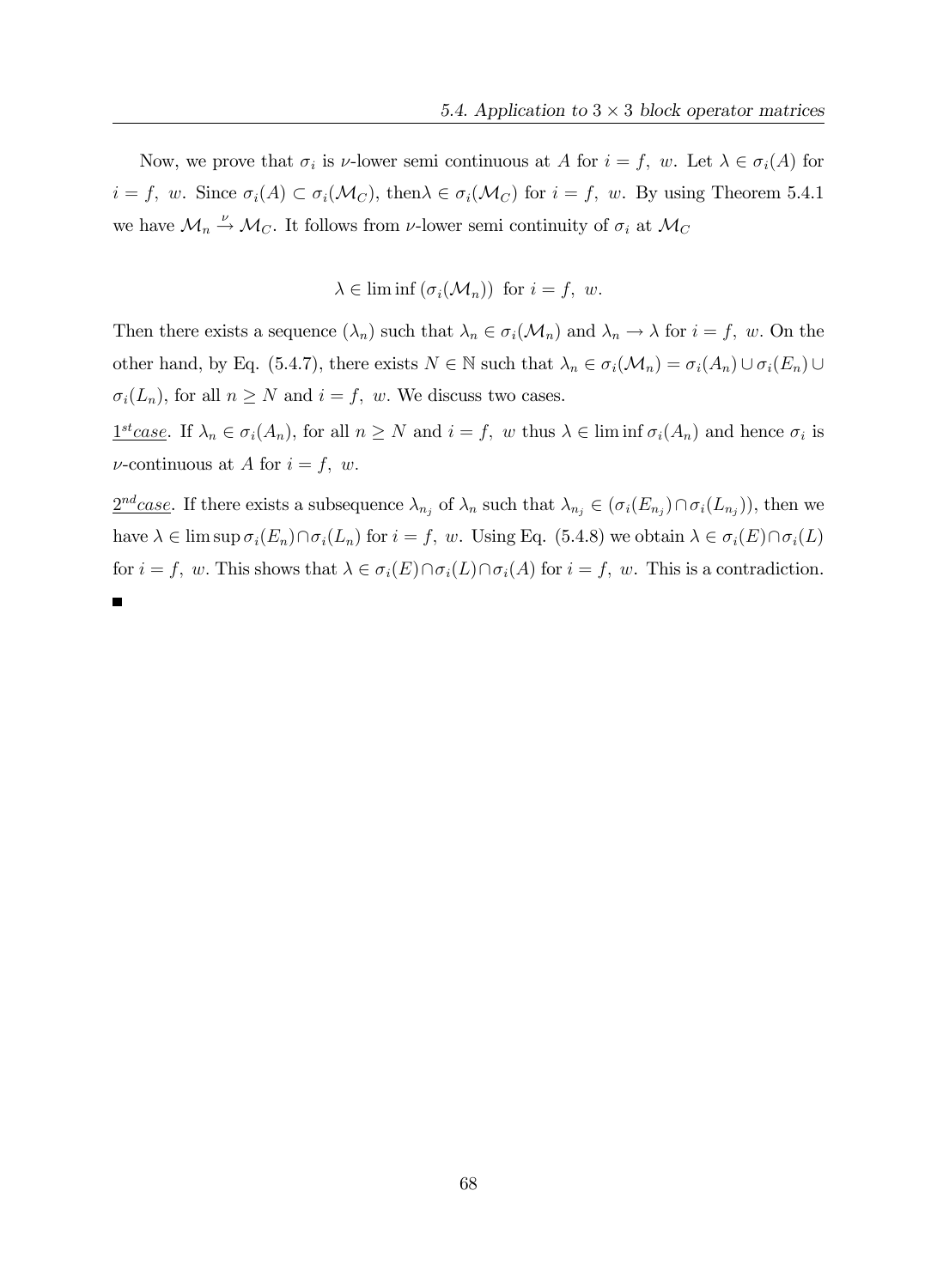## Conclusion and perspectives

The main thrust of this thesis is in the spirit of the operator theory and spectral theory, its aim is to give a study of some parts of the essential spectrum for a sequence of linear operators (The essential approximate point spectrum, the essential defect spectrum, the Weyl essetial spectrum and the Wolf essential spectrum) using different types of convergences (Generalized convergence sense, the convergence compactly, and the  $v$ -convergece). The results obtained are used to study the spectrum continuity.

By the preceding chapters, a question do, however, remain open to further investigation. We point out that the operations of addition and composition in  $\mathcal{L}(X)$  are not compatible with  $v$ -convergence. What conditions do we need to put in place to get compatibility?. Do we Can introduce a new type of convergence that preserves the characteristics of the  $v$ -convergence and achieves compatibility?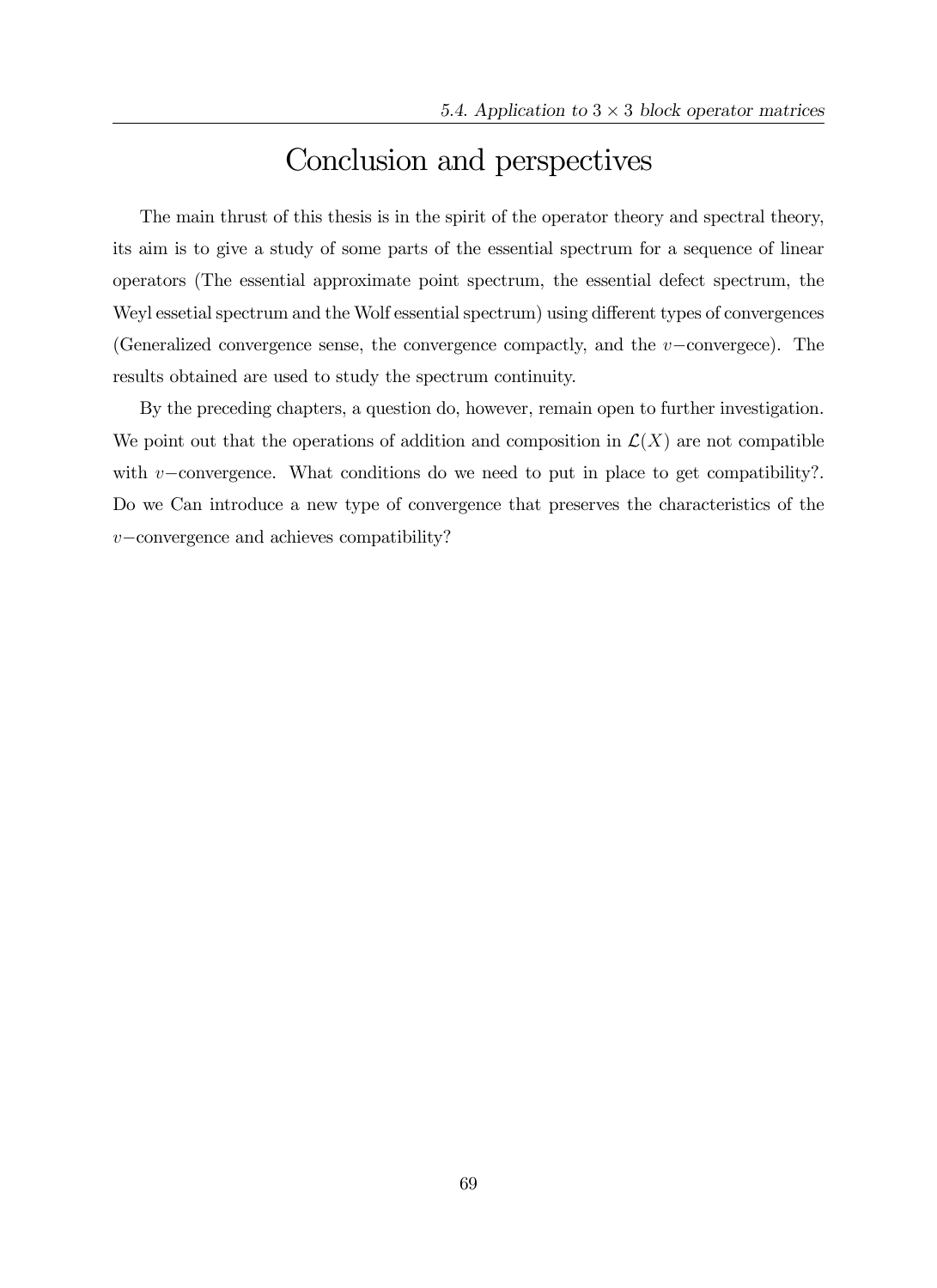## Bibliographie

- [1] P. Aiena, Fredholm and local spectral theory with Applications to multipliers, kluwer academic, Dordrecht, (2004).
- [2] P.Aiena, Fredholm operator and local spectral theory, Springer 2006.
- [3] P.Aiena,M.Luisa,and M.Conzalez; Operator wich have a closed quasi nilpotent part, Proceding of the american Mathématical sociéty, vol. 130,  $N^{0}09$  page 2701-2710, March12. 2002.
- [4] P.Aiena, Semi- fredholm operators perturbation theory and localized SVEP, Univ. dipalermo, Merida,Venezuela, 2AL7, (2007).
- [5] M. Ahues, F. Hocine, A note on spectral approximation of linear operations, App. Math. Lett., 7, 63-66 (1994).
- [6] M. Ahues, A. Largillier and B.V. Limaye, Spectral computations for bounded operators, Applied Mathematics (Boca Raton), 18. Chapman Hall/CRC, Boca Raton, FL., xviii+382 pp. ISBN: 1-58488-196-8 (2001).
- [7] R. Alam, On spectral approximation of linear operators, J. Math. Anal. App., 226, 229-244 (1998).
- [8] A. AMMAR and A. JERIBI, The Weyl essential spectrum of a sequence of linear operators in Banach spaces, Indag. Math. (N.S.) 27(1), 282-295 (2016).
- [9] A. AMMAR, Some properties of the Wolf and Weyl essential spectra of a sequence of linear operators  $\nu$ -convergent, Indag. Math. (N.S.) 27, no. 1, 282-295 (2016).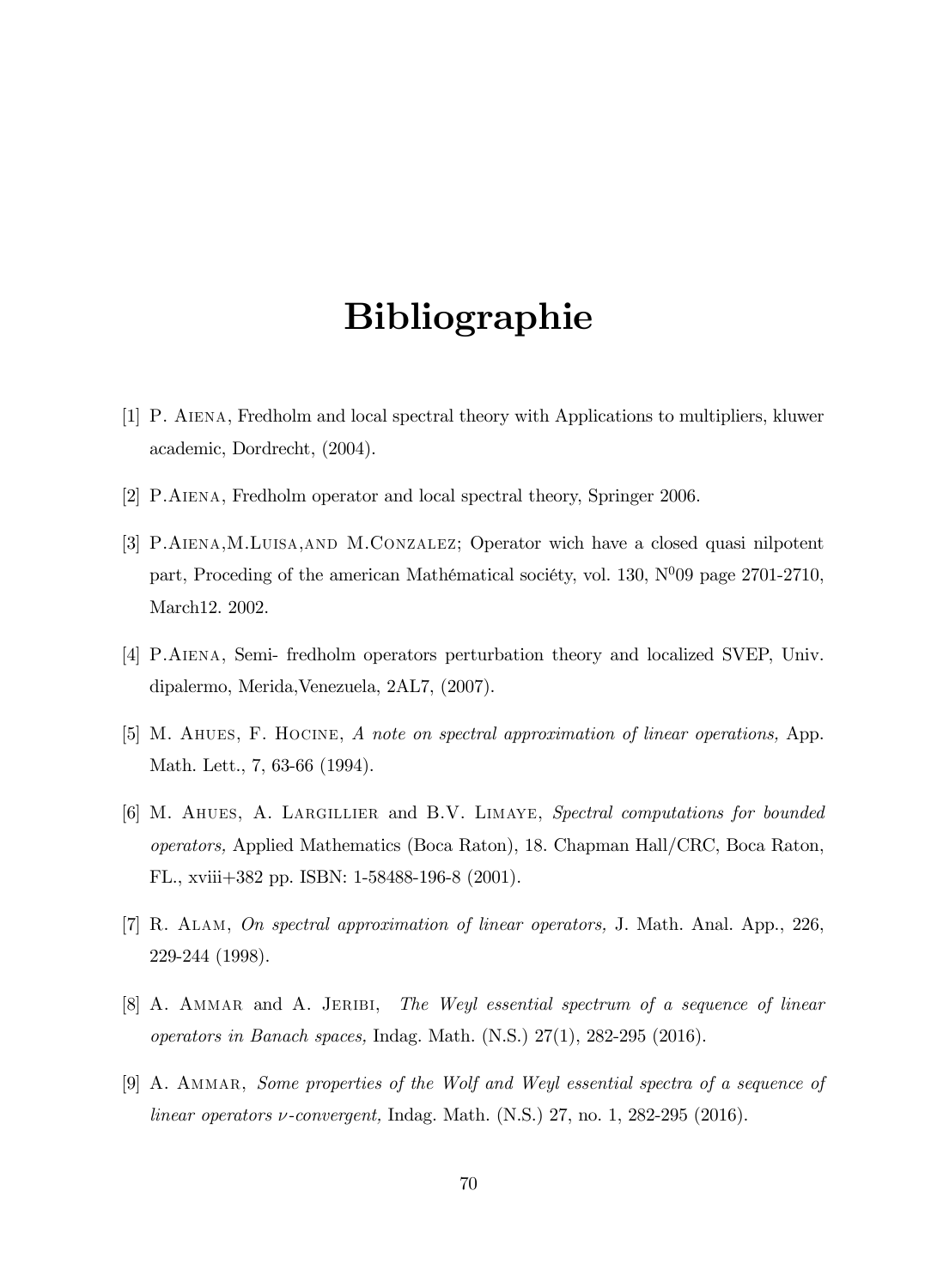- [10] P. M. Anselone, and R. Ansorge, Compactness principles in nonlinear aperators apprximation theory, Num. Func. Anal. Optimiz., 1, 589-618 (1979).
- [11] P. M. ANSELONE, and M.L. TREUDEN, Spectral analysis of asymptotically compact operator sequences, Num. Func. Anal. Optimiz., 17, 679-690 (1996).
- [12] P. M. Anselone, Collectively Compact Operator Approximation Theory and Application to Integral Equations, Prentice-Hall, Inc., Englewood, with an appendix by Joel Daivies, Prentice-Hall Series in Automatic Computation, (1971).
- [13] C. Apostol, The reduced minimmun modulus, Mich. Math. J. 32, 279-294 (1985).
- [14] F.V. ATKINON, The normal solubility of linear equations in normed spaces, Math. Sb. (NS) 28(70), 3-14 (1951) (Russian).
- [15] F.V. Atkinson, H. Langer, R. Mennicken and A.A. Shkalikov, The essential spectrum of some matrix operators, Math. Nachr. 167, 5-20 (1994).
- [16] B. A. Barnes, Restrictions of bounded linear operators: Closed range, Amer. Math. Soc., Vol. 135, 6, 1735-1740 (2007).
- [17] H. BEHNECK, H. Focke, *stability of deficiency indices*, Proc. Roy. Soc. Edinburgh 71, 119-127 (1977).
- [18] M. BERKANI and A. OUAHAB, Opérateur essentiellement régulier dans les espaces de Banach, Rend. Circ. Math. Palermo, SÈrie II 46, 131-160 (1997).
- [19] H. BrÈzis, Analyse fonctionnelle. ThÈorie et applications. Collection MathÈmatiques Appliquées pour la Maîtrise, Masson, Paris, 1983.
- [20] K. J. Brown, On relatively bounded perturbation, Proc. Roy. Soc. Edinburgh 78A (1972).
- [21] L. Burlando, Continuity of spectrum and spectral radius in algebras of operators, Ann. Fac. Sci. Toulouse Math. (6) 9(1), 5-54 (1988).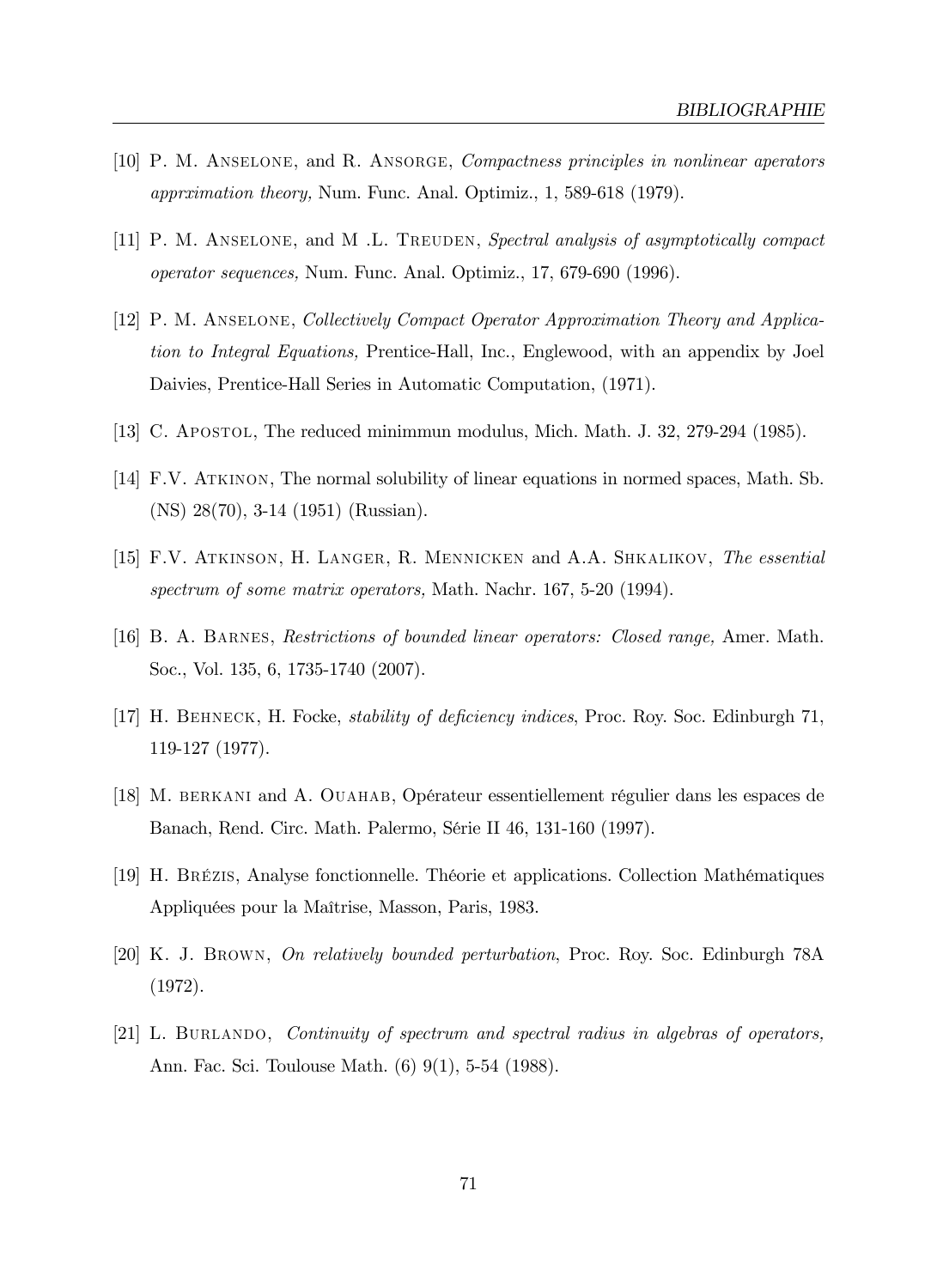- [22] S. B. Cavage, Calcul différentiel et équations différentielles, cours et exercices corrigés. Dunod,SMAI, Collection Sciences Sup. (2010)
- [23] S. R. CARADUS, W.E. Pfaffenerger, B. Yood *Calkin Algebras and Algebras of operators* on Banach spaces, Lect. Notes Pure Appl. Math., vol.9, Marcel Dekker, Inc., New York, 1974.
- [24] S. R. CARADUS, Mapping properties of relatively regular operators Proc. Amer Math. Soc., 47, 409-412 (1975).
- [25] F. Chatelin, Spectral approximation of linear operators, Academic press, New York (1983).
- [26] J. B. CONWAY and B. B. MORREL, Operators that are points of spectral continuity, Integral Equations Operator Theory 2(2), 174-198 (1979).
- [27] J. B. CONWAY and B. B. MORREL, *Operators that are points of spectral continuity*. II, Integral Equations Operator Theory 4(4), 459-503 (1981).
- [28] G. Dales, P. Aiena, J. Eschmier K. B. Laursen and G. Willis, Introduction to Banach algebras operator and Harmonique analysis, London Math. Soc., Cambridge (2003).
- [29] S. V. DJORDJEVIC and Y. M. HAN, *Browder's theorems and spectral continuity*, Glasg. Math. J. 42(3), 479-486 (2000).
- [30] S. V. DJORDJEVIC and Y. M. HAN, Spectral continuity of operator matrices, Glasg. Math. J. 43(3), 487-490 (2001).
- [31] S. DORDJEVIC, The continuity of the essential approximative point spectrum, Facta Univ. Ser. Math. Inform (10), 97-104 (1995).
- [32] B. P. DUGGAL, I. H. JEON, and I. H. KIM, Continuity of the spectrum on a class of upper triangular operator matrices, J. Math. Anal. Appl. 370 (2), 584-587 (2010).
- [33] K. O. Friederichs, Spekraltheorie halbbeschrinkter operatoren und Anwen-dung auf die spektralzerlegung von Differentialoperatoren. I. Math. Ann. 465-487 (1934).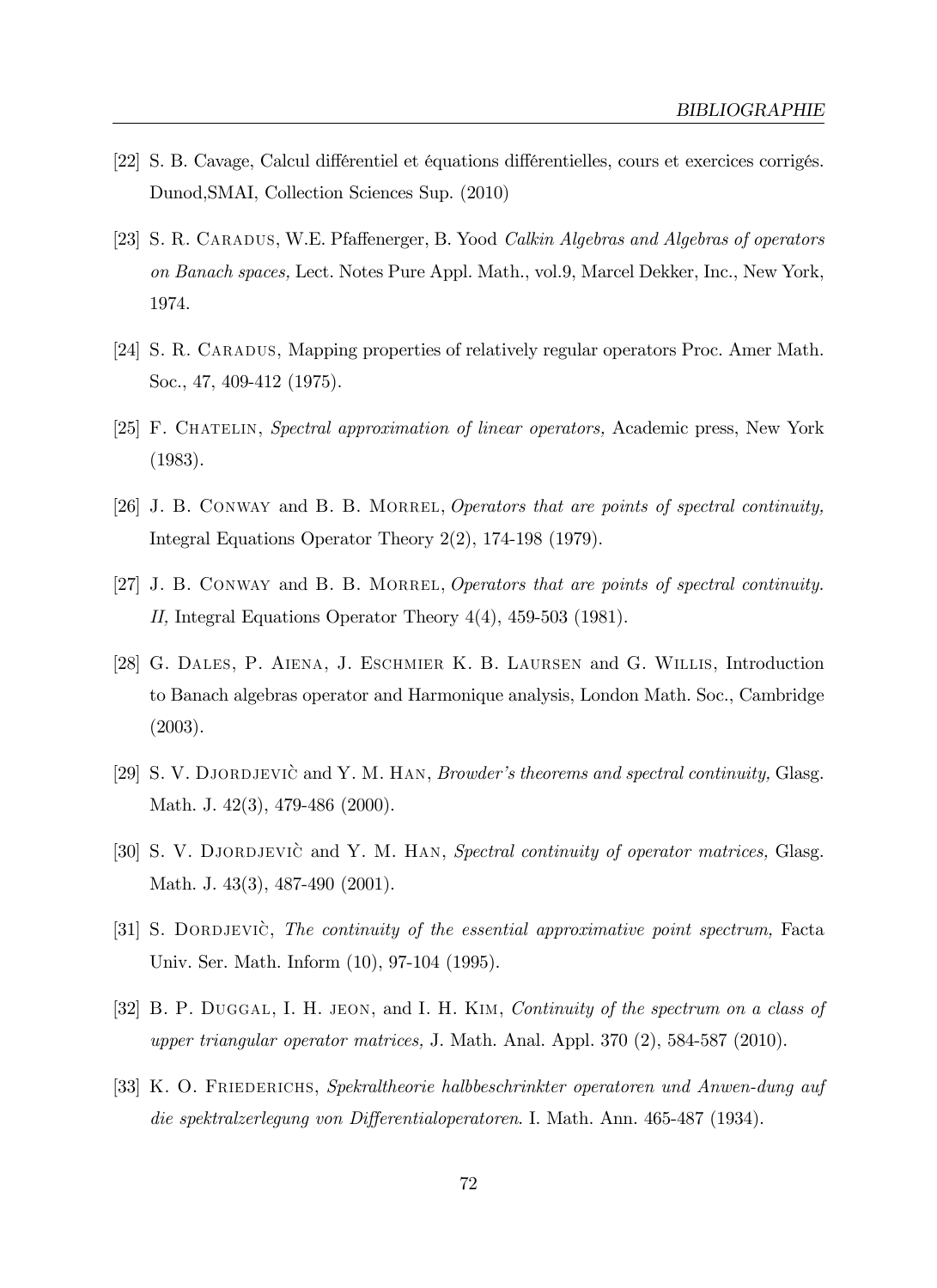- [34] I. C. Gohberg, On linear equations in Hilbert spaces, Dokl. Akad. Nauk. SSSR (N.S.) 76, 9-12 (1951) (Russian).
- [35] I. C. Gohberg, On linear operators depending analytically on a parameter, Dokl. Akad. Nauk. SSSR (N.S.) 78, 629-632 (1951) (Russian).
- [36] I. C. GOHBERG, S. GOLDBERG and M.A. KAASHOEK, Classes of linear operators, Vol. I. Operator theory: Advances and application, Vol. 49, Birkhausser, Basel, (1990).
- [37] I. C. GOHBERG, G. KREIN, Fundamental theorems on defeciency numbers, root numbers, and indices of linear operators. Am. Math. Soc. Transl. Ser. 2 13, 185-264 (1960).
- [38] S. GOLDBERG, *Perturbations of semi-Fredholm operators by operators converging to* zero compactly, Proc. Amer. Math. Soc. 45, 93-98 (1974).
- [39] S. GOLDBERG, Unbounded linear operators, McGraw-hill, New York, (1966).
- [40] R. D. Grigorieff, Diskrete approximation Von Eigenwert proplemen I: Qualitative Konvergenz, Num. Math., 24, 355-374 (1975).
- [41] K. GUSTAFSON and J. WEIDMAN, On the essential spectrum, J. Math. Ann. App. 25, 121-127 (1969).
- [42] T. Heraiz, A. Ammar and A. Jeribi, Essential approximte point and essential defect spectrum of a sequence of linear operators in Banach spaces, Methodes of Func. Ana. and Topo. Vol.25, no. 4, pp. 373-380 (2019).
- [43] A. JERIBI, Spectral Theory and Applications of Linear Operators and Block Operator Matrices, Springer-Verlag, New-York (2015).
- [44] A. JERIBI and N. MOALLA, A characterisation of some subsets of Schechter's essential spectrum and applications to singular transport equation, J. Math. Anal. Appl. 358, no. 2, 434-444 (2009).
- [45] A. JERIBI and K. LATRACH, Some results on fredholm operators, essential spectrum and applications to transport equations, J. Math. Anal. Appl. 225, 461-485(1998).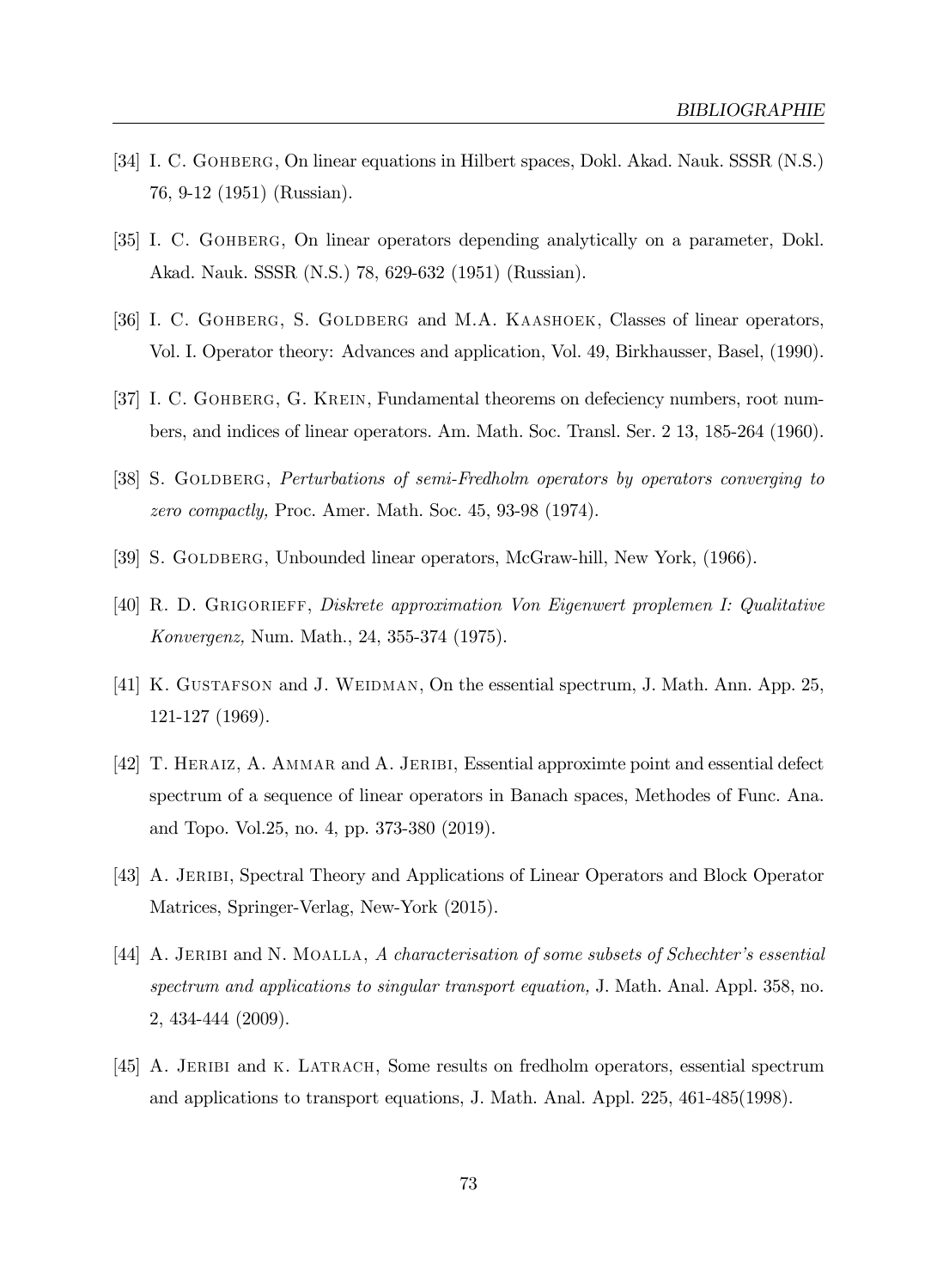- [46] A. Jeribi, Some remarks on the Schechter essential spectrum and applications to transport equation, J. Math. Anal. appl. 275, 222-237(2002).
- [47] A. JERIBI, On the Schechter essential spectrum on Banach spaces and application, SER.35.55(2002).
- [48] A. JERIBI, N. MOALLA, and I. WALHA, Spectra of some block operator matrices and applications to transport equation, J. Math. Anal. Appl. 351 (1), 315-325 (2009).
- [49] A. Jeribi, Quelques remarques sur le spectre de Weyl et applications, C. R. Acad. Sci. Paris Sér. I Math. 327, no. 5, 485-490 (1998).
- [50] A. JERIBI, Une nouvelle caractérisation du spectre essentiel et application, C. R. Acad. Sci. Paris Sér. I Math. 331, no. 7, 525-530(2000).
- [51] A. JERIBI, A characterization of the essential spectrum and applications. Boll. Unione Mat. Ital. Sez. B Artic. Ric. Mat. (8) 5, 805-825(2002).
- $[52]$  A. JERIBI, Quelques remarques sur les opérateurs de Fredholm et application à l'équation de transport, C. R. Acad. Sci. Paris, Sér. I, Math, 325, no. 1, 43-48 (1997).
- [53] H. KALF, A Characterization of the Friedrichs Extension of Sturm-Liouville Operators. J. Lond. Math. Soc. (2) 17(3), 511-521(1978).
- [54] T. Kato, Perturbation theory for linear operators, Second edition. Grundlehren der Mathematischen Wissenschaften, Band 132. Springer-Verlag, Berlin Heidelberg New-York, (1980).
- [55] M. G. KREIN and M. A. KRASNOSELSKI, Basic Theoremes concerning the extension of Hermitian operators and some of their applications to the theory of orthogonal polynomials and the moment problem (in Russian), Uspekhi Matematicheskikh Nauk, 2 (3): 60-106 (1947).
- [56] M. G. KREIN and M. A. KRASNOSELSKI, Stability of index of unbounded operator (in Russian),Mat. Sb. (N.S.), 30 (92): 219-224 (1952).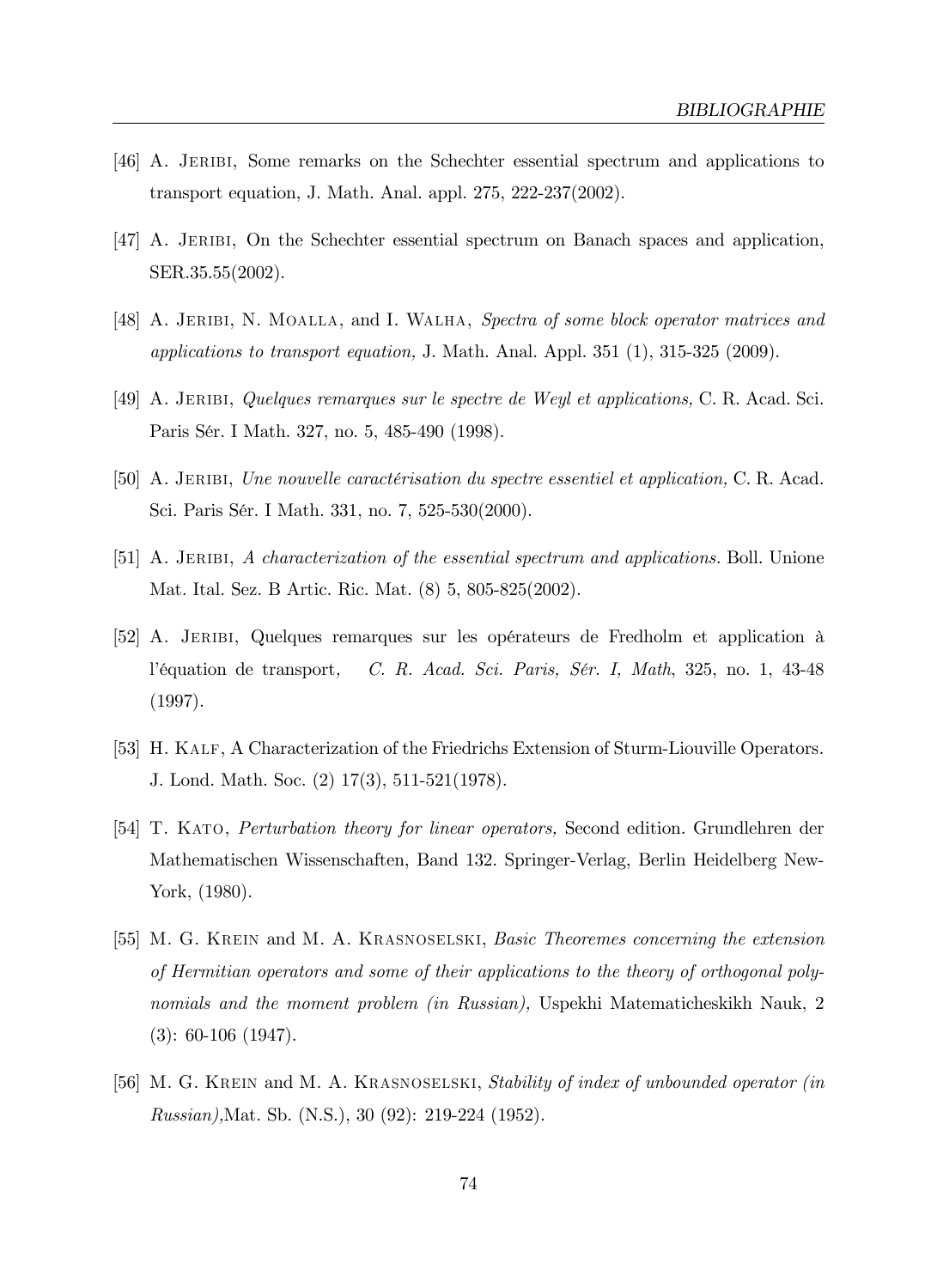- [57] M. G. KREIN, M. A. KRASNOSELSKI, and D. P. MILMAN, Concerning the defeciency numbers of linear operators in Banach space and some geometric questions, Sbornik Trudov Inst. A. N. Ukr. S. S. R., 11 (1948).
- [58] R. Kress, Linear integral equation, Applied Mathematical Sciences, Vol. 82, (Springer, New york, 1989).
- [59] B. Limaye, Spectral perturbation and approximation with Numerical Experiments, Proceedings of the centre for mathematical analysis, Vol. 13, Austral. Nat. Univ., Canberra (1987).
- [60] M. MBEKHTA, Resolvant généralisé et théorie spectrale, J. Operator theory 2f, 69  $105$ (1989).
- [61] M. MBEKHTA and V.MULLER, The axiomatic theory of spectrum  $(2)$ , Univ. de lille1
- [62] M. MBEKHTA and A. OUAHAB, Opérateurs s-réguliers dans un espace de banach et thérie spectral, Acta Sci. Math. 59, 525-543 (1994).
- [63] M. MBEKHTA, Généralisation de la décomposition de Kato aux opérateur paranormaux et spectraux, Glasgow Math.j.,29(1987), 159-175.
- [64] S. C. Melescue, A theory on perturbation of the dirac operator, J. Inqu. Apll. 4, 7-56, (1994).
- [65] V. MÜLLER; On the regular spectrum, J. Ope. Theory 31, 363-380 (1994).
- [66] B. S. Nagy, On the stability of the index of unbounded linear transformations,Acta. Math.Acad. Sic. Hungar, 3, 49-52 (1952).
- [67] J. D. Newburgh, The variation of spectra, Duke Math. J.,18, 165-176 (1951).
- [68] M. PELLICER, Generalized convergence and uniform bounds for semigroups of restrictions of nonselfadjoint operators, J. Dynam. Differential Equations 22, no. 3, 399-411 (2010).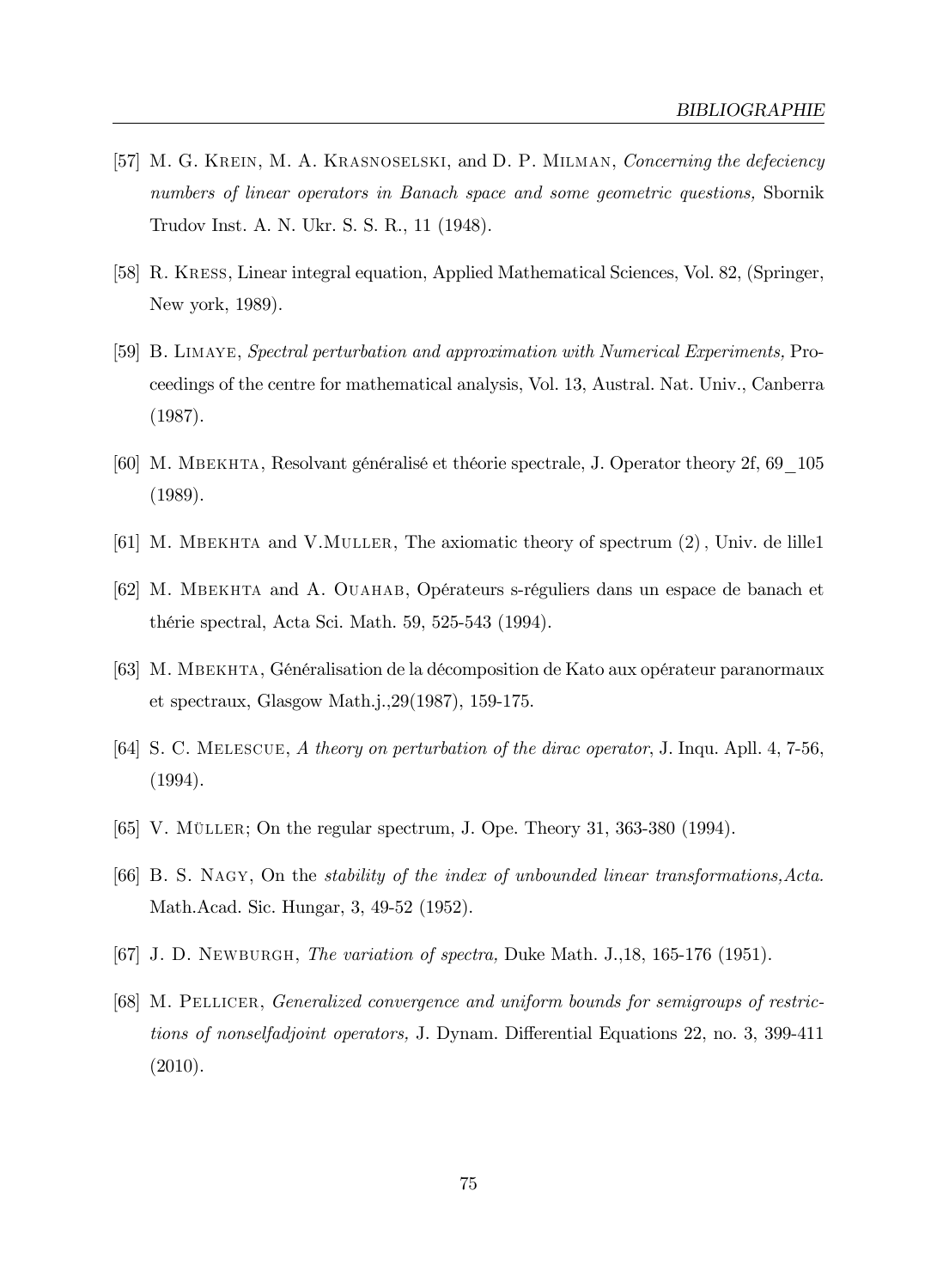- [69] V. RAKOCEVIC, On one subset of M. Schechter's essential spectrum, Math. Vesnik, 5 (18) (33), no. 4, 389-391 (1981).
- [70] V. RAKOCEVIC, On the essential approximate point spectrum, ll, Math. Vesnik, 36, 89-97 (1984).
- [71] V. RAKOCEVIC, Generalized spectrum and commuting compact perturbation, Proc. Edenb. Math. Soc. 36, 197-209 (1993).
- [72] M. SCHECHTER, Riesz operators and Fredholm perturbations, Bull. Amer. Math. Soc. 74, 1139-1144 (1968).
- [73] M. SCHECHTER, *Principles of Functional Analysis*, Grad. Stud. Math. vol. 36, Amer. Math. Soc., Providence, RI (2001).
- [74] M. Schechter, Basic theory of Fredholm operators, Anna. Scuola Norm. Sup. Pisa 21(3), 261-280 (1967).
- [75] M. Schechter, On the essential spectrum of an arbitrary operator, J. Math. Ana. App. 13, 205-215 (1966).
- [76] S. Sánchez-Perales and S. V. DJORDJEVIC, Continuity of spetrum and approximate point spectrum on operator matrices, J. Math. Anal. Appl. 478(1), 289-294 (2011).
- [77] S. Sánchez-Perales and S. V. DJORDJEVIC, Conyinuity of spectra and compact perturbations, Bull. Korean Math. Soc. 48(6), 1261-1270 (2011).
- [78] S. Sánchez-Perales and S. V. DJORDJEVIC, Spectral continuity using  $\nu$ convergence, J. Math. Anal. Appl. 433, 405-415 (2016).
- [79] C. Schmoeger, The spectral mapping theorem for the essential approximate point spectrum, Colloq. Math. 74(2), 167-176 (1997).
- [80] C. SCHMOEGER, On operators of Saphar type, Portuglia Mathématica, vol.51, Fasc. 4.4 (1994)